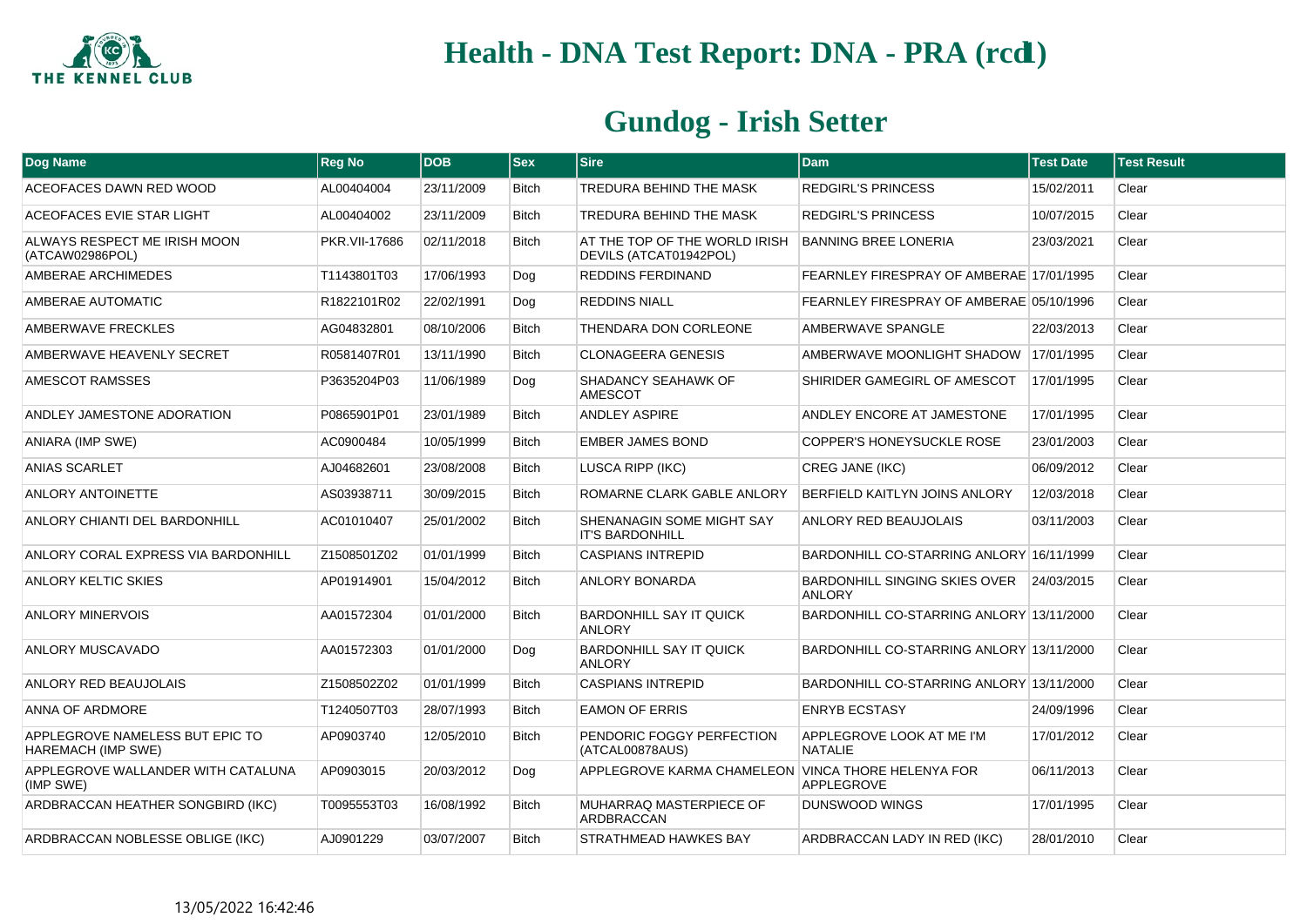

| Dog Name                        | <b>Reg No</b> | <b>DOB</b> | <b>Sex</b>   | <b>Sire</b>                                                  | <b>Dam</b>                                               | <b>Test Date</b> | <b>Test Result</b> |
|---------------------------------|---------------|------------|--------------|--------------------------------------------------------------|----------------------------------------------------------|------------------|--------------------|
| ARDBRACCAN OBSESSION (IKC)      | AJ0902864     | 30/07/2008 | <b>Bitch</b> | HERO'S HEART DIERVILLA                                       | ARDBRACCAN LADY IN RED (IKC)                             | 31/07/2012       | Clear              |
| <b>ARDOON LUSK GIRL</b>         | U2830906U03   | 29/04/1994 | <b>Bitch</b> | CROMABU ASH (IMP IKC)                                        | <b>MOANRUAD BREDA (IKC)</b>                              | 18/06/2002       | Clear              |
| ARGAMEOLS ACER                  | Z2561002Z03   | 12/05/1999 | Dog          | ARDOON JACK                                                  | PORSCHET GINGERSNAP OF<br><b>ARGAMEOLS</b>               | 29/03/2001       | Clear              |
| ARGAMEOLS KIPUJA                | AD02372703    | 28/04/2003 | <b>Bitch</b> | ARGAMEOLS ACER                                               | <b>LUSCA SPARKLE</b>                                     | 08/08/2007       | Clear              |
| ARGAMEOLS MAPLE                 | Z2561008Z03   | 12/05/1999 | <b>Bitch</b> | ARDOON JACK                                                  | PORSCHET GINGERSNAP OF<br><b>ARGAMEOLS</b>               | 29/03/2001       | Clear              |
| ARON LORDDOG (IMP SVK)          | AU0903058     | 02/08/2016 | Dog          | <b>SANGARAH POSER</b>                                        | MARIA SHARAPOVA Z ARISLANDU                              | 04/04/2017       | Clear              |
| <b>ARTHURA PEDRO</b>            | AL01620801    | 15/03/2010 | Dog          | <b>ESBROWN SIMPLEY RED</b>                                   | <b>ENCHANTING ALICE</b>                                  | 09/08/2012       | Clear              |
| ATRON JITTERBUG                 | Z3934205Z04   | 15/08/1999 | <b>Bitch</b> | <b>HARREDS POACHER</b>                                       | CRAYTHORNLEY LADY PRUDENCE                               | 05/08/2005       | Clear              |
| <b>ATRON QUEENY</b>             | P0022702P01   | 23/11/1988 | <b>Bitch</b> | <b>TWOACRES GOLD EAGLE</b>                                   | PENHURST ARA                                             | 09/04/1996       | Clear              |
| <b>AUBANJON EVENING MIST</b>    | AG03335201    | 20/07/2006 | <b>Bitch</b> | <b>CATALUNA GEE WHIZ</b>                                     | <b>AUBANJON CELTIC LADY</b>                              | 14/09/2011       | Clear              |
| AUBANJON EVENING PRIMROSE       | AG03335203    | 20/07/2006 | <b>Bitch</b> | CATALUNA GEE WHIZ                                            | <b>AUBANJON CELTIC LADY</b>                              | 14/09/2011       | Clear              |
| AUBANJON LEADING LADY           | N2939001N02   | 01/03/1988 | Bitch        | BRACKENFIELD ARIEL OF WINTAPI                                | <b>HARTSBOURNE VIRGINIA OF</b><br><b>AUBANJON</b>        | 17/01/1995       | Clear              |
| <b>AUTUMNGLOW CHIMING BELLS</b> | L0975803L01   | 06/10/1985 | <b>Bitch</b> | <b>AUTUMNGLOW HARMONY</b>                                    | <b>AUTUMNGLOW DESTINY</b>                                | 17/01/1995       | Clear              |
| <b>AUTUMNGLOW COPPER BEAUTY</b> | L0975804L01   | 06/10/1985 | <b>Bitch</b> | <b>AUTUMNGLOW HARMONY</b>                                    | <b>AUTUMNGLOW DESTINY</b>                                | 09/04/1996       | Clear              |
| AUTUMNGLOW DAYBREAK             | F0269205F04   | 20/10/1980 | Dog          | CHUGERRA CHRISTMAS CRACKER AUTUMNGLOW TOCCATA<br>OF BRADKING |                                                          | 02/05/1997       | Clear              |
| <b>AUTUMNGLOW FLAME</b>         | AG00431701    | 29/11/2005 | <b>Bitch</b> | AUTUMNGLOW LEGEND                                            | <b>AUTUMNGLOW JOY BELLS</b>                              | 23/11/2010       | Clear              |
| <b>AUTUMNGLOW JASMINE</b>       | AA01707203    | 28/01/2000 | <b>Bitch</b> | STARCHELLE CHICAGO BEAR                                      | KYLENOE CRYSTAL STAR OF<br><b>AUTUMNGLOW</b>             | 13/11/2000       | Clear              |
| AUTUMNGLOW JAZZMAN              | AA01707201    | 28/01/2000 | Dog          | STARCHELLE CHICAGO BEAR                                      | KYLENOE CRYSTAL STAR OF<br>AUTUMNGLOW                    | 13/11/2000       | Clear              |
| AUTUMNGLOW JOY BELLS            | AA01707202    | 28/01/2000 | <b>Bitch</b> | STARCHELLE CHICAGO BEAR                                      | KYLENOE CRYSTAL STAR OF<br><b>AUTUMNGLOW</b>             | 13/11/2000       | Clear              |
| <b>AUTUMNGLOW MASQUERADE</b>    | P6018610P04   | 09/08/1989 | Dog          | <b>BRINARA MOONRAKER</b>                                     | <b>AUTUMNGLOW CHIMING BELLS</b>                          | 17/12/2001       | Clear              |
| <b>AUTUMNGLOW SOLITUDE</b>      | Q5054001Q04   | 01/08/1990 | <b>Bitch</b> | <b>CARNBARGUS STAR ENTERPRISE</b>                            | <b>AUTUMNGLOW COPPER BEAUTY</b>                          | 09/04/1996       | Clear              |
| <b>AUTUMNGLOW SONATA</b>        | Q5054002Q04   | 01/08/1990 | Dog          | <b>CARNBARGUS STAR ENTERPRISE</b>                            | <b>AUTUMNGLOW COPPER BEAUTY</b>                          | 09/04/1996       | Clear              |
| AUTUMNWOOD PRINCE OF TIDES      | S2371001S02   | 16/05/1992 | Dog          | <b>MARKSWAY MARQUIS</b>                                      | COPATAIN STAR OF COUNTY DOWN 09/04/1996<br>OF AUTUMNWOOD |                  | Clear              |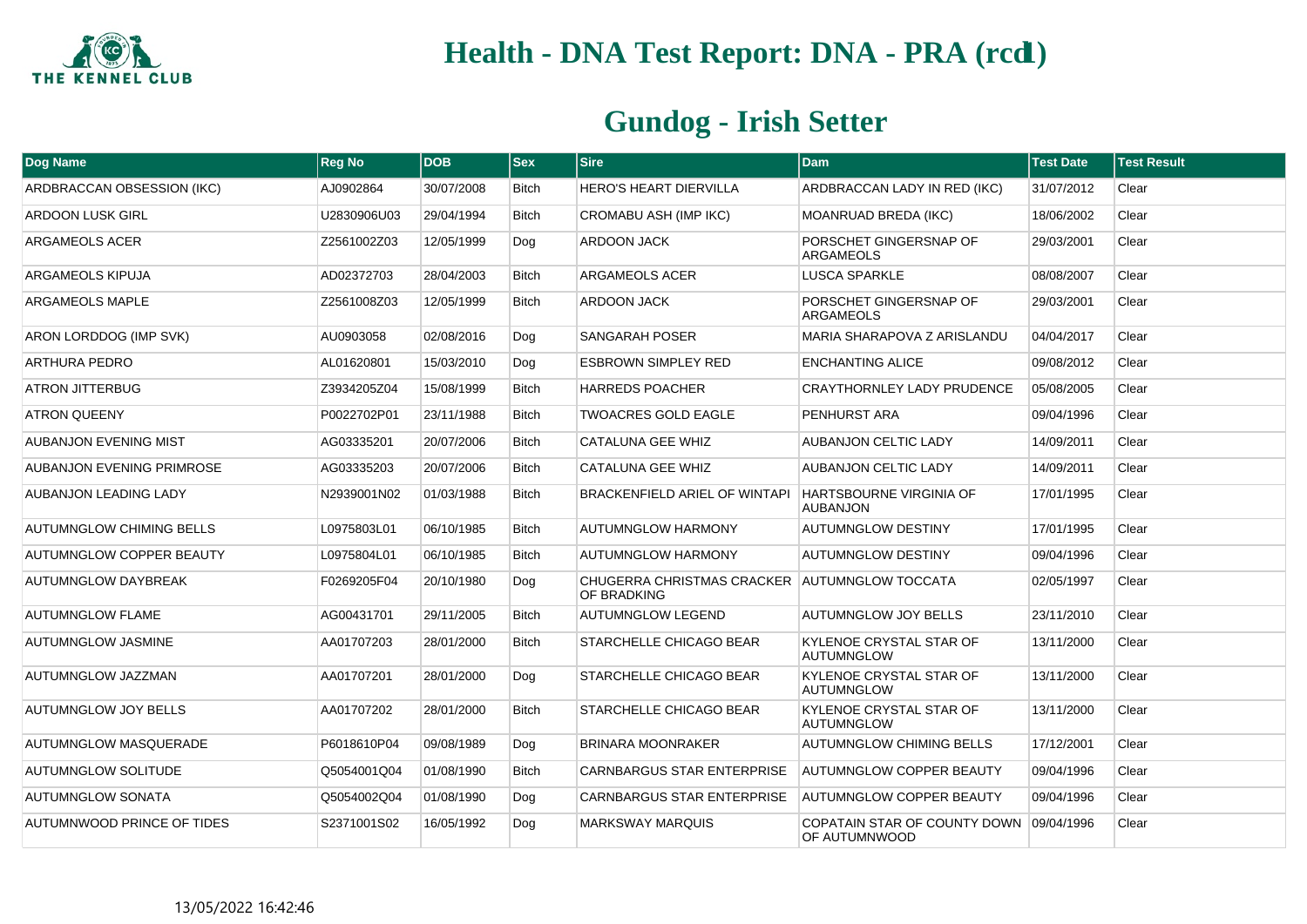

| Dog Name                                                          | Reg No      | <b>DOB</b> | <b>Sex</b>   | $ S$ ire                                             | <b>Dam</b>                                  | <b>Test Date</b> | <b>Test Result</b> |
|-------------------------------------------------------------------|-------------|------------|--------------|------------------------------------------------------|---------------------------------------------|------------------|--------------------|
| <b>AVACET AMBITION AT HARTSWELIN</b>                              | Q4943703Q04 | 02/09/1990 | <b>Bitch</b> | <b>MARKSWAY MARQUIS</b>                              | <b>AVACET AUDACITY</b>                      | 17/01/1995       | Clear              |
| AVON FARM BALINTYNE ON BROADWAY (IMP<br>USA)                      | AL0901205   | 24/02/2009 | <b>Bitch</b> | AVON FARM OH! CALCUTTA                               | <b>AVON FARM GEORGIE GIRL</b>               | 29/10/2009       | Clear              |
| AVON FARM KINGSTON RULE                                           |             |            | Dog          | EIREANNMADA FORTUITOUS                               | AVON FARM LONDON BELLS                      | 03/06/2016       | Clear              |
| AVON FARM THOUGHTS OF CALCUTTA WITH<br><b>BALINTYNE (IMP USA)</b> | AQ0902904   | 25/07/2012 | Dog          | AVON FARM OH! CALCUTTA                               | AVON FARM PENNY FOR YOUR<br><b>THOUGHTS</b> | 13/06/2013       | Clear              |
| <b>BALINTYNE BLISS</b>                                            | U1208803U02 | 20/01/1994 | <b>Bitch</b> | ROWANETTA'S TAKEN BY A STORM BALINTYNE CALL ME MADAM |                                             | 06/09/1995       | Clear              |
| <b>BALINTYNE CALL ME MADAM</b>                                    | Q0079203Q01 | 23/06/1989 | <b>Bitch</b> | <b>FREE SPIRIT OF DANAWAY</b>                        | <b>GOLD DUST OF BALINTYNE</b>               | 06/09/1995       | Clear              |
| <b>BALINTYNE CALL MY TUNE</b>                                     | Q0079202Q01 | 23/06/1989 | Dog          | <b>FREE SPIRIT OF DANAWAY</b>                        | <b>GOLD DUST OF BALINTYNE</b>               | 06/09/1995       | Clear              |
| <b>BALINTYNE GADABOUT</b>                                         | R0918601R01 | 29/11/1990 | Dog          | <b>CLONAGEERA GENESIS</b>                            | <b>GOLD DUST OF BALINTYNE</b>               | 06/09/1995       | Clear              |
| <b>BALINTYNE GAIETY GIRL</b>                                      | V4120503V03 | 03/05/1995 | <b>Bitch</b> | FEARNLEY FIREHURRICANE                               | <b>BALINTYNE GLITZIE</b>                    | 06/09/1995       | Clear              |
| <b>BALINTYNE GLITZIE</b>                                          | R0918607R02 | 29/11/1990 | <b>Bitch</b> | <b>CLONAGEERA GENESIS</b>                            | <b>GOLD DUST OF BALINTYNE</b>               | 06/09/1995       | Clear              |
| <b>BALINTYNE ME AND MY GIRL</b>                                   | V4120502V03 | 03/05/1995 | <b>Bitch</b> | <b>FEARNLEY FIREHURRICANE</b>                        | <b>BALINTYNE GLITZIE</b>                    | 06/09/1997       | Clear              |
| <b>BALLYDAVID AIRFORCE (IKC)</b>                                  | AJ0901929   | 17/03/2007 | Dog          | CREG JAKE (IKC)                                      | REMKILENS T-EBBA (IMP SWE)                  | 14/06/2012       | Clear              |
| BALLYDAVID AODH (IKC)                                             | AL0902010   | 17/03/2007 | Dog          | <b>CREG JAKE (IKC)</b>                               | REMKILENS T-EBBA (IMP SWE)                  | 08/11/2010       | Clear              |
| <b>BALLYELLEN BERRY (IKC)</b>                                     | AV0906144   | 29/10/2017 | <b>Bitch</b> | SHEANTULLAGH DJOUSE (IKC)                            | SHEANTULLAGH JESSIE (IKC)                   | 19/10/2018       | Clear              |
| <b>BALLYELLEN SHANNON (IKC)</b>                                   | AY0912206   | 14/03/2020 | <b>Bitch</b> | SHEANTULLAGH BOSS                                    | SHEANTULLAGH HAYLEY (IKC)                   | 03/03/2021       | Clear              |
| <b>BALLYWESTOW FLEET</b>                                          | P4331306P03 | 07/07/1989 | <b>Bitch</b> | WICKENBERRY KNIGHT AT ARMS                           | <b>BALLYWESTOW ABSURDITY</b>                | 17/01/1995       | Clear              |
| BALLYWESTOW IMPRUDENCE HEATHWAITE                                 | T3278901T02 | 20/04/1993 | <b>Bitch</b> | <b>BALLYWESTOW BOREALIS</b>                          | <b>BALLYWESTOW GLADNESS</b>                 | 17/01/1995       | Clear              |
| <b>BALLYWESTOW IN THE GROOVE</b>                                  | T3278904T02 | 20/04/1993 | <b>Bitch</b> | <b>BALLYWESTOW BOREALIS</b>                          | <b>BALLYWESTOW GLADNESS</b>                 | 17/01/1995       | Clear              |
| <b>BALLYWESTOW MIDDLETON</b>                                      | X3571102X03 | 16/05/1997 | Dog          | <b>DELSANTO LUKE</b>                                 | BALLYWESTOW IN THE GROOVE                   | 26/09/2001       | Clear              |
| <b>BARDONHILL CO-STARRING ANLORY</b>                              | S4581801S04 | 06/09/1992 | <b>Bitch</b> | <b>BARLEYDALE KALYMNOS</b>                           | <b>BARDONHILL KISS-A-GRAM</b>               | 16/11/1998       | Clear              |
| <b>BARDONHILL FLAMING JUNE</b>                                    | X2858607X03 | 23/06/1997 | <b>Bitch</b> | SHENANAGIN SOME MIGHT SAY<br><b>IT'S BARDONHILL</b>  | <b>BARDONHILL KISS-ME-QUICK</b>             | 16/11/1999       | Clear              |
| BARDONHILL HEEBIE JEEBIE AT JETTECCA                              | N5508505N04 | 15/10/1988 | <b>Bitch</b> | SHANDWICK STARCARRIER                                | <b>BARDONHILL INSTANT REPLAY</b>            | 17/01/1995       | Clear              |
| BARDONHILL INSTANT REPLAY                                         | G2514604G10 | 06/03/1982 | <b>Bitch</b> | SCARLETTI COCKNEY REBEL                              | <b>MOYNA APRIL AT BARDONHILL</b>            | 15/08/1995       | Clear              |
| <b>BARDONHILL KISS-A-GRAM</b>                                     | K3734006K09 | 27/04/1985 | Bitch        | KERRYFAIR NIGHT FEVER                                | <b>MOYNA APRIL AT BARDONHILL</b>            | 15/08/1995       | Clear              |
| <b>BARDONHILL KISS-ME-QUICK</b>                                   | Q2865304Q02 | 21/04/1990 | <b>Bitch</b> | <b>FREE SPIRIT OF DANAWAY</b>                        | <b>BARDONHILL KISS-A-GRAM</b>               | 15/08/1995       | Clear              |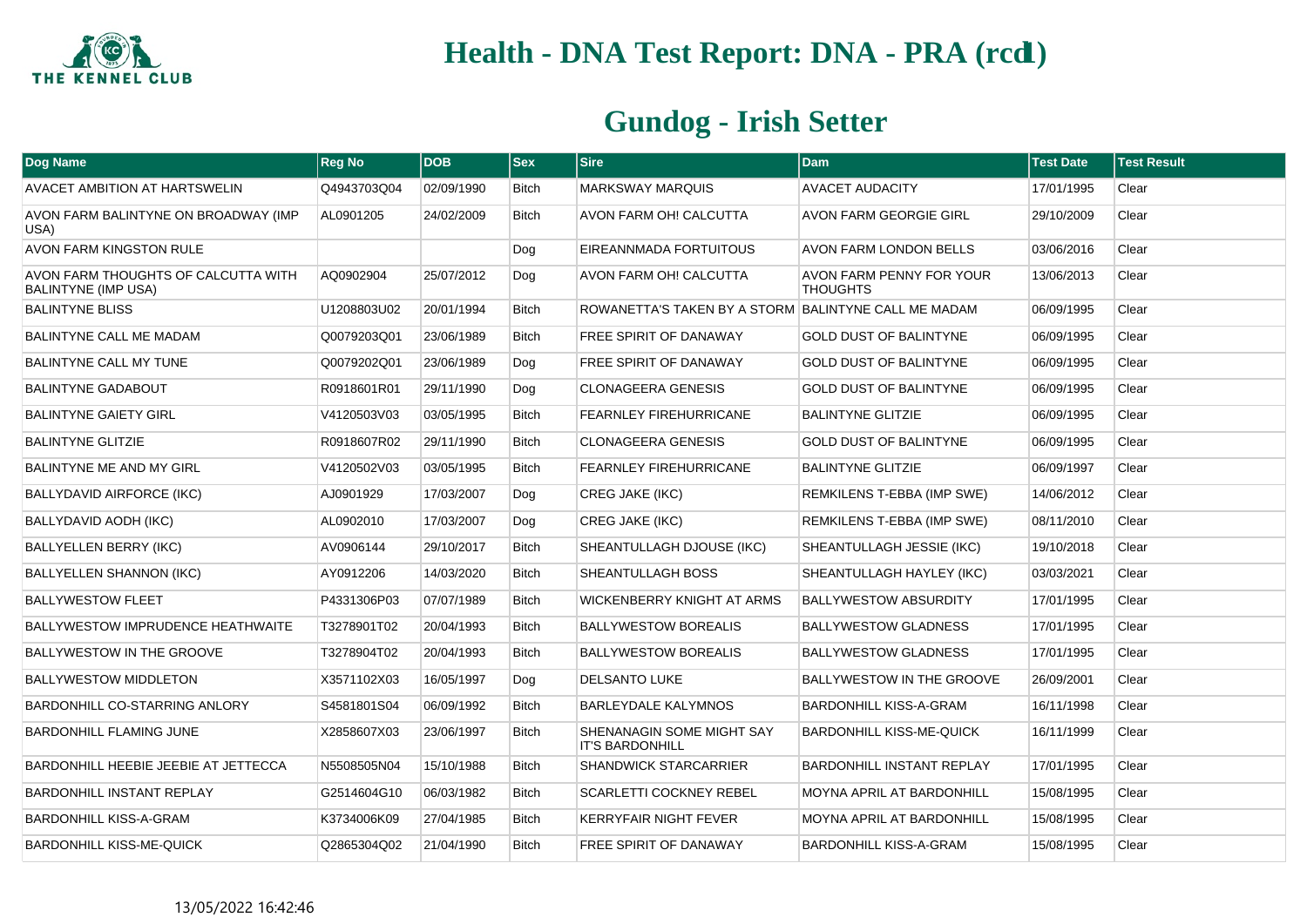

| Dog Name                                                  | <b>Reg No</b> | <b>DOB</b> | $ $ Sex      | <b>Sire</b>                                                                  | <b>Dam</b>                                       | <b>Test Date</b> | <b>Test Result</b> |
|-----------------------------------------------------------|---------------|------------|--------------|------------------------------------------------------------------------------|--------------------------------------------------|------------------|--------------------|
| BARDONHILL LAUGHING WATER                                 | Y1992501Y02   | 30/04/1998 | <b>Bitch</b> | TITIANDALE THEY ALL LAUGHED AT BARDONHILL WATER JASMINE<br><b>BARDONHILL</b> |                                                  | 16/11/1999       | Clear              |
| <b>BARDONHILL OVERBOARD</b>                               | M2173711M02   | 20/03/1987 | Dog          | <b>KERRYFAIR NIGHT FEVER</b>                                                 | BARLEYDALE OOH-LA-LA ITS<br><b>BARDONHILL</b>    | 13/04/2000       | Clear              |
| <b>BARDONHILL RAIN AGAIN AT KARIDELL</b>                  | R4080108R03   | 28/06/1991 | Dog          | <b>LAGGAN GLEN ETTRICK</b>                                                   | BARDONHILL KISS-A-GRAM                           | 17/01/1995       | Clear              |
| <b>BARDONHILL SAY IT QUICK ANLORY</b>                     | X2858602X03   | 23/06/1997 | Dog          | SHENANAGIN SOME MIGHT SAY<br><b>IT'S BARDONHILL</b>                          | <b>BARDONHILL KISS-ME-QUICK</b>                  | 16/11/1998       | Clear              |
| BARDONHILL SERIAL THRILLER AT DOWNEND                     | Y1992504Y02   | 30/04/1998 | Dog          | TITIANDALE THEY ALL LAUGHED AT BARDONHILL WATER JASMINE<br><b>BARDONHILL</b> |                                                  | 02/10/1999       | Clear              |
| BARDONHILL TEAM SPIRIT AT WYNJILL                         | Q2865311Q02   | 21/04/1990 | Dog          | <b>FREE SPIRIT OF DANAWAY</b>                                                | BARDONHILL KISS-A-GRAM                           | 17/01/1995       | Clear              |
| <b>BARDONHILL THE BUZZWORD</b>                            | Q4507408Q03   | 24/07/1990 | <b>Bitch</b> | <b>BARDONHILL SUPERGRASS</b>                                                 | BARDONHILL EENY MEENY OF<br><b>THENDARA</b>      | 17/01/1995       | Clear              |
| <b>BARDONHILL WATER JASMINE</b>                           | U3024402U03   | 16/06/1994 | <b>Bitch</b> | <b>MARKSWAY MARQUIS</b>                                                      | <b>BARDONHILL KISS-ME-QUICK</b>                  | 15/08/1995       | Clear              |
| <b>BARDONHILL WIND SHIMMER</b>                            | U3024403U03   | 16/06/1994 | <b>Bitch</b> | <b>MARKSWAY MARQUIS</b>                                                      | <b>BARDONHILL KISS-ME-QUICK</b>                  | 01/10/1997       | Clear              |
| <b>BARDONHILL WINDS OF FUTURE</b>                         | U3024404U03   | 16/06/1994 | Dog          | <b>MARKSWAY MARQUIS</b>                                                      | <b>BARDONHILL KISS-ME-QUICK</b>                  | 15/08/1995       | Clear              |
| BARLEYDALE GOLDEN RAMBLER                                 | U3923302U03   | 25/08/1994 | Dog          | <b>CRIMBLEDALE GOLDEN CHOICE</b>                                             | <b>BARLEYDALE PICCOLO</b>                        | 04/10/1997       | Clear              |
| BARLEYDALE GOLDEN SHOWERS                                 | U3923311U03   | 25/08/1994 | <b>Bitch</b> | <b>CRIMBLEDALE GOLDEN CHOICE</b>                                             | <b>BARLEYDALE PICCOLO</b>                        | 13/09/1995       | Clear              |
| <b>BARLEYDALE HERMIONE</b>                                | S0934703S01   | 08/02/1992 | <b>Bitch</b> | BARLEYDALE KALYMNOS                                                          | <b>BARLEYDALE AZUREE</b>                         | 17/01/1995       | Clear              |
| <b>BARLEYDALE KALYMNOS</b>                                | M4809707M03   | 17/06/1987 | Dog          | BARLEYDALE PASCALI                                                           | <b>BARLEYDALE MISHAP</b>                         | 17/01/1995       | Clear              |
| <b>BARLEYDALE PASCALI</b>                                 | J6471704K02   | 10/10/1984 | Dog          | <b>BARDONHILL SUPERGRASS</b>                                                 | <b>BARLEYDALE MOPSA</b>                          | 13/09/1995       | Clear              |
| <b>BARLEYDALE PICCOLO</b>                                 | R5256003R04   | 28/10/1991 | <b>Bitch</b> | THENDARA OKAY YAA                                                            | <b>BARLEYDALE PEACE</b>                          | 13/09/1995       | Clear              |
| <b>BARLEYDALE POLGARA</b>                                 | R0204103R01   | 12/12/1990 | <b>Bitch</b> | <b>BARLEYDALE PASCALI</b>                                                    | <b>BARLEYDALE AZUREE</b>                         | 13/09/1995       | Clear              |
| <b>BESSIE BEA OF SALE</b>                                 | X4038802X03   | 20/07/1997 | <b>Bitch</b> | <b>HELWAS EVENING DELIVERY</b>                                               | <b>GLAMEROUS SHERRI</b>                          | 09/12/2003       | Clear              |
| <b>BEWITCHING SILK</b>                                    | AH01294002    | 27/10/2006 | <b>Bitch</b> | <b>CRYNLLIS CHARMER</b>                                                      | <b>REDGIRL'S PRINCESS</b>                        | 08/05/2007       | Clear              |
| <b>BLACKDOWNS GLORY</b>                                   | AA04237608    | 23/08/2000 | <b>Bitch</b> | REDCLYST GLEN FERGUS                                                         | YESTERDAYS LOVE                                  | 27/05/2004       | Clear              |
| <b>BLAYSDELL GUINEVERE</b>                                | V4587606V04   | 17/09/1995 | <b>Bitch</b> | JANTER JEDADIAH                                                              | <b>BLAYSDELL PIPPA</b>                           | 05/10/1996       | Clear              |
| <b>BLAYSDELL STARCHASER</b>                               | T1300301T04   | 13/10/1993 | Dog          | SUNDAY TIMES AT CAREK                                                        | BLAYSDELL SCARLET GEM                            | 17/01/1995       | Clear              |
| <b>BLAZING BRONZE BRACE YOURSELVES</b><br>(ATCAV01386NLD) |               | 26/10/2013 | <b>Bitch</b> | QUEENSTONE MISTER PERFECT                                                    | <b>BLAZING BRONZE AMMERSON</b><br><b>MIRAIN</b>  | 11/03/2016       | Clear              |
| BLAZING BRONZE EDGE OF REASON AMONG<br>ROHANMOR (IMP NLD) | AT0907071     | 07/07/2016 | Dog          | DISCOVERY'S NEW YEAR'S<br><b>ROCKET</b>                                      | <b>BLAZING BRONZE BRACE</b><br><b>YOURSELVES</b> | 22/11/2016       | Clear              |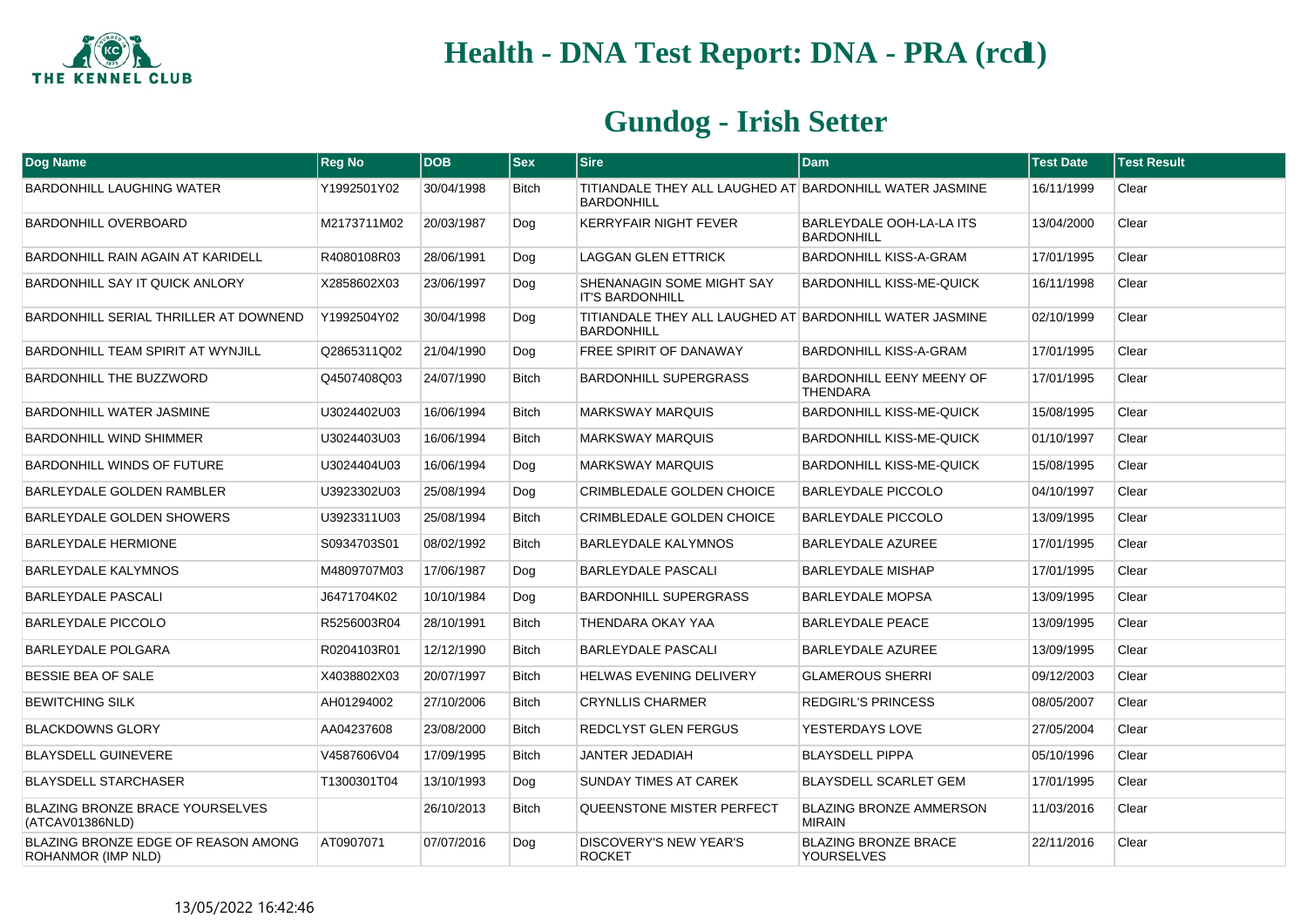

| <b>Dog Name</b>                                                  | <b>Reg No</b> | <b>DOB</b> | <b>Sex</b>   | <b>Sire</b>                                                          | <b>Dam</b>                                        | <b>Test Date</b> | <b>Test Result</b> |
|------------------------------------------------------------------|---------------|------------|--------------|----------------------------------------------------------------------|---------------------------------------------------|------------------|--------------------|
| <b>BLAZING BRONZE HAPPY CLAPPY SINGS</b><br>KONAKAKELA (IMP NLD) | AV0905298     | 08/04/2018 | Dog          | APPLEGROVE I AM THE DRAGON'S   BLAZING BRONZE AMMERSON<br><b>AID</b> | <b>MIRAIN</b>                                     | 25/09/2018       | Clear              |
| BLUEBYEYOU LOVE AFFAIR AT DERRYDORE                              | AX04888202    | 19/08/2020 | Dog          | <b>COVARNEY FLAPJACK</b>                                             | COVARNEY EVERLASTING LOVE AT<br><b>BLUEBYEYOU</b> | 04/10/2021       | Clear              |
| BLUEBYEYOU TOPAZ DREAM AT CALEBREESHA AE03401403                 |               | 17/07/2004 | <b>Bitch</b> | KONAKAKELA PERSUADER                                                 | <b>BLUEBYEYOU MYSTIC SAPHIRE</b>                  | 19/08/2010       | Clear              |
| <b>BONAHAIRD BLACK MAGIC</b>                                     | P2314309P02   | 07/03/1989 | Bitch        | BARDONHILL FRENCH FRY OF<br><b>HELECAM</b>                           | <b>BONAHAIRD SNOWBOOTS</b>                        | 13/04/2000       | Clear              |
| <b>BONAHAIRD SNOWFALL</b>                                        | J2917311J08   | 15/03/1984 | Dog          | ERINADE SCOTTISH UNION                                               | <b>CORNEVON AFRICAN VIOLET</b>                    | 17/01/1995       | Clear              |
| <b>BONAHAIRD WAIT TIL DAWN FOR RICOCHET</b>                      | M3122402M02   | 15/04/1987 | <b>Bitch</b> | <b>GLENCARRON MACALLAN</b>                                           | <b>TRUFFETTI OF ERINADE</b>                       | 17/01/1995       | Clear              |
| <b>BONAHAIRD WHITE DIAMONDS</b>                                  | T5446801T04   | 15/09/1993 | Bitch        | SHENANAGIN STOCKBROKER                                               | <b>BONAHAIRD AFTER EIGHT</b>                      | 17/01/1995       | Clear              |
| <b>BONHOMIE DREAM MAKER</b>                                      | W4214502W04   | 05/08/1996 | Dog          | <b>MARKSWAY MARQUIS</b>                                              | BONHOMIE FORGOTTON DREAM                          | 13/11/1998       | Clear              |
| BONHOMIE FORGOTTON DREAM                                         | R3766204R04   | 29/06/1991 | <b>Bitch</b> | <b>CLONAGEERA GENESIS</b>                                            | CLONAGEERA FORGET-ME-NOT                          | 17/01/1995       | Clear              |
| <b>BONHOMIE JUST A DREAM</b>                                     | W4214504W04   | 05/08/1996 | Dog          | <b>MARKSWAY MARQUIS</b>                                              | <b>BONHOMIE FORGOTTON DREAM</b>                   | 01/10/1997       | Clear              |
| <b>BONNIE LASS OF GLENCARRIE</b>                                 | R4052203R03   | 17/05/1991 | <b>Bitch</b> | <b>GLENCARRON MACALLAN</b>                                           | <b>RED RUBY ROYAL</b>                             | 17/01/1995       | Clear              |
| BOWNARD CARRABULLAWN OF WISCOMBE<br>(IKC)                        | AP0904058     | 26/03/2011 | Dog          | <b>GARDENFIELD LADON (IKC)</b>                                       | LUSCA GIN (IKC)                                   | 01/11/2012       | Clear              |
| <b>BOWNARD DARCY (IKC)</b>                                       | AU0902784     | 06/06/2014 | <b>Bitch</b> | <b>GARDENFIELD LADON (IKC)</b>                                       | BOWNARD BIZZ (IKC)                                | 09/03/2017       | Clear              |
| <b>BOWNARD JET DELIGHT (IKC)</b>                                 | AW0902987     | 06/06/2014 | <b>Bitch</b> | <b>GARDENFIELD LADON (IKC)</b>                                       | BOWNARD BIZZ (IKC)                                | 24/05/2019       | Clear              |
| BOWNARD LINGO (IKC)                                              | AW0903644     | 20/07/2014 | <b>Bitch</b> | LISDOVOGUE TED (IKC)                                                 | <b>COLDCOATS OLD SALLY</b>                        | 16/05/2019       | Clear              |
| <b>BRABROOK BLUSHING RED WITH REDHYDE</b>                        | AU04258701    | 20/10/2017 | <b>Bitch</b> | <b>BRABROOK WHISPERED</b>                                            | <b>BRABROOK BIPPITY BOPPITY</b>                   | 29/10/2019       | Clear              |
| BRABROOK WILD ROSE AT FOLLYBROOK                                 | AK02780801    | 17/06/2009 | <b>Bitch</b> | CAISPERN VILETTE WITH<br><b>SHUSHANA</b>                             | <b>BRABROOK RED ROSE</b>                          | 09/05/2014       | Clear              |
| <b>BRACKENFIELD BEATRICE</b>                                     | P1200702P01   | 04/11/1988 | <b>Bitch</b> | MISTER SOFTEE OF BARNCLIFFE                                          | <b>BRACKENFIELD MYROBELLA</b>                     | 09/04/1996       | Clear              |
| <b>BRACKENFIELD CALENDULA</b>                                    | T3399206T03   | 22/03/1993 | <b>Bitch</b> | <b>AUBANJON CHIVAS</b>                                               | <b>BRACKENFIELD GILLY FLOWER</b>                  | 04/10/1997       | Clear              |
| <b>BRACKENFIELD CELT</b>                                         | U3267205U03   | 04/07/1994 | Dog          | <b>AUBANJON CHIVAS</b>                                               | <b>BRACKENFIELD IVY</b>                           | 04/10/1997       | Clear              |
| BRACKENFIELD FOR GETMENOT                                        | AH04965403    | 05/10/2007 | Bitch        | <b>AUTUMNGLOW ZEPHYR</b>                                             | <b>HERONSWAKE RENNAISSANCE</b>                    | 02/02/2012       | Clear              |
| <b>BRACKENFIELD HADEN</b>                                        | H4182809H10   | 16/05/1983 | Dog          | HARTSBOURNE HURRICANE                                                | <b>BRACKENFIELD GUILDER</b>                       | 17/01/1995       | Clear              |
| <b>BRACKENFIELD QUADRANT</b>                                     | Y4451009Y04   | 07/09/1998 | Dog          | STARCHELLE CHICAGO BEAR                                              | <b>BRACKENFIELD CALENDULA</b>                     | 13/11/2000       | Clear              |
| BRACKENFIELD RIGH AT AUTUMNGLOW                                  | AC03752504    | 30/08/2002 | Dog          | <b>AUTUMNGLOW EMPEROR</b>                                            | <b>BRACKENFIELD MINNY</b>                         | 23/11/2010       | Clear              |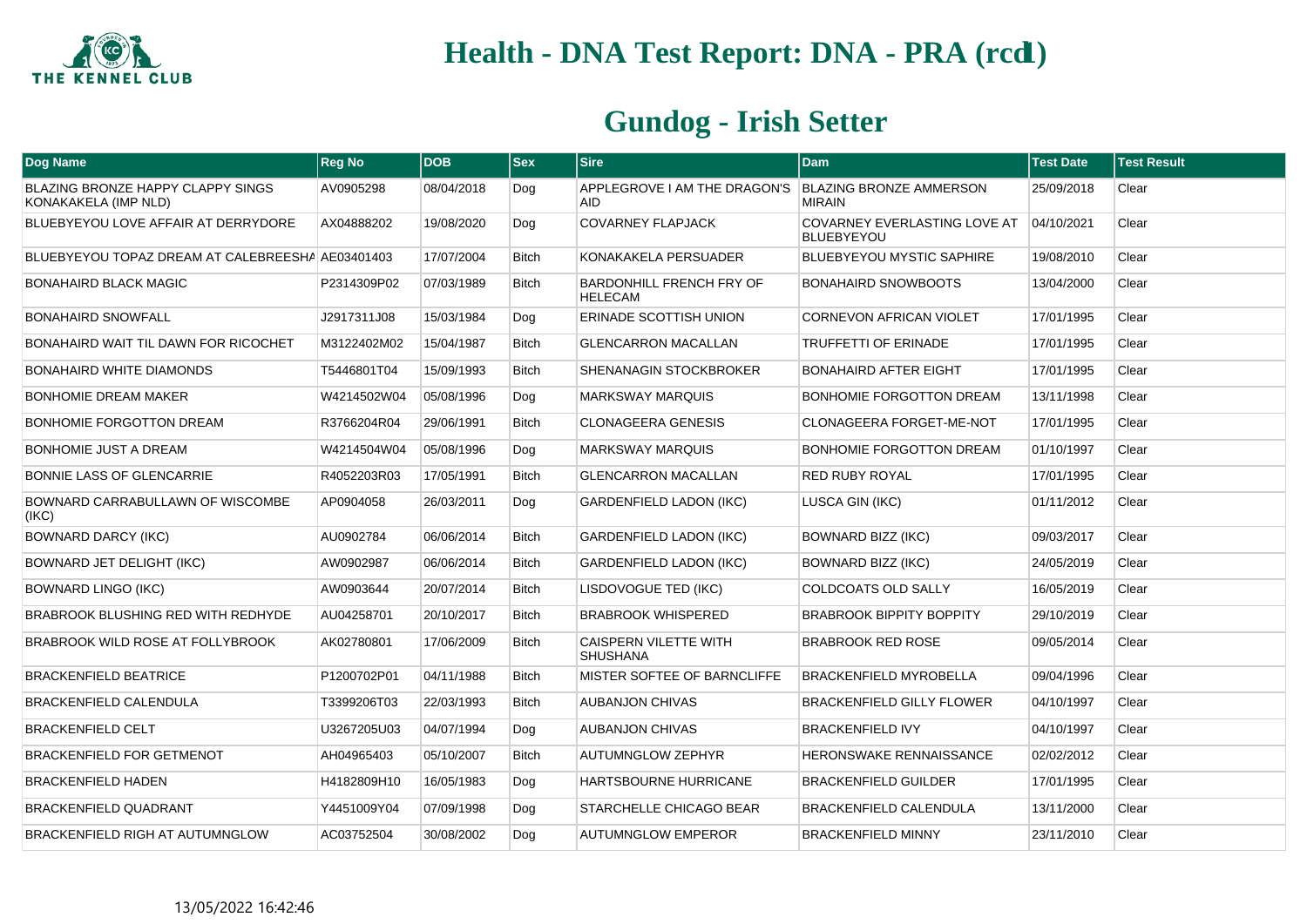

| <b>Dog Name</b>                    | <b>Reg No</b> | <b>DOB</b> | <b>Sex</b>   | <b>Sire</b>                                                         | <b>Dam</b>                                                 | <b>Test Date</b> | <b>Test Result</b> |
|------------------------------------|---------------|------------|--------------|---------------------------------------------------------------------|------------------------------------------------------------|------------------|--------------------|
| <b>BRAIRYBANK DEBORAH</b>          | Y2361101Y02   | 19/05/1998 | <b>Bitch</b> | <b>TIMADON DEBS DELIGHT</b>                                         | <b>TERAMOUR MISS MONEY PENNY</b><br><b>FROM BRIARYBANK</b> | 13/04/2000       | Clear              |
| <b>BRAIRYBANK DEBRETT</b>          | Y2361103Y02   | 19/05/1998 | Dog          | <b>TIMADON DEBS DELIGHT</b>                                         | <b>TERAMOUR MISS MONEY PENNY</b><br><b>FROM BRIARYBANK</b> | 13/04/2000       | Clear              |
| <b>BRAMLEYHILL MARIAH</b>          | S2787101S03   | 11/04/1992 | <b>Bitch</b> | <b>MARKSWAY MARQUIS</b>                                             | <b>DANAWAY DONELLA</b>                                     | 01/08/2000       | Clear              |
| <b>BRANDYWEIR ISHI</b>             | R1478901R02   | 04/03/1991 | Dog          | <b>ERINADE LEWIS</b>                                                | <b>BRANDYWEIR SHAWNEE</b>                                  | 17/01/1995       | Clear              |
| BRANDYWEIR SHAKOKA FOR ITCHENWYCH  | R1478907R02   | 04/03/1991 | <b>Bitch</b> | <b>ERINADE LEWIS</b>                                                | <b>BRANDYWEIR SHAWNEE</b>                                  | 17/01/1995       | Clear              |
| <b>BRAYVILLE DEB'S DELIGHT</b>     | R2121601R02   | 05/04/1991 | <b>Bitch</b> | <b>FREE SPIRIT OF DANAWAY</b>                                       | <b>BRAYVILLE DEMURE DEBUTANTE</b>                          | 17/01/1995       | Clear              |
| <b>BRAYVILLE FASHION LEADER</b>    | T4127203T03   | 17/07/1993 | <b>Bitch</b> | <b>BARDONHILL TEAM SPIRIT AT</b><br>WYNJILL                         | <b>BRAYVILLE DEMURE DEBUTANTE</b>                          | 09/04/1996       | Clear              |
| <b>BRAYVILLE LEADING LADY</b>      | Y0039401Y01   | 26/11/1997 | <b>Bitch</b> | <b>THENDARA KENNEDY</b>                                             | <b>BRAYVILLE FASHION LEADER</b>                            | 11/11/1998       | Clear              |
| <b>BRENRUE EXTRA SPECIAL</b>       | W1076301W01   | 01/03/1996 | <b>Bitch</b> | <b>THENDARA KENNEDY</b>                                             | <b>BRENRUE SPECIAL SECRET</b>                              | 18/11/1999       | Clear              |
| BRENRUE SPECIAL GALAXY             | W1076310W01   | 01/03/1996 | Dog          | THENDARA KENNEDY                                                    | <b>BRENRUE SPECIAL SECRET</b>                              | 18/11/1999       | Clear              |
| <b>BRENRUE SPECIAL SECRET</b>      | T5040608T04   | 15/09/1993 | <b>Bitch</b> | TATTERSLEE SPECIAL EFFECT                                           | <b>BRENRUE SECRETS OUT</b>                                 | 17/01/1995       | Clear              |
| BRILLIANT BRONZE GILROY OF GALWAY  |               |            | Dog          | DONT-BLAME-ME<br>(ATCAH01117SWE)                                    | <b>BRILLIANT BRONZE TARA OF</b><br><b>CONNEMARA</b>        | 19/03/2015       | Clear              |
| <b>BRINARA FLEURIE</b>             | W3823003W03   | 15/07/1996 | <b>Bitch</b> | SHENANAGIN STATESMAN                                                | <b>BON VIVEUR AT BRINARA</b>                               | 10/06/1998       | Clear              |
| <b>BRINARA MOONRAKER</b>           | K1654807K08   | 21/02/1985 | Dog          | <b>IRELEITH PALINE</b>                                              | TAGAMAGO TOP O THE MORN OF<br><b>BRINARA</b>               | 17/01/1995       | Clear              |
| BRINARA SCOTTISH AFFAIR            | Y0871501Y01   | 03/02/1998 | <b>Bitch</b> | STRATHMEAD BLUE MOON AT<br><b>CLACHNAHAR</b>                        | MINSTERLANDS ELEUTHERA                                     | 15/11/2001       | Clear              |
| <b>BRONZETONE ANGEL</b>            | Y1356101Y02   | 27/10/1997 | <b>Bitch</b> | TWOACRES PADDINGTON BEAR OF SOWERHILL ZOWIE OF<br><b>BRONZETONE</b> | <b>BRONZETONE</b>                                          | 27/08/1999       | Clear              |
| <b>BRONZETONE PORCHE</b>           | X2021506X02   | 14/03/1997 | <b>Bitch</b> | TWOACRES PADDINGTON BEAR OF SOWERHILL ZOWIE OF<br><b>BRONZETONE</b> | <b>BRONZETONE</b>                                          | 27/08/1999       | Clear              |
| <b>BUCKSET LOCAL HERO</b>          | L5624901L03   | 23/05/1986 | Dog          | <b>LAGGAN BRYAN'S BOY</b>                                           | <b>KYLENOE SONATA</b>                                      | 27/06/1995       | Clear              |
| <b>BURREENHILL ETERNITY</b>        | U2239602U02   | 01/05/1994 | <b>Bitch</b> | STRATHMEAD BLUE MOON AT<br><b>CLACHNAHAR</b>                        | <b>BURREENHILL ANIS ANIS</b>                               | 03/01/1996       | Clear              |
| <b>BURREENHILL OBSESSION</b>       | U2239604U02   | 01/05/1994 | <b>Bitch</b> | STRATHMEAD BLUE MOON AT<br><b>CLACHNAHAR</b>                        | <b>BURREENHILL ANIS ANIS</b>                               | 21/11/1995       | Clear              |
| <b>BURREENHILL QUORUM</b>          | U2239610U02   | 01/05/1994 | Dog          | STRATHMEAD BLUE MOON AT<br><b>CLACHNAHAR</b>                        | <b>BURREENHILL ANIS ANIS</b>                               | 02/05/1997       | Clear              |
| BURRENMIST COPPER BEECH AT ELANJAY | Y4522809Y04   | 14/09/1998 | Dog          | <b>CASPIANS INTREPID</b>                                            | ERINADE LADY-BIRD AT<br><b>BURRENMIST</b>                  | 18/11/1999       | Clear              |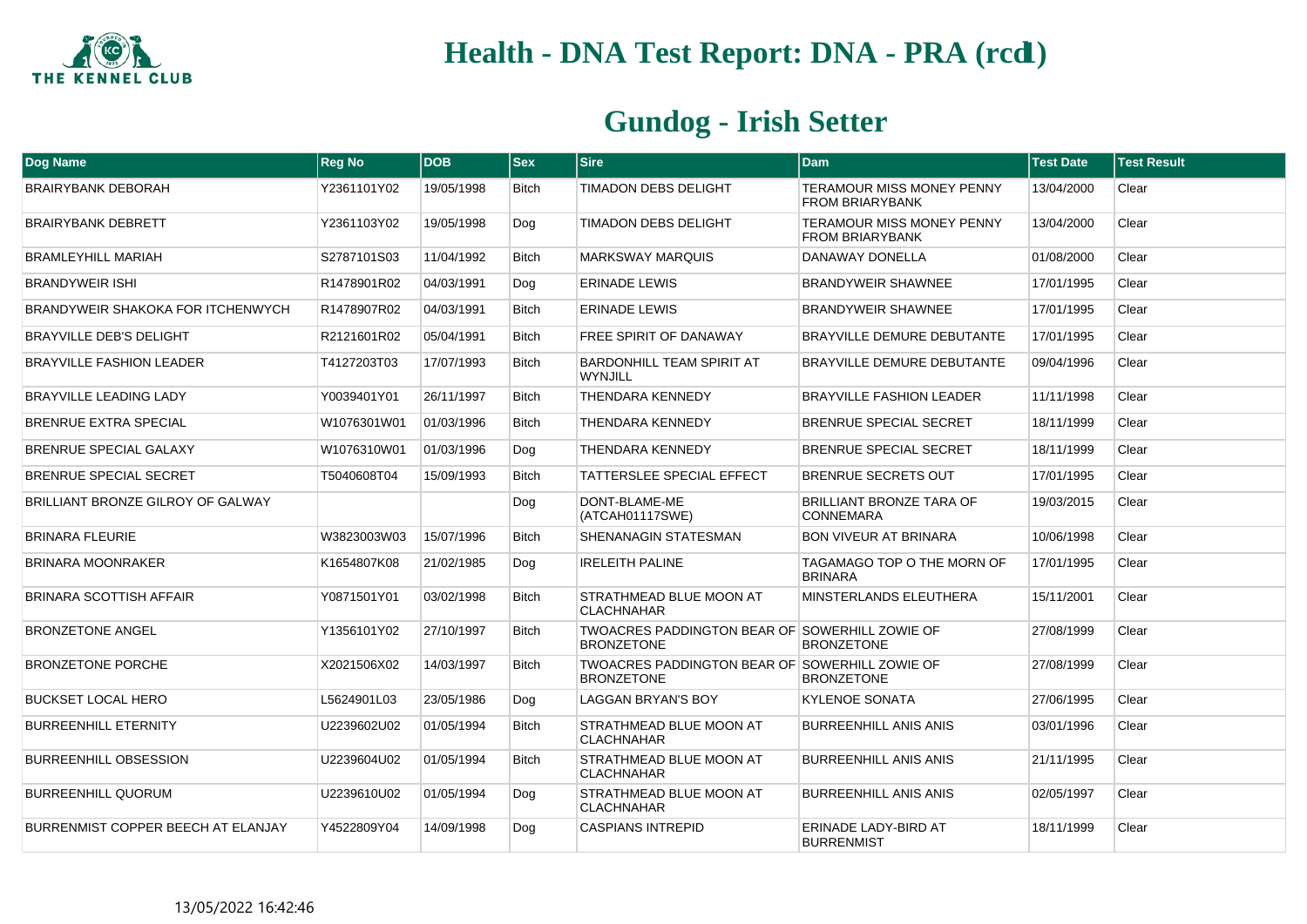

| Dog Name                                              | <b>Reg No</b> | <b>DOB</b> | <b>Sex</b>   | <b>Sire</b>                                    | <b>Dam</b>                                        | <b>Test Date</b> | <b>Test Result</b> |
|-------------------------------------------------------|---------------|------------|--------------|------------------------------------------------|---------------------------------------------------|------------------|--------------------|
| BURRENMIST LORD OF THE RINGS AT ELANJAY W5316501W04   |               | 06/09/1996 | Dog          | RENEMAU DEACON BLUE                            | <b>BURRENMIST LADY INCHIQUIN</b>                  | 17/11/1998       | Clear              |
| BURRENMIST RING LEADER AT KERRSIENNA                  | W5316502W04   | 06/09/1996 | Dog          | RENEMAU DEACON BLUE                            | <b>BURRENMIST LADY INCHIQUIN</b>                  | 23/05/2000       | Clear              |
| BURRENMIST RING OF ROSIES OVER<br><b>BENCHMARK</b>    | W5316507W04   | 06/09/1996 | <b>Bitch</b> | RENEMAU DEACON BLUE                            | BURRENMIST LADY INCHIQUIN                         | 23/05/2000       | Clear              |
| CAEMGEN'S ELEMENT OF TRUTH AT FEORLIG<br>(IMP SWE)    | AQ0901165     | 25/08/2012 | Dog          | PENDORIC FOGGY PERFECTION<br>(ATCAL00878AUS)   | <b>CAEMGEN'S CROSS ANY RIVER</b>                  | 05/02/2013       | Clear              |
| CAEMGEN'S FOR HEAVEN'S SAKE AT<br>EDENAVEYS (IMP SWE) | AS0902500     | 03/02/2015 | <b>Bitch</b> | PENDORIC FOGGY PERFECTION<br>(ATCAL00878AUS)   | <b>CAEMGEN'S DARK'N DASHING</b>                   | 05/06/2015       | Clear              |
| CAISPERN BRIDGET JONES LOVES CLANNAD                  | AJ02764901    | 19/06/2008 | <b>Bitch</b> | <b>ATRON LIMITED EDITION</b>                   | <b>CAISPERN MISS AUSTEN</b>                       | 18/10/2012       | Clear              |
| <b>CAISPERN FERGUSON</b>                              | S1261202S01   | 19/10/1991 | Dog          | <b>CLONAGEERA GENESIS</b>                      | <b>CAISPERN LITTLE NELL</b>                       | 17/01/1995       | Clear              |
| CAISPERN FLANAGAN AT LOWDON                           | S1261201S01   | 19/10/1991 | Dog          | <b>CLONAGEERA GENESIS</b>                      | <b>CAISPERN LITTLE NELL</b>                       | 17/01/1995       | Clear              |
| CAISPERN HUMPHREY O'GARA                              | AD01755104    | 21/03/2003 | Dog          | BETHERSDEN KALEIDOSCOPE                        | <b>CAISPERN MISS BENNETT</b>                      | 13/12/2005       | Clear              |
| CAISPERN LORENZO WITH SHUSHANA                        | AM01126304    | 16/03/2011 | Dog          | <b>KERRYFAIR SNOW FOX</b>                      | <b>CAISPERN MISS EYRE</b>                         | 05/03/2013       | Clear              |
| <b>CAISPERN MISS EYRE</b>                             | AG00320203    | 08/12/2005 | <b>Bitch</b> | <b>ATRON LIMITED EDITION</b>                   | <b>CAISPERN MISS AUSTEN</b>                       | 22/11/2013       | Clear              |
| CALL ME CHIP V H ADELAARSVAREN (IMP)                  | Y0095576Y02   | 09/09/1995 | <b>Bitch</b> | MONTEFIGUREIRAS SANTIAGO                       | <b>WICKENBERRY KIMONO</b>                         | 12/07/1999       | Clear              |
| CALLISTA CORCCAN                                      | AJ02125802    | 13/11/2007 | Bitch        | <b>FROCESTER WANDERER</b>                      | <b>KENMILLTRI DOROTHEA</b>                        | 22/05/2009       | Clear              |
| CALLITHEA LILAC WITH FORFARIAN                        | X3302105X03   | 19/03/1997 | <b>Bitch</b> | <b>FORFARIAN LUCKY BEGGAR</b>                  | <b>CLACHNAHAR CANDIDE</b>                         | 04/10/1997       | Clear              |
| CALSU MORGANS CHOICE AT FIRETOP                       | M2323301M02   | 07/03/1987 | Dog          | <b>REDDINS MORGAN</b>                          | CALSU STORMY LOVE AFFAIR                          | 17/01/1995       | Clear              |
| CANDUONEY SAXON LORD OF JONROMAC                      | T5240103T04   | 02/10/1993 | Dog          | WYNJILL HANKY PANKY AT<br><b>CANDUONEY</b>     | REDDINS EMMA AT CANDUONEY                         | 05/10/1996       | Clear              |
| <b>CANDY FLOSS GIRL</b>                               | AJ01550804    | 16/01/2008 | <b>Bitch</b> | <b>KILLYMEALS STAR</b>                         | EDENAVEYS MOONDANCER                              | 10/09/2012       | Clear              |
| <b>CAPLER CONSTANTA</b>                               | N1565604N02   | 30/01/1988 | <b>Bitch</b> | FREE SPIRIT OF DANAWAY                         | <b>BALLYWESTOW CHATELAINE AT</b><br><b>CAPLER</b> | 17/01/1995       | Clear              |
| <b>CAPSTICK GAZELLE</b>                               | L2530507L02   | 04/04/1986 | Bitch        | <b>CAREK SNOW MAN</b>                          | <b>CAPSTICK SPRINGTIME SHERRY</b>                 | 17/01/1995       | Clear              |
| CARBONEK LADY ROWENA                                  | S4168805S04   | 15/07/1992 | Bitch        | <b>MARKSWAY MARQUIS</b>                        | CARBONEK LADY OPHELIA                             | 17/01/1995       | Clear              |
| <b>CARBONEK QUEEN BEA</b>                             | S4168601S04   | 05/07/1992 | Bitch        | OLDESTONE WALL STREET CRASH CEANNROE BIANCA    |                                                   | 17/01/1995       | Clear              |
| <b>CAREK GOLDEN GLOW</b>                              | T4181808T03   | 23/06/1993 | <b>Bitch</b> | <b>TWOACRES EDWARD BEAR AT</b><br><b>CAREK</b> | <b>CAREK CHARMING LASS</b>                        | 04/10/1997       | Clear              |
| <b>CAREK SONG OF SPRING</b>                           | Y1738001Y02   | 22/03/1998 | <b>Bitch</b> | CRIMBLEDALE WINTER THYME                       | <b>CAREK ICE ICKLE</b>                            | 16/11/1999       | Clear              |
| CARNBARGUS CALVADOS                                   | S2922801S03   | 30/05/1992 | Dog          | BARDONHILL TEAM SPIRIT AT<br><b>WYNJILL</b>    | <b>CARNBARGUS CASHMERE</b>                        | 17/01/1995       | Clear              |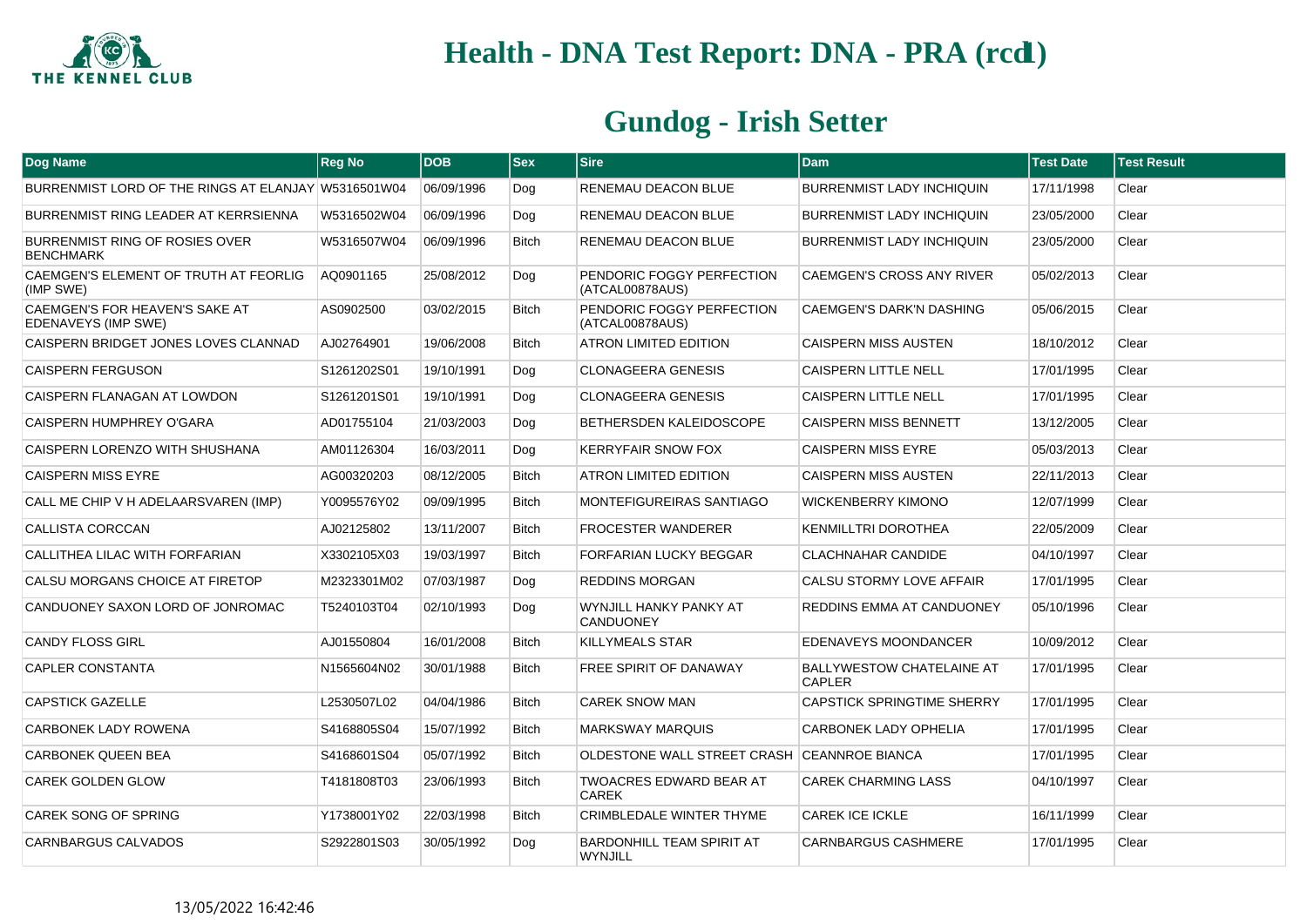

| <b>Dog Name</b>                     | <b>Reg No</b> | <b>DOB</b> | <b>Sex</b>   | <b>Sire</b>                                   | Dam                                            | <b>Test Date</b> | <b>Test Result</b> |
|-------------------------------------|---------------|------------|--------------|-----------------------------------------------|------------------------------------------------|------------------|--------------------|
| <b>CARNBARGUS CASHMERE</b>          | K2606605K09   | 13/03/1985 | Bitch        | <b>GLENTARKIE CRAVEN-A</b>                    | CARNBARGUS RACING SILK                         | 17/01/1995       | Clear              |
| CARRAMORE IRISH MOONSHINE           | F2777905F08   | 23/04/1981 | <b>Bitch</b> | KATACH KUMQUAT                                | <b>MISTY MISS OF CARRAMORE</b>                 | 17/01/1995       | Clear              |
| CASCAGNIA CLARE                     | S5044001S04   | 09/10/1992 | <b>Bitch</b> | DANAWAY RAINBOW WARRIOR OF<br><b>MEDOGOLD</b> | <b>REDDINS LIZA</b>                            | 09/04/1996       | Clear              |
| <b>CASKEYS BLARNEY</b>              | T3580607T03   | 24/05/1993 | Dog          | <b>REDDINS NIALL</b>                          | CASKEYS ZILPHA                                 | 09/04/1996       | Clear              |
| <b>CASKEYS HUMMING BIRD</b>         | R2321606R02   | 17/03/1991 | <b>Bitch</b> | <b>FEARNLEY FIREHURRICANE</b>                 | CASKEYS JEZAMY                                 | 17/01/1995       | Clear              |
| CASKEYS PERSUADER FROM AMBERLIGHT   | AB02360601    | 22/04/2001 | Dog          | AMBERLIGHT FIRECRACKER                        | <b>CASKEYS SANDPIPER</b>                       | 25/10/2005       | Clear              |
| <b>CASKEYS ZILPHA</b>               | P4003102P03   | 02/06/1989 | <b>Bitch</b> | MILLCROFT THE MATADOR                         | CASKEYS JEZAMY                                 | 09/04/1996       | Clear              |
| <b>CASMAR NORTHERN DANCER</b>       | J3866401J10   | 22/03/1984 | <b>Bitch</b> | KERRYFAIR NIGHT FEVER                         | <b>BALLYWESTOW TRANQUIL</b>                    | 17/01/1995       | Clear              |
| <b>CASPIANS CHARITY</b>             | T3019003T02   | 17/04/1993 | Bitch        | DANAWAY DEBONAIR                              | <b>CASPIANS NIGHT MUSIC</b>                    | 17/01/1995       | Clear              |
| CASPIANS DANCING LADY OF DANAWAY    | U0041512U01   | 17/12/1993 | <b>Bitch</b> | DANAWAY DEBONAIR                              | <b>WENDOVER CASSIDY</b>                        | 15/08/1995       | Clear              |
| <b>CASPIANS INTREPID</b>            | T3019008T02   | 17/04/1993 | Dog          | DANAWAY DEBONAIR                              | <b>CASPIANS NIGHT MUSIC</b>                    | 17/01/1995       | Clear              |
| <b>CASPIANS JOSEFINA</b>            | V5350607W01   | 11/11/1995 | Bitch        | <b>WENDOVER RAKE</b>                          | <b>CASPIANS MAID-A-MILKING</b>                 | 13/11/2000       | Clear              |
| <b>CASPIANS NIGHT MUSIC</b>         | P1055407P01   | 22/12/1988 | Bitch        | KERRYFAIR NIGHT FEVER                         | <b>WENDOVER CASSIDY</b>                        | 17/01/1995       | Clear              |
| <b>CASPIANS SWAN</b>                | U0041503U01   | 17/12/1993 | Dog          | DANAWAY DEBONAIR                              | <b>WENDOVER CASSIDY</b>                        | 13/11/2000       | Clear              |
| CASPIANS THE MUSIC MAN OF DANAWAY   | R4179205R03   | 14/08/1991 | Dog          | FREE SPIRIT OF DANAWAY                        | <b>CASPIANS NIGHT MUSIC</b>                    | 15/08/1995       | Clear              |
| CATALUNA AU CONTRAIRE               | T4710610T04   | 06/08/1993 | Bitch        | <b>TAGAMAGO'S HOT PURSUIT</b>                 | CATALUNA OH SO SHARP                           | 09/04/1996       | Clear              |
| CATALUNA CHARLOTTE                  | AE01678304    | 25/04/2004 | Bitch        | TAGAMAGO'S SURVIVOR                           | CATALUNA HAVE A NICE DAY                       | 07/07/2004       | Clear              |
| CATALUNA NICOLA                     | AE01678305    | 25/04/2004 | Bitch        | TAGAMAGO'S SURVIVOR                           | CATALUNA HAVE A NICE DAY                       | 07/07/2004       | Clear              |
| CATALUNA QUEEN OF THE MEADOW        | P2962907P02   | 17/05/1989 | Bitch        | <b>CARNBARGUS STAR ENTERPRISE</b>             | CATALUNA SANTA DULCIMA                         | 09/04/1996       | Clear              |
| CATALUNA SANTA CLARABELLA           | K0503405K04   | 07/01/1985 | Bitch        | CATALUNA MURWILLUMBAH                         | CATALUNA SANTA CLARA                           | 17/01/1995       | Clear              |
| CATALUNA SANTA CLOTILDE             | W1169305W01   | 24/02/1996 | Bitch        | THENDARA KENNEDY                              | REDFIELD QUELQUES FLEURS AT<br><b>CATALUNA</b> | 16/11/1999       | Clear              |
| CATALUNA TRULY SCRUMPTIOUS          | T4710612T04   | 06/08/1993 | Bitch        | TAGAMAGO'S HOT PURSUIT                        | CATALUNA OH SO SHARP                           | 23/12/1997       | Clear              |
| CATALUNA VANESSA                    | AE01678301    | 25/04/2004 | Bitch        | TAGAMAGO'S SURVIVOR                           | CATALUNA HAVE A NICE DAY                       | 07/07/2004       | Clear              |
| CEANNROE LUCKY CHARM AT CRIMBLEDALE | V3597201V03   | 18/06/1995 | Bitch        | <b>CRIMBLEDALE GOLDEN CHOICE</b>              | REDDINS WHISPER OF CEANNROE                    | 17/08/1999       | Clear              |
| <b>CELTIC ROSALEEN</b>              | AF02418602    | 17/04/2005 | Bitch        | <b>GREEN FIELD HUNTER</b>                     | <b>HEATHER PICKER</b>                          | 21/10/2010       | Clear              |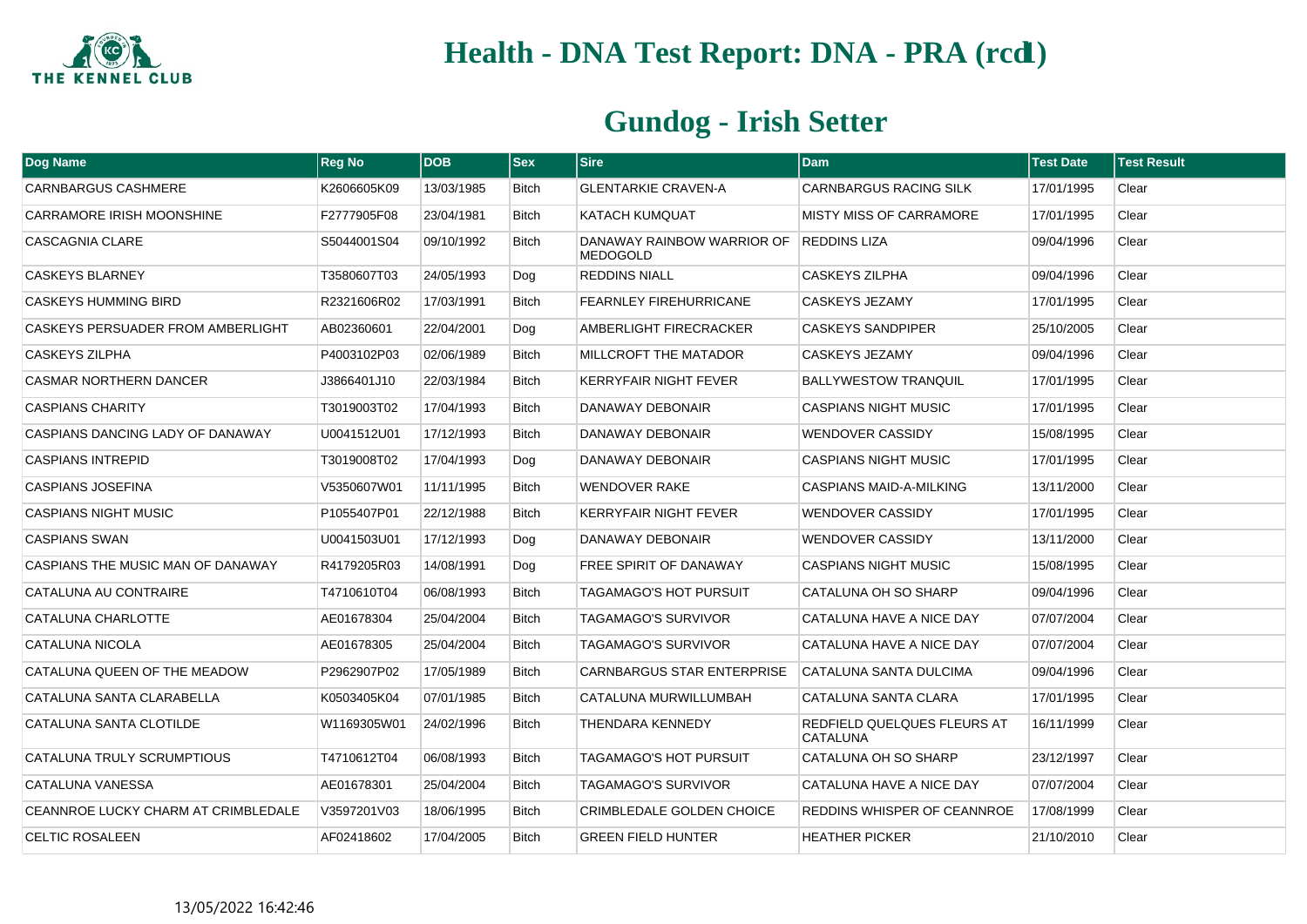

| Dog Name                                         | <b>Reg No</b> | <b>DOB</b> | <b>Sex</b>   | <b>Sire</b>                                                                  | <b>Dam</b>                                              | <b>Test Date</b> | <b>Test Result</b> |
|--------------------------------------------------|---------------|------------|--------------|------------------------------------------------------------------------------|---------------------------------------------------------|------------------|--------------------|
| CHASE CINAMMON'S (ATCAR00923NLD)                 | NHSB2917217   | 12/03/2013 | Dog          | COPPER'S CHAMPAGNE ON ICE AT<br><b>AOIBHEANNE (IMP SWE)</b>                  | <b>BANTHI CINAMMON'S</b><br>(ATCAL00204NLD)             | 11/08/2020       | Clear              |
| CHEVENEY LADY MADONNA OF CLERELEYS               | Z1773304Z02   | 25/02/1999 | <b>Bitch</b> | <b>GLENLAINE KING CRIMSON</b>                                                | LATNEYS BEASEBLOSSOM                                    | 16/11/1999       | Clear              |
| CHEVENEY LOVE ME DO                              | Z1773301Z02   | 25/02/1999 | <b>Bitch</b> | <b>GLENLAINE KING CRIMSON</b>                                                | LATNEYS BEASEBLOSSOM                                    | 13/11/2000       | Clear              |
| <b>CHEVENEY ONE VISION</b>                       | AD03113206    | 22/06/2003 | Dog          | MARGRETWOODS CHANGES INTO<br><b>SCARLETTI</b>                                | CHEVENEY LOVE ME DO                                     | 03/11/2003       | Clear              |
| CHEVENEY SARGENT PEPPER AMONG<br>VALASARCH       | Z1773308Z02   | 25/02/1999 | Dog          | <b>GLENLAINE KING CRIMSON</b>                                                | LATNEYS BEASEBLOSSOM                                    | 07/11/2001       | Clear              |
| CHIRGWIN LUCK BE A LADY                          | S1951101S02   | 25/03/1992 | <b>Bitch</b> | RHUWIND SPECIAL EDITION                                                      | <b>TATTERSLEE TESSIE OF CHIRGWIN</b>                    | 09/04/1996       | Clear              |
| <b>CHOAKFORDS MAYAN</b>                          | AG00087907    | 14/08/2005 | <b>Bitch</b> | ROBBIELENE KENNAN WITH<br><b>RYSCOTTAN</b>                                   | <b>KENMILLONE ALICE</b>                                 | 13/09/2011       | Clear              |
| <b>CHOAKFORDS MILLIE</b>                         | AG00087901    | 14/08/2005 | <b>Bitch</b> | ROBBIELENE KENNAN WITH<br><b>RYSCOTTAN</b>                                   | <b>KENMILLONE ALICE</b>                                 | 06/07/2011       | Clear              |
| CHUGERRA IT'S A CRACKER                          | M4318405M03   | 25/06/1987 | Dog          | CHUGERRA CHRISTMAS CRACKER BARDONHILL CALENDAR GIRL AT<br><b>OF BRADKING</b> | <b>CHUGERRA</b>                                         | 17/01/1995       | Clear              |
| CILCAIN ANYTHING GOES TO HAZELBECK               | AG01106905    | 09/03/2006 | Dog          | <b>COVARNEY CHESNEY</b>                                                      | HAZELBECK GOLDEN SUNSHINE                               | 09/04/2008       | Clear              |
| <b>CILCAIN PEARL LUSTRE</b>                      | AL03522207    | 25/08/2010 | <b>Bitch</b> | <b>DELSANTO ISAAC</b>                                                        | CILCAIN ALL THAT JAZZ                                   | 19/06/2012       | Clear              |
| <b>CILCAIN SINEAD</b>                            | AK01800706    | 08/05/2009 | <b>Bitch</b> | <b>DELSANTO ISAAC</b>                                                        | CILCAIN ALL THAT JAZZ                                   | 01/08/2013       | Clear              |
| CILCAIN STARLIGHT EXPRESS AT ALOLFRAN            | AG01106901    | 09/03/2006 | Dog          | <b>COVARNEY CHESNEY</b>                                                      | HAZELBECK GOLDEN SUNSHINE                               | 25/08/2006       | Clear              |
| <b>CILLEIGNE FLYBALL</b>                         | IKCX63756     |            | <b>Bitch</b> | DANAWAY THAT'S MY BOY<br><b>PAORRUA</b>                                      | <b>CILLEIGNE BRIONGLOID</b>                             | 15/11/2012       | Clear              |
| CLANNAD FLY LIKE THE WIND                        | R4547407R04   | 21/09/1991 | Dog          | <b>BARNABY OF WESBERE</b><br><b>CRESSWAY</b>                                 | <b>SAORSA SERENDIPITY</b>                               | 17/01/1995       | Clear              |
| <b>CLANOVENTA SOL</b>                            | Y0135709Y01   | 02/12/1997 | Dog          | DANAWAY SOLOMON OF WYNJILL                                                   | <b>RIQITTA STAR PREMONITION OF</b><br><b>CLANOVENTA</b> | 13/11/2000       | Clear              |
| <b>CLANOVENTA VENUS</b>                          | Y0135701Y01   | 02/12/1997 | <b>Bitch</b> | DANAWAY SOLOMON OF WYNJILL                                                   | <b>RIQITTA STAR PREMONITION OF</b><br><b>CLANOVENTA</b> | 13/11/2000       | Clear              |
| <b>CLERELEYS THE LITTLE MERMAID</b>              | W3411207W03   | 18/05/1996 | <b>Bitch</b> | <b>COLEMIST DUMMERS DELIGHT</b>                                              | PORSCHET DAISY MAY                                      | 29/03/2001       | Clear              |
| <b>CLONAGEERA DINERO</b>                         | V0066103V01   | 19/10/1994 | Dog          | <b>CLONAGEERA WHISPER</b>                                                    | <b>BALINTYNE GEMIMA AT</b><br><b>MARIONSWOOD</b>        | 17/11/1998       | Clear              |
| CLONAGEERA FLAMBOUYANT AS STARCHELLE V4878301V04 |               | 23/08/1995 | Dog          | STARCHELLE CHICAGO BEAR                                                      | <b>CLONAGEERA STELLA</b>                                | 05/10/1996       | Clear              |
| <b>CLONAGEERA HIGH SPIRIT</b>                    | W5184902W04   | 12/08/1996 | Dog          | <b>CLONAGEERA WHISPER</b>                                                    | FEARNLEY FIRE MYSTIC AT<br>CLONAGEERA                   | 04/10/1997       | Clear              |
| <b>CLONAGEERA KENMARE</b>                        | R1488410R02   | 23/01/1991 | <b>Bitch</b> | <b>CLONAGEERA GENESIS</b>                                                    | CLONAGEERA JOLENE                                       | 17/01/1995       | Clear              |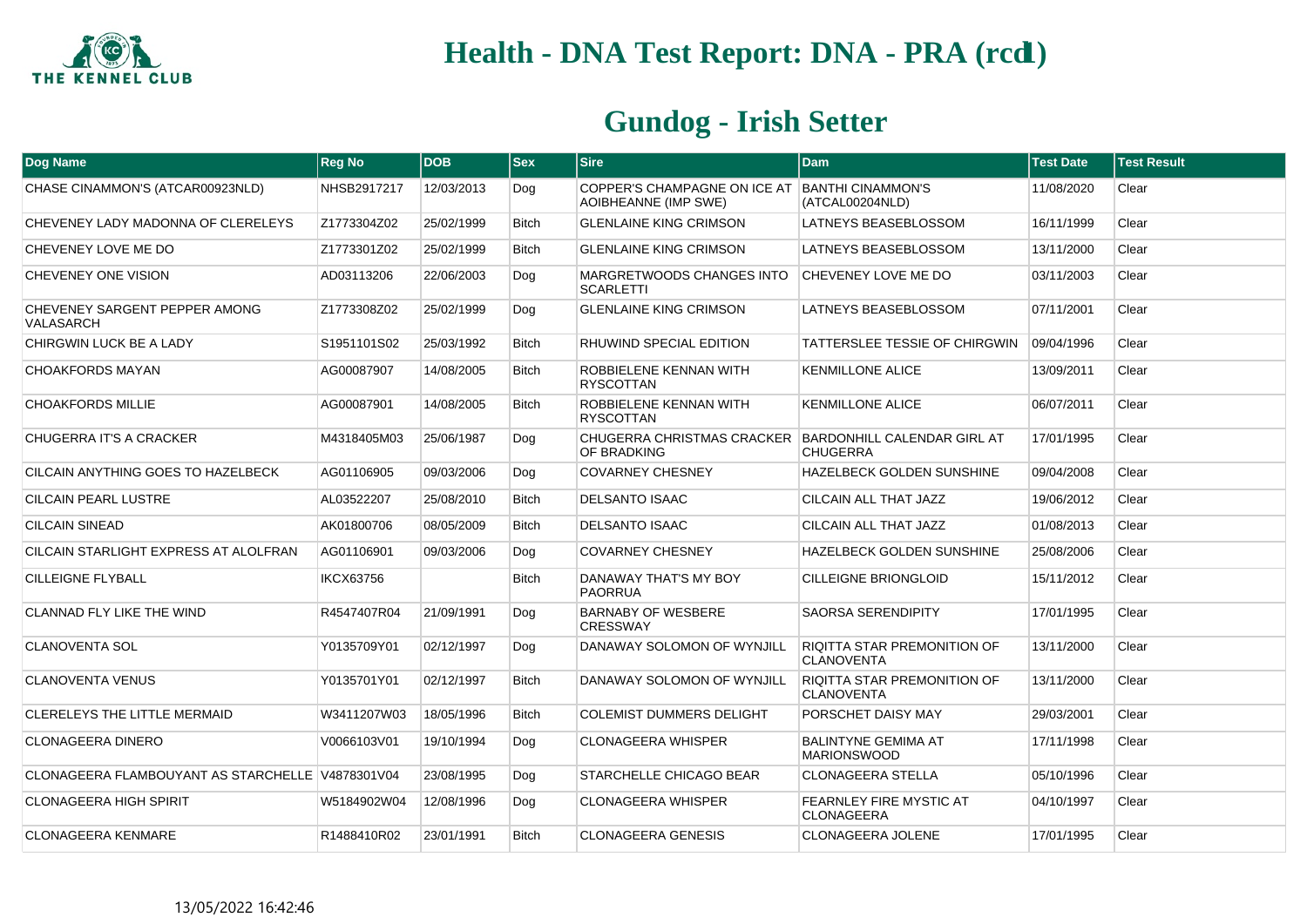

| Dog Name                                                   | <b>Reg No</b> | <b>DOB</b> | <b>Sex</b>   | <b>Sire</b>                                     | <b>Dam</b>                                           | <b>Test Date</b> | <b>Test Result</b> |
|------------------------------------------------------------|---------------|------------|--------------|-------------------------------------------------|------------------------------------------------------|------------------|--------------------|
| CLONAGEERA KLASSIQUE GWENDARIFF                            | Y1532502Y02   | 09/02/1998 | <b>Bitch</b> | STARCHELLE CHICAGO BEAR                         | <b>CLONAGEERA STELLA</b>                             | 11/11/1998       | Clear              |
| CLONAGEERA LEGEND                                          | Y1532601Y02   | 15/02/1998 | Dog          | <b>CLONAGEERA WHISPER</b>                       | <b>CLONAGEERA FACINATION</b>                         | 11/11/1998       | Clear              |
| <b>CLONAGEERA RED MIST</b>                                 | Q4929604Q04   | 08/05/1990 | <b>Bitch</b> | SOWERHILL WAGTAIL                               | CLONAGEERA SAYONARA AT<br><b>MARIONSWOOD</b>         | 17/01/1995       | Clear              |
| <b>CLONAGEERA STELLA</b>                                   | R0305506R01   | 26/08/1990 | <b>Bitch</b> | ANDANA JAKE                                     | <b>CLONAGEERA GERMAINE</b>                           | 17/01/1995       | Clear              |
| <b>CLONAGEERA WILLOWHERB</b>                               | AU01727211    | 26/04/2017 | Dog          | THENDARA POT NOODLE                             | <b>CLONAGEERA BORN TO RUN</b>                        | 17/07/2017       | Clear              |
| <b>COLANME RED HOT MERCEDES</b>                            | W5609502X01   | 01/12/1996 | <b>Bitch</b> | STRATHMEAD BLUE MOON AT<br><b>CLACHNAHAR</b>    | <b>ERINADE EXOTIC</b>                                | 14/12/2001       | Clear              |
| <b>COLANME RED HOT MINI</b>                                | W5609501X01   | 01/12/1996 | <b>Bitch</b> | STRATHMEAD BLUE MOON AT<br><b>CLACHNAHAR</b>    | <b>ERINADE EXOTIC</b>                                | 09/01/2002       | Clear              |
| <b>COLANME SIOBAHN</b>                                     | AC01187702    | 04/04/2002 | <b>Bitch</b> | COLANME RED HOT ROLLS                           | <b>HEATHCLARE ABBEY'S KELLY AT</b><br><b>COLANME</b> | 30/10/2006       | Clear              |
| COLDCOATS CORBALLY BOY                                     | AH05218905    | 25/10/2007 | Dog          | <b>BOWNARD ALI</b>                              | LUSCA FIZZ (IKC)                                     | 15/07/2011       | Clear              |
| <b>COLDCOATS GYPSY</b>                                     | AD02822004    | 11/06/2003 | <b>Bitch</b> | <b>ARDOON JACK</b>                              | <b>TIQUN HOLLY</b>                                   | 01/03/2013       | Clear              |
| COLDCOATS LITTLE LOTTIE (A.I.)                             | AQ00934502    | 03/10/2012 | <b>Bitch</b> | ARDOON JACK                                     | <b>COLDCOATS LITTLE NELL</b>                         | 22/03/2013       | Clear              |
| COLDCOATS LITTLE PIXIE (A.I.)                              | AQ00934501    | 03/10/2012 | <b>Bitch</b> | <b>ARDOON JACK</b>                              | <b>COLDCOATS LITTLE NELL</b>                         | 22/03/2013       | Clear              |
| <b>COLDCOATS MY NEWT</b>                                   | AV02193101    | 17/08/2017 | <b>Bitch</b> | IKERRIN CROUCH AND HOLD                         | <b>COLDCOATS RAPID MEG</b>                           | 13/06/2018       | Clear              |
| CONCOMROE CORONA (IKC)                                     | AQ0903343     | 21/07/2010 | Dog          | BALLYDAVID AODH (IKC)                           | SUNLIGHT GIRL'S DELIGHT                              | 30/05/2013       | Clear              |
| COPATAIN STAR OF COUNTY DOWN OF<br><b>AUTUMNWOOD</b>       | L2265209L02   | 06/04/1986 | <b>Bitch</b> | <b>COPATAIN RED ROYALE</b>                      | <b>COPATAIN SEA SPRITE</b>                           | 17/01/1995       | Clear              |
| <b>COPPERCELT INFALLIBLE</b>                               | S2982004S03   | 03/06/1992 | Dog          | <b>ERINADE LEWIS</b>                            | <b>TANITH OF CORNEVON</b><br><b>COPPERCELT</b>       | 17/01/1995       | Clear              |
| COPPERKERRY CINZANO                                        | Q4123401Q03   | 18/07/1990 | <b>Bitch</b> | <b>BRINARA MOONRAKER</b>                        | <b>COPPERKERRY CHIQUITA</b>                          | 24/09/1996       | Clear              |
| COPPERKERRY JEWEL IN TATSBRO                               | T3089407T02   | 20/04/1993 | <b>Bitch</b> | KONAKAKELA ZAGAR BY ROMARNE COPPERKERRY CINZANO |                                                      | 17/01/1995       | Clear              |
| COPPERKERRY JULIET                                         | T3089405T02   | 20/04/1993 | <b>Bitch</b> | KONAKAKELA ZAGAR BY ROMARNE COPPERKERRY CINZANO |                                                      | 17/01/1995       | Clear              |
| COPPER'S COMIN UP ROSES FOR<br><b>GWENDARIFF (IMP SWE)</b> | AQ0903536     | 25/03/2013 | <b>Bitch</b> | COPPER'S MAGISKA UNDER<br>(ATCAL00247SWE)       | COPPER'S WINE'N ROSES (IMP SWE) 21/08/2013           |                  | Clear              |
| COPPER'S MAGIC GLIMMER (ATCAM01725SWE)                     |               | 30/07/2011 | <b>Bitch</b> | COPPER'S MAGISKA UNDER<br>(ATCAL00247SWE)       | LYNWOOD KISS 'N' TELL COPPERS                        | 15/11/2018       | Clear              |
| COPPER'S MAGISKA UNDER (ATCAL00247SWE) SKKS47516/200       | 9             | 19/06/2009 | Dog          | DUBLINER TIGER WOODS                            | COPPER'S MAGICAL BUBBLE<br>(ATCAJ00598SWE)           | 05/09/2011       | Clear              |
| COPPER'S PARDON ME BOYS AT BALINTYN<br>(IMP SWE)           | AC0900485     | 05/03/2001 | <b>Bitch</b> | <b>PONTIAC</b>                                  | <b>CLASSIC RED ANIARA</b>                            | 18/02/2003       | Clear              |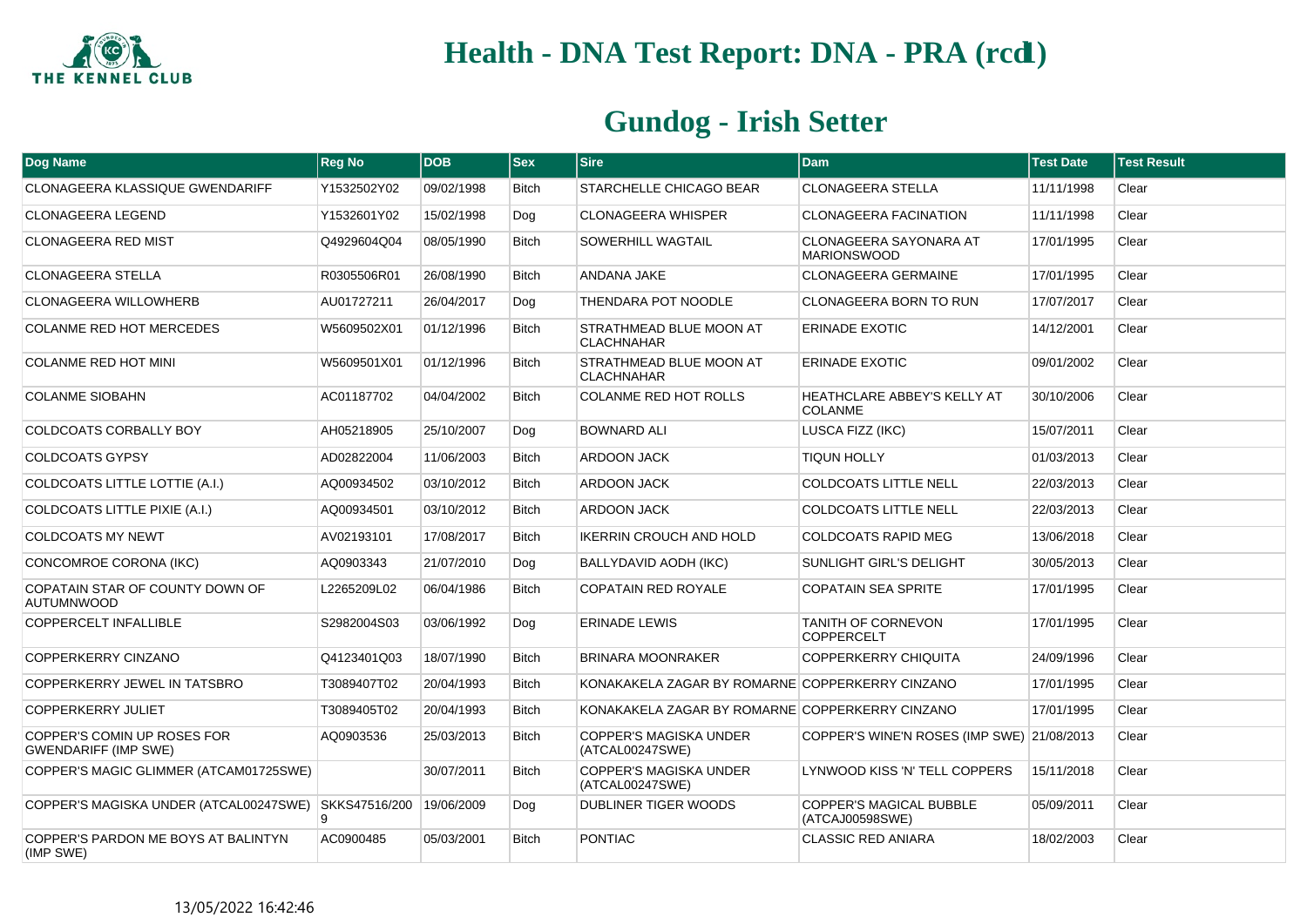

| Dog Name                                                | <b>Reg No</b> | <b>DOB</b> | <b>Sex</b>   | <b>Sire</b>                                                               | Dam                                              | <b>Test Date</b> | <b>Test Result</b> |
|---------------------------------------------------------|---------------|------------|--------------|---------------------------------------------------------------------------|--------------------------------------------------|------------------|--------------------|
| COPPER'S SNOWQUEEN (IMP SWE)                            | AR0901678     | 03/12/2013 | <b>Bitch</b> | <b>AVACET SNOWDRIFT</b>                                                   | <b>COPPER'S SOCKERKRINGLA</b><br>(ATCAM00984SWE) | 10/04/2014       | Clear              |
| COPPERS TWIST AND SHOUT (IMP SWE)                       | AP0904023     | 17/05/2012 | Dog          | <b>ITALSWE MACHO BECKHAM</b>                                              | COPPER'S MAGICAL TWIST                           | 08/11/2012       | Clear              |
| COPPER'S UNDERCOVER AT LYNWOOD (IMP<br>SWE)             | AJ0902920     | 25/05/2008 | Dog          | COPPER'S BUBBLANDE GLAD<br>(ATCAH00573SWE)                                | COPPER'S PRINSESSAN PA ARTEN                     | 30/01/2009       | Clear              |
| COPPER'S WELCOME TO THE PARTY AT<br>ALOLFRANA (IMP SWE) | AY0914491     | 01/06/2021 | Dog          | <b>DUBLINER WATERPROOF</b>                                                | <b>COPPER'S WINTER ROSE</b><br>(ATCAV02027SWE)   | 21/10/2021       | Clear              |
| COPPER'S WINE'N ROSES (IMP SWE)                         | AM0902710     | 14/04/2010 | <b>Bitch</b> | <b>COPPER'S BUBBLE POWER</b>                                              | LYNWOOD KISS 'N' TELL COPPERS                    | 03/09/2013       | Clear              |
| <b>COPPERSHELL ARIEL</b>                                | AJ02693206    | 06/05/2008 | <b>Bitch</b> | <b>COPPERSHELL SOLO</b>                                                   | <b>COPPERSHELL RED LADY</b>                      | 06/07/2011       | Clear              |
| COPPERSWOOD BLUE CHARISMA                               | Z5677406Z04   | 25/08/1999 | <b>Bitch</b> | <b>RENEMAU BLUEPRINT</b>                                                  | CEDRUS SURPRISE ME IN<br><b>COPPERSWOOD</b>      | 07/11/2001       | Clear              |
| <b>COPPERSWOOD CHARLIE GIRL</b>                         | M2485104M03   | 03/03/1987 | <b>Bitch</b> | <b>JENNISON PHANTOM</b>                                                   | <b>MONDRAY FAIR SUPRISE</b>                      | 17/01/1995       | Clear              |
| COPPERSWOOD SAFFRON GIRL AT TREHELGA R4166907R03        |               | 17/06/1991 | <b>Bitch</b> | BARDONHILL CRAFTY COCKNEY BY COPPERSWOOD CHARLIE GIRL<br><b>SCARLETTI</b> |                                                  | 17/01/1995       | Clear              |
| CORALMIST STARSTRUCK OF SATLAS                          | U4828705U04   | 12/09/1994 | <b>Bitch</b> | THENDARA KENNEDY                                                          | CHRISTMAS STAR OF CORALMIST                      | 15/11/2001       | Clear              |
| CORDARRAGH MAID MARION                                  | AH03165110    | 11/06/2007 | <b>Bitch</b> | CORDARRAGH KING OF THE ROAD                                               | <b>CORDARRAGH HEATWAVE</b>                       | 14/07/2009       | Clear              |
| <b>CORDARRAGH MONALISA</b>                              | AH03165107    | 11/06/2007 | <b>Bitch</b> | CORDARRAGH KING OF THE ROAD CORDARRAGH HEATWAVE                           |                                                  | 05/04/2012       | Clear              |
| CORDARRAGH OCEANIA                                      | AJ04303704    | 06/09/2008 | <b>Bitch</b> | <b>CORDARRAGH HUGGIE BEAR</b>                                             | <b>CORDARRAGH KENTISH MAID</b>                   | 09/05/2012       | Clear              |
| CORDARRAGH ORANGE BLOSSOM                               | AJ04303705    | 06/09/2008 | <b>Bitch</b> | CORDARRAGH HUGGIE BEAR                                                    | CORDARRAGH KENTISH MAID                          | 10/09/2012       | Clear              |
| <b>CORNEVON PORTIA</b>                                  | L0114704L01   | 29/10/1985 | <b>Bitch</b> | MILLDAI IRISH FIREFLAME                                                   | <b>CORNEVON NOBLE PROMISE</b>                    | 17/01/1995       | Clear              |
| <b>CORRIB ACE (IKC)</b>                                 | AV0904108     | 23/05/2012 | Dog          | <b>MAODHOG FIONN</b>                                                      | CROMOGUE WINNIE THE POOH                         | 17/11/2017       | Clear              |
| <b>CORRIBEG LARCH</b>                                   | R2189106R02   | 25/03/1991 | <b>Bitch</b> | <b>CLONAGEERA GENESIS</b>                                                 | MOYNA LADY IN RED OF CORRIBEG                    | 09/04/1996       | Clear              |
| <b>CORRIEBRAN LUCKY CHARM</b>                           | Q0349001Q01   | 23/11/1989 | <b>Bitch</b> | <b>FEARNLEY WARLORD</b>                                                   | <b>COKERFORD GALENA OF</b><br><b>CORRIEBRAN</b>  | 17/01/1995       | Clear              |
| CORRIEBRAN RUMPELTEAZER                                 | R4178205R04   | 30/07/1991 | <b>Bitch</b> | <b>TYROCOLL FLYNN OF COMDERRY</b><br><b>AT WENDOVER</b>                   | <b>COKERFORD GALENA OF</b><br><b>CORRIEBRAN</b>  | 05/10/1996       | Clear              |
| CORRIECAS CORINTH AT KIRWILLDALE                        | AC00765402    | 15/02/2002 | <b>Bitch</b> | <b>CORRIECAS BELLINI</b>                                                  | <b>CORRIECAS CHANCE</b>                          | 29/11/2006       | Clear              |
| <b>CORRIECAS LITTLE HOBBIT</b>                          | P5272503P04   | 25/08/1989 | Dog          | <b>OLDSPRING TRADE WINDS</b>                                              | CORRIECAS BLUE RIBBON                            | 17/01/1995       | Clear              |
| <b>CORRIECAS ROSALIE</b>                                | U3658704U03   | 18/08/1994 | <b>Bitch</b> | COOLFIN MELODY MASTER OF<br><b>GIRVANS</b>                                | <b>CORRIECAS CRYSTAL</b>                         | 18/11/1999       | Clear              |
| COVARNEY CALIFORNIA DREAM                               | Y5302505Z01   | 14/05/1998 | <b>Bitch</b> | REDSILK FIRST AND FORMOST                                                 | <b>COVARNEY CHERUB</b>                           | 06/11/2008       | Clear              |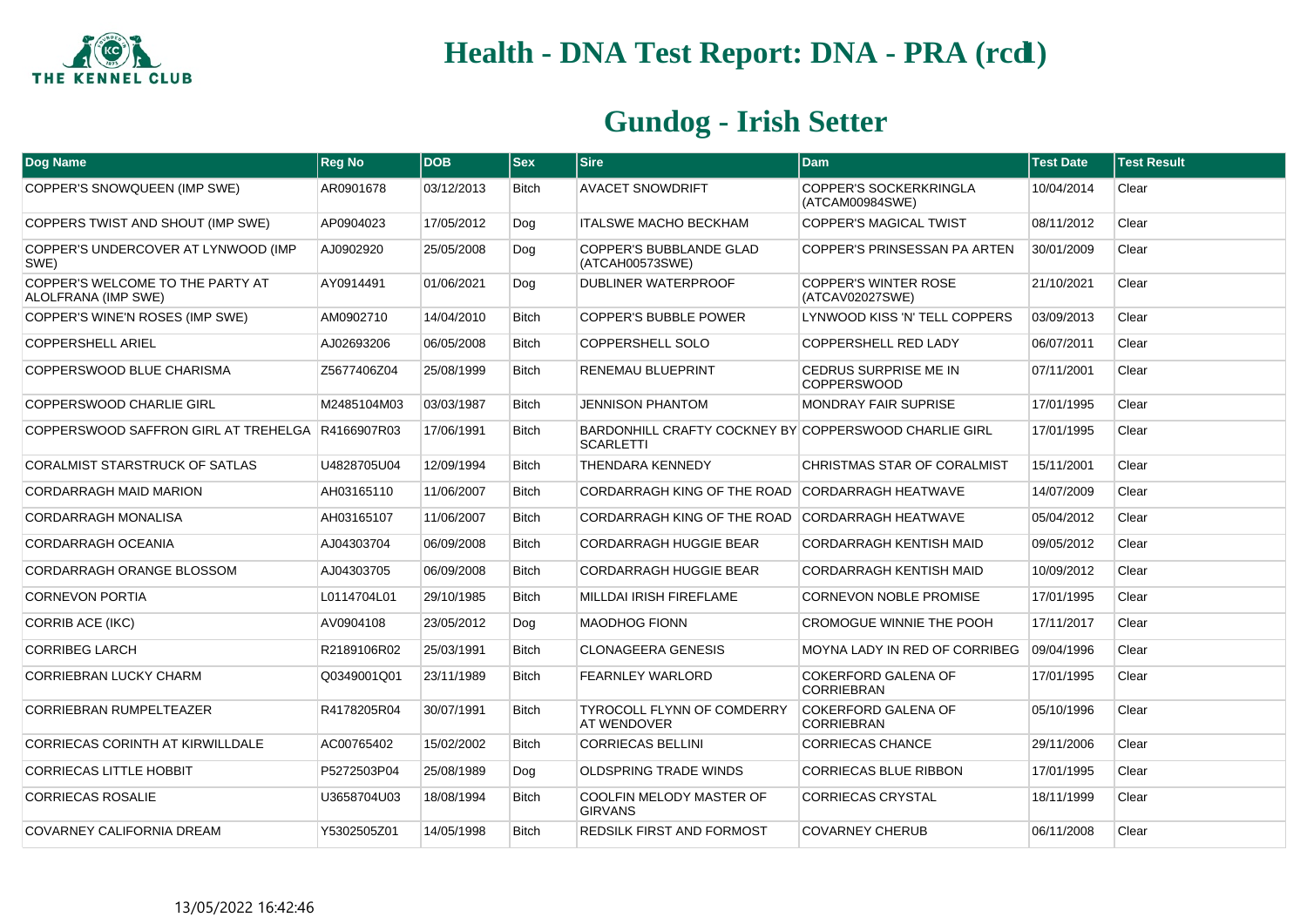

| Dog Name                                           | <b>Reg No</b> | <b>DOB</b> | <b>Sex</b>   | <b>Sire</b>                                  | <b>Dam</b>                                        | <b>Test Date</b> | <b>Test Result</b> |
|----------------------------------------------------|---------------|------------|--------------|----------------------------------------------|---------------------------------------------------|------------------|--------------------|
| <b>COVARNEY CONTESSA</b>                           | AC03578909    | 22/04/2002 | <b>Bitch</b> | <b>COVARNEY MONELLO</b>                      | REDSILK SECOND TIME AROUND<br><b>FOR COVARNEY</b> | 29/02/2008       | Clear              |
| <b>COVARNEY COSY CAPERS</b>                        | W3902410W03   | 09/03/1996 | <b>Bitch</b> | CASPIANS INTREPID                            | COVARNEY MOON SONG                                | 17/01/2007       | Clear              |
| COVARNEY ENZO OF RUBYMOON                          | AB00344102    | 17/11/2000 | Dog          | THENDARA JUST LOOKIN' AT<br><b>STOURFORD</b> | COVARNEY CALIFORNIA DREAM                         | 07/11/2001       | Clear              |
| <b>COVARNEY TEACAKE</b>                            | AU02781702    | 05/05/2017 | Bitch        | <b>GWENDARIFF WHIPPERSNAPPER</b>             | <b>COVARNEY CUPCAKE</b>                           | 24/09/2021       | Clear              |
| COVARNEY WAIT N SEE RUBYMOON                       | AF02596510    | 04/03/2005 | Dog          | COVARNEY CHOCOLATE MOUSSE                    | <b>COVARNEY CONTESSA</b>                          | 07/12/2006       | Clear              |
| <b>CRAIGLINROSS MIRACLE</b>                        | AK00755208    | 11/02/2009 | <b>Bitch</b> | RIQITTA DYLAN THOMAS                         | <b>RIQITTA FENICIO</b>                            | 02/02/2012       | Clear              |
| CREESTANE RUBY AT BIRCHVALLEY (IKC)                | AS0904968     | 07/12/2010 | <b>Bitch</b> | <b>LISDOVOGUE RORY</b>                       | <b>CREESTANE MOLL</b>                             | 23/03/2016       | Clear              |
| <b>CREG JAKE (IKC)</b>                             | AE0900746     | 04/07/1998 | Dog          | SHEANTULLAGH GILLIE                          | <b>DRUMRUE FINCH</b>                              | 07/11/2012       | Clear              |
| <b>CREG RENA (IKC)</b>                             | AJ0900738     | 06/01/2006 | <b>Bitch</b> | LUSCA SPEEDY BOY OF ARDOON<br>(IKC)          | <b>SHEANTULLAGH FLOWER</b>                        | 14/06/2012       | Clear              |
| <b>CRIMBLEDALE COUNTRY GIRL</b>                    | S1135601S01   | 14/01/1992 | <b>Bitch</b> | <b>SHANDWICK STARCARRIER</b>                 | CRIMBLEDALE DOUBLE CHARM                          | 17/01/1995       | Clear              |
| CRIMBLEDALE COUNTRY GOSSIP OF<br><b>CASPEROSSO</b> | T0373602T01   | 14/09/1992 | Dog          | <b>GOLD FEVER OF BALINTYNE</b>               | CRIMBLEDALE DOUBLE CHARM                          | 17/01/1995       | Clear              |
| <b>CRIMBLEDALE EASTER SUN</b>                      | V2399502V03   | 09/04/1995 | Dog          | <b>KERRYFAIR LOVER BOY</b>                   | <b>CRIMBLEDALE WINTER MEMORY</b>                  | 09/04/1996       | Clear              |
| CRIMBLEDALE STEP INTO SPRING                       | W2334803W02   | 09/04/1996 | Dog          | <b>OLDESTONE AERO</b>                        | <b>CRIMBLEDALE COUNTRY GIRL</b>                   | 01/08/2000       | Clear              |
| <b>CRIMBLEDALE WINTER THYME</b>                    | S0152904S01   | 05/10/1991 | Dog          | CRIMBLEDALE GOLDEN CHOICE                    | CRIMBLEDALE GOLDEN CLOVER                         | 17/08/1999       | Clear              |
| <b>CRYNLLIS ILLUSIONIST AT TARANDELL</b>           | AA01587903    | 21/01/2000 | Dog          | <b>THENDARA MEDICI</b>                       | PHAEA OF CLONAGEERA                               | 14/02/2008       | Clear              |
| <b>CRYNLLIS MERCURY AT LYRASETT</b>                | AF02925506    | 12/04/2005 | Dog          | CATALUNA GEE WHIZ                            | <b>CRYNLLIS SORCERESS</b>                         | 04/06/2008       | Clear              |
| CYMBELINE ISABELLA AVEC JOANMAS                    | AD03108407    | 23/06/2003 | Bitch        | <b>JOANMAS IGOR</b>                          | <b>CYMBELINE AOIFE</b>                            | 16/10/2009       | Clear              |
| <b>CYMBELINE TANNIS BROOK</b>                      | AL04415402    | 06/08/2010 | <b>Bitch</b> | <b>CYMBELINE TRAVERS</b>                     | <b>CYMBELINE DESTINYS DAUGHTER</b>                | 13/06/2013       | Clear              |
| DANAWAY CLAUDINE                                   | Q3008403Q02   | 16/05/1990 | <b>Bitch</b> | <b>FEARNLEY BUCKS FIZZ</b>                   | DANAWAY DANIELLE                                  | 15/08/1995       | Clear              |
| DANAWAY DANIELLE                                   | M2083910M02   | 27/02/1987 | <b>Bitch</b> | KERRYFAIR NIGHT FEVER                        | DISCO DANCER OF DANAWAY                           | 15/08/1995       | Clear              |
| DANAWAY DEBONAIR                                   | M2083901M02   | 27/02/1987 | Dog          | <b>KERRYFAIR NIGHT FEVER</b>                 | DISCO DANCER OF DANAWAY                           | 17/01/1995       | Clear              |
| DANAWAY DUKE                                       | S4420001S04   | 04/09/1992 | Dog          | DANAWAY DEBONAIR                             | DANAWAY PHOEBE                                    | 17/01/1995       | Clear              |
| DANAWAY FORTUNE TELLER                             | Y1799209Y02   | 14/03/1998 | Dog          | <b>CASPIANS INTREPID</b>                     | <b>WENDOVER LORNA</b>                             | 18/11/1999       | Clear              |
| DANAWAY MADONNA                                    | R0712201R01   | 27/12/1990 | <b>Bitch</b> | <b>BARDONHILL SUPERGRASS</b>                 | <b>MA BICHE OF DANAWAY</b>                        | 04/11/1996       | Clear              |
| DANAWAY MATA HARI                                  | AA01847501    | 28/03/2000 | <b>Bitch</b> | <b>CASPIANS INTREPID</b>                     | <b>WENDOVER LORNA</b>                             | 13/06/2003       | Clear              |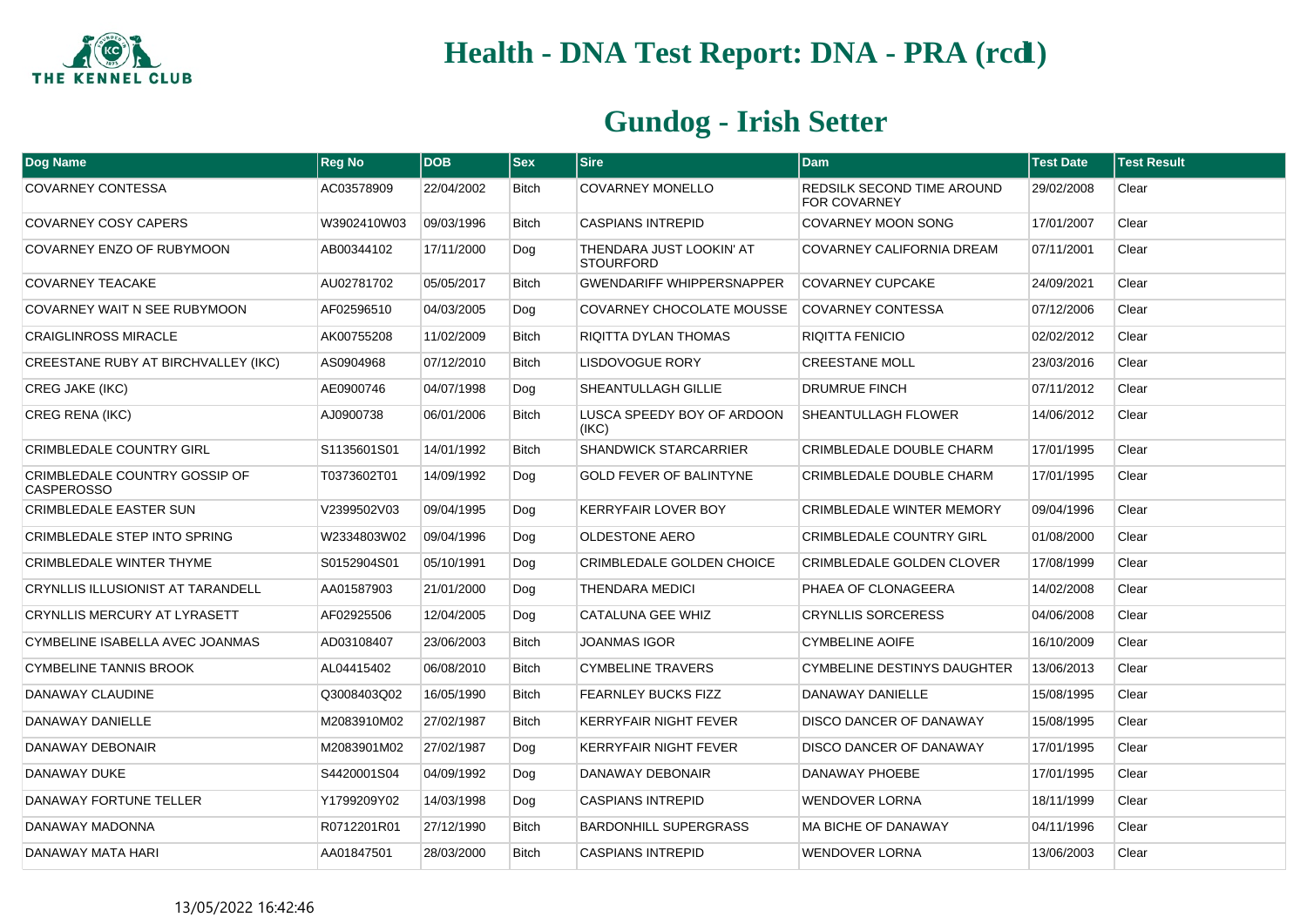

| Dog Name                                                                     | <b>Reg No</b> | <b>DOB</b> | <b>Sex</b>   | <b>Sire</b>                                        | <b>Dam</b>                                     | <b>Test Date</b> | <b>Test Result</b> |
|------------------------------------------------------------------------------|---------------|------------|--------------|----------------------------------------------------|------------------------------------------------|------------------|--------------------|
| DANAWAY PHOEBE                                                               | P6320401Q01   | 05/09/1989 | <b>Bitch</b> | <b>FEARNLEY BUCKS FIZZ</b>                         | <b>MA BICHE OF DANAWAY</b>                     | 17/01/1995       | Clear              |
| DANAWAY RAINBOW WARRIOR OF MEDOGOLD   P2816201P02                            |               | 04/03/1989 | Dog          | <b>REDDINS MORGAN</b>                              | DISCO DANCER OF DANAWAY                        | 23/08/1995       | Clear              |
| DANAWAY SECRET LOVE                                                          | T1243706T04   | 09/09/1993 | <b>Bitch</b> | CASPIANS THE MUSIC MAN OF<br><b>DANAWAY</b>        | DANAWAY CLAUDINE                               | 16/11/1999       | Clear              |
| DANCHRIS JUSTA ROMANTIC AT SIORRUIDH                                         | V4521507V04   | 01/10/1995 | <b>Bitch</b> | <b>CLONAGEERA WHISPER</b>                          | DERRYVEAGH LOVE'N KISSES AT<br><b>DANCHRIS</b> | 04/10/1997       | Clear              |
| DANCIN' CANDLE IN THE WIND AT DEACONARA AH0901513<br>(IMP USA)               |               | 24/08/2006 | <b>Bitch</b> | KERRSIENNA ONCE IN A LIFETIME                      | DANCIN' BROWN EYED GIRL                        | 29/05/2007       | Clear              |
| DARIA'S DALILAH ALL ABOUT ARINA AND B'DOLI AS0902489<br>FOR DAIRIS (IMP POL) |               | 20/09/2008 | <b>Bitch</b> | <b>SHANDWICK TOPAZ</b>                             | BABY DOLL Z ZARLOCZNEGO MIOTU 12/05/2015       |                  | Clear              |
| DASHING DANDY AT KARHU                                                       | V2285307V04   | 24/04/1995 | Dog          | THENDARA KENNEDY                                   | KILLCULLEN OF KILDARE AT<br><b>TAGAMAGO</b>    | 04/10/1997       | Clear              |
| DAVWALS LADY MANILLA AT LITTLEPLEA                                           | AB01717002    | 26/04/2001 | <b>Bitch</b> | CLONAGEERA INDEPENDENCE OF<br><b>LINDENJO</b>      | <b>BONNIE CHILD AT DAVWALS</b>                 | 26/07/2004       | Clear              |
| DAWNGLO CELESTA                                                              | U5019909U04   | 19/10/1994 | <b>Bitch</b> | CASPIANS THE MUSIC MAN OF<br><b>DANAWAY</b>        | AMBERWAVE PRIMA DONNA AT<br><b>DAWNGLO</b>     | 09/04/1996       | Clear              |
| <b>DAWNGLO FANTASIA</b>                                                      | U5019903U04   | 19/10/1994 | <b>Bitch</b> | <b>CASPIANS THE MUSIC MAN OF</b><br><b>DANAWAY</b> | AMBERWAVE PRIMA DONNA AT<br><b>DAWNGLO</b>     | 09/04/1996       | Clear              |
| DAWNGLO SPRIG MUSLIN                                                         | Q5011901Q03   | 29/08/1990 | <b>Bitch</b> | <b>CLONAGEERA GENESIS</b>                          | AMBERWAVE PRIMA DONNA AT<br><b>DAWNGLO</b>     | 17/01/1995       | Clear              |
| DAWNMAEN ATHENA                                                              | V3534807W01   | 05/07/1995 | <b>Bitch</b> | KARIDELL DARK DESTROYER                            | <b>FLEETFOOT FELICITY</b>                      | 03/08/2001       | Clear              |
| DAZYCUTTER FAIRY DUST                                                        | AL03902303    | 31/08/2010 | <b>Bitch</b> | <b>COLANME TON TONGUE TOFFEE</b><br>AT ISEBROOK    | DAZYCUTTER SHININGSTAR                         | 28/11/2013       | Clear              |
| <b>DELSANTO LUKE</b>                                                         | T0002508T01   | 22/12/1992 | Dog          | <b>MARKSWAY MARQUIS</b>                            | <b>DELSANTO ROXANNE</b>                        | 17/01/1995       | Clear              |
| DELSANTO NEW FLAME FOR CLANNAD                                               | W0378201W01   | 01/01/1996 | <b>Bitch</b> | KONAKAKELA ZAGAR BY ROMARNE DELSANTO LUCINDA       |                                                | 13/11/1998       | Clear              |
| <b>DELSANTO ROMARNA</b>                                                      | R1799003R02   | 06/02/1991 | <b>Bitch</b> | <b>BARDONHILL FIDO</b>                             | DELSANTO CASSANDRA                             | 17/01/1995       | Clear              |
| <b>DELSANTO ROXANNE</b>                                                      | R1799002R02   | 06/02/1991 | <b>Bitch</b> | <b>BARDONHILL FIDO</b>                             | <b>DELSANTO CASSANDRA</b>                      | 05/10/1996       | Clear              |
| DERRYVEAGH LOVE'N KISSES AT DANCHRIS                                         | T2421607T02   | 22/03/1993 | <b>Bitch</b> | <b>WYLDFIRE RAFFERTY AT</b><br><b>CRIMSONWOOD</b>  | DERRYVEAGH WILD 'N' WILLING                    | 09/04/1996       | Clear              |
| DERRYVEAGH LOVESICK BLUES                                                    | T2421605T02   | 22/03/1993 | Dog          | <b>WYLDFIRE RAFFERTY AT</b><br><b>CRIMSONWOOD</b>  | DERRYVEAGH WILD 'N' WILLING                    | 17/01/1995       | Clear              |
| DEVONMIST WESENDEN OF KENERIN                                                |               |            | <b>Bitch</b> | KENERINS RED SKY IN THE MORN                       | <b>DAINTY DESDEMONIA</b>                       | 04/08/2005       | Clear              |
| DIMOND PRINCESS NIGHT AND FLAME (IMP<br>POL)                                 | AV0902159     | 12/07/2014 | <b>Bitch</b> | TOMMY HILFIGER OF GLORY RED<br>(ATCAR02414ISR)     | PRINCESS PAULINA ALL IRISH GOLD 13/02/2018     |                  | Clear              |
| DISCOVERY'S LET THE HEART BEAT FOR<br>ROHANMOR (IMP SWE)                     | AM0903022     | 20/04/2011 | <b>Bitch</b> | DISCOVERY'S LOVE OF MY HEART                       | <b>DISCOVERY'S ANNA PIHL</b>                   | 05/12/2011       | Clear              |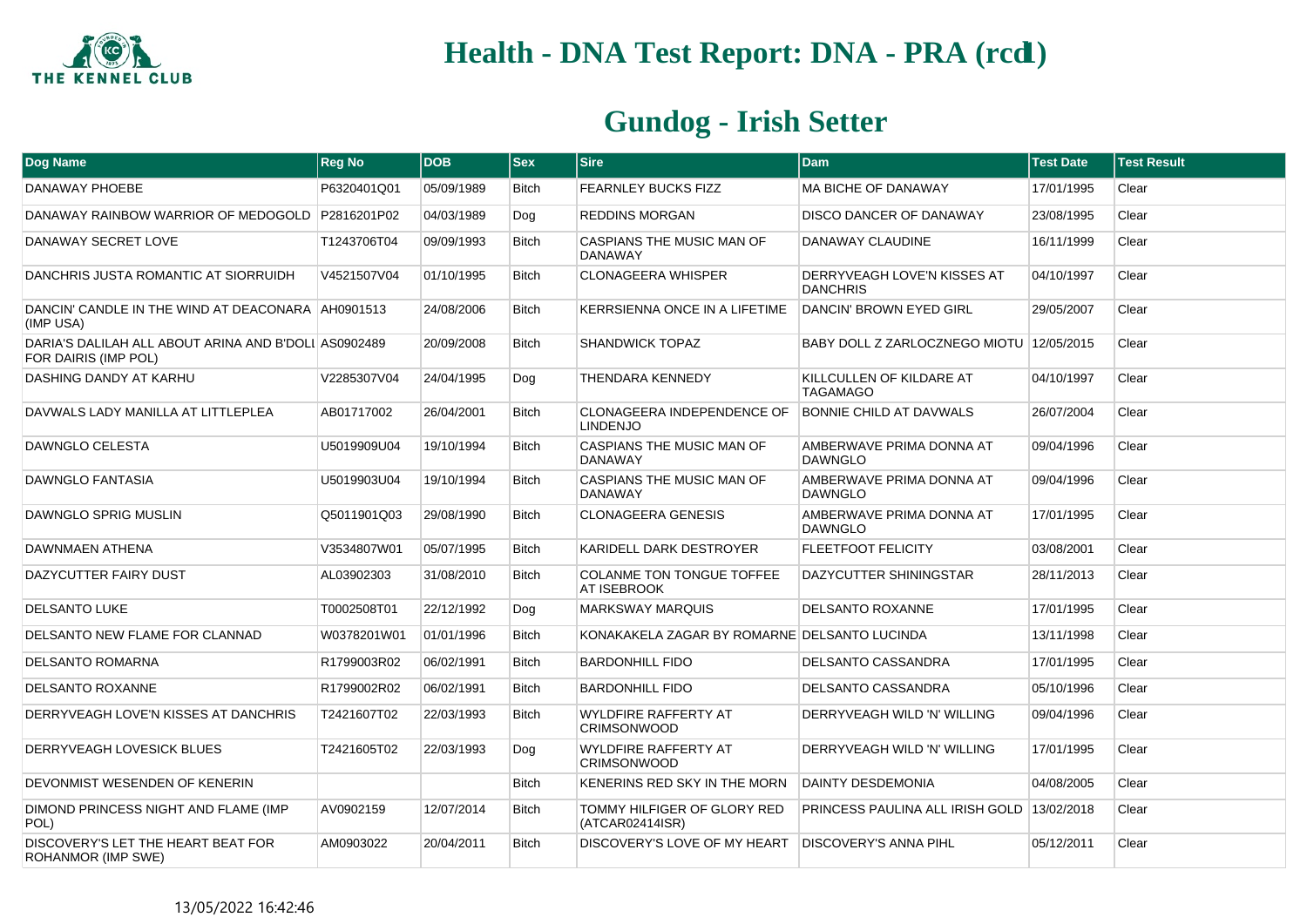

| Dog Name                                                   | <b>Reg No</b> | <b>DOB</b> | $ $ Sex      | <b>Sire</b>                                    | <b>Dam</b>                                                  | <b>Test Date</b> | <b>Test Result</b> |
|------------------------------------------------------------|---------------|------------|--------------|------------------------------------------------|-------------------------------------------------------------|------------------|--------------------|
| DISCOVERY'S LOVE AT FIRST SIGHT WITH<br>ROHANMOR (IMP SWE) | AP0901161     | 06/02/2009 | <b>Bitch</b> | CLACHNAHAR AMI PIERROT                         | BRILLIANT BRONZE SIOFRA LITTLE<br>ELF (ATCAH01196SWE)       | 28/02/2012       | Clear              |
| DNALWEN BEAR ESSENTIALS                                    | T2104710T01   | 02/03/1993 | <b>Bitch</b> | DERRYVEAGH TRADE SECRET OF<br><b>KILCLAREN</b> | COPPERSWOOD FOLLOW THE BEAR 12/10/2004<br><b>TO DNALWEN</b> |                  | Clear              |
| <b>DOLLY DAISY DANCER</b>                                  | W4731102W04   | 16/09/1996 | <b>Bitch</b> | <b>BRACKENFIELD MAJOR</b>                      | LADY OF LAVYNIA                                             | 07/11/2001       | Clear              |
| DON'T FEAR AMBER WIND AT EVENFLOW (IMP<br>POL)             | AV0901042     | 28/11/2016 | Dog          | CORDARRAGH PICASSO                             | <b>CERES AMBER WIND</b>                                     | 12/01/2018       | Clear              |
| DORRFIELD CHAMBERTIN                                       | X2263004X03   | 05/05/1997 | Dog          | <b>KERRIMERE CAMPBELL</b>                      | WENDOVER QUEEN BEE AT<br><b>DORRFIELD</b>                   | 04/10/1997       | Clear              |
| DORRFIELD LAFITE                                           | V1038503V01   | 24/02/1995 | Dog          | CASPIANS THE MUSIC MAN OF<br><b>DANAWAY</b>    | <b>WENDOVER QUEEN BEE AT</b><br><b>DORRFIELD</b>            | 04/10/1997       | Clear              |
| <b>DRAPER JUNO</b>                                         | AJ04177805    | 21/06/2008 | Dog          | <b>CREG KEANO (IKC)</b>                        | <b>GLYNLARK AGATHA</b>                                      | 21/09/2010       | Clear              |
| DRUMFORD BONNY (IKC)                                       | AM0901271     | 26/03/2008 | <b>Bitch</b> | <b>DERRY RIVER</b>                             | <b>CRAFTY PENNY</b>                                         | 14/09/2012       | Clear              |
| DRUMGARRON SWEET CLEMANTINE                                | Q0788208Q01   | 15/01/1990 | <b>Bitch</b> | <b>WENDOVER PIONEER</b>                        | CARREGCLIYN COPPER CARIAD                                   | 17/01/1995       | Clear              |
| DUBLINER JETSETTER COCO CHANEL<br>(ATCAP01493SWE)          |               | 03/05/2011 | <b>Bitch</b> | DUBLINER MAC MIO                               | KANELIN HURRAH DUBLINER                                     | 21/06/2018       | Clear              |
| DUMA RUSSELLA NERESE (IMP POL)                             | AY0910696     | 28/03/2018 | <b>Bitch</b> | TOMMY HILFIGER OF GLORY-RED                    | <b>DOUBLE DREAM LOVESET</b><br><b>GLAMOUR STYLE</b>         | 22/06/2021       | Clear              |
| DUNCARREG RED RIVER AT CHANTSTOR                           | Y1435805Y02   | 31/03/1998 | Dog          | REDCLYST GLEN FERGUS                           | MUHARRAQ RIVERDANCE OF<br><b>DUNCARREG</b>                  | 18/11/1999       | Clear              |
| DUNNYGASK ALLEGRA                                          | T2268003T02   | 22/02/1993 | <b>Bitch</b> | <b>REDDINS FERDINAND</b>                       | DUNNYGASK NEW DAWN                                          | 09/04/1996       | Clear              |
| DUNNYGASK ARISTOTLE                                        | T2268001T02   | 22/02/1993 | Dog          | REDDINS FERDINAND                              | DUNNYGASK NEW DAWN                                          | 04/10/1997       | Clear              |
| DUNNYGASK ARTEMIS                                          | T2268004T02   | 22/02/1993 | Bitch        | REDDINS FERDINAND                              | DUNNYGASK NEW DAWN                                          | 04/10/1997       | Clear              |
| DUNNYGASK BRIAR ROSE AT ARDTRIONA                          | Z1734401Z02   | 11/03/1999 | <b>Bitch</b> | DUNNYGASK ARISTOTLE                            | <b>DUNNYGASK CAROLINA</b>                                   | 03/05/2001       | Clear              |
| DUNNYGASK GLADIATOR                                        | V0088901V01   | 14/12/1994 | Dog          | <b>CASPIANS INTREPID</b>                       | <b>DUNNYGASK TUTTI FRUTTI</b>                               | 24/01/2000       | Clear              |
| <b>DUNNYGASK SORREL</b>                                    | T2633608T02   | 14/04/1993 | <b>Bitch</b> | SHENANAGIN STOCKBROKER                         | <b>DUNNYGASK TUTTI FRUTTI</b>                               | 04/10/1997       | Clear              |
| <b>DUNNYGASK VELVET</b>                                    | W1629004W02   | 18/03/1996 | <b>Bitch</b> | <b>CASPIANS INTREPID</b>                       | DUNNYGASK NEW DAWN                                          | 04/10/1997       | Clear              |
| DUNNYGASK VERBENA                                          | T2633604T02   | 14/04/1993 | <b>Bitch</b> | SHENANAGIN STOCKBROKER                         | DUNNYGASK TUTTI FRUTTI                                      | 17/01/1995       | Clear              |
| <b>DUNROON KESTREL</b>                                     | S1911204S02   | 15/02/1992 | <b>Bitch</b> | SHEANTULLAGH HAIL-STONE (IMP)                  | <b>DUNROON AURORA</b>                                       | 17/01/1995       | Clear              |
| DUNROON LONE SURVIVOR                                      | AJ02277201    | 23/12/2007 | Dog          | FAULOON DEXTER OF DUNROON                      | PORSCHET LUCKY GEM OF<br><b>DUNROON</b>                     | 31/05/2011       | Clear              |
| <b>DUNROON STARJET</b>                                     | Z0279205Z01   | 05/01/1999 | <b>Bitch</b> | MOANRUAD DICK OF DUNROON<br>(IKC)              | PIMMS DELIGHT OF DUNROON                                    | 16/11/1999       | Clear              |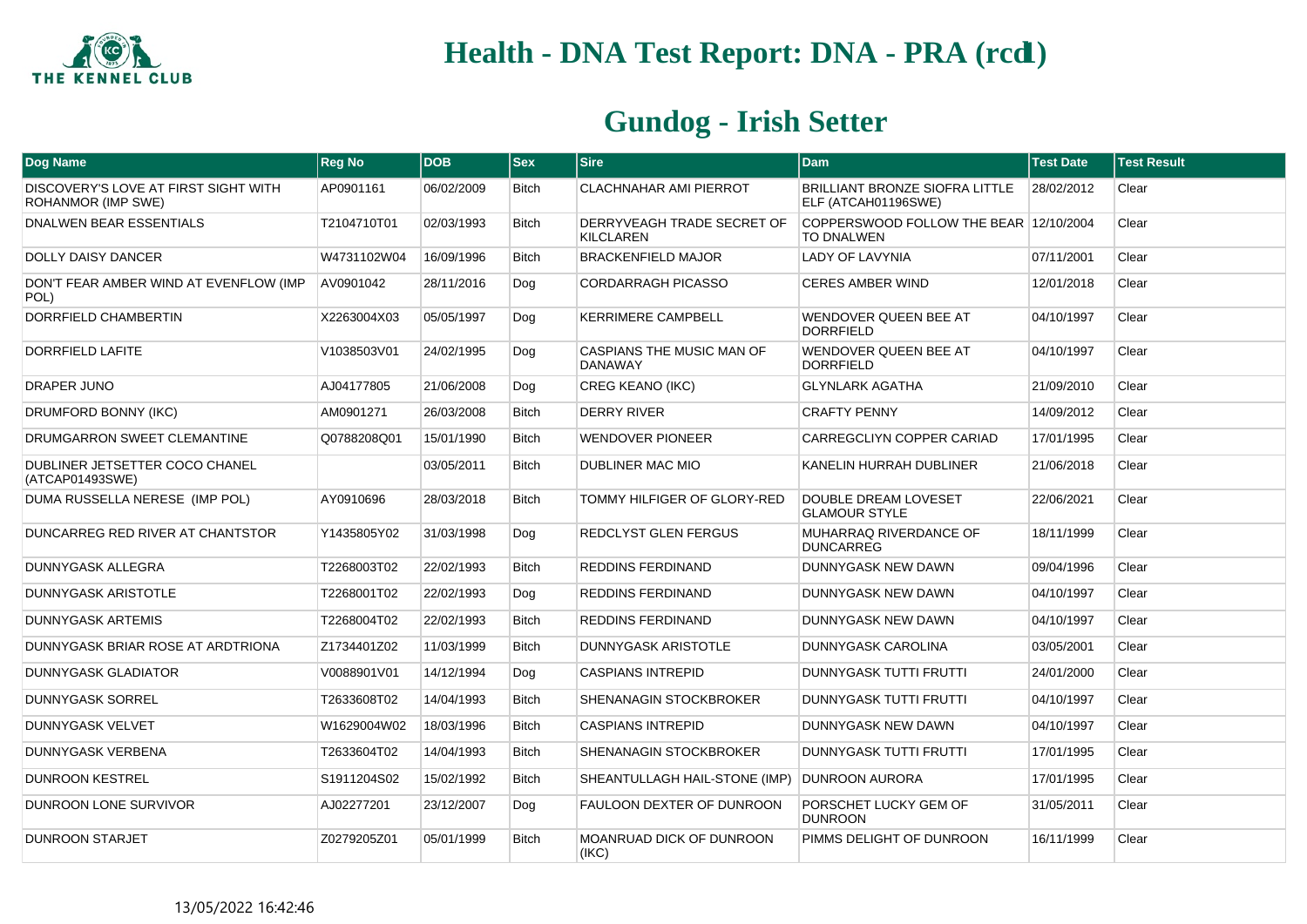

| Dog Name                                          | <b>Reg No</b> | <b>DOB</b> | <b>Sex</b>   | <b>Sire</b>                                      | <b>Dam</b>                                         | <b>Test Date</b> | <b>Test Result</b> |
|---------------------------------------------------|---------------|------------|--------------|--------------------------------------------------|----------------------------------------------------|------------------|--------------------|
| <b>DUNROON STARLIGHT</b>                          | Z0279206Z01   | 05/01/1999 | <b>Bitch</b> | MOANRUAD DICK OF DUNROON<br>(IKC)                | PIMMS DELIGHT OF DUNROON                           | 16/11/1999       | Clear              |
| DUNROON SUNBRIGHT                                 | Y2185504Y02   | 15/05/1998 | <b>Bitch</b> | SHEANTULLAGH KIND OF<br><b>DUNROON (IKC)</b>     | <b>DUNROON KESTREL</b>                             | 16/11/1999       | Clear              |
| <b>DUNROON SUNBURST</b>                           | Y2185505Y02   | 15/05/1998 | <b>Bitch</b> | SHEANTULLAGH KIND OF<br><b>DUNROON (IKC)</b>     | <b>DUNROON KESTREL</b>                             | 16/11/1999       | Clear              |
| <b>DUNROON SUNDANCE</b>                           | Y2185502Y02   | 15/05/1998 | Dog          | SHEANTULLAGH KIND OF<br><b>DUNROON (IKC)</b>     | <b>DUNROON KESTREL</b>                             | 05/02/2002       | Clear              |
| DUNROON SUNGLOW OVER DORNTANZA                    | Y2185506Y02   | 15/05/1998 | <b>Bitch</b> | SHEANTULLAGH KIND OF<br>DUNROON (IKC)            | <b>DUNROON KESTREL</b>                             | 01/08/2000       | Clear              |
| EAD ANTIPATHIS (IMP POL)                          | AY0910734     | 10/05/2020 | Dog          | LANASCOL SMOKE AND MIRRORS<br>(ATCAT02916NZL)    | <b>IRISH FUTURE DIAMOND SKY</b>                    | 21/02/2022       | Clear              |
| <b>EARLSET FORGET-ME-NOT</b>                      | X3060902X03   | 23/06/1997 | <b>Bitch</b> | CRIMBLEDALE STEP INTO SPRING                     | <b>EARLSET LOVE STORY</b>                          | 13/11/2000       | Clear              |
| <b>EARLSET SUNFLOWERS</b>                         | W4555103W04   | 24/08/1996 | <b>Bitch</b> | CRIMBLEDALE WINTER THYME                         | <b>EARLSET ETERNITY</b>                            | 04/10/1997       | Clear              |
| <b>EARLSET SWIFT-LARK</b>                         | L5760901L04   | 30/07/1985 | <b>Bitch</b> | <b>GOLD DIGGER OF BALINTYNE</b>                  | WILDGLEN WOODLARK-OF-<br><b>EARLSETT</b>           | 17/01/1995       | Clear              |
| EBONY-SETT EARL (IMP POL)                         | AV0902889     | 21/10/2016 | Dog          | <b>COPPER'S MAGIC MASTER</b><br>(ATCAP01610SWE)  | RANDI INGERMAN DEGLI ANGELI<br><b>ROSSI</b>        | 06/11/2017       | Clear              |
| EDENAVEYS ENCHANTRESS                             | AF01653807    | 01/03/2005 | <b>Bitch</b> | <b>LURGAVON CONNOR</b>                           | EDENAVEYS SHANNON BELLE                            | 08/03/2010       | Clear              |
| EDENAVEYS HOLLYS PRIDE                            | AF01653806    | 01/03/2005 | <b>Bitch</b> | <b>LURGAVON CONNOR</b>                           | <b>EDENAVEYS SHANNON BELLE</b>                     | 08/03/2010       | Clear              |
| ELAPHILL HAPPY RETURNS TO HAZELBECK               | R4635307R04   | 02/08/1991 | <b>Bitch</b> | <b>MARKSWAY MARQUIS</b>                          | HAZELBECK HONEYSUCKLE AT<br><b>ELAPHILL</b>        | 05/10/1996       | Clear              |
| <b>ELAPHILL REFLECTIONS</b>                       | R4635303R04   | 02/08/1991 | Dog          | <b>MARKSWAY MARQUIS</b>                          | <b>HAZELBECK HONEYSUCKLE AT</b><br><b>ELAPHILL</b> | 17/01/1995       | Clear              |
| ELWOOD MISSISSIPPI MUD PIE                        | Q1012605Q01   | 03/02/1990 | <b>Bitch</b> | <b>CORNEVON MORELLO</b>                          | ELWOOD MORETA LADY IN RED                          | 17/01/1995       | Clear              |
| EMBER GENE SIMMONS SINGS QUENSHA (IMP<br>SWE)     | AD0901975     | 15/01/2003 | Dog          | QUEENSETT'S DANCES WITH<br><b>WOLVES</b>         | EMBER BARBARA CARRERA                              | 02/08/2004       | Clear              |
| EMBER RED HOT CHILIPEPPER OF QUENSHA<br>(IMP SWE) | AP0900827     | 30/04/2010 | Dog          | QUEENSETT'S OF THE SEVENTH<br>SON                | <b>EMBER HAWKS O DOVES</b>                         | 02/12/2012       | Clear              |
| EMPATHIA RUBY MAHAGONY PAW (IMP CZE)              | AT0905057     | 25/04/2015 | Bitch        | <b>GARDEN STAR'S RED BULL</b><br>(ATCAP00010HUN) | ASSONANCE MAHAGONY PAW                             | 05/10/2016       | Clear              |
| ENCHANTING EMMA AT KEIRISH                        | S3340706S03   | 02/07/1992 | <b>Bitch</b> | <b>FEARNLEY FIREHURRICANE</b>                    | <b>WINDLEDEN STAR MAIDEN</b>                       | 29/01/1996       | Clear              |
| <b>ENCHANTING PRINCESS ROUGE</b>                  | AL01620805    | 15/03/2010 | <b>Bitch</b> | <b>ESBROWN SIMPLEY RED</b>                       | <b>ENCHANTING ALICE</b>                            | 25/10/2012       | Clear              |
| <b>ENGRISH FLAME OF AMBER</b>                     | AB02078011    | 28/04/2001 | <b>Bitch</b> | <b>BLUE RAGAMUFFIN OF ELEGANCE</b>               | <b>ENGRISH SWEET BLOSSOM</b>                       | 28/07/2004       | Clear              |
| ENRYB TOFFEE TREAT FOR ASTRAZONE                  | W3350508W03   | 17/07/1996 | <b>Bitch</b> | BURRENMIST LORD OF THE DANCE ENRYB ERMYNTRUDE    |                                                    | 31/10/2002       | Clear              |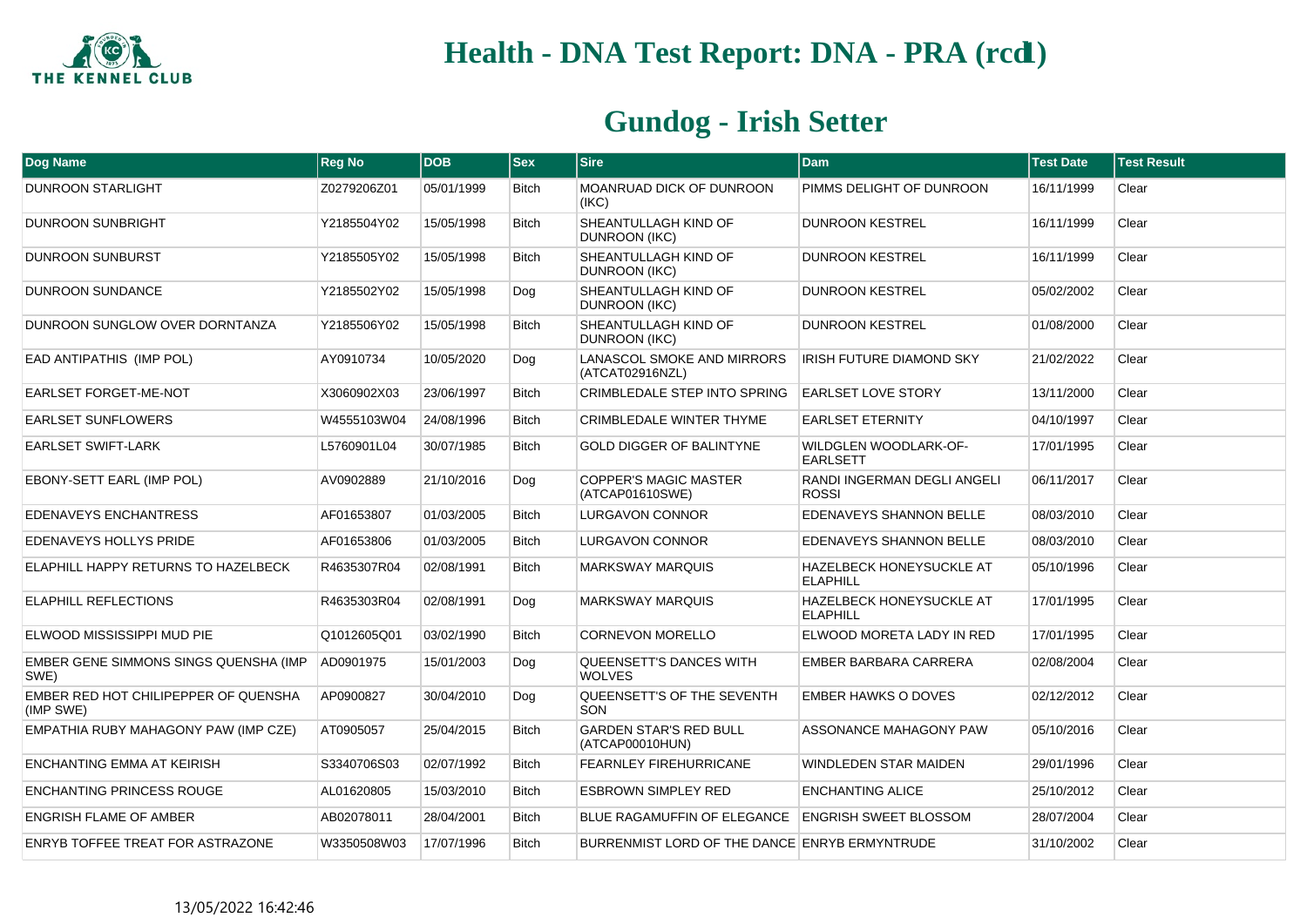

| <b>Dog Name</b>                      | <b>Reg No</b> | <b>DOB</b> | <b>Sex</b>   | <b>Sire</b>                                        | <b>Dam</b>                         | <b>Test Date</b> | <b>Test Result</b> |
|--------------------------------------|---------------|------------|--------------|----------------------------------------------------|------------------------------------|------------------|--------------------|
| ERILYNNE SERENDIPITY                 | V2758403V03   | 17/06/1995 | <b>Bitch</b> | <b>CASPIANS INTREPID</b>                           | <b>TATSBRO TRISTAR AT ERILYNNE</b> | 04/10/1997       | Clear              |
| ERILYNNE THE DREAMER KARHU           | Y1589109Y02   | 03/04/1998 | Dog          | RICOCHET STINGER IS ERILYNNES ERILYNNE SERENDIPITY |                                    | 13/11/1998       | Clear              |
| <b>ERINADE BEMUSED</b>               | R3850504R03   | 29/06/1991 | <b>Bitch</b> | NORLAN SEBASTIAN FROM<br><b>ERINADE</b>            | NIGHT RHAPSODY OF ERINADE          | 17/01/1995       | Clear              |
| ERINADE BEWITCHED OF MORETA          | R3850502R03   | 29/06/1991 | <b>Bitch</b> | NORLAN SEBASTIAN FROM<br><b>ERINADE</b>            | NIGHT RHAPSODY OF ERINADE          | 01/06/1995       | Clear              |
| <b>ERINADE EXCLUSIVE</b>             | U2885808U03   | 12/07/1994 | <b>Bitch</b> | <b>CASPIANS INTREPID</b>                           | <b>ERINADE BEWILDERED</b>          | 23/05/2000       | Clear              |
| <b>ERINADE EXSTASY</b>               | U2885804U03   | 12/07/1994 | <b>Bitch</b> | <b>CASPIANS INTREPID</b>                           | <b>ERINADE BEWILDERED</b>          | 13/06/2000       | Clear              |
| ERINADE HANGFIRE OF MORETA           | W1588505W02   | 28/03/1996 | <b>Bitch</b> | <b>FEARNLEY FIREHURRICANE</b>                      | <b>ERINADE BEWILDERED</b>          | 17/04/1998       | Clear              |
| <b>ERINADE HANGOVER</b>              | W1588506W02   | 28/03/1996 | <b>Bitch</b> | <b>FEARNLEY FIREHURRICANE</b>                      | ERINADE BEWILDERED                 | 17/11/1998       | Clear              |
| ERINADE JACK POT                     | Y1595101Y02   | 19/03/1998 | Dog          | <b>CASPIANS INTREPID</b>                           | <b>ERINADE BEWILDERED</b>          | 01/08/2000       | Clear              |
| <b>ERINADE JAUNTY</b>                | Y1595104Y02   | 19/03/1998 | <b>Bitch</b> | <b>CASPIANS INTREPID</b>                           | <b>ERINADE BEWILDERED</b>          | 16/11/1999       | Clear              |
| <b>ERINADE KIRSTY</b>                | Z0415306Z01   | 12/01/1999 | <b>Bitch</b> | <b>CASPIANS INTREPID</b>                           | <b>ERINADE HANGOVER</b>            | 20/07/2000       | Clear              |
| ERINADE LADY-BIRD AT BURRENMIST      | Q5475406Q04   | 18/10/1990 | <b>Bitch</b> | NORLAN SEBASTIAN FROM<br><b>ERINADE</b>            | <b>ERINADE LYDIA</b>               | 23/05/2000       | Clear              |
| ERINADE LUKE AT BURRENMIST           | N4057002N03   | 30/06/1988 | Dog          | <b>BARDONHILL SUPERGRASS</b>                       | ERINADE NEULA OF NORLAN            | 13/06/2000       | Clear              |
| ERINADE NEULA OF NORLAN              | G5162301G12   | 08/09/1982 | <b>Bitch</b> | STEPHENSHILL JUSTIN                                | <b>BONAHAIRD SIERRA</b>            | 17/01/1995       | Clear              |
| <b>ERINADE TWISTER RICOCHETS</b>     | Q2140901Q02   | 13/03/1990 | Dog          | ANDANA JAKE                                        | ERINADE NEULA OF NORLAN            | 17/01/1995       | Clear              |
| <b>ERIN'S FIERY GIRL</b>             | AW00738406    | 30/12/2018 | <b>Bitch</b> | QUENSHA STARMAN ABOARD<br><b>ORSTONE</b>           | <b>ALOLFRAN TRULY SCRUMPTIOUS</b>  | 13/07/2021       | Clear              |
| ERINVALE DRUMMER                     | AE00466202    | 02/01/2004 | Dog          | <b>SLOCHD TIPPLE</b>                               | <b>ERINVALE KELPIE</b>             | 28/01/2010       | Clear              |
| ERINVALE GEMMA                       | AE00466206    | 02/01/2004 | <b>Bitch</b> | SLOCHD TIPPLE                                      | <b>ERINVALE KELPIE</b>             | 21/10/2010       | Clear              |
| <b>ERINVALE QUEST</b>                | AJ04577704    | 30/08/2008 | Dog          | <b>SCUMAN ROCK</b>                                 | ERINVALE SEA BREEZE                | 28/02/2012       | Clear              |
| <b>ERINVALE REX</b>                  | AJ04577702    | 30/08/2008 | Dog          | <b>SCUMAN ROCK</b>                                 | ERINVALE SEA BREEZE                | 13/02/2014       | Clear              |
| <b>ERINVALE TARA</b>                 | AE00466205    | 02/01/2004 | <b>Bitch</b> | <b>SLOCHD TIPPLE</b>                               | <b>ERINVALE KELPIE</b>             | 24/09/2010       | Clear              |
| <b>ESBROWN ERIDANUS</b>              | AV01717807    | 29/03/2018 | <b>Bitch</b> | APPLEGROVE WALLANDER WITH<br>CATALUNA (IMP SWE)    | <b>CATALUNA HONEY GOLD</b>         | 07/07/2020       | Clear              |
| ESBROWN OVER THE TOP AT FLINNAMSRISE | AF00716502    | 29/12/2004 | Dog          | RYAMBER PIN BALL WIZARD                            | <b>ASTRAZONE AMAYZING</b>          | 30/04/2012       | Clear              |
| ESBROWN SWEENEYS GAL OF RYAMBER      | AD04229605    | 21/09/2003 | <b>Bitch</b> | RYAMBER PIN BALL WIZARD                            | ASTRAZONE AMAYZING                 | 14/07/2009       | Clear              |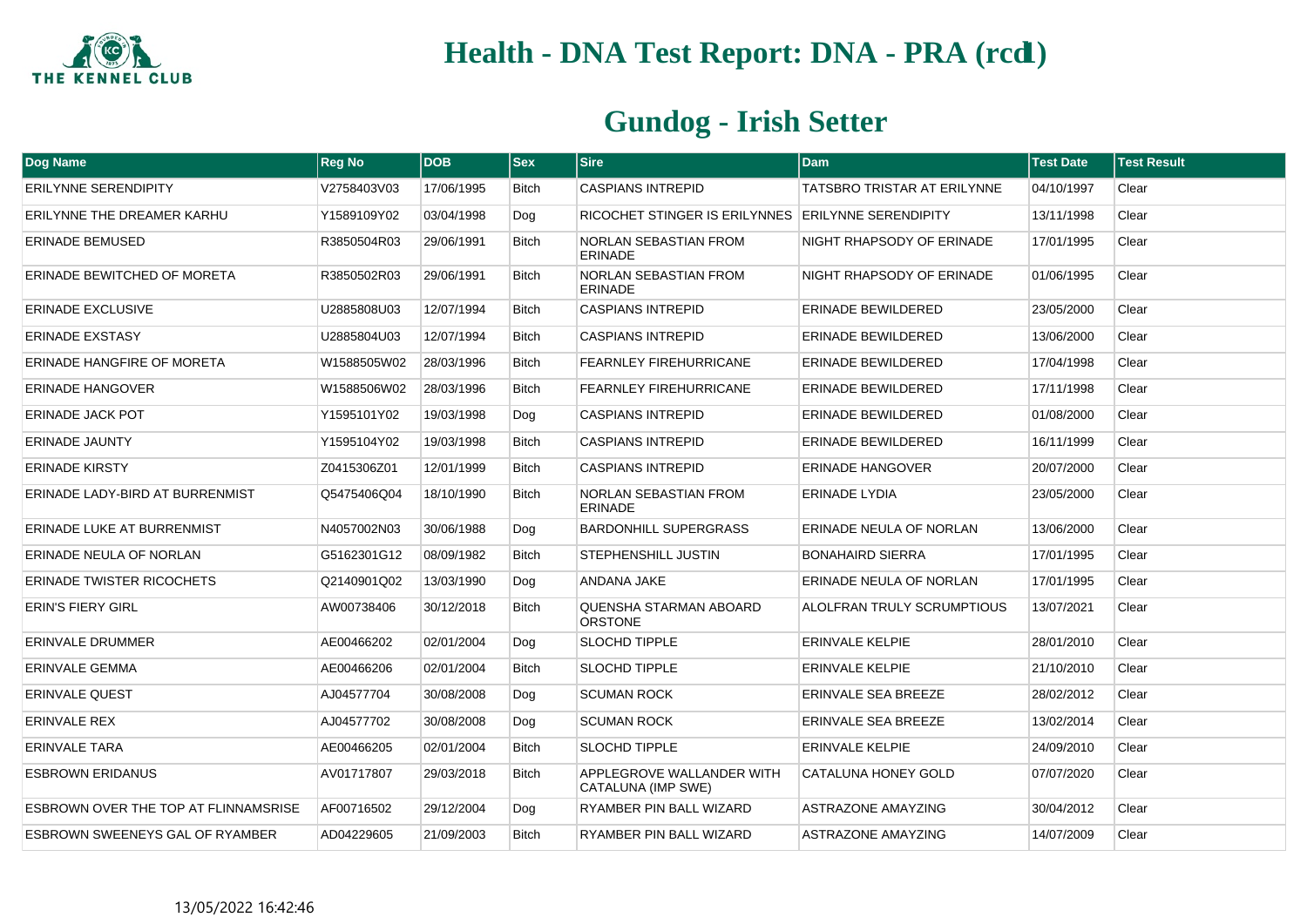

| Dog Name                                                              | <b>Reg No</b> | <b>DOB</b> | <b>Sex</b>   | <b>Sire</b>                                                         | <b>Dam</b>                                | <b>Test Date</b> | <b>Test Result</b> |
|-----------------------------------------------------------------------|---------------|------------|--------------|---------------------------------------------------------------------|-------------------------------------------|------------------|--------------------|
| ESPANEIRE LADY ROWENA (IMP NZL)                                       | AH0901353     | 10/07/2000 | <b>Bitch</b> | FIELDWORTHY RAFFLESON                                               | <b>ESPANEIRE MISS MEGAN</b>               | 19/12/2006       | Clear              |
| ESPANEIRE LORD RICHMOND (IMP NZL)                                     | AH0901354     | 10/07/2000 | Dog          | <b>FIELDWORTHY RAFFLESON</b>                                        | <b>ESPANEIRE MISS MEGAN</b>               | 19/12/2006       | Clear              |
| FAIRHAVEN BROWN EYED GIRL (IMP SWE)                                   | AD0901469     | 03/04/2002 | <b>Bitch</b> | ASOFTWIND OF THE GOLDEN VALE CRAZY'S BEAUTY                         |                                           | 15/10/2008       | Clear              |
| <b>FAIRHAVEN LOUISE MOUNTBATTEN AT</b><br><b>BRAIDMOUNT (IMP SWE)</b> | AP0904769     | 29/05/2010 | <b>Bitch</b> | DUBLINER MAC MIO                                                    | <b>FAIRHAVEN BANCHEE BARRACUDA</b>        | 23/11/2012       | Clear              |
| FAIRHAVEN XPERIA AT ARDBRACCAN (IKC)                                  | AV0902791     | 09/02/2015 | <b>Bitch</b> | ARDBRACCAN ROYAL FLUSH                                              | FAIRHAVEN HAWA NICE DAY                   | 15/12/2017       | Clear              |
| <b>FAIRHAVEN ZENITH PRIMERO</b><br>(ATCAT02911SWE)                    |               | 16/12/2015 | Dog          | APPLEGROVE I AM THE DRAGON'S FAIRHAVEN ROCKET REBECCA<br><b>AID</b> |                                           | 23/11/2017       | Clear              |
| <b>FAIRUBY ALYSON</b>                                                 | AB01884002    | 15/03/2001 | <b>Bitch</b> | <b>JIMMINY CRICKET OF TWO OAKS</b>                                  | <b>FAIRUBY SYLVIE</b>                     | 21/02/2007       | Clear              |
| <b>FAIRUBY DONOVAN</b>                                                | AB01884006    | 15/03/2001 | Dog          | JIMMINY CRICKET OF TWO OAKS                                         | <b>FAIRUBY SYLVIE</b>                     | 22/01/2009       | Clear              |
| FAIRUBY ENYA OF SCOTSWOOD                                             | R2219704R02   | 04/04/1991 | <b>Bitch</b> | <b>TILLCARR TAILOR MADE</b>                                         | <b>SCOTSWOOD CAIRENN</b>                  | 17/01/1995       | Clear              |
| <b>FAIRUBY LAYLA</b>                                                  | R2219708R02   | 04/04/1991 | <b>Bitch</b> | <b>TILLCARR TAILOR MADE</b>                                         | <b>SCOTSWOOD CAIRENN</b>                  | 12/10/1996       | Clear              |
| <b>FAIRUBY O'DONOVAN ROSSA</b>                                        | R2219706R02   | 04/04/1991 | Dog          | <b>TILLCARR TAILOR MADE</b>                                         | <b>SCOTSWOOD CAIRENN</b>                  | 07/11/2001       | Clear              |
| FAIRWARD SUMMER BREEZE OF SANDSTREAM N4030401N03                      |               | 08/06/1988 | Bitch        | ANDANA JAKE                                                         | CORNEVON HAPPY HOUR OF<br><b>FAIRWARD</b> | 17/01/1995       | Clear              |
| FARADIVA OF THE CHICKEN-FARM (IMP BEL)                                | AP0901009     | 19/12/2006 | <b>Bitch</b> | DONPABLO OF THE CHICKEN-FARM MOVIE STAR FROM ASKEATON               |                                           | 30/04/2012       | Clear              |
| <b>FARHALLS GENEVIEVE</b>                                             | Q4679407Q04   | 13/09/1990 | <b>Bitch</b> | <b>LATNEYS ANTIOCHUS AP</b><br><b>HIGHEDEN</b>                      | <b>TASHA OF FARHALLS</b>                  | 17/01/1995       | Clear              |
| <b>FAUNCESTON AEDNAT</b>                                              | AJ02932605    | 15/03/2008 | Bitch        | <b>LIONHART PROMISE</b>                                             | <b>CHOAKFORDS MAYAN</b>                   | 31/10/2011       | Clear              |
| <b>FAUNCESTON AIDEEN</b>                                              | AJ02932608    | 15/03/2008 | <b>Bitch</b> | <b>LIONHART PROMISE</b>                                             | <b>CHOAKFORDS MAYAN</b>                   | 26/07/2011       | Clear              |
| <b>FEARNLEY FABERGE</b>                                               | W0826708W01   | 18/01/1996 | <b>Bitch</b> | <b>CASPIANS INTREPID</b>                                            | <b>FEARNLEY FIRESENSATION</b>             | 04/10/1987       | Clear              |
| <b>FEARNLEY FIRE AURORA</b>                                           | W2076706W02   | 30/03/1996 | <b>Bitch</b> | <b>FEARNLEY FIRETHYME</b>                                           | <b>FEARNLEY FIREQUEEN</b>                 | 05/10/1996       | Clear              |
| FEARNLEY FIRE FLAUNTER AT ROFTMAR                                     | Y3368801Y03   | 01/07/1998 | Dog          | <b>FIRE CONDUCTOR AT FEARNLEY</b>                                   | <b>FEARNLEY FABERGE</b>                   | 16/11/1999       | Clear              |
| FEARNLEY FIRE MIRAGE OF GRACEWOOD                                     | X2984704X03   | 01/06/1997 | <b>Bitch</b> | <b>FEARNLEY FIREHURRICANE</b>                                       | <b>FEARNLEY FIREMYTH</b>                  | 11/11/1998       | Clear              |
| <b>FEARNLEY FIRE SCORCHER</b>                                         | W2895201W03   | 15/05/1996 | Dog          | <b>FEARNLEY FIRETHYME</b>                                           | <b>FEARNLEY FIRECOUNTESS</b>              | 07/04/2004       | Clear              |
| FEARNLEY FIRECHEVIN OF BLACKBOROUGH                                   | U1503801U02   | 22/02/1994 | Dog          | <b>FEARNLEY FIREHURRICANE</b>                                       | <b>FEARNLEY FIREQUEEN</b>                 | 09/04/1996       | Clear              |
| <b>FEARNLEY FIREFANTASY</b>                                           | P2864606P02   | 23/04/1989 | <b>Bitch</b> | <b>WENDOVER RAFFLES</b>                                             | <b>FEARNLEY FIRESABLE</b>                 | 17/01/1995       | Clear              |
| <b>FEARNLEY FIREFLOW</b>                                              | U3148204U03   | 20/06/1994 | Bitch        | <b>CASPIANS INTREPID</b>                                            | <b>FEARNLEY FIREDANCE</b>                 | 09/04/1996       | Clear              |
| FEARNLEY FIREHEATHER OF KIRKAVAGH                                     | G2771205G09   | 25/04/1982 | <b>Bitch</b> | FIREBRACKEN OF FEARNLEY                                             | <b>FEARNLEY FIREMAID</b>                  | 18/04/1997       | Clear              |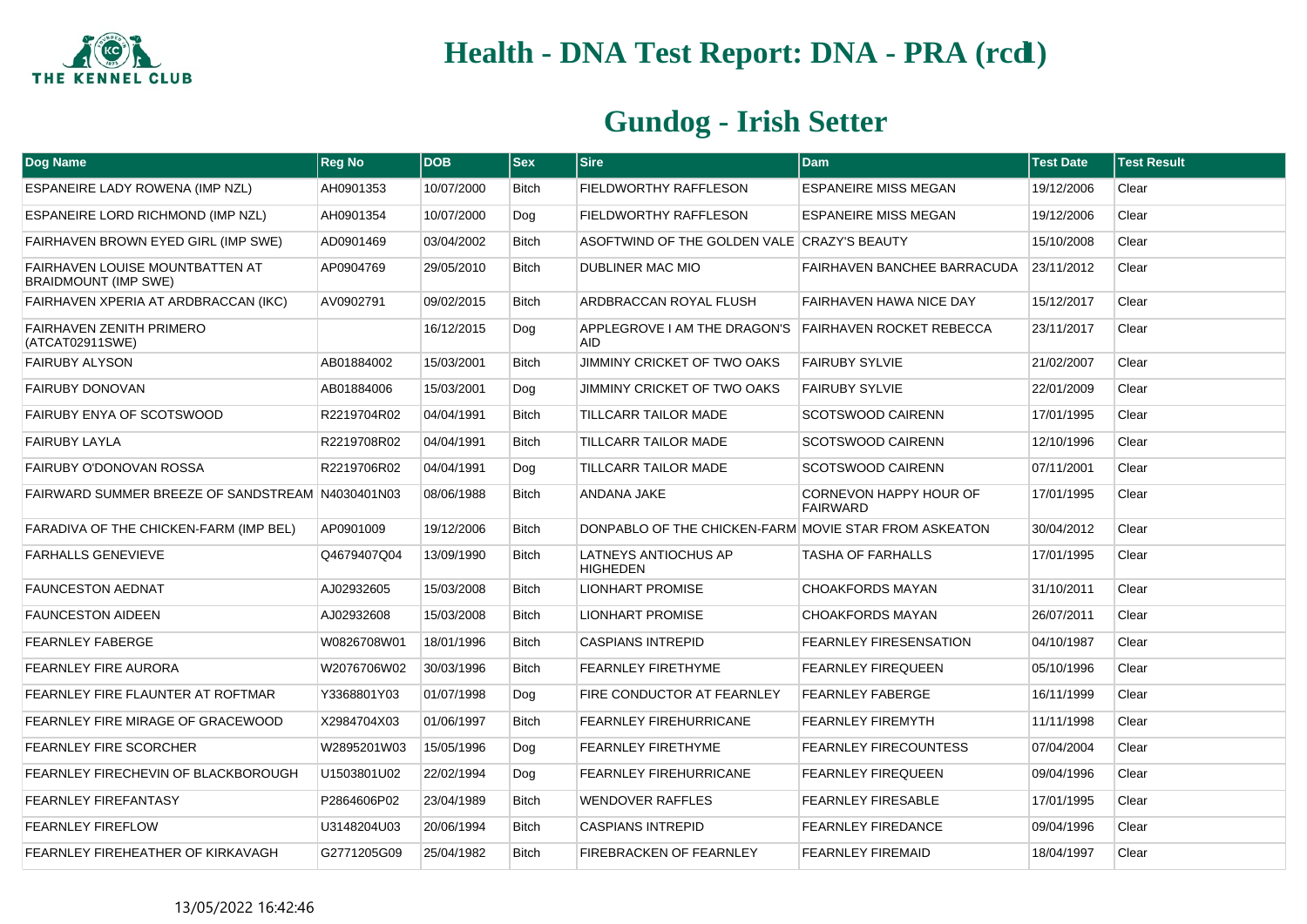

| Dog Name                                               | <b>Reg No</b> | <b>DOB</b> | $ s_{ex} $   | <b>Sire</b>                                    | <b>Dam</b>                                             | <b>Test Date</b> | <b>Test Result</b> |
|--------------------------------------------------------|---------------|------------|--------------|------------------------------------------------|--------------------------------------------------------|------------------|--------------------|
| <b>FEARNLEY FIREHURRICANE</b>                          | P2864602P02   | 23/04/1989 | Dog          | WENDOVER RAFFLES                               | <b>FEARNLEY FIRESABLE</b>                              | 17/01/1995       | Clear              |
| FEARNLEY FIREMELODY OF FERNSTART                       | U4635007U04   | 11/09/1994 | <b>Bitch</b> | <b>CASPIANS INTREPID</b>                       | <b>FEARNLEY FIRESENSATION</b>                          | 04/10/1997       | Clear              |
| <b>FEARNLEY FIREQUEEN</b>                              | N5803304P01   | 28/08/1988 | <b>Bitch</b> | <b>FEARNLEY WARLORD</b>                        | <b>FEARNLEY FIREASTRA</b>                              | 16/10/1995       | Clear              |
| <b>FEARNLEY FIRESENSATION</b>                          | Q4152405Q03   | 15/07/1990 | <b>Bitch</b> | <b>FEARNLEY FIREHURRICANE</b>                  | <b>FEARNLEY FIREHAZE</b>                               | 16/10/1995       | Clear              |
| <b>FEARNLEY FIRETHYME</b>                              | U3148201U03   | 20/06/1994 | Dog          | <b>CASPIANS INTREPID</b>                       | <b>FEARNLEY FIREDANCE</b>                              | 16/10/1995       | Clear              |
| FEARNLEY REFLECTION AT TOFTWOOD                        | AA00554508    | 12/01/2000 | <b>Bitch</b> | FEARNLEY FIRE SCORCHER                         | <b>FEARNLEY FIREMYTH</b>                               | 13/11/2000       | Clear              |
| FEMMEFATAL IRELEITH AT TERAMOUR (IMP<br>BEL)           | AH0901432     | 13/05/2006 | <b>Bitch</b> | CHARMING TRISTAN OF THE RED<br><b>KINDNESS</b> | BLUEBRAMBL OF THE GOLDEN VALE 09/04/2008               |                  | Clear              |
| <b>FERNGATE BEAU BRUMMELL</b>                          | Q2300102Q02   | 14/01/1990 | Dog          | <b>REDDINS MORGAN</b>                          | <b>COOLFIN SPECIAL RESERVE WITH</b><br><b>FERNGATE</b> | 18/11/1999       | Clear              |
| <b>FERNHECTARE MARGARITA</b>                           | U4084805U04   | 20/08/1994 | <b>Bitch</b> | <b>FEARNLEY FIREHURRICANE</b>                  | <b>JENNISON LIMOGES</b>                                | 05/10/1996       | Clear              |
| <b>FERNSTART IRISH MELODY</b>                          | Z2634201Z03   | 02/05/1999 | <b>Bitch</b> | FIRE CONDUCTOR AT FEARNLEY                     | <b>FEARNLEY FIREMELODY OF</b><br><b>FERNSTART</b>      | 03/11/2003       | Clear              |
| FERNSTART SOLO                                         | V3336801V03   | 24/05/1995 | Dog          | LOSKERAN OLEANDER                              | <b>FEARNLEY BEATRICE OF</b><br><b>FERNSTART</b>        | 09/04/1996       | Clear              |
| <b>FETTERESK CONSCIENTIOUS OF</b><br><b>CULLMADONS</b> | V2292007V02   | 06/05/1995 | Bitch        | <b>REDDINS CONNAL</b>                          | FETTERESK FAIR WARNING                                 | 09/04/1996       | Clear              |
| FETTERESK DOUBLE EXPOSURE                              | AJ02069506    | 24/04/2008 | Dog          | <b>FORFARIAN SORCERER</b>                      | FETTERESK NEVER SAY NEVER                              | 27/07/2016       | Clear              |
| FETTERESK FAIR DESTINY                                 | AG02396804    | 16/05/2006 | <b>Bitch</b> | SHENANAGIN WHAT NEXT                           | FETTERESK NEVER SAY NEVER                              | 13/08/2009       | Clear              |
| <b>FETTERESK FAIR LEGEND</b>                           | S1855503S02   | 31/03/1992 | Dog          | <b>LAGGAN GLEN ETTRICK</b>                     | <b>FEARNLEY FIREFANTASY</b>                            | 04/10/1997       | Clear              |
| FETTERESK NEVER TOO SOON                               | AD02340708    | 25/05/2003 | <b>Bitch</b> | FORFARIAN LUCKY BEGGAR                         | FETTERESK NEXT IN LINE                                 | 15/02/2011       | Clear              |
| <b>FIRE CHILD</b>                                      | AF03037304    | 04/05/2005 | <b>Bitch</b> | <b>CRYNLLIS CHARMER</b>                        | <b>REDGIRL'S PRINCESS</b>                              | 17/01/2012       | Clear              |
| FIRE RAIN OF FEARNLEY                                  | P3272402P03   | 11/04/1989 | <b>Bitch</b> | <b>CLONAGEERA GENESIS</b>                      | FEARNLEY FIRESPRAY OF AMBERAE 17/01/1995               |                  | Clear              |
| <b>FIRE WARRIOR</b>                                    | AJ00398202    | 07/01/2008 | Dog          | NINESTONES FOREVER CHANGES                     | <b>KENMILLTRI PRISCILLA</b>                            | 06/07/2011       | Clear              |
| <b>FIRETOP CONNOR'S CHARM</b>                          | Y4751105Y04   | 22/10/1998 | Dog          | KONAKAKELA ONYX CHARMER AT<br>ALMAREJA         | DERRYVEAGH SUNRISE AT FIRETOP 16/11/1999               |                  | Clear              |
| FIRETOP MISTY MOONLIGHT                                | K6757007K14   | 03/10/1985 | <b>Bitch</b> | BRAYVILLE REGAL GUARDSMAN                      | DERRYVEAGH RAIN OR SHINE OF<br><b>FIRETOP</b>          | 17/01/1995       | Clear              |
| <b>FLAMEVIEW DARK ANGEL</b>                            | T4773008T04   | 16/09/1993 | <b>Bitch</b> | <b>LOSKERAN OLEANDER</b>                       | MARIONSWOOD GRACELAND                                  | 17/08/1998       | Clear              |
| <b>FLEETFOOT FELICITY</b>                              | T4381406T03   | 13/08/1993 | <b>Bitch</b> | <b>FLEETFOOT FOLLOW ON</b>                     | <b>FLEETFOOT LIDIA</b>                                 | 03/08/2001       | Clear              |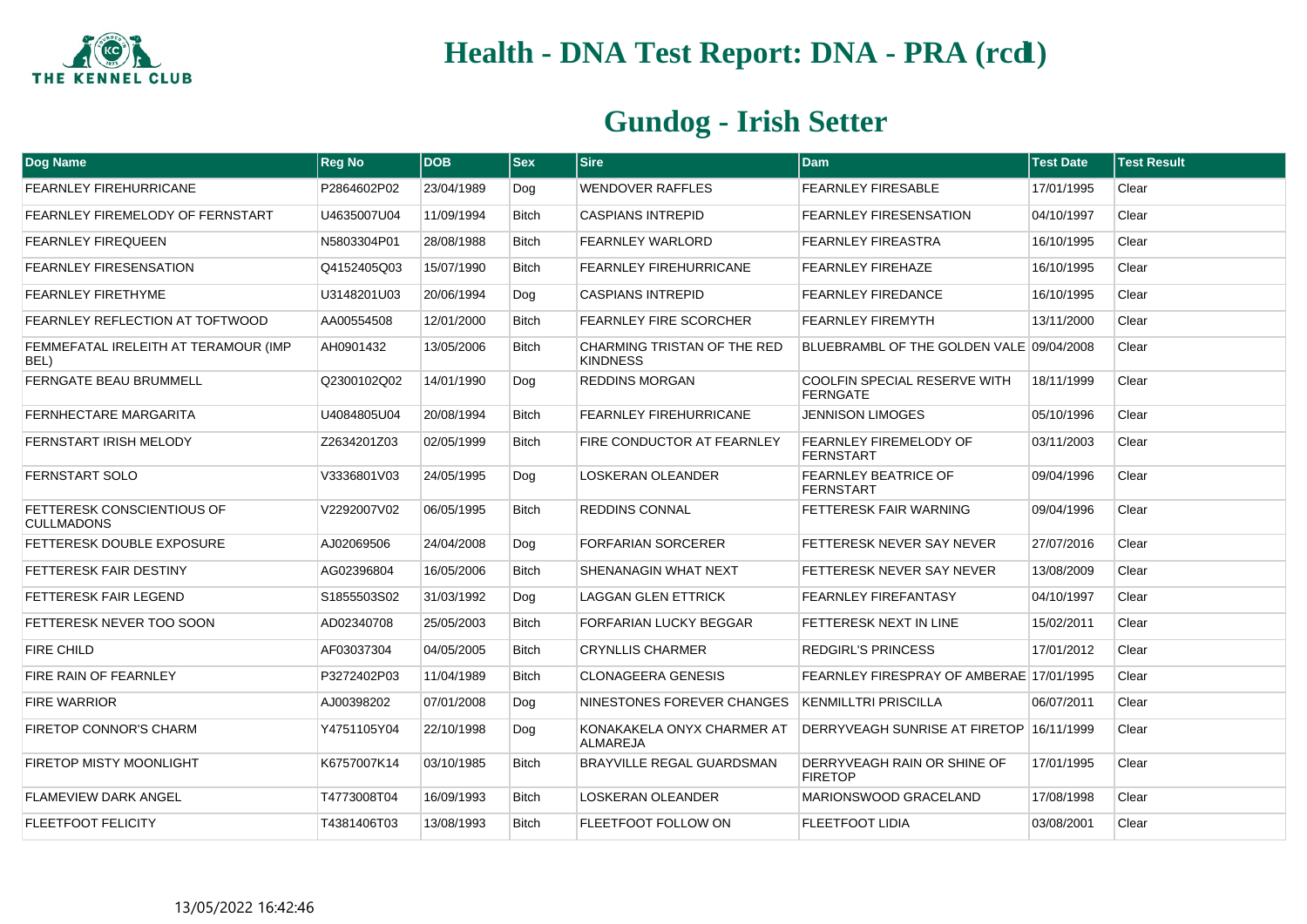

| <b>Dog Name</b>                                           | <b>Reg No</b> | <b>DOB</b> | <b>Sex</b>   | <b>Sire</b>                                                          | <b>Dam</b>                                         | <b>Test Date</b> | <b>Test Result</b> |
|-----------------------------------------------------------|---------------|------------|--------------|----------------------------------------------------------------------|----------------------------------------------------|------------------|--------------------|
| FLEUR OF THE RED KINDNESS (IMP NLD)                       | AG0901612     | 19/07/2004 | <b>Bitch</b> | XAVERIUS OF THE CHICKEN FARM<br>(ATCAA00154BEL)                      | <b>BERBOSS LILAC ROSE</b>                          | 21/08/2007       | Clear              |
| FLOWER OF BALLYGARRON (IKC)                               | AU0902801     | 23/10/2016 | <b>Bitch</b> | <b>GLENNARA CHASE THE ACE</b>                                        | PRETTY PRINCESS JANE                               | 02/05/2017       | Clear              |
| <b>FOLLIDOWN FORGETMENOT</b>                              | AH01416801    | 23/03/2007 | <b>Bitch</b> | <b>CASKEYS PERSUADER FROM</b><br><b>AMBERLIGHT</b>                   | <b>FOLLIDOWN RED HOT POKER</b>                     | 30/11/2009       | Clear              |
| <b>FOLLIDOWN GORSE</b>                                    | P5127701P04   | 25/09/1989 | <b>Bitch</b> | <b>WENDOVER RAFFLES</b>                                              | <b>FOLLIDOWN BRYONY</b>                            | 17/01/1995       | Clear              |
| <b>FOLLIDOWN GREBE</b>                                    | P5127706P04   | 25/09/1989 | Dog          | <b>WENDOVER RAFFLES</b>                                              | <b>FOLLIDOWN BRYONY</b>                            | 23/05/2000       | Clear              |
| <b>FOLLIDOWN LILY</b>                                     | T3505906T03   | 13/06/1993 | <b>Bitch</b> | FAIRUBY O'DONOVAN ROSSA                                              | <b>FOLLIDOWN GORSE</b>                             | 13/06/1993       | Clear              |
| <b>FOLLIDOWN WISTERIA</b>                                 | AF01557004    | 27/03/2005 | <b>Bitch</b> | CASKEYS VAGUELY SCOTTISH                                             | <b>FOLLIDOWN RED HOT POKER</b>                     | 30/11/2009       | Clear              |
| FOREVER AMBER BY STARCHELLE                               | L0578601L02   | 15/11/1985 | <b>Bitch</b> | MISTER SOFTEE OF BARNCLIFFE                                          | RODILLIAN EAST                                     | 17/01/1995       | Clear              |
| FORFARIAN BUSMANS HOLIDAY                                 | S5199501S04   | 01/11/1992 | <b>Bitch</b> | ERINADE THUNDER-BIRD THE<br><b>FORFARIAN</b>                         | <b>PLAYFIELD PEARL</b>                             | 04/10/1997       | Clear              |
| FOXFLEET PHYSICIAN                                        | V5259201V04   | 03/09/1995 | Dog          | <b>MARKSWAY MARQUIS</b>                                              | <b>BONHOMIE UNFORGETABLE OF</b><br><b>FOXFLEET</b> | 05/10/1996       | Clear              |
| <b>FRETHERNE GADABOUT</b>                                 | T3358302T03   | 31/05/1993 | <b>Bitch</b> | <b>TERAMOUR WANDERING STAR</b>                                       | <b>FRETHERNE FRIVOLITY</b>                         | 04/07/2002       | Clear              |
| FRINAN GINGER N SPICE WITH TAGAMAGO<br>(IMP FIN)          | AT0907123     | 19/06/2016 | <b>Bitch</b> | <b>COPPER'S MAGISKA UNDER</b><br>(ATCAL00247SWE)                     | <b>FRINAN BRILLIANT STORY</b>                      | 20/12/2016       | Clear              |
| <b>GARDEN STAR'S IRISH UNICUM AT DANWISH</b><br>(IMP HUN) | AP0901162     | 07/08/2011 | Dog          | <b>GARDEN STAR'S GENTLEMAN</b>                                       | <b>GARDEN STAR'S LIGHT YOGHURT</b>                 | 20/03/2012       | Clear              |
| GARDEN STAR'S RED BULL (ATCAP00010HUN)                    |               | 19/09/2009 | Dog          | SUMARIC SHADOW OF MR JINGLES GARDEN STAR'S LIGHT YOGHURT             |                                                    | 21/11/2014       | Clear              |
| <b>GARDENFIELD RENA (IKC)</b>                             | AR0904434     | 26/08/2012 | <b>Bitch</b> | IKERRIN CROUCH AND HOLD                                              | <b>GARDENFIELD LILY</b>                            | 21/10/2014       | Clear              |
| <b>GAWTHWAITE ROSEFINCH</b>                               | H2372807H08   | 12/04/1983 | <b>Bitch</b> | <b>BRACKENFIELD LAURIE OF</b><br><b>BARNSFORDE</b>                   | SIMMERFORDE TRUFFLE                                | 17/01/1995       | Clear              |
| GAYBRONS COCKNEY BOY                                      | K5928804K12   | 13/06/1985 | Dog          | BARDONHILL CRAFTY COCKNEY BY GAYBRONS BONNY LADY<br><b>SCARLETTI</b> |                                                    | 17/01/1995       | Clear              |
| <b>GAYBRONS GANGSTER'S LADY</b>                           | N1813202N02   | 06/01/1988 | <b>Bitch</b> | <b>BARDONHILL SUPERGRASS</b>                                         | <b>GAYBRONS PAGAN LADY</b>                         | 17/01/1995       | Clear              |
| GIMAROCH POWER OF LOVE                                    | P5879605P04   | 03/10/1989 | Dog          | <b>CLONAGEERA GENESIS</b>                                            | <b>SUMMER LOVIN' AT SMALLCROFT</b>                 | 17/01/1995       | Clear              |
| GIMAROCH SECRET LOVE OF TREGARRICK                        | P5879609P04   | 03/10/1989 | <b>Bitch</b> | <b>CLONAGEERA GENESIS</b>                                            | SUMMER LOVIN' AT SMALLCROFT                        | 17/01/1995       | Clear              |
| <b>GIMAROCH YSATIS</b>                                    | T5743506T04   | 26/10/1993 | <b>Bitch</b> | <b>MARKSWAY MARQUIS</b>                                              | <b>GIMAROCH LOVE AFFAIR</b>                        | 21/11/1997       | Clear              |
| <b>GLEANNSEAIN ERENG (IKC)</b>                            | AR0903173     | 20/11/2012 | Dog          | <b>MOUNTBAY DAN</b>                                                  | <b>IKERRIN ORLA</b>                                | 30/07/2014       | Clear              |
| <b>GLEANNSEAIN LARK (IKC)</b>                             | AT0900749     | 10/09/2013 | <b>Bitch</b> | <b>MOUNTBAY DAN</b>                                                  | <b>IKERRIN ORLA</b>                                | 11/12/2015       | Clear              |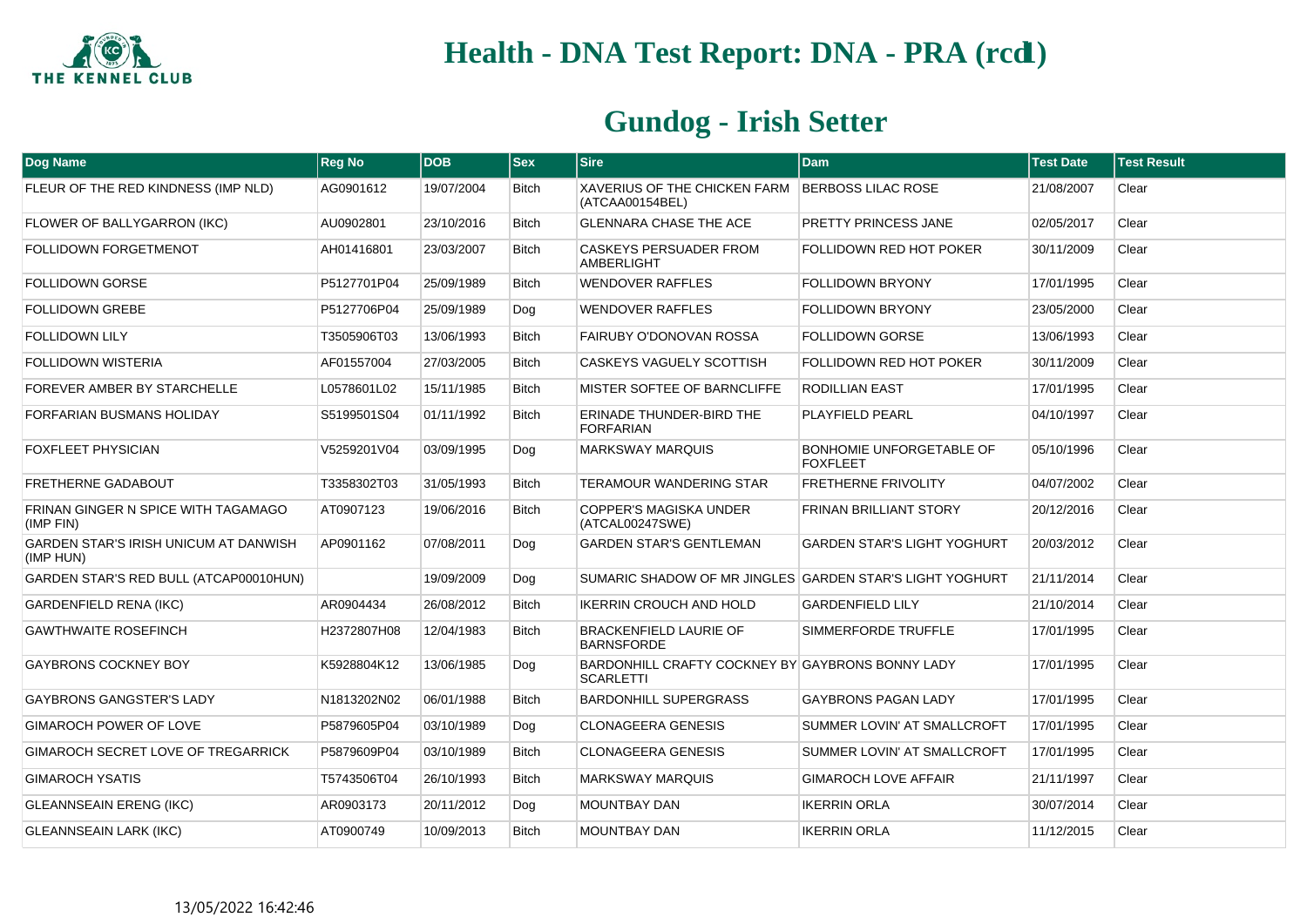

| Dog Name                                                    | <b>Reg No</b> | <b>DOB</b> | <b>Sex</b>   | <b>Sire</b>                                    | <b>Dam</b>                                                     | <b>Test Date</b> | <b>Test Result</b> |
|-------------------------------------------------------------|---------------|------------|--------------|------------------------------------------------|----------------------------------------------------------------|------------------|--------------------|
| <b>GLENCARRON MISTY ISLE</b>                                | X5211705X04   | 20/09/1997 | <b>Bitch</b> | CLONAGEERA FLAMBOUYANT AS<br><b>STARCHELLE</b> | FEARNLEY FIRESKY AT<br><b>GLENCARRON</b>                       | 13/11/2000       | Clear              |
| <b>GLENCYMRU DIAMOND DAZZLER</b>                            | AJ01512307    | 26/03/2008 | <b>Bitch</b> | <b>HEATHBAY JACOB</b>                          | <b>REDCLYST ATHENA</b>                                         | 19/10/2012       | Clear              |
| <b>GLENDRISOCK AJAX</b>                                     | AJ03787002    | 10/06/2008 | Dog          | <b>BOWNARD ALI</b>                             | <b>ERINVALE TARA</b>                                           | 13/10/2010       | Clear              |
| <b>GLENDRISOCK ARABELLA</b>                                 | AJ03787005    | 10/06/2008 | <b>Bitch</b> | <b>BOWNARD ALI</b>                             | <b>ERINVALE TARA</b>                                           | 31/01/2014       | Clear              |
| <b>GLENDRISOCK BIBI OF DUNROON</b>                          | AJ03787009    | 10/06/2008 | <b>Bitch</b> | <b>BOWNARD ALI</b>                             | <b>ERINVALE TARA</b>                                           | 11/10/2012       | Clear              |
| <b>GLENDRISOCK BRITA</b>                                    | AJ03787006    | 10/06/2008 | <b>Bitch</b> | <b>BOWNARD ALI</b>                             | <b>ERINVALE TARA</b>                                           | 05/10/2010       | Clear              |
| <b>GLENDRISOCK ROXANA</b>                                   | AJ03787007    | 10/06/2008 | <b>Bitch</b> | <b>BOWNARD ALI</b>                             | <b>ERINVALE TARA</b>                                           | 28/02/2012       | Clear              |
| <b>GLENDRISOCK RUBY</b>                                     | AH00434003    | 21/09/2006 | <b>Bitch</b> | <b>ERINVALE ROCK</b>                           | SHINLOGUE OLIVE (IKC)                                          | 21/04/2011       | Clear              |
| <b>GLENDRISOCK SAPHIRE</b>                                  | AH00434008    | 21/09/2006 | Dog          | <b>ERINVALE ROCK</b>                           | SHINLOGUE OLIVE (IKC)                                          | 13/10/2010       | Clear              |
| GLENGRAY MOON LOVER (IMP AUS)                               | AV0900768     | 16/09/2010 | Dog          | <b>BRODRUGGAN ROGUE TRADER</b>                 | <b>GLENGRAY CRACKLIN ROSE (A.I.)</b>                           | 21/02/2018       | Clear              |
| <b>GLENLAINE THE BRIDEGROOM AMONG</b><br>VALASARCH          | AH01963606    | 11/04/2007 | Dog          | CHEVENEY NOW I'M HERE                          | <b>GLENLAINE I HAVE A DREAM</b>                                | 10/04/2013       | Clear              |
| <b>GLENLAINE WEDDED BLISS</b>                               | AH01963601    | 11/04/2007 | <b>Bitch</b> | CHEVENEY NOW I'M HERE                          | <b>GLENLAINE I HAVE A DREAM</b>                                | 06/07/2011       | Clear              |
| <b>GLENLAINE WEDDING VOWS WITH COLEMIST</b>                 | AH01963603    | 11/04/2007 | <b>Bitch</b> | CHEVENEY NOW I'M HERE                          | <b>GLENLAINE I HAVE A DREAM</b>                                | 06/07/2011       | Clear              |
| <b>GLENNARA CORN DAISY</b>                                  | R3449704R03   | 03/06/1991 | <b>Bitch</b> | CRIMBLEDALE GOLDEN CHOICE                      | <b>BARDONHILL ALICE OF GLENNARA</b>                            | 04/10/1997       | Clear              |
| <b>GLENRUA REALTOG (IKC)</b>                                | AD0900933     | 28/04/2001 | <b>Bitch</b> | <b>FEARNLEY FAUST</b>                          | ARDBRACCAN GLENRUA                                             | 01/03/2006       | Clear              |
| GLIMMER NOBLESSE DIAMOND IS FOREVER<br>LOFTY WITH ALOLFRANA | AW0905105     | 07/05/2019 | <b>Bitch</b> | DUBLINER WATERPROOF                            | <b>GLIMMER NOBLESSE ALWAYS THE</b><br>PRINCESS (ATCAT01697SVK) | 12/11/2019       | Clear              |
| <b>GLOWING SUNSET OF ABERHONDDU</b>                         | AB00803305    | 30/01/2001 | <b>Bitch</b> | <b>KENMILLEN DIPPER</b>                        | BY THE WAY PRINCESS                                            | 31/10/2002       | Clear              |
| <b>GLYNLARK AMAZING GRACE</b>                               | AJ01869401    | 02/02/2008 | <b>Bitch</b> | <b>GLYNLARK AZLYN</b>                          | <b>GLYNLARK WHITE O'MORN</b>                                   | 13/09/2011       | Clear              |
| <b>GLYNLARK APOLLO</b>                                      | AH00044903    | 19/08/2006 | Dog          | <b>GLYNLARK FLYNN</b>                          | <b>RUSHFIELD SANTA</b>                                         | 13/06/2013       | Clear              |
| <b>GLYNLARK ARAMIS</b>                                      | AH00044902    | 19/08/2006 | Dog          | <b>GLYNLARK FLYNN</b>                          | <b>RUSHFIELD SANTA</b>                                         | 06/06/2014       | Clear              |
| <b>GLYNLARK GAMEKEEPER (IKC)</b>                            | AM0901686     | 12/08/2009 | Dog          | <b>RED STINGER (IKC)</b>                       | <b>GLYNLARK MARY KATE</b>                                      | 06/07/2011       | Clear              |
| <b>GLYNLARK GLORIOUS TWELFTH (IKC)</b>                      | AM0901772     | 12/08/2009 | Dog          | <b>RED STINGER (IKC)</b>                       | <b>GLYNLARK MARY KATE</b>                                      | 28/07/2011       | Clear              |
| <b>GLYNLARK PLAYFAIR</b>                                    | AB00127505    | 06/02/2000 | Dog          | RUSHFIELD HERO                                 | <b>GLENLARK SILVER TASSIE</b>                                  | 21/10/2011       | Clear              |
| <b>GOLD DUST OF BALINTYNE</b>                               | H3950404H12   | 14/05/1983 | <b>Bitch</b> | <b>KERRYFAIR NIGHT FEVER</b>                   | DANAWAY HOT GOSSIP AT<br><b>BALINTYNE</b>                      | 06/09/1995       | Clear              |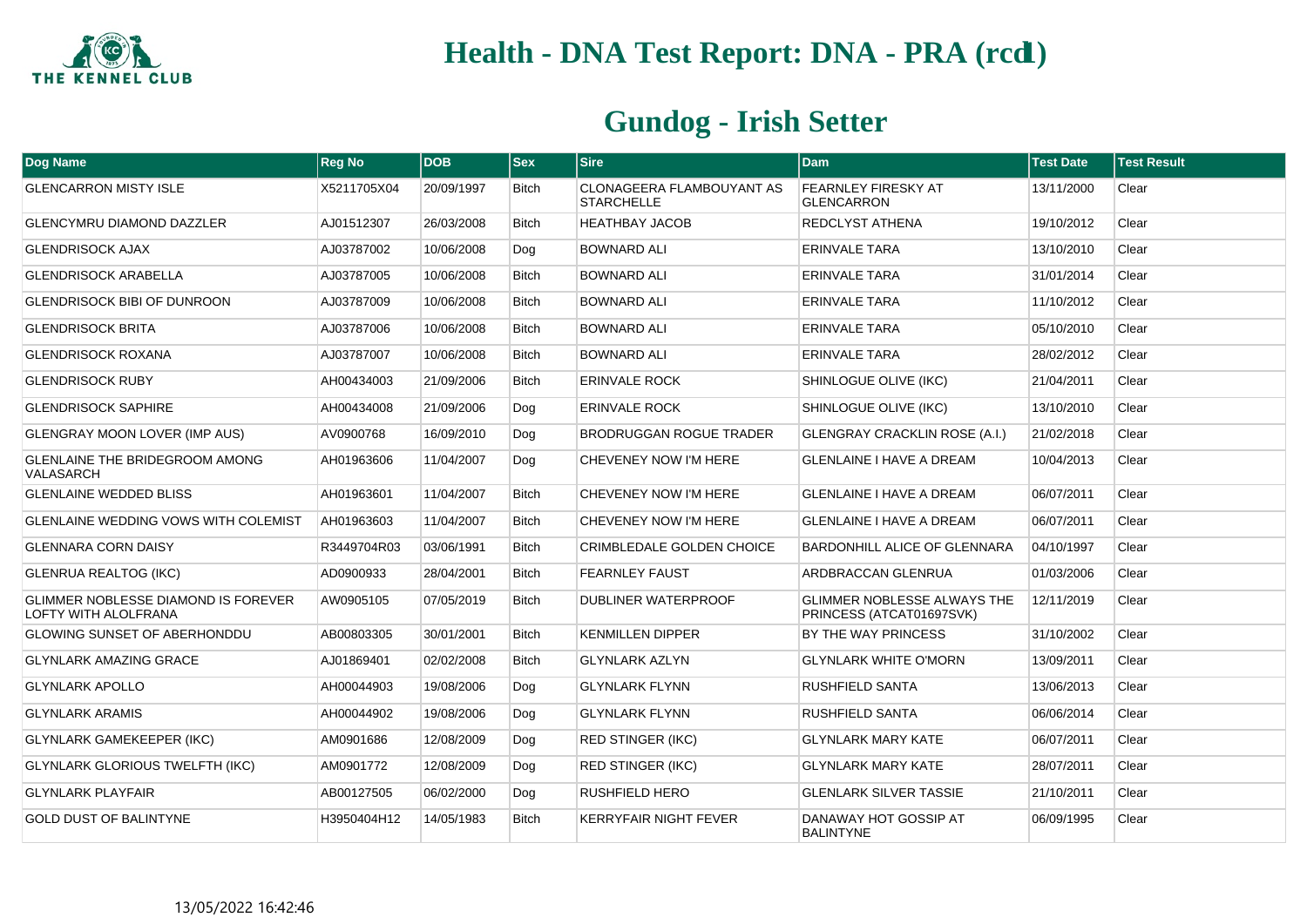

| Dog Name                                   | <b>Reg No</b> | <b>DOB</b> | <b>Sex</b>   | <b>Sire</b>                                      | <b>Dam</b>                                        | <b>Test Date</b> | <b>Test Result</b> |
|--------------------------------------------|---------------|------------|--------------|--------------------------------------------------|---------------------------------------------------|------------------|--------------------|
| <b>GOLD FEVER OF BALINTYNE</b>             | H3950406H12   | 14/05/1983 | Dog          | KERRYFAIR NIGHT FEVER                            | DANAWAY HOT GOSSIP AT<br><b>BALINTYNE</b>         | 06/09/1995       | Clear              |
| GOLDINGS ARNIE OF MILLCROFT                | X2989302X03   | 13/05/1997 | Dog          | <b>GOLDINGS ALFRESCO</b>                         | <b>GOLDINGS JESSICA</b>                           | 17/02/2004       | Clear              |
| <b>GOLDINGS BIDDY OF SHAYTELL</b>          | N6265106P01   | 07/11/1988 | <b>Bitch</b> | <b>GOLDINGS OLIVER</b>                           | <b>GOLDINGS HEIKE</b>                             | 02/08/2001       | Clear              |
| <b>GOLDINGS GRETA OF BARWEDEL</b>          | R0494808R01   | 04/01/1991 | <b>Bitch</b> | CRIMBLEDALE GOLDEN CHOICE                        | <b>GOLDINGS HELLA</b>                             | 17/01/1995       | Clear              |
| <b>GOLDINGS HEIKE</b>                      | H1677902H06   | 16/02/1983 | <b>Bitch</b> | JASON OF ANDANA OF<br><b>CLONAGEERA</b>          | CAREK HOLLY AT GOLDINGS                           | 17/01/1995       | Clear              |
| GOLDINGS JOSHUA                            | R4557504R04   | 08/09/1991 | Dog          | <b>JANTER JEDADIAH</b>                           | <b>GOLDINGS HEIDI</b>                             | 17/01/1995       | Clear              |
| <b>GOLDINGS MANXMAN</b>                    | Y3667504Y03   | 01/08/1998 | Dog          | JANTER MAKE MY DAY                               | <b>GOLDINGS JESSICA</b>                           | 04/01/2005       | Clear              |
| <b>GOLDINGS OCTAVIA</b>                    | V0882502V01   | 14/02/1995 | <b>Bitch</b> | <b>GOLDINGS OLIVER</b>                           | <b>GOLDINGS JESSICA</b>                           | 27/05/2004       | Clear              |
| <b>GOLDINGS TREMELLA</b>                   | S4305807S04   | 07/10/1992 | <b>Bitch</b> | <b>GOLDINGS TEAL</b>                             | <b>GOLDINGS HEIDI</b>                             | 17/01/1995       | Clear              |
| <b>GRANGE GIRL</b>                         | AX00676008    | 07/01/2020 | <b>Bitch</b> | <b>BAILE NA GRA</b>                              | <b>BISCOTTI PRINCESS</b>                          | 03/03/2021       | Clear              |
| <b>GRAYRIGGE FIDELMA</b>                   | V2258309V02   | 23/03/1995 | <b>Bitch</b> | <b>BARNABY OF WESBERE</b><br><b>CRESSWAY</b>     | <b>GRAYRIGGE DOIREANN</b>                         | 18/11/1999       | Clear              |
| <b>GRAYRIGGE FIONNUALA</b>                 | V2258308V02   | 23/03/1995 | <b>Bitch</b> | <b>BARNABY OF WESBERE</b><br><b>CRESSWAY</b>     | <b>GRAYRIGGE DOIREANN</b>                         | 16/11/1998       | Clear              |
| <b>GRAYRIGGE GRACE O'MALLEY</b>            | Z3982201Z04   | 02/09/1999 | <b>Bitch</b> | DANAWAY COUNTRY BOY                              | <b>GRAYRIGGE FIONNUALA</b>                        | 03/11/2003       | Clear              |
| <b>GRAYRIGGE PADRAIG COLUM</b>             | N5551103N04   | 01/09/1988 | Dog          | CASKEYS BO-JO                                    | <b>GRAYRIGGE BRONWEN</b>                          | 17/01/1995       | Clear              |
| <b>GREENTILES GIGI</b>                     | P2147706P03   | 12/02/1989 | <b>Bitch</b> | <b>CORNEVON MORELLO</b>                          | <b>GAYBRONS MELODY</b>                            | 17/01/1995       | Clear              |
| <b>GREER PAIGE OF THENDARA</b>             | W0759201W01   | 20/12/1995 | <b>Bitch</b> | <b>TITIANDALE ALWAYS</b>                         | THENDARA DIANA AT SCOTSELAW                       | 05/10/1996       | Clear              |
| GRENADA LOFTY CZERWONY (IMP POL)           | AY0913794     | 23/01/2021 | <b>Bitch</b> | YAHOO LOFTY (ATCAV02896POL)                      | VANESSA MAE LOFTY<br>(ATCAV03398POL)              | 19/10/2021       | Clear              |
| <b>GWENDARIFF RED LIGHT SHOW FARNFIELD</b> | AU01215905    | 05/03/2017 | Dog          | <b>GWENDARIFF NUTS ABOUTU</b><br><b>GLENAVNA</b> | <b>GWENDARIFF IN NEON LIGHTS</b>                  | 23/06/2020       | Clear              |
| <b>HARREDS POACHER</b>                     | Q2336502Q02   | 30/04/1990 | Dog          | SKYMIST MOODY BLUE                               | <b>GOLDINGS OSPREY AT TWOACRES</b>                | 05/02/1999       | Clear              |
| HARRY'S SPORT (IKC)                        | AY0912870     | 20/08/2013 | Dog          | <b>RUNNING IN THE BARLEY</b>                     | <b>DUILLEOGA DAMHSA</b>                           | 14/09/2020       | Clear              |
| HARTSBOURNE SNAPDRAGON                     | N2939005N03   | 01/03/1988 | Dog          | <b>BRACKENFIELD ARIEL OF WINTAPI</b>             | <b>HARTSBOURNE VIRGINIA OF</b><br><b>AUBANJON</b> | 17/01/1995       | Clear              |
| HARTSFELL AIDA                             | M6142404M04   | 08/08/1987 | <b>Bitch</b> | <b>WENDOVER REDLAW</b>                           | HARTSFELL ROYAL MAID                              | 17/01/1995       | Clear              |
| HARTSFELL DON GIOVANNI                     | M6142401M04   | 08/08/1987 | Dog          | WENDOVER REDLAW                                  | HARTSFELL ROYAL MAID                              | 17/01/1995       | Clear              |
| HAZELBECK GOLDEN GIRL                      | AE00708003    | 08/01/2004 | <b>Bitch</b> | HAZELBECKS GOLDEN FLAME                          | <b>HAZELBECKS GEORGY GIRL</b>                     | 09/04/2008       | Clear              |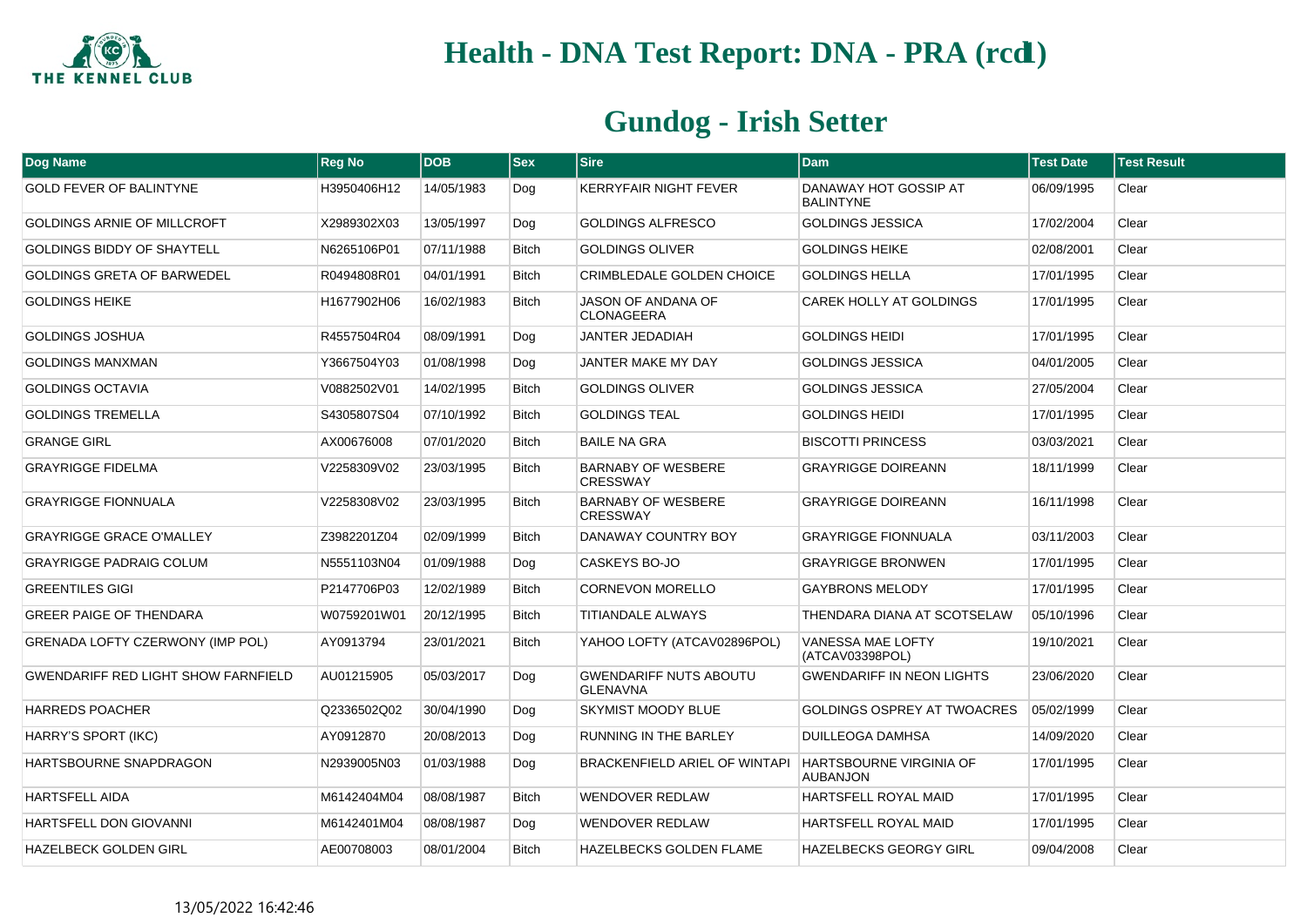

| Dog Name                                         | <b>Reg No</b> | <b>DOB</b> | <b>Sex</b>   | <b>Sire</b>                                   | <b>Dam</b>                                               | <b>Test Date</b> | <b>Test Result</b> |
|--------------------------------------------------|---------------|------------|--------------|-----------------------------------------------|----------------------------------------------------------|------------------|--------------------|
| <b>HEATHCLARE ITS MAGIC</b>                      | V1619804V02   | 05/04/1995 | <b>Bitch</b> | CASPIANS THE MUSIC MAN OF<br><b>DANAWAY</b>   | RHEMY SAPPHIRE GLOW OF<br><b>HEATHCLARE</b>              | 05/10/1996       | Clear              |
| HENALEAS FLIRTING AROUND                         | Y2185403Y02   | 08/05/1998 | <b>Bitch</b> | <b>BONHOMIE VAGUELY NOBLE</b>                 | <b>HENALEAS KEEPSAKE</b>                                 | 14/04/2003       | Clear              |
| HENNELDALE SHI SHI SCARLET                       | AJ01630104    | 10/04/2008 | <b>Bitch</b> | ASTRAZONE SPECIAL BREW                        | RUADHAN MONA LISA OF<br><b>HENNELDALE</b>                | 16/02/2011       | Clear              |
| <b>HERONSWAKE OCTAVIA</b>                        | AB03874602    | 25/08/2001 | <b>Bitch</b> | <b>BRACKENFIELD FORRESTER</b>                 | <b>HERONSWAKE ROSE RED</b>                               | 05/01/2004       | Clear              |
| <b>HOLEHAN NORTHERN FIRE</b>                     | AE00246104    | 08/12/2003 | Dog          | <b>SHANDWICK DIAMOND AT</b><br><b>ORSTONE</b> | <b>HOLEHAN SANDSTONE</b>                                 | 06/09/2012       | Clear              |
| HONEYPIE OF CORNEVON                             | L0547002L01   | 05/12/1985 | Bitch        | FREE SPIRIT OF DANAWAY                        | <b>CORNEVON MARTELL</b>                                  | 26/03/1996       | Clear              |
| <b>HORCUM MEISTERSINGER</b>                      | X4546804X04   | 30/09/1997 | Dog          | <b>CASPIANS INTREPID</b>                      | <b>CASKEYS ROSALIND</b>                                  | 08/06/1999       | Clear              |
| HUCKFORDVALE MIHTY FLIHTY                        | Z1382909Z03   | 16/02/1999 | Bitch        | SCOTSELAW THE SOUND OF<br><b>MUSIC</b>        | TREDURA SCATHACK VANAIND                                 | 22/03/2010       | Clear              |
| <b>HUNSHIGO CARMEN</b>                           | AL04078703    | 31/08/2010 | <b>Bitch</b> | <b>RED STINGER (IKC)</b>                      | <b>BELLONA OF ROME</b>                                   | 16/03/2018       | Clear              |
| <b>HUNSHIGO KESTREL</b>                          | AK00658903    | 18/12/2008 | <b>Bitch</b> | <b>RED STINGER (IKC)</b>                      | <b>BELLONA OF ROME</b>                                   | 07/11/2012       | Clear              |
| <b>INISHEER FALCON</b>                           | R0776004R02   | 18/01/1991 | Dog          | <b>INISHEER FLAMINGO</b>                      | <b>INISHEER HARMONY</b>                                  | 17/01/1995       | Clear              |
| <b>INISHEER SHANA</b>                            | U0679203U01   | 24/11/1993 | <b>Bitch</b> | <b>INISHEER FALCON</b>                        | <b>INISHEER HOLLY</b>                                    | 05/10/1996       | Clear              |
| IRISH MELODY KISS HER TO BITS (IMP EST)          | AS0902565     | 04/12/2014 | Bitch        | MERRYVIEW'S FLEETWOOD MAC                     | REDWORD THE MERRY MAIDENS                                | 27/05/2015       | Clear              |
| IRISHPEARL OF THE TRAV'LIN STAR (IMP BEL)        | AL0901244     | 17/06/2009 | <b>Bitch</b> | <b>CASKEYS PERSUADER FROM</b><br>AMBERLIGHT   | DADDYS RED JEWEL OF THE<br>TRAV'LIN STAR (ATCAJ00135NLD) | 16/10/2012       | Clear              |
| <b>IXIA GENEVIEVE</b>                            | AG01036501    | 16/02/2006 | Bitch        | THREE RIVERS FROM KERRYFAIR                   | <b>IXIA ISABELLA</b>                                     | 04/03/2011       | Clear              |
| IXIA TANNER WITH KONAKAKELA                      | AC00005107    | 22/11/2001 | Dog          | KONAKAKELA PERSUADER                          | <b>IXIA DAVINA</b>                                       | 09/12/2008       | Clear              |
| <b>JACINGAIL RILEY</b>                           | Q4321803Q04   | 25/07/1990 | Dog          | KIRKAVAGH FIREBOY OF<br><b>FEARNLEY</b>       | CLONAGEERA GENEVIEVE                                     | 17/01/1995       | Clear              |
| JANTER MAKE MY DAY                               | U4534204U04   | 10/09/1994 | Dog          | <b>MARKSWAY MARQUIS</b>                       | <b>JANTER JENONAH</b>                                    | 09/04/1996       | Clear              |
| JANTER MOON MAGICIAN OF MILLCROFT                | AF00351804    | 24/10/2004 | Dog          | MILLCROFT MOONDRIFT                           | <b>JANTER PHOEBE</b>                                     | 29/02/2008       | Clear              |
| JANTER MOONLIGHT SERENADE AT<br><b>HUNNICOTE</b> | AF00351801    | 24/10/2004 | Bitch        | MILLCROFT MOONDRIFT                           | <b>JANTER PHOEBE</b>                                     | 09/04/2008       | Clear              |
| <b>JARHNE SIMPLY DELICIOUS</b>                   | V3544101V03   | 25/07/1995 | <b>Bitch</b> | LOUGHANTARVE GLENROSS (IKC)                   | <b>JARHNE TSARINA</b>                                    | 24/03/2000       | Clear              |
| JARHNE WHAT A CRACKER                            | AA03072803    | 15/06/2000 | Bitch        | <b>LOCHLORIEN GOLD</b>                        | JARHNE SIMPLY DELICIOUS                                  | 31/10/2002       | Clear              |
| <b>JENNISON LIMOGES</b>                          | S3436706S03   | 09/07/1992 | Bitch        | ANDANA JAKE                                   | COPPERSWOOD CLAIRETTE OF<br><b>JENNISON</b>              | 05/10/1996       | Clear              |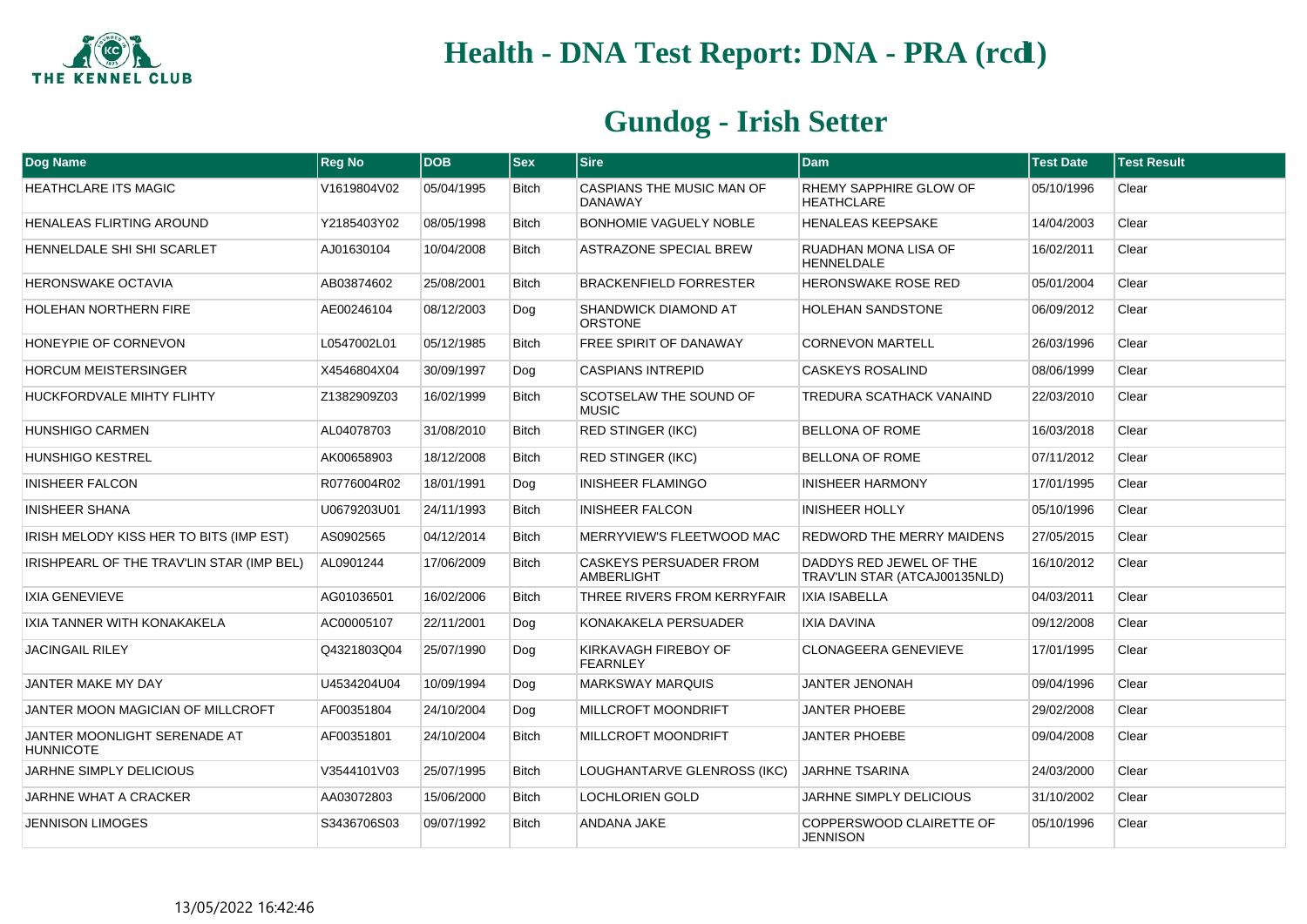

| Dog Name                                                         | <b>Reg No</b> | <b>DOB</b> | <b>Sex</b>   | <b>Sire</b>                                   | <b>Dam</b>                                        | <b>Test Date</b> | <b>Test Result</b> |
|------------------------------------------------------------------|---------------|------------|--------------|-----------------------------------------------|---------------------------------------------------|------------------|--------------------|
| <b>JENNISON MEISSEN</b>                                          | S3436701S03   | 09/07/1992 | Dog          | ANDANA JAKE                                   | COPPERSWOOD CLAIRETTE OF<br><b>JENNISON</b>       | 06/11/1996       | Clear              |
| JET STAR'S LITTLE DR GUB-GUB AVEC<br><b>SUMMERGATE (IMP FIN)</b> | AQ0901066     | 08/08/2012 | Dog          | JONOLA DR DOOLITTLE                           | FANSETT JET SET LADY                              | 06/12/2012       | Clear              |
| JETSETTER CRISTALLE TO POLMENNOR (IMP<br>RUS)                    | AV0903096     | 14/12/2017 | <b>Bitch</b> | <b>COPPER'S GYPSY ROSE</b><br>(ATCAR00845SWE) | DUBLINER JETSETTER COCO<br>CHANEL (ATCAP01493SWE) | 24/05/2018       | Clear              |
| JETSETTER WIND OF DREAMS (IMP RUS)                               | AY0910710     | 07/05/2020 | Dog          | <b>COPPER'S GYPSY ROSE</b><br>(ATCAR00845SWE) | JETSETTER PIN UP GIRL                             | 02/10/2020       | Clear              |
| JEZZLA ANNASTAZIA OF REDCLYST                                    | T3624603T03   | 01/05/1993 | Bitch        | <b>MARCHCOTE FLYNN</b>                        | REDCLYST ROYAL BRACKLA                            | 04/10/1997       | Clear              |
| <b>JOANMA'S CONSTANCE</b>                                        | AA01391701    | 27/02/2000 | <b>Bitch</b> | <b>FEARNLEY FIREHURRICANE</b>                 | <b>JOANMA'S BONNIE</b>                            | 07/11/2001       | Clear              |
| <b>JOANMA'S GANDER</b>                                           | W0451702W01   | 05/01/1996 | Dog          | <b>OSTRABY'S ATHOS</b>                        | <b>RED SHERRY AT JOANMA'S</b>                     | 31/07/2002       | Clear              |
| <b>JOBEN MAGGIE MAY</b>                                          | Q0082501Q01   | 15/11/1989 | <b>Bitch</b> | MILLCROFT THE MATADOR                         | <b>JOBEN MODERN MILLIE</b>                        | 17/01/1995       | Clear              |
| JOBEN MIDNIGHT MEMORIES                                          | U5034510U04   | 19/09/1994 | <b>Bitch</b> | MILLCROFT MOON STORM                          | JOBEN MAGGIE MAY                                  | 05/02/2002       | Clear              |
| JOBEN MIDNIGHT MINSTREL                                          | U5034501U04   | 19/09/1994 | Dog          | MILLCROFT MOON STORM                          | <b>JOBEN MAGGIE MAY</b>                           | 02/08/2001       | Clear              |
| <b>JOBEN MIDNIGHT MOMENTS</b>                                    | U5034505U04   | 19/09/1994 | <b>Bitch</b> | MILLCROFT MOON STORM                          | <b>JOBEN MAGGIE MAY</b>                           | 05/02/2002       | Clear              |
| JOEWEN WASHINGTON'S BOY                                          | P1023203P02   | 23/11/1988 | Dog          | WENDOVER WASHINGTON OF<br><b>CASPIANS</b>     | JOEWEN LUCY LOCKET                                | 13/11/1990       | Clear              |
| JOLANNA RUBY ROCHA FOR JUBLIANA                                  | AF02064505    | 10/04/2005 | <b>Bitch</b> | <b>TAYSEER ETERNAL DELIGHT</b>                | <b>LESTANNONS SPANISH EYES</b>                    | 04/05/2010       | Clear              |
| JONOLA HOTTER THAN JULY                                          | N0599404N02   | 01/01/1988 | <b>Bitch</b> | <b>KERRYFAIR NIGHT FEVER</b>                  | JONOLA JODY ACACIA                                | 09/04/1996       | Clear              |
| <b>JONOLA JACK DANIELS</b>                                       | P3301103P03   | 16/05/1989 | Dog          | <b>KERRYFAIR NIGHT FEVER</b>                  | JONOLA JODY ACACIA                                | 09/04/1996       | Clear              |
| <b>JONOLA PANSIE POTTER</b>                                      | S4955905S04   | 29/09/1992 | <b>Bitch</b> | <b>JONOLA JACK DANIELS</b>                    | SUMARIC CHIANTI AT JONOLA                         | 16/08/2001       | Clear              |
| <b>JUST A DUCHESS</b>                                            | S4966210T01   | 03/07/1992 | <b>Bitch</b> | <b>BONAHAIRD FESTIVE FEVER</b>                | <b>ANNATY RED DUCHESS</b>                         | 05/10/1996       | Clear              |
| <b>KARCACH ELIZA</b>                                             | Z1917110Z02   | 18/04/1999 | Bitch        | <b>TIMADON DEBS DELIGHT</b>                   | JARHNE APPLE OF MY EYE                            | 13/07/2005       | Clear              |
| <b>KARCACH OPHELIA</b>                                           | AD00749904    | 04/01/2003 | <b>Bitch</b> | <b>RUFUS RED BARON</b>                        | JARHNE APPLE OF MY EYE                            | 26/07/2004       | Clear              |
| KARCACH WILLOW OF LLAINMON                                       | AE02438307    | 27/02/2004 | Bitch        | RUFUS RED BARON                               | <b>GLOWING ZEST</b>                               | 21/06/2007       | Clear              |
| KARLERRY NICOLE OF REDINSKI                                      | U2443606U03   | 23/05/1994 | <b>Bitch</b> | <b>BARDONHILL RUFUS</b>                       | <b>WYNJILL FREE RIDE</b>                          | 15/09/1997       | Clear              |
| <b>KATACH KALOMNA</b>                                            | P1222604P01   | 13/12/1988 | <b>Bitch</b> | <b>ERILYNNE SIROCCO</b>                       | JANIVEER KUMA KAMELLIA OF<br><b>KATACH</b>        | 04/10/1997       | Clear              |
| <b>KATACH KLEAR DAY</b>                                          | U0037310U01   | 04/02/1994 | Bitch        | <b>REDDINS FERDINAND</b>                      | KATACH KALOMNA                                    | 04/10/1997       | Clear              |
| <b>KEGIL DANCING IN THE DARK</b>                                 | M1262901M01   | 29/01/1987 | <b>Bitch</b> | <b>KERRYFAIR STAYIN' ALIVE</b>                | <b>KEGIL DANCING DEBUT</b>                        | 09/04/1996       | Clear              |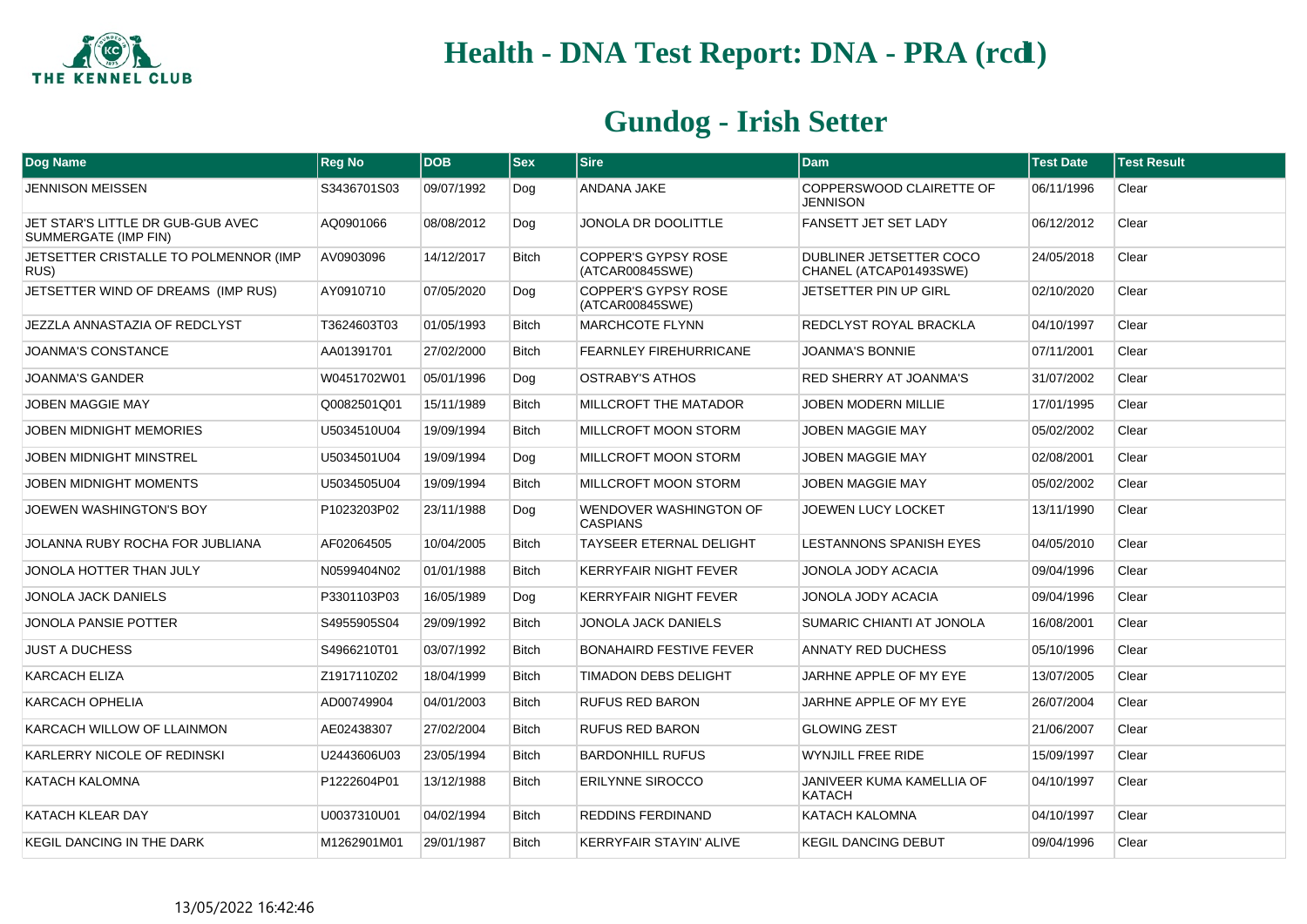

| <b>Dog Name</b>                                                 | <b>Reg No</b> | <b>DOB</b> | <b>Sex</b>   | <b>Sire</b>                      | Dam                                                     | <b>Test Date</b> | <b>Test Result</b> |
|-----------------------------------------------------------------|---------------|------------|--------------|----------------------------------|---------------------------------------------------------|------------------|--------------------|
| KEGIL LOVE TO DANCE AT BENCORRAGH                               | T0742405T01   | 12/01/1993 | Bitch        | DANAWAY DEBONAIR                 | <b>KEGIL DANCING IN A DREAM</b>                         | 17/01/1995       | Clear              |
| <b>KELLY MY FIRST LOVE</b>                                      | AA02769411    | 11/06/2000 | Bitch        | <b>ZANTILLY FUGAL FERGUS</b>     | <b>BRONZETONE AMBER</b>                                 | 27/05/2004       | Clear              |
| KENAITEEN BERRY BLOSSOM OF KILCORAN                             | AV04809109    | 03/11/2018 | Dog          | EBONY-SETT EARL (IMP POL)        | PAPINEAU NAPPING NANCY                                  | 29/06/2021       | Clear              |
| KENEALLY RED RAPHAEL                                            |               |            | Dog          | MOHER NEW HEIGHT'S               | WINTERLEA WILL O'THE WISP                               | 03/10/2008       | Clear              |
| KENMILLEN LARK OF KIRACIOUS                                     | AA00142301    | 17/11/1999 | Bitch        | <b>RUFUS RED BARON</b>           | <b>BEAUTY BIMBOT</b>                                    | 01/10/2002       | Clear              |
| KENMILLEVEN TORNADO                                             | AH04128501    | 30/07/2007 | Dog          | <b>ARDTRIONA COMANCHE</b>        | <b>BRIGHT AND BREAZY LASS</b>                           | 16/07/2014       | Clear              |
| <b>KENMILLTO ALICE</b>                                          | AC00038307    | 09/10/2001 | Bitch        | <b>LURGAVON CONNOR</b>           | <b>HENTHOM EUPHONIC MELODY</b>                          | 17/12/2001       | Clear              |
| KENUE DIMETA AT BARNELLIN                                       | U3286012U03   | 01/06/1994 | Bitch        | <b>SCARLETTI THE UNTOUCHABLE</b> | DENEIL AT LONG LAST                                     | 14/12/2001       | Clear              |
| KENZED MARIELLA OF MEADWAY                                      | Z2390402Z03   | 06/10/1998 | <b>Bitch</b> | AMBERAE AUTOMATIC                | <b>FEARNLEY SUE</b>                                     | 15/08/2000       | Clear              |
| <b>KERRIMARA PURE GOLDDUST</b>                                  | Y1537009Y02   | 12/03/1998 | Dog          | DANAWAY SOLOMON OF WYNJILL       | <b>RIQITTA CLARIEVAL</b>                                | 24/01/2000       | Clear              |
| KERRIMERE CORBIERE AT DORRFIELD                                 | W5706604X01   | 09/07/1996 | <b>Bitch</b> | <b>KERRIMERE BECKET</b>          | <b>KERRIMERE FARINA</b>                                 | 04/10/1997       | Clear              |
| KERRIMERE JUST ONE LOOK                                         | AJ02326908    | 22/03/2008 | <b>Bitch</b> | <b>KERRIMERE DAKAR</b>           | KERRIMERE SHIMMER OF HOPE                               | 08/03/2011       | Clear              |
| <b>KERRSIENNA A PAIGE IN HISTORY FOR</b><br>DEACONARA (IMP USA) | AF0900899     | 27/07/2004 | Bitch        | <b>COURTWOOD PACKER PLAYER</b>   | <b>KERRSIENNA CHICAGO RAVE</b>                          | 09/12/2008       | Clear              |
| <b>KERRYDOWN LAYLA</b>                                          | AE01078107    | 28/02/2004 | <b>Bitch</b> | <b>TREHELGA WESTWARD HO</b>      | <b>KERRYDOWN KIRSTY</b>                                 | 11/01/2008       | Clear              |
| KERRYDOWN LOOK AT ME                                            | AE01078101    | 28/02/2004 | Dog          | <b>TREHELGA WESTWARD HO</b>      | <b>KERRYDOWN KIRSTY</b>                                 | 17/10/2007       | Clear              |
| <b>KERRYFAIR LOVER BOY</b>                                      | T5495705T04   | 22/09/1993 | Dog          | <b>CRIMBLEDALE GOLDEN CHOICE</b> | KERRYFAIR PRIMA DONNA                                   | 05/10/1996       | Clear              |
| <b>KERRYFAIR NIGHT FEVER</b>                                    | E3466604E08   | 30/09/1979 | Dog          | <b>SOWERHILL SAHIB</b>           | <b>CORNEVON SPRING MELODY</b>                           | 17/01/1995       | Clear              |
| <b>KERRYFAIR PRIMA DONNA</b>                                    | Q5863502Q04   | 17/07/1990 | Bitch        | <b>CLONAGEERA GENESIS</b>        | <b>GLENCARRON PINWINNIE</b>                             | 05/10/1996       | Clear              |
| <b>KERRYFAIR STAR JACK</b>                                      | AC01533001    | 11/04/2002 | Dog          | <b>KERRYFAIR KRISTANU</b>        | <b>STRATHMEAD JUST DELICIOUS AT</b><br><b>KERRYFAIR</b> | 05/08/2005       | Clear              |
| <b>KERRYFAIR TOFFEE SUNDAE</b>                                  | AR01044004    | 24/02/2014 | <b>Bitch</b> | <b>ANLORY KELTIC BLUE SKY</b>    | <b>OUTFOXED BY KERRYFAIR</b>                            | 26/01/2016       | Clear              |
| <b>KESAKASY JADE BROCADE</b>                                    | Z2912606Z03   | 16/06/1999 | <b>Bitch</b> | <b>REDCLYST GLEN FERGUS</b>      | <b>KESAKASY SEA ANEMONE</b>                             | 31/07/2002       | Clear              |
| <b>KESPAS KEEPSAKE</b>                                          | R4841902R04   | 05/10/1991 | <b>Bitch</b> | ANDANA JAKE                      | <b>KESPAS ATHENE</b>                                    | 17/01/1995       | Clear              |
| <b>KESPAS KRIS</b>                                              | R4841904R04   | 05/10/1991 | Dog          | ANDANA JAKE                      | <b>KESPAS ATHENE</b>                                    | 05/10/1996       | Clear              |
| <b>KEYSCOURT SUMMER BEECH GLOW</b>                              | T3623907T03   | 28/05/1993 | <b>Bitch</b> | HAZELBECK JACK BY THE HEDGE      | DRUMGARRON SWEET CLEMANTINE 17/01/1995                  |                  | Clear              |
| KILLARNEY AMAZING GRACE (IMP HUN)                               | AC0900303     | 04/04/1998 | <b>Bitch</b> | <b>ERINADE EXTINGUISHED</b>      | <b>BERBOSS GINGERBREAD</b>                              | 14/02/2003       | Clear              |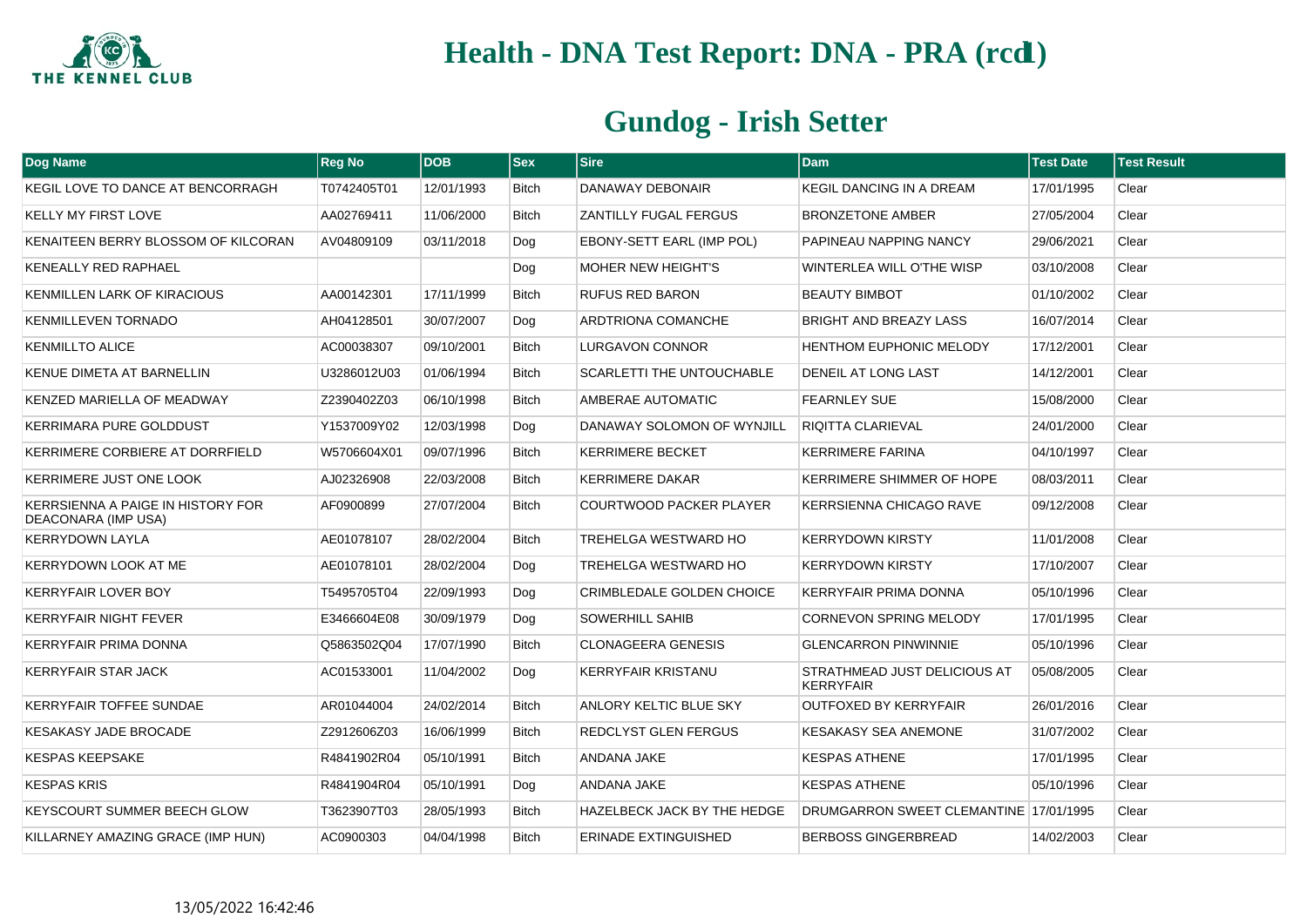

| Dog Name                                   | <b>Reg No</b> | <b>DOB</b> | $ $ Sex      | <b>Sire</b>                                     | <b>Dam</b>                                                 | <b>Test Date</b> | <b>Test Result</b> |
|--------------------------------------------|---------------|------------|--------------|-------------------------------------------------|------------------------------------------------------------|------------------|--------------------|
| KINROSS FABERGE OF CLONAGEERA              |               |            | <b>Bitch</b> | PURE GENIUSE BY CLONAGEERA<br>(RE-IMPORT)       | <b>ROCLYN PARFAIT</b>                                      | 15/01/2013       | Clear              |
| KINROSS FABERGE OF CLONAGEERA (IMP<br>USA) | AQ0900867     | 02/06/2007 | <b>Bitch</b> | PURE GENIUSE BY CLONAGEERA<br>(RE-IMPORT)       | <b>ROCLYN PARFAIT</b>                                      | 15/01/2013       | Clear              |
| KINTURK CHARLOTTE OF GLYNLARK              | AJ04177804    | 21/06/2008 | <b>Bitch</b> | <b>CREG KEANO (IKC)</b>                         | <b>GLYNLARK AGATHA</b>                                     | 13/06/2013       | Clear              |
| KIRKAVAGH FIREBOY OF FEARNLEY              | M5613404M04   | 29/08/1987 | Dog          | SOWERHILL SATYR OF FEARNLEY                     | FEARNLEY FIREHEATHER OF<br>KIRKAVAGH                       | 18/04/1997       | Clear              |
| KIRKAVAGH RHEDYCINA                        | N6636601P01   | 17/11/1988 | <b>Bitch</b> | <b>CLONAGEERA TYRONE</b>                        | FEARNLEY FIREHEATHER OF<br><b>KIRKAVAGH</b>                | 15/07/1997       | Clear              |
| KIRKAVAGH VALORIS                          | U4396904U04   | 05/09/1994 | <b>Bitch</b> | FEARNLEY FIREHURRICANE                          | KIRKAVAGH COREJADA                                         | 12/07/1999       | Clear              |
| KIRKAVAGH VICTORIEUSE                      | U4396907U04   | 05/09/1994 | <b>Bitch</b> | <b>FEARNLEY FIREHURRICANE</b>                   | KIRKAVAGH COREJADA                                         | 15/09/1997       | Clear              |
| KIRKAVAGH VOLODYOVSKI                      | U4396903U04   | 05/09/1994 | Dog          | FEARNLEY FIREHURRICANE                          | KIRKAVAGH COREJADA                                         | 21/11/1997       | Clear              |
| KIRKAVAGH ZABARA                           | S2381901S02   | 28/04/1992 | Bitch        | <b>FEARNLEY FIREHURRICANE</b>                   | KIRKAVAGH COREJADA                                         | 15/07/1997       | Clear              |
| KONAKAKELA ZAGAR BY ROMARNE                | S2114802S02   | 04/03/1992 | Dog          | REDDINS FERDINAND                               | ANDANA JEMIMAH                                             | 03/08/2001       | Clear              |
| KONAKAKELA ZIGGY OF STRATHMEAD             | S2114809S02   | 04/03/1992 | <b>Bitch</b> | REDDINS FERDINAND                               | ANDANA JEMIMAH                                             | 17/01/1995       | Clear              |
| KYLENOE CRYSTAL STAR OF AUTUMNGLOW         | S3224307S03   | 14/04/1992 | <b>Bitch</b> | AUTUMNGLOW MASQUERADE                           | <b>KYLENOE DANCING CRYSTAL</b>                             | 02/08/2001       | Clear              |
| <b>KYLENOE DANCING BRAVE</b>               | M4448801M03   | 22/02/1987 | Dog          | <b>CARNBARGUS STAR ENTERPRISE</b>               | <b>BUCKSET BONNIE OF KYLENOE</b>                           | 17/01/1995       | Clear              |
| <b>KYLENOE DANCING CRYSTAL</b>             | M4448803M03   | 22/02/1987 | <b>Bitch</b> | <b>CARNBARGUS STAR ENTERPRISE</b>               | <b>BUCKSET BONNIE OF KYLENOE</b>                           | 27/06/1995       | Clear              |
| <b>KYLENOE RED GLOW</b>                    | Q3117305Q03   | 25/02/1990 | <b>Bitch</b> | KYLENOE DANCING BRAVE                           | <b>KYLENOE VIVACIOUS</b>                                   | 27/06/1995       | Clear              |
| <b>KYLENOE RUBY SETTING</b>                | R2212507R02   | 23/01/1991 | <b>Bitch</b> | <b>BRINARA MOONRAKER</b>                        | <b>KYLENOE SUN PRINCESS</b>                                | 27/05/1997       | Clear              |
| <b>KYLENOE WILD ROSE</b>                   | M3814001M03   | 24/02/1987 | <b>Bitch</b> | <b>CORNHILL JAMIE</b>                           | <b>KYLENOE KERRY GOLD</b>                                  | 27/06/1995       | Clear              |
| LAGANGLEN LOUGH SHEELIN AT HAGLESTOW       | AW02040308    | 06/06/2019 | <b>Bitch</b> | <b>LAGANGLEN GOSSET</b>                         | LENA'S PLAYMATE AT LAGANGLEN<br>(IKC)                      | 30/12/2021       | Clear              |
| <b>LAGGAN UPTOWN GIRL</b>                  | R1501604R03   | 27/05/1991 | Bitch        | <b>INISHEER FLAMINGO</b>                        | <b>LAGGAN MACBIE LADY</b>                                  | 04/10/1997       | Clear              |
| <b>LANSILK HONEY</b>                       | V0666701V01   | 21/12/1994 | <b>Bitch</b> | <b>TAGAMAGO'S HOT PURSUIT</b>                   | TATTERSLEE COUNTRY CLASSIC AT 09/04/1996<br><b>LANSILK</b> |                  | Clear              |
| <b>LANSPAR WINTER SUN</b>                  | L2892802L02   | 15/01/1986 | Dog          | <b>CYMBELINE RED WOOLLEY</b>                    | DALZEN ROYAL VANITY FAIR                                   | 17/01/1995       | Clear              |
| LANSTARA HULLABALOO                        | W2575505W02   | 31/05/1996 | Dog          | KONAKAKELA ZAGAR BY ROMARNE LANSTARA GALA THYME |                                                            | 04/10/1997       | Clear              |
| LANSTARA KIA                               | P2310601P02   | 11/03/1989 | <b>Bitch</b> | <b>BARDONHILL SUPERGRASS</b>                    | BARLEYDALE GIN FIZZ OF<br>LANSTARA                         | 17/08/1999       | Clear              |
| LAUMIDORN LAP OF THE GODS                  | X0488008X01   | 16/01/1997 | <b>Bitch</b> | <b>THENDARA KENNEDY</b>                         | ORSTONE DELIGHTFUL DOLLY                                   | 09/12/2003       | Clear              |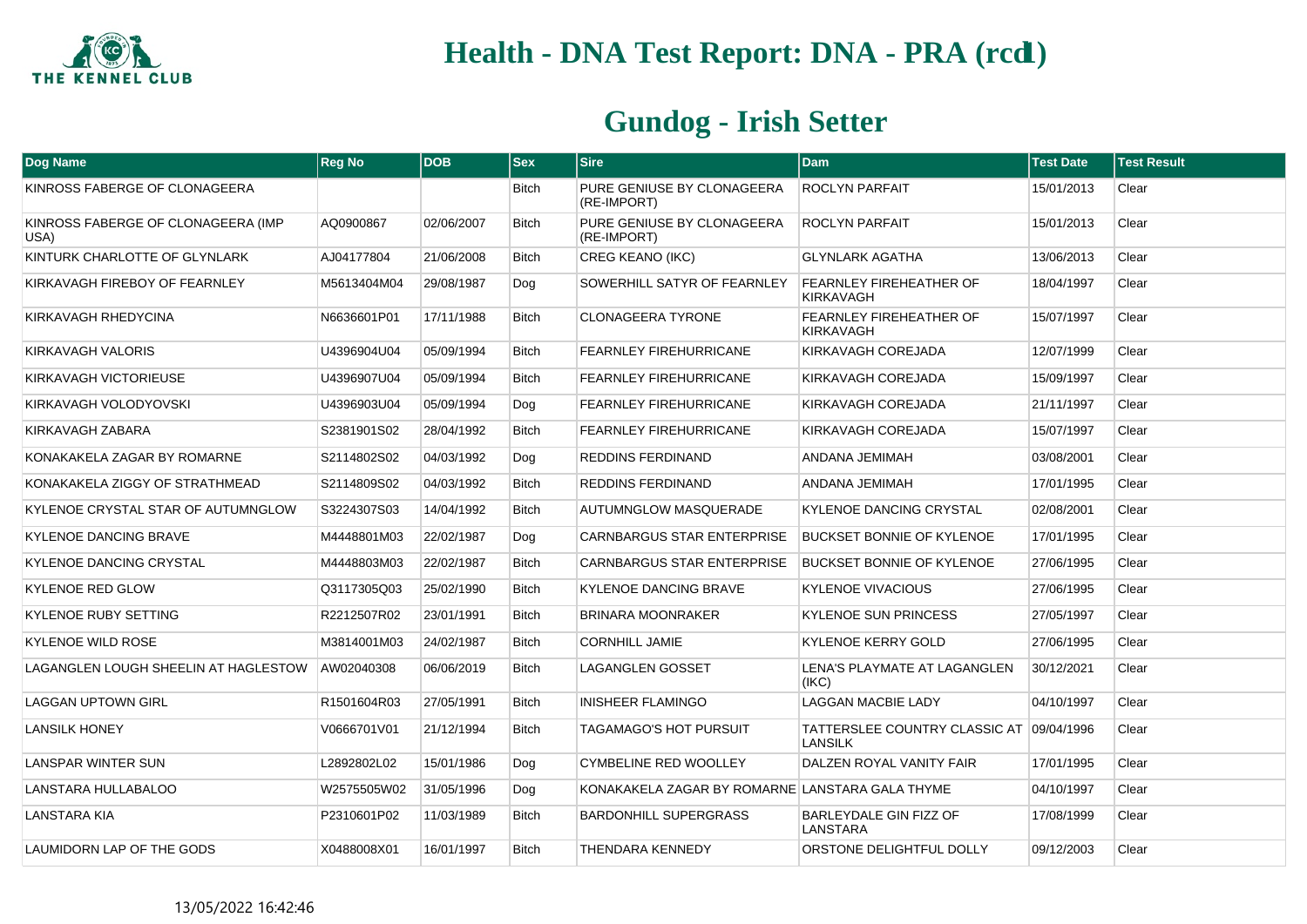

| <b>Dog Name</b>                                  | <b>Reg No</b> | <b>DOB</b> | <b>Sex</b>   | <b>Sire</b>                                         | <b>Dam</b>                                       | <b>Test Date</b> | <b>Test Result</b> |
|--------------------------------------------------|---------------|------------|--------------|-----------------------------------------------------|--------------------------------------------------|------------------|--------------------|
| LEBRY NICOLE OF CORRIBEG                         | K2329505K07   | 11/12/1984 | <b>Bitch</b> | SOWERHILL SATYR OF FEARNLEY                         | <b>MOYNA RAMBLING ROSE</b>                       | 05/10/1996       | Clear              |
| LENA'S PLAYMATE AT LAGANGLEN (IKC)               | AU0903934     | 20/08/2016 | <b>Bitch</b> | <b>RED SKY</b>                                      | <b>COOLCON CHARM</b>                             | 08/06/2017       | Clear              |
| LESTANNONS SHE'S THE ONE FOR ROHANMOR AA03932101 |               | 08/08/2000 | <b>Bitch</b> | ROHANMOR THE REAL MCCOY                             | <b>LESTANNONS ELIZA DOOLITTLE</b>                | 08/10/2004       | Clear              |
| <b>LESTANNONS THE PRODIGNY</b>                   | AK04964207    | 01/11/2009 | <b>Bitch</b> | WALSHESTOWN CANBERRA (IKC)                          | <b>SABREJILL ROCK ANTHEM</b>                     | 21/10/2014       | Clear              |
| <b>LINDALLOCH SUNRISE</b>                        | AG04272605    | 26/08/2006 | <b>Bitch</b> | JONOLA STARDOM AT LINDALLOCH CASPIANS ZASLAVSKYA BY | <b>LINDALLOCH</b>                                | 14/09/2012       | Clear              |
| <b>LIRIC ENRAPTURE</b>                           | T2162711T02   | 25/02/1993 | Dog          | <b>CAREK JUST FLANAGAN</b>                          | <b>LIRIC BRAMBLE</b>                             | 05/10/1996       | Clear              |
| LITTLE MISS ECHO AT COMYN                        | U3307403U03   | 30/06/1994 | <b>Bitch</b> | <b>ERINADE TWISTER RICOCHETS</b>                    | <b>WYNJILL HONOR 'NOBEY</b>                      | 21/11/1997       | Clear              |
| <b>LOCHFRAE MISS SAIGON</b>                      | AA02528101    | 22/05/2000 | <b>Bitch</b> | <b>BAI BREEZE BI THENDARA</b>                       | <b>DUNNYGASK ALLEGRA</b>                         | 14/04/2003       | Clear              |
| LOCHLORIEN SUNRISE                               | W5408807W04   | 01/11/1996 | <b>Bitch</b> | <b>KERRIMERE CAMPBELL</b>                           | <b>TAGAMAGO JUICY LUCY</b>                       | 16/11/1998       | Clear              |
| <b>LOCHLORIEN SUNSET</b>                         | W5408806W04   | 01/11/1996 | <b>Bitch</b> | <b>KERRIMERE CAMPBELL</b>                           | <b>TAGAMAGO JUICY LUCY</b>                       | 16/11/1998       | Clear              |
| <b>LORDLY BRONAN</b>                             | LOSH0903670   |            | Dog          | <b>WICKENBERRY THE SQUIRE</b>                       | LORDLY SCRAPPYDOO                                | 13/08/2009       | Clear              |
| <b>LOSKERAN EVENING STAR</b>                     | U3628009U03   | 07/08/1994 | <b>Bitch</b> | TATTERSLEE SPECIAL EFFECT                           | <b>LOSKERAN CARA</b>                             | 11/11/1998       | Clear              |
| <b>LOSKERAN OLEANDER</b>                         | L1243206L01   | 31/12/1985 | Dog          | <b>JENNISON PHANTOM</b>                             | <b>LOSKERAN LORELLI</b>                          | 17/01/1995       | Clear              |
| LOSKERAN SIOBHAN                                 | Q5409606Q04   | 06/10/1990 | <b>Bitch</b> | <b>CLONAGEERA GENESIS</b>                           | <b>LOSKERAN CAMELLIA</b>                         | 04/10/1997       | Clear              |
| LOUGHANTARVE GLENROSS (IKC)                      | T0095818T04   | 03/07/1993 | Dog          | FAIRUBY O'DONOVAN ROSSA                             | LOUGHANTARVE KERRY-ERIN (IMP)                    | 12/10/1996       | Clear              |
| LUNALINE LET IT BE                               | AD01842905    | 03/05/2003 | <b>Bitch</b> | THENDARA DON CORLEONE                               | <b>CRYNLLIS MOONDUST OVER</b><br><b>LUNALINE</b> | 24/03/2009       | Clear              |
| <b>LURGAVON BRAMBLE</b>                          | AG03857507    | 30/07/2006 | <b>Bitch</b> | SECRET LIAISON AT GWENDARIFF                        | LADY CHESTNUT FROM LURGAVON                      | 08/03/2010       | Clear              |
| LURGAVON CHERRY BLOSSOM                          | AH01707103    | 15/03/2007 | <b>Bitch</b> | <b>GWENDARIFF DOM PERIGNON</b>                      | LURGAVON HOLLY BERRY                             | 08/03/2010       | Clear              |
| LURGAVON HOLLY BERRY                             | AC00763503    | 25/12/2001 | <b>Bitch</b> | DUNNYGASK LEGEND                                    | LURGAVON FLAME                                   | 22/03/2010       | Clear              |
| LUSCA PERRY (IKC)                                | S0095026S01   | 15/05/1991 | Dog          | ARDOON LUSK BOY                                     | <b>MOANRUAD BREDA</b>                            | 17/01/1995       | Clear              |
| LUSCA SPARKLE                                    | AA0900558     | 30/01/1999 | <b>Bitch</b> | <b>RANGER OF LUSK (IKC)</b>                         | ARDOON LUSK GIRL                                 | 13/11/2000       | Clear              |
| LUSCA SPEEDY BOY OF ARDOON (IKC)                 | Z0095443Z02   | 20/05/1998 | Dog          | DYLLAS RANGER                                       | ARDOON LUSK GIRL                                 | 04/07/2002       | Clear              |
| LYNGOR WIND OF THE SPIRIT                        | AB03974702    | 12/10/2001 | <b>Bitch</b> | SHENANAGIN WHAT NEXT                                | LYNGOR BY GRACE                                  | 20/08/2009       | Clear              |
| LYNGOR WISDOM                                    | AB03974701    | 12/10/2001 | <b>Bitch</b> | SHENANAGIN WHAT NEXT                                | LYNGOR BY GRACE                                  | 30/01/2008       | Clear              |
| LYNWOOD CASTASPELL OVER POLMENNOR                | U1747702U02   | 15/04/1994 | <b>Bitch</b> | <b>CLONAGEERA GENESIS</b>                           | LYNWOOD MEGA-STAR                                | 23/09/1996       | Clear              |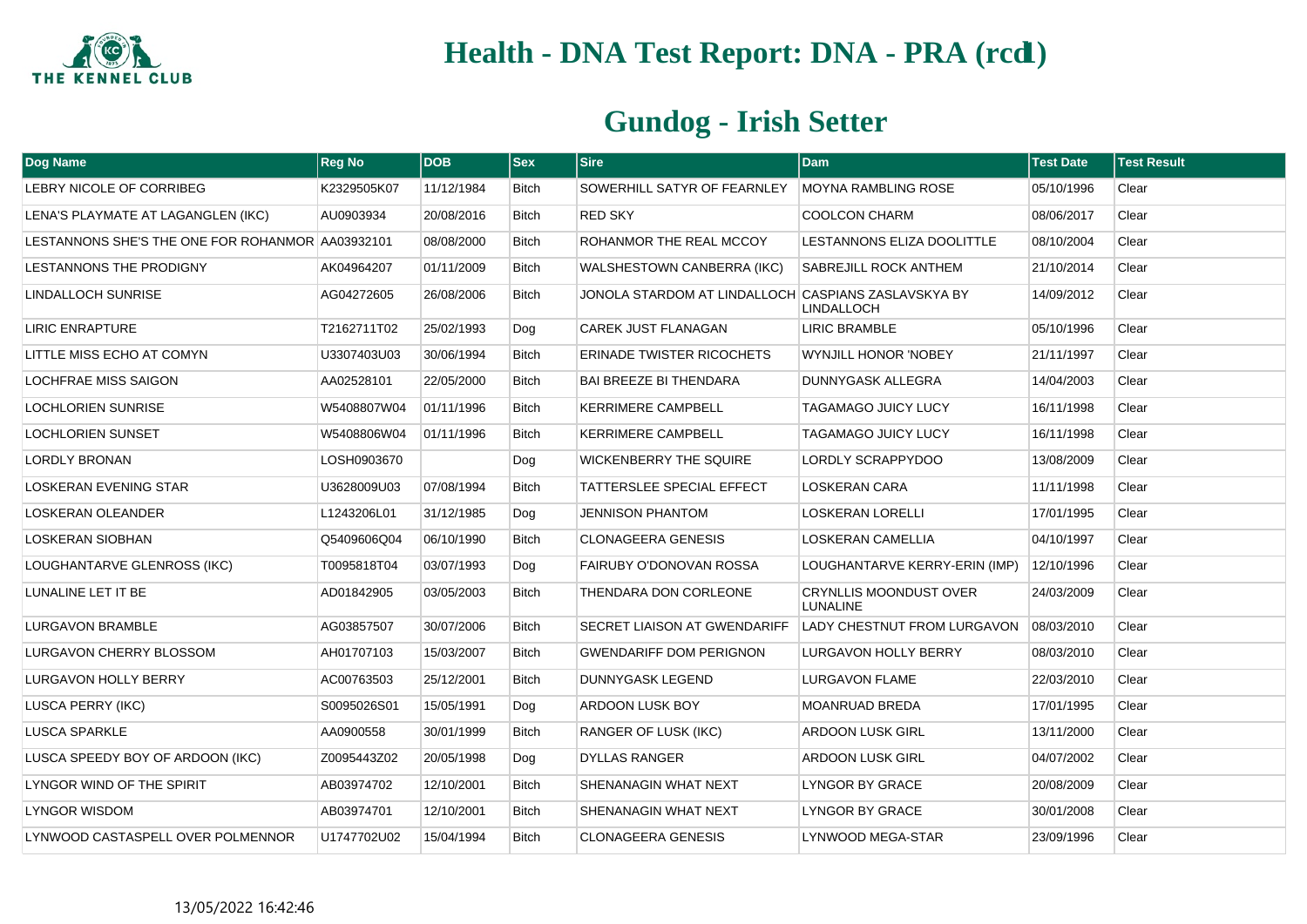

| Dog Name                                           | <b>Reg No</b> | <b>DOB</b> | <b>Sex</b>   | <b>Sire</b>                                                                     | <b>Dam</b>                                                | <b>Test Date</b> | <b>Test Result</b> |
|----------------------------------------------------|---------------|------------|--------------|---------------------------------------------------------------------------------|-----------------------------------------------------------|------------------|--------------------|
| LYNWOOD CHASE THE ACE                              | U1747707U02   | 15/04/1994 | Dog          | <b>CLONAGEERA GENESIS</b>                                                       | LYNWOOD MEGA-STAR                                         | 31/07/1997       | Clear              |
| LYNWOOD KISS CHASE AT CAERVISTA                    | AJ00110801    | 28/11/2007 | Dog          | <b>COPPER'S BUBBLANDE GLAD</b><br>(ATCAH00573SWE)                               | LYNWOOD SEALED WITH A KISS                                | 13/09/2011       | Clear              |
| LYNWOOD KISSED BY AN ANGEL AT<br><b>SANDSTREAM</b> | AJ00110806    | 28/11/2007 | <b>Bitch</b> | COPPER'S BUBBLANDE GLAD<br>(ATCAH00573SWE)                                      | LYNWOOD SEALED WITH A KISS                                | 19/03/2014       | Clear              |
| LYNWOOD MANHATTEN                                  | R4548901R04   | 15/08/1991 | Dog          | <b>NAVYLARK ORPHEUS</b>                                                         | LYNWOOD MISS BE HAVING                                    | 17/01/1995       | Clear              |
| <b>LYNWOOD MEGA-STAR</b>                           | R4548907R04   | 15/08/1991 | <b>Bitch</b> | <b>NAVYLARK ORPHEUS</b>                                                         | LYNWOOD MISS BE HAVING                                    | 31/07/1997       | Clear              |
| LYNWOOD STARTED WITH A KISS                        | AJ00110808    | 28/11/2007 | <b>Bitch</b> | COPPER'S BUBBLANDE GLAD<br>(ATCAH00573SWE)                                      | LYNWOOD SEALED WITH A KISS                                | 22/12/2010       | Clear              |
| LYNWOOD STRANDS OF SILK AT SANDSTREAM AC00183607   |               | 02/12/2001 | <b>Bitch</b> | KONAKAKELA ZAGAR BY ROMARNE LYNWOOD TIMELTELL                                   |                                                           | 03/11/2003       | Clear              |
| <b>MA BICHE OF DANAWAY</b>                         | H3950407H11   | 14/05/1983 | <b>Bitch</b> | <b>KERRYFAIR NIGHT FEVER</b>                                                    | DANAWAY HOT GOSSIP AT<br><b>BALINTYNE</b>                 | 15/08/1995       | Clear              |
| <b>MAGICAL MASCARADE</b>                           | Z2985308Z03   | 07/06/1999 | <b>Bitch</b> | <b>KEYSCOURT FIELDSPIRIT OF</b><br>CARREGCILYN                                  | <b>SUNSET MORN</b>                                        | 15/07/2003       | Clear              |
| <b>MAISY MAI</b>                                   | AR03945002    | 21/10/2014 | <b>Bitch</b> | SIOCHANNA PLAY'S IMPROMTUE                                                      | <b>GLENCYMRU DIAMOND DAZZLER</b>                          | 02/02/2021       | Clear              |
| <b>MAJESTIC KATE (IKC)</b>                         | AU0904395     | 05/03/2017 | <b>Bitch</b> | <b>RATHKENNY ROY</b>                                                            | TIMARD MAJESTIC MEABH                                     | 08/08/2017       | Clear              |
| <b>MANORROY MANOUSKA</b>                           | R1985801R02   | 09/04/1991 | <b>Bitch</b> | WENDOVER MASTERMAN                                                              | <b>MANORROY MANDAR</b>                                    | 17/01/1995       | Clear              |
| MANORWONDERS SWEET COMET                           | AG01060707    | 20/02/2006 | <b>Bitch</b> | SEVERNVALE SMOOTH TAKE OFF                                                      | <b>SKYLARK SERENE</b>                                     | 13/09/2011       | Clear              |
| MANTAFIELD HALF A SIXPENCE                         | X5509301Y01   | 17/11/1997 | <b>Bitch</b> | RICOCHET STINGER IS ERILYNNES MANTAFIELD PRINCESS OF FIRE                       |                                                           | 13/11/1998       | Clear              |
| <b>MANTAFIELD LORD BARNABY</b>                     | Z0542207Z01   | 06/01/1999 | Dog          | RICOCHET STINGER IS ERILYNNES MANTAFIELD MOONLIGHT MIST                         |                                                           | 18/11/1999       | Clear              |
| <b>MANTAFIELD SWEET SENSATION</b>                  | Z0542201Z01   | 06/01/1999 | <b>Bitch</b> | RICOCHET STINGER IS ERILYNNES MANTAFIELD MOONLIGHT MIST                         |                                                           | 18/11/1999       | Clear              |
| MAODHOG GLEOITE                                    | AZ0914845     | 24/09/2015 | <b>Bitch</b> | <b>LOUNAGHT MARLEY</b>                                                          | <b>MAODHOG CIOTOG</b>                                     | 25/10/2021       | Clear              |
| <b>MAODHOG SASTA (IKC)</b>                         | AX0901702     | 19/07/2019 | Dog          | SHEANTULLAGH BOLT<br>(ATCAW01050IKC)                                            | <b>BLACKSTAIRS BEHENNY</b>                                | 15/01/2020       | Clear              |
| MARGRETWOODS CHANGES INTO SCARLETTI                | U5154804Z01   | 06/11/1998 | Dog          | TITIANDALE THEY ALL LAUGHED AT SCARLETTI LAWDY MISS CLAWDY<br><b>BARDONHILL</b> | OF MARGRETWOODS                                           | 18/11/1999       | Clear              |
| MARGRETWOODS CRAZY FOR YOU                         | X0648701X01   | 16/01/1997 | Dog          | DENEIL WHEN THE GOIN GETS TUF SCARLETTI GANGSTERS MOLL AT                       | <b>MARGRETWOODS</b>                                       | 01/08/2000       | Clear              |
| MARGRETWOODS DREAM CUM TRUE                        | V2048208V02   | 05/05/1995 | <b>Bitch</b> | <b>SCARLETTI THE EQUALIZER</b>                                                  | <b>SCARLETTI GANGSTERS MOLL AT</b><br><b>MARGRETWOODS</b> | 13/04/2000       | Clear              |
| MARGRETWOODS DREAM MACHINE                         | V2048203V02   | 05/05/1995 | Dog          | <b>SCARLETTI THE EQUALIZER</b>                                                  | SCARLETTI GANGSTERS MOLL AT<br><b>MARGRETWOODS</b>        | 16/11/1999       | Clear              |
| <b>MARKSWAY MARQUIS</b>                            | N3926902N03   | 23/05/1988 | Dog          | ANDANA JAKE                                                                     | ANDANA SUPER NOODLE                                       | 17/01/1995       | Clear              |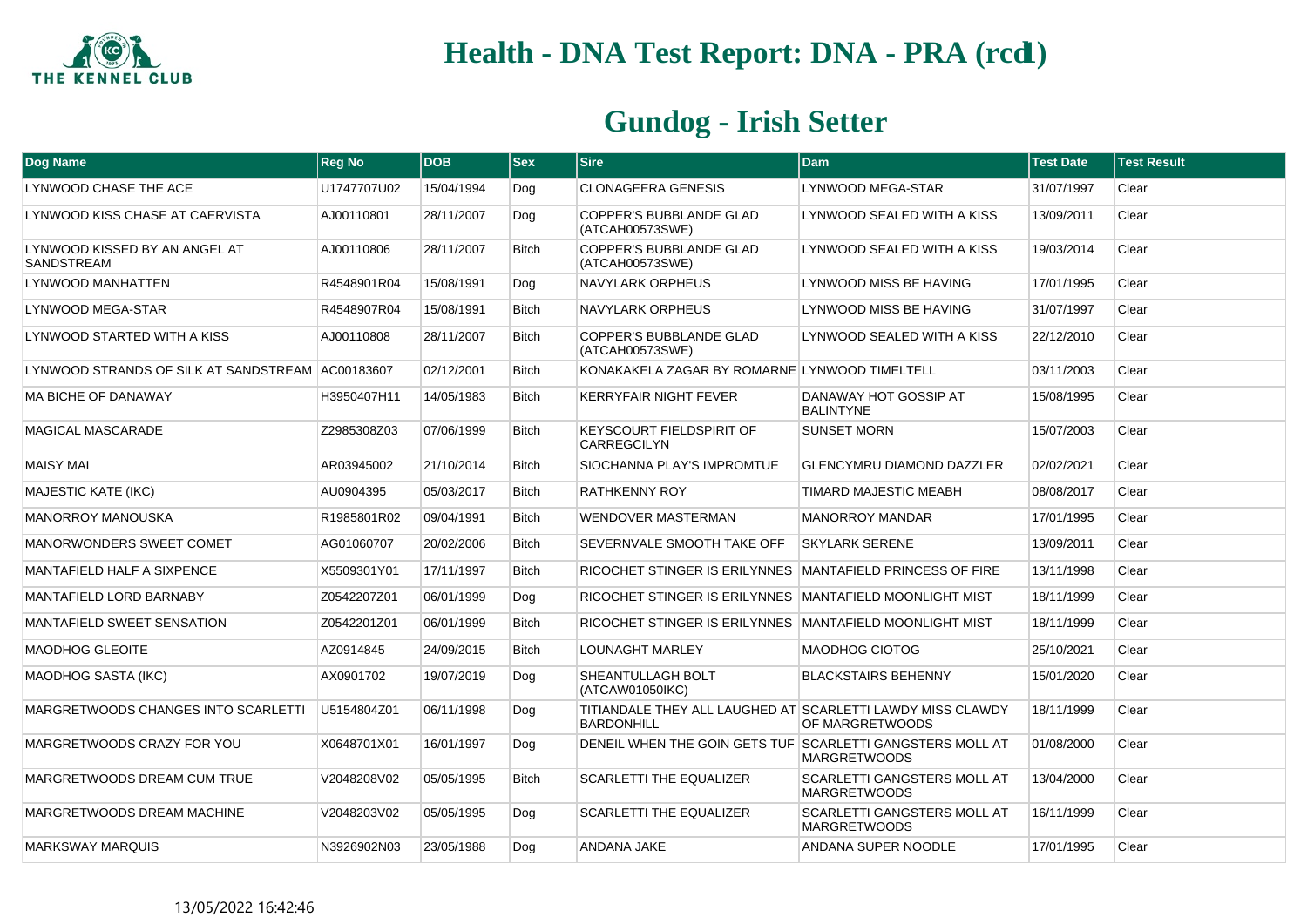

| Dog Name                               | <b>Reg No</b> | <b>DOB</b> | $ s_{ex} $   | <b>Sire</b>                                  | <b>Dam</b>                                         | <b>Test Date</b> | <b>Test Result</b> |
|----------------------------------------|---------------|------------|--------------|----------------------------------------------|----------------------------------------------------|------------------|--------------------|
| <b>MARKSWAY MISTY MORNING</b>          | Q2285402Q02   | 13/03/1990 | <b>Bitch</b> | <b>ANDANA JAKE</b>                           | <b>ANDANA SUPER NOODLE</b>                         | 17/01/1995       | Clear              |
| MARKSWAY MONARCH AT SETTERFORD         | Q2285407Q02   | 13/03/1990 | Dog          | <b>ANDANA JAKE</b>                           | <b>ANDANA SUPER NOODLE</b>                         | 17/01/1995       | Clear              |
| MARLLAND RUBY (IMP NLD)                | AL0902254     | 15/02/2010 | <b>Bitch</b> | NOTORIOUS KNIGHT OF THE RED<br><b>EMPIRE</b> | <b>HEAVEN ON EARTH OF THE RED</b><br><b>EMPIRE</b> | 12/04/2011       | Clear              |
| <b>MATANGI BALLERINA GIRL</b>          | Q5444203Q04   | 02/09/1990 | <b>Bitch</b> | <b>CLONAGEERA GENESIS</b>                    | <b>JONOLAPOSIE ROSIE</b>                           | 16/11/1999       | Clear              |
| <b>MEADWAY MATINEE</b>                 | T2186201T02   | 07/02/1993 | <b>Bitch</b> | AMBERAE AUTOMATIC                            | <b>MEADWAY MELISSA</b>                             | 23/05/2000       | Clear              |
| <b>MEADWAY MIRANDA</b>                 | AB03473604    | 31/08/2001 | <b>Bitch</b> | TREHELGA WESTWARD HO                         | <b>MEADWAY MONEE</b>                               | 14/05/2008       | Clear              |
| <b>MEADWAY MONEE</b>                   | W0983701W02   | 17/11/1995 | <b>Bitch</b> | <b>LOSKERAN OLEANDER</b>                     | <b>MEADWAY MELISSA</b>                             | 15/08/2000       | Clear              |
| <b>MEDOGOLD LAGONDA</b>                | T2461107T02   | 24/02/1993 | <b>Bitch</b> | <b>MEDOGOLD MACLAREN</b>                     | MEDOGOLD SHOTSIE                                   | 23/08/1995       | Clear              |
| MEDOGOLD MERCEDES                      | S0711101S01   | 26/12/1991 | Bitch        | <b>BARNABY OF WESBERE</b><br><b>CRESSWAY</b> | MEDOGOLD SCOTTISH MELODY                           | 23/08/1995       | Clear              |
| <b>MEDOGOLD NAIMH</b>                  | W3024101W03   | 19/05/1996 | <b>Bitch</b> | <b>ERINADE EXECUTIVE</b>                     | <b>MEDOGOLD LAGONDA</b>                            | 04/10/1997       | Clear              |
| MEDOGOLD PURFLECTION                   | L3462706L02   | 03/04/1986 | Bitch        | <b>CORNEVON MORELLO</b>                      | <b>MEDOGOLD FANTASIA</b>                           | 23/08/1995       | Clear              |
| MEDOGOLD SCOTTISH MELODY               | N0290105N01   | 24/11/1987 | <b>Bitch</b> | <b>MEDOGOLD GREAT SCOTT</b>                  | <b>MEDOGOLD PURFLECTION</b>                        | 23/08/1995       | Clear              |
| MELDOR-SETT KIAH THE PHOENIX (IMP POL) | AT0903646     | 05/05/2012 | <b>Bitch</b> | DISCOVERY'S LOVE OF MY HEART                 | CALYPSO DANCER AT MELDOR                           | 15/07/2016       | Clear              |
| MERRYBORNE MAGICAL MELODY              | N3521206N03   | 28/05/1988 | Bitch        | TWOACRES EDWARD BEAR AT<br><b>CAREK</b>      | MERRYBORNE MINUETTE                                | 17/01/1995       | Clear              |
| MERRYBORNE MINUETTE                    | H2249402H07   | 07/03/1983 | <b>Bitch</b> | <b>TWOACRES HAVILDAR</b>                     | <b>MERRYBORNE MAGNOLIA</b>                         | 17/01/1995       | Clear              |
| MICHANDELLE LADY IN RED                | X1547802X02   | 24/09/1996 | Bitch        | <b>KERRYFAIR LOVER BOY</b>                   | <b>REDDINS ISADORA</b>                             | 04/10/1997       | Clear              |
| MILLCROFT BLUE MOON AT HARREDS         | AG01991405    | 30/03/2006 | Bitch        | JANTER MOON MAGICIAN OF<br><b>MILLCROFT</b>  | MILLCROFT MOON QUEST                               | 13/03/2009       | Clear              |
| <b>MILLCROFT MERION</b>                | R1534304R02   | 21/02/1991 | <b>Bitch</b> | SOWERHILL RUARI OF MILLCROFT                 | <b>MILLCROFT MOON MAIDEN</b>                       | 17/01/1995       | Clear              |
| MILLCROFT MOON LINNET                  | T0296704T01   | 07/11/1992 | <b>Bitch</b> | MILLCROFT MOON DUST                          | MILLCROFT MAGIC MOONLIGHT                          | 02/03/2004       | Clear              |
| MILLCROFT MOON STORM                   | T0296705T01   | 07/11/1992 | Dog          | MILLCROFT MOON DUST                          | MILLCROFT MAGIC MOONLIGHT                          | 17/01/1995       | Clear              |
| MILLCROFT MOON WHISPER                 | X2990903X03   | 23/05/1997 | Bitch        | REDCLYST GLEN FERGUS                         | MILLCROFT MOONLIGHT DANCER                         | 17/02/2004       | Clear              |
| MILLDAI JUST IN TIME                   | S2946907S03   | 02/06/1992 | Bitch        | CRIMBLEDALE GOLDEN CHOICE                    | <b>MILLDAI CINNABAR</b>                            | 17/01/1995       | Clear              |
| MINSTERLANDS ELEUTHERA                 | S2610001S02   | 05/06/1992 | Bitch        | <b>ERINADE LEWIS</b>                         | <b>MINSTERLANDS MARSH</b><br><b>ANOROMEDA</b>      | 17/01/1995       | Clear              |
| MINVERY'S RAJAH                        | AL00234010    | 13/11/2009 | Dog          | WALSHESTOWN CANBERRA (IKC)                   | LESTANNONS MOULIN ROUGE                            | 21/04/2011       | Clear              |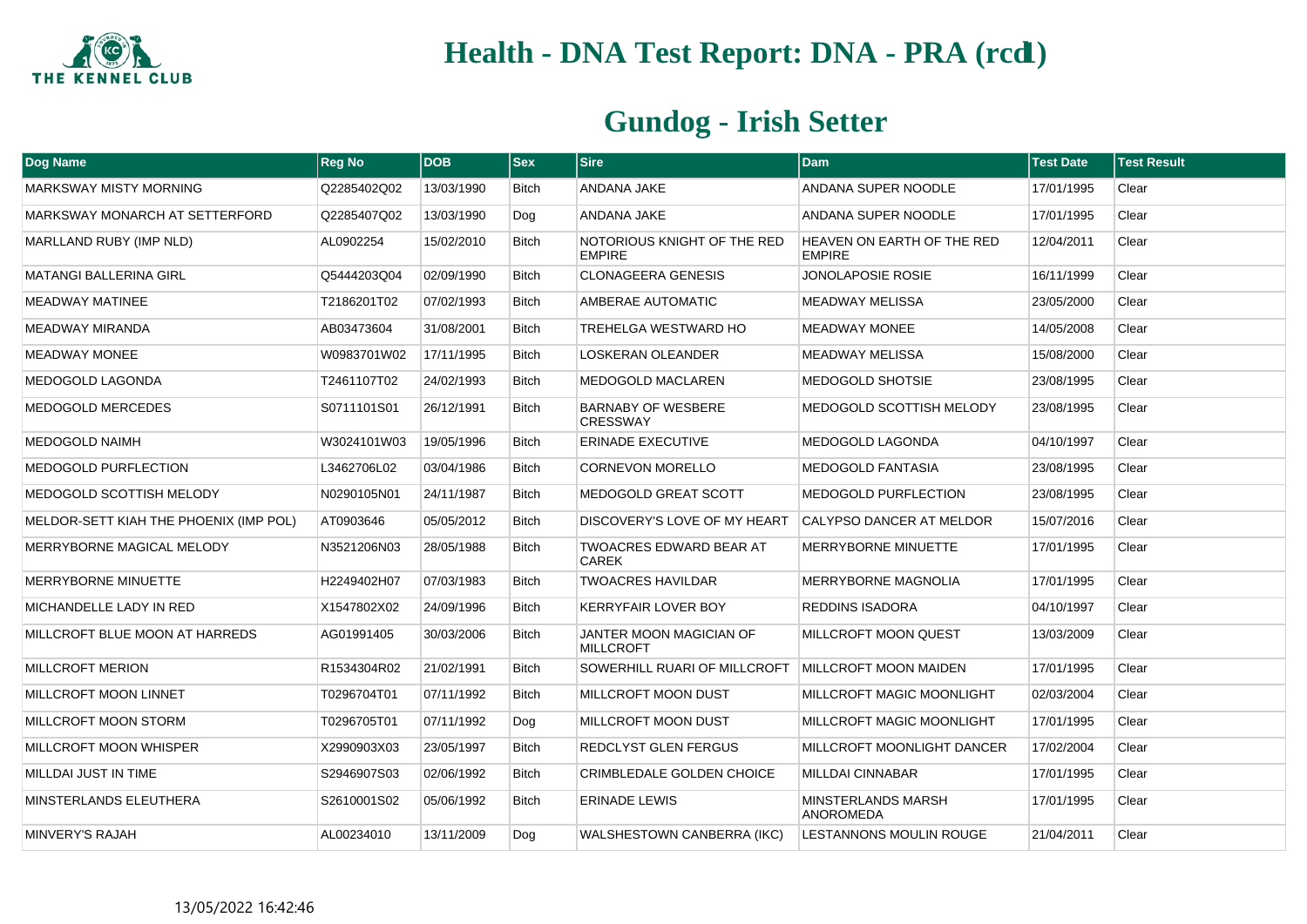

| Dog Name                                        | <b>Reg No</b>    | <b>DOB</b> | <b>Sex</b>   | <b>Sire</b>                                         | <b>Dam</b>                     | <b>Test Date</b> | <b>Test Result</b> |
|-------------------------------------------------|------------------|------------|--------------|-----------------------------------------------------|--------------------------------|------------------|--------------------|
| MINVERY'S REASON TO BE                          | AL00234001       | 13/11/2009 | <b>Bitch</b> | WALSHESTOWN CANBERRA (IKC)                          | <b>LESTANNONS MOULIN ROUGE</b> | 15/04/2015       | Clear              |
| <b>MIZEN NUALA (IKC)</b>                        | AA0901499        | 03/01/1997 | <b>Bitch</b> | QUILMARK MOCKING BIRD                               | <b>MIZEN REASON</b>            | 05/02/2002       | Clear              |
| MO CARA (IKC)                                   | AV0902346        | 07/06/2015 | <b>Bitch</b> | <b>FIACHRA BEO</b>                                  | <b>GARBALLY ROSE</b>           | 12/03/2018       | Clear              |
| MOORHAVEN MAGNIFICAT                            | AD04499807       | 11/11/2003 | Dog          | <b>AUTUMNGLOW EMPEROR</b>                           | <b>HERONSWAKE OCTAVIA</b>      | 19/10/2004       | Clear              |
| <b>MOORHAVEN MERRIE MELODIE</b>                 | AD04499809       | 11/11/2003 | <b>Bitch</b> | <b>AUTUMNGLOW EMPEROR</b>                           | HERONSWAKE OCTAVIA             | 23/02/2007       | Clear              |
| <b>MORCHALE HIGHLANDER</b>                      | AB04032701       | 29/09/2001 | Dog          | SHENANAGIN SOME MIGHT SAY<br><b>IT'S BARDONHILL</b> | <b>MORCHALE APHRODITE</b>      | 03/11/2003       | Clear              |
| <b>MORCHALE SKYE BURST</b>                      | AB04032707       | 29/09/2001 | <b>Bitch</b> | SHENANAGIN SOME MIGHT SAY<br><b>IT'S BARDONHILL</b> | MORCHALE APHRODITE             | 03/11/2003       | Clear              |
| MORETA CHOCOLATE ORANGE                         | M4402102M03      | 06/08/1987 | Dog          | ELWOOD CHOCOLATE SOLDIER                            | ELWOOD BEATRICE OF MORETA      | 01/06/1995       | Clear              |
| MORETA I'M NOT IN LOVE                          | P3017105P02      | 28/05/1989 | Dog          | NORLAN SEBASTIAN FROM<br>ERINADE                    | ELWOOD BEATRICE OF MORETA      | 01/06/1995       | Clear              |
| MORETA IS THIS LOVE                             | P3017103P02      | 28/05/1989 | <b>Bitch</b> | NORLAN SEBASTIAN FROM<br><b>ERINADE</b>             | ELWOOD BEATRICE OF MORETA      | 01/06/1995       | Clear              |
| <b>MORETA LOVE IS BLUE</b>                      | M4402103M03      | 06/08/1987 | <b>Bitch</b> | ELWOOD CHOCOLATE SOLDIER                            | ELWOOD BEATRICE OF MORETA      | 01/06/1995       | Clear              |
| MORETA OVER THE MOON                            | V2116104V02      | 09/05/1995 | Dog          | <b>REDDINS HARVEY</b>                               | <b>MORETA IS THIS LOVE</b>     | 09/04/1996       | Clear              |
| <b>MORETA THE STARLET</b>                       | T2605104T02      | 15/04/1993 | <b>Bitch</b> | SHANOAH THE DRUID                                   | MORETA IS THIS LOVE            | 01/06/1995       | Clear              |
| MORIBA RIZZIO AT MORETA                         | K2951602K08      | 23/03/1985 | Dog          | <b>MORIBA TARQUIN</b>                               | <b>MORIBA MORAG</b>            | 17/01/1995       | Clear              |
| MOSSY ABE (IKC)                                 | AT0905255        | 24/02/2014 | Dog          | <b>JACKOS CHIEF</b>                                 | <b>CORRIB ANNIE</b>            | 20/09/2016       | Clear              |
| <b>MOUNTLAKE BANNER</b>                         | <b>IKCT15123</b> |            | Dog          | <b>STRANDFIELD FLINT</b>                            | SHEANTULLAGH PAWN              | 22/01/2001       | Clear              |
| <b>MOYNA ESTELLE MARIE</b>                      | S1849205S02      | 23/02/1992 | <b>Bitch</b> | MOYNA THE SQUIRE                                    | MOYNA LITTLE FLIRT             | 04/10/1997       | Clear              |
| <b>MOYNA SEA SHELL</b>                          | V5323001V04      | 29/10/1995 | <b>Bitch</b> | <b>BARDONHILL SPRING FEVER AT</b><br><b>MOYNA</b>   | <b>MOYNA ESTELLE MARIE</b>     | 13/11/2000       | Clear              |
| MR BAD GUY BY LAUMIDORN                         | Z2752101Z03      | 09/06/1999 | Dog          | LAUMIDORN THE INVISIBLE MAN                         | <b>GIRVANS SAVANAGH</b>        | 13/11/2000       | Clear              |
| <b>MS MOLLY MALLONE</b>                         | AW03488503       | 10/09/2019 | <b>Bitch</b> | <b>NORTHERN FIRES ENCORE</b>                        | <b>MILARIS OLYMPIC STAR</b>    | 03/11/2021       | Clear              |
| MUHARRAQ FLORAL DANCE                           | V3461602V03      | 27/06/1995 | <b>Bitch</b> | <b>CHANTSTOR IRISH ROVER</b>                        | MUHARRAQ SPRING BLOSSOM        | 09/04/1996       | Clear              |
| MUHARRAQ RIVERDANCE OF DUNCARREG                | V3461601V03      | 27/06/1995 | <b>Bitch</b> | <b>CHANTSTOR IRISH ROVER</b>                        | MUHARRAQ SPRING BLOSSOM        | 02/11/1997       | Clear              |
| MUHARRAQ SPRING SYMPHONY OF<br><b>HONORWOOD</b> | S1596906S02      | 09/03/1992 | Dog          | CRIMBLEDALE GOLDEN CHOICE                           | MUHARRAQ MAGIC MOMENTS         | 17/01/1995       | Clear              |
| MURPHY OF PORLOCK                               | AF02339204       | 26/04/2005 | Dog          | TRESCOTT CHESTNUT LAD (IKC)                         | <b>KENMILLTRI SALLY</b>        | 14/12/2012       | Clear              |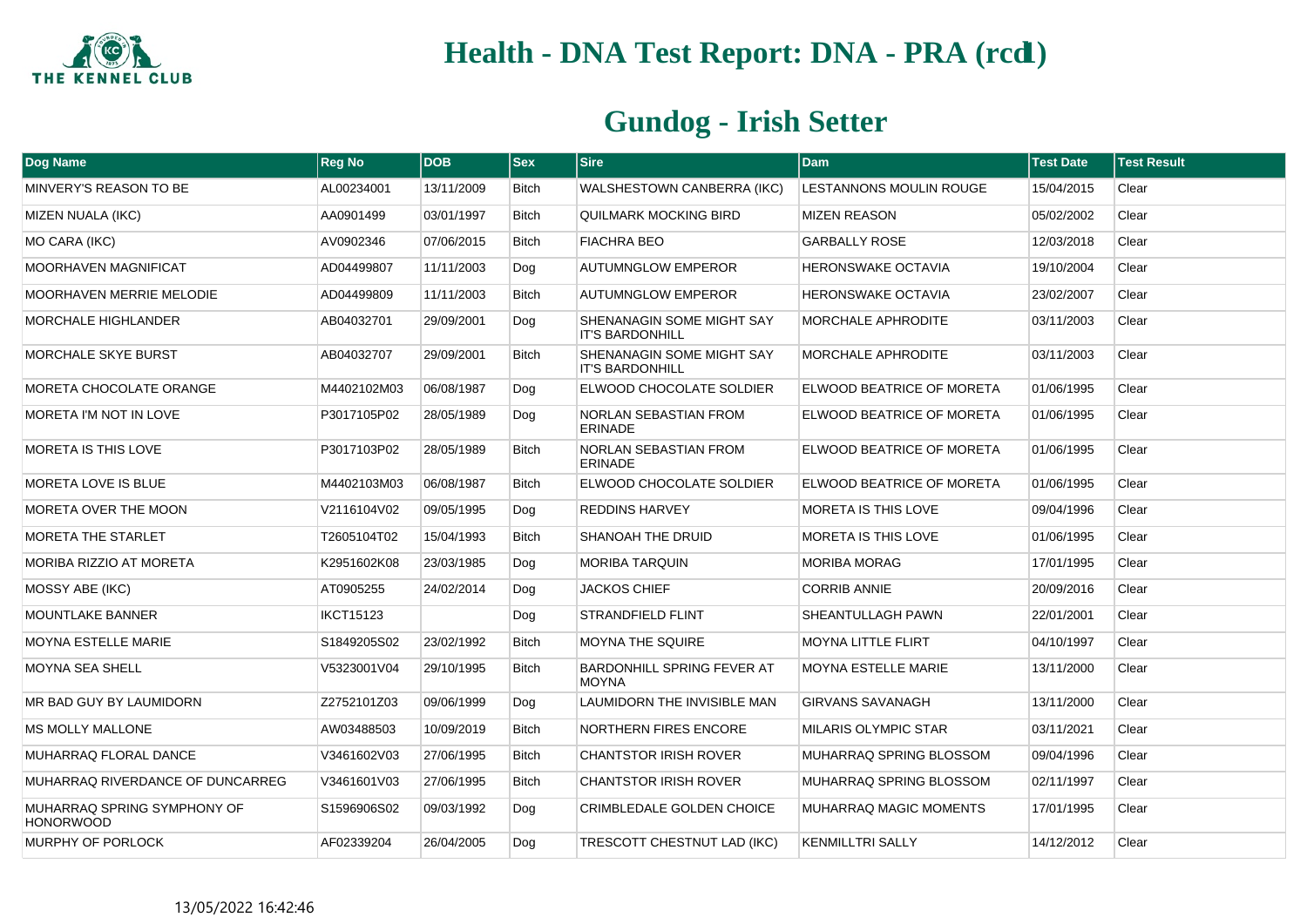

| Dog Name                                                      | <b>Reg No</b> | <b>DOB</b> | <b>Sex</b>   | <b>Sire</b>                                                       | <b>Dam</b>                                       | <b>Test Date</b> | <b>Test Result</b> |
|---------------------------------------------------------------|---------------|------------|--------------|-------------------------------------------------------------------|--------------------------------------------------|------------------|--------------------|
| <b>NAVYLARK NAIAD</b>                                         | K3285306K14   | 28/05/1985 | <b>Bitch</b> | KERRYFAIR NIGHT FEVER                                             | <b>NAVYLARK HERMIONE</b>                         | 17/01/1995       | Clear              |
| NEIVEN CRISPY CHOCOLATE COOKIE BY<br>HAVERLEY (IMP POL)       | AS0904924     | 07/11/2011 | <b>Bitch</b> | EVENFLOW SMOKE IN ARISLAND                                        | NEIVEN ALLEGORICAL ALLUSION                      | 08/10/2015       | Clear              |
| NEW LINACRE SOMETHING TO THINK ABOUT<br>BY TAGAMAGO (IMP LUX) | AA0901371     | 04/12/1995 | <b>Bitch</b> | SHANDWICK SILVERAY                                                | <b>NEW LINACRE LUPINA</b>                        | 13/07/2004       | Clear              |
| NOBLETON LA SUPERBA GWENDARIFF (IMP<br>EST)                   | AY0913030     | 30/04/2020 | <b>Bitch</b> | <b>GWENDARIFF UREMEMBERED ME</b>                                  | NOBLETON WIND FLOWER                             | 02/09/2021       | Clear              |
| NOBLETON POBLANO OF GWENDARIFF (IMP<br>EST)                   | AY0913031     | 10/08/2020 | Dog          | <b>GWENDARIFF WEEKEND WARRIOR NOBLETON BLUEBELL</b>               |                                                  | 02/09/2021       | Clear              |
| NORFOLKHAVEN PARK ROYAL                                       | AS01011805    | 21/02/2015 | <b>Bitch</b> | ORIGINAL QUIET RIOT (IMP FIN)                                     | <b>SPARKLING MOONDUST</b>                        | 20/04/2017       | Clear              |
| NORTHAMBER NEXT IN LINE                                       | N4385701N03   | 17/07/1988 | Dog          | <b>NORLAN SEBASTIAN FROM</b><br><b>ERINADE</b>                    | <b>CORNEVON NEMESIA</b>                          | 29/12/1995       | Clear              |
| NORTHAMBER SCARLET O'HARA                                     | S3466902S03   | 05/08/1992 | Bitch        | DANAWAY BACCANTE                                                  | NORTHAMBER BRYERLEE FINESE                       | 04/03/1997       | Clear              |
| NORTHAMBER STORM WARNING                                      | Q2979001Q02   | 30/05/1990 | Dog          | NORLAN SEBASTIAN FROM<br><b>ERINADE</b>                           | NORTHAMBER BRYERLEE FINESE                       | 29/12/1995       | Clear              |
| NOTORIOUS KNIGHT OF THE RED EMPIRE                            |               |            | Dog          | <b>LANASCOL GLADIATOR</b>                                         | <b>GOOD GRACIEUS OF THE RED</b><br><b>EMPIRE</b> | 22/03/2008       | Clear              |
| NUCKY OF MCBIRDY (IMP BEL)                                    | AS0904783     | 15/08/2014 | Dog          | <b>THENDARA SATISFACTION</b>                                      | <b>IDGIE OF MCBIRDY</b><br>(ATCAM00185BEL)       | 20/03/2017       | Clear              |
| OAKDENE OCEAN CREST OVER ALOLFRANA<br>(IMP BEL)               | AT0903924     | 15/10/2015 | Dog          | NUCKY OF MCBIRDY (IMP BEL)                                        | <b>GWENDARIFF GEES POT</b>                       | 04/08/2016       | Clear              |
| OAKDENE SHOW ME THE MONEY THENDARA<br>(IMP BEL)               | AW0906506     | 26/06/2019 | Dog          | OAKDENE QUE DU BONHEUR<br>(ATCAU02854BEL)                         | <b>THENDARA LADY HOLLY</b>                       | 02/03/2021       | Clear              |
| <b>OLDESTONE I SPY</b>                                        | X1657901X02   | 16/02/1997 | <b>Bitch</b> | <b>CAREK FAUST</b>                                                | CARBONEK LADY SAMANTHA                           | 17/08/1999       | Clear              |
| OLDESTONE JUST A JIFFY                                        | Z3644406Z03   | 30/07/1999 | <b>Bitch</b> | BLUE RAGAMUFFIN OF ELEGANCE OLDESTONE I SPY                       |                                                  | 26/04/2004       | Clear              |
| OLDESTONE KEYHOLE KATE                                        | AB03289304    | 30/07/2001 | <b>Bitch</b> | BLUE RAGAMUFFIN OF ELEGANCE   OLDESTONE I SPY                     |                                                  | 07/04/2004       | Clear              |
| ORIGINAL QUIET RIOT (IMP FIN)                                 | AQ0905163     | 01/08/2012 | Dog          | APPLEGROVE TAKE A LOOK AT ME ORIGINAL KISS THE KING<br><b>NOW</b> |                                                  | 08/01/2014       | Clear              |
| ORLANSET COCO                                                 | T3672207T03   | 24/06/1993 | <b>Bitch</b> | REDCLYST MACDUFF                                                  | FEARNLEY SWEET CHARITY OF<br><b>ORLANSET</b>     | 17/01/1995       | Clear              |
| ORNELLA BRIONNA FOR TATSBRO                                   | X2983403X03   | 06/06/1997 | <b>Bitch</b> | DELSANTO FABIAN AT TATSBRO                                        | ORNELLA CUITADELLA                               | 16/11/1999       | Clear              |
| <b>ORNELLA DORA</b>                                           | V3005501V03   | 25/05/1995 | Bitch        | LOUGHANTARVE GLENROSS (IKC)                                       | WENDOVER PETRONELLA                              | 07/11/2001       | Clear              |
| ORSTONE DELIGHTFUL DOLLY                                      | Q1786104Q02   | 05/02/1990 | Bitch        | ORSTONE MYZERAK                                                   | BARLEYDALE SUPER SUSIE                           | 04/10/1997       | Clear              |
| ORSTONE MEMPHIS MIST                                          | X1781501X02   | 25/03/1997 | Bitch        | KONAKAKELA ZAGAR BY ROMARNE ORSTONE MORGAN LE FAY                 |                                                  | 18/11/1999       | Clear              |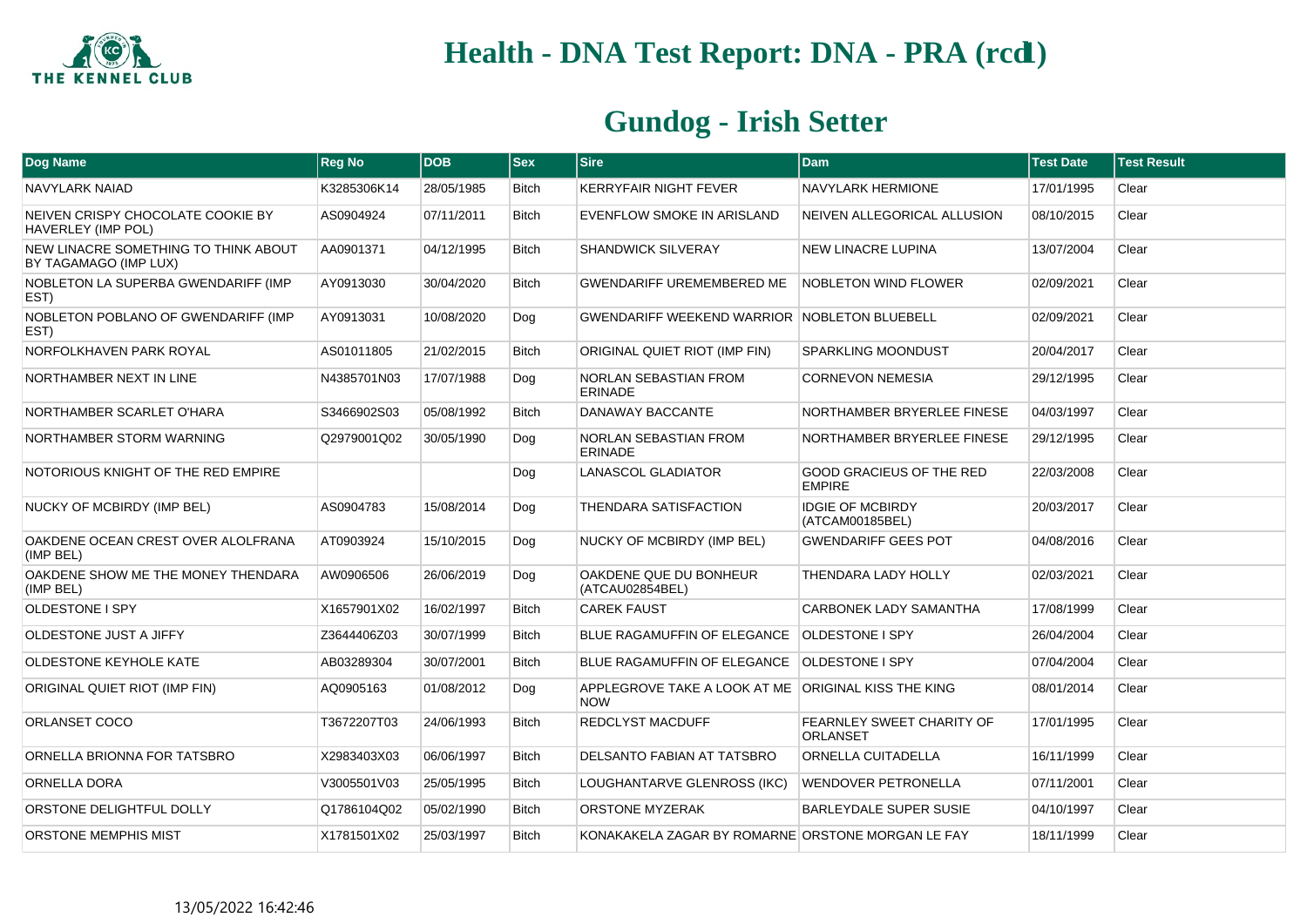

| Dog Name                            | <b>Reg No</b> | <b>DOB</b> | <b>Sex</b>   | <b>Sire</b>                                      | <b>Dam</b>                                         | <b>Test Date</b> | <b>Test Result</b> |
|-------------------------------------|---------------|------------|--------------|--------------------------------------------------|----------------------------------------------------|------------------|--------------------|
| <b>OSTRABY'S ATHOS</b>              | U0095000U01   | 23/03/1991 | Dog          | <b>MOANRUAD SAPPHIRE</b>                         | <b>CHESTNUT BESS</b>                               | 17/04/1998       | Clear              |
| OTTOLINE CHLOE                      | P3455404P03   | 18/03/1989 | <b>Bitch</b> | HARTSFELL DON GIOVANNI                           | OTTOLINE WINTER MEMORY                             | 17/01/1995       | Clear              |
| PADDY'S BOY                         | AF02976802    | 30/05/2005 | Dog          | <b>CYMBELINE WILLBROOK</b>                       | <b>REDHOLEYN RHEA</b>                              | 01/03/2013       | Clear              |
| PAWSWORD NORTHERN SONG (IMP HUN)    | AQ0903340     | 24/07/2010 | <b>Bitch</b> | <b>GIPSY WIND Z ARISLANDU</b><br>(ATCAL01200POL) | <b>COPPER'S MUSIC AND PAWS</b><br>(ATCAM01103SWE)  | 07/08/2013       | Clear              |
| PENHURST BEAULAGH OF DROGHEDA       | J2800009J10   | 25/01/1984 | <b>Bitch</b> | SOWERHILL SATYR OF FEARNLEY                      | <b>BALLYWESTOW PETITE ETOILE</b>                   | 17/01/1995       | Clear              |
| PENNY OF PLUMRIDGE                  | AL03736105    | 22/01/2010 | <b>Bitch</b> | <b>GLYNLARK ARAMIS</b>                           | AILLE NA COILLE BELLA (IKC)                        | 17/06/2016       | Clear              |
| PENWYN CHRISTMAS SPIRIT             | R0259401R01   | 13/12/1990 | Dog          | JONOLA JACK DANIELS                              | PENWYN DIAMOND LIGHT                               | 09/04/1996       | Clear              |
| PENWYN FATAL ATTRACTION             | Y4863905Y04   | 03/11/1998 | <b>Bitch</b> | PENWYN WASHINGTON REDSKIN                        | <b>CERVANTES STAR MOUNTAIN AT</b><br><b>PENWYN</b> | 09/04/2008       | Clear              |
| PENWYN SUMMER BREEZE                | T4902510T04   | 12/09/1993 | Dog          | PENWYN CHRISTMAS SPIRIT                          | JONOLA SUMMER SENSATION AT<br><b>PENWYN</b>        | 09/04/1996       | Clear              |
| PENWYN SUMMER HOLIDAY               | T4902509T04   | 12/09/1993 | Dog          | PENWYN CHRISTMAS SPIRIT                          | JONOLA SUMMER SENSATION AT<br><b>PENWYN</b>        | 09/04/1996       | Clear              |
| <b>PENWYN TRULY</b>                 | S4650204S04   | 01/10/1992 | <b>Bitch</b> | JONOLA JACK DANIELS                              | PENWYN SILK AND STEEL                              | 17/01/1995       | Clear              |
| PHEANNA OF CLONAGEERA               | V5259212V04   | 03/09/1995 | <b>Bitch</b> | <b>MARKSWAY MARQUIS</b>                          | <b>BONHOMIE UNFORGETABLE OF</b><br><b>FOXFLEET</b> | 29/03/2001       | Clear              |
| PHILSTAR CORBIERES                  | R4076505R03   | 06/08/1991 | Dog          | DANAWAY BACCANTE                                 | CARNWATH HONEYMOON AT<br>PHILSTAR                  | 26/09/2001       | Clear              |
| POLLYANNA FLOWER AMELIE AT BANKSETT | AG02895608    | 07/06/2006 | <b>Bitch</b> | LECHEYE COOL DUDE                                | <b>NALEXI SCARLETT LADY</b>                        | 24/09/2010       | Clear              |
| POLMENNOR SWEET CHARITY             | X4721407X04   | 23/09/1997 | <b>Bitch</b> | <b>KERRYFAIR LOVER BOY</b>                       | LYNWOOD CASTASPELL OVER<br><b>POLMENNOR</b>        | 12/07/1999       | Clear              |
| POPESWOOD PAPAGENO                  | U0927701U01   | 31/01/1994 | Dog          | <b>JANTER JEDADIAH</b>                           | POPESWOOD PEPPERIDGE                               | 17/01/1995       | Clear              |
| POPESWOOD PIE IN THE SKY AT BIRGUMA | X3591001X03   | 21/07/1997 | Dog          | <b>BONHOMIE VAGUELY NOBLE</b>                    | REDDINS MADAILEIN OF<br><b>POPESWOOD</b>           | 19/04/2005       | Clear              |
| PORSCHET BALLINVALLEY BELLE         | Q5990302Q04   | 29/01/1990 | <b>Bitch</b> | DANCING FLAME OF PORSCHET                        | MILLDYKE CELTIC MAID OF<br><b>PORSCHET</b>         | 04/10/1997       | Clear              |
| PORSCHET BALLINVALLEY ROSE          | Q5990301Q04   | 29/01/1990 | <b>Bitch</b> | DANCING FLAME OF PORSCHET                        | MILLDYKE CELTIC MAID OF<br><b>PORSCHET</b>         | 04/10/1997       | Clear              |
| PORSCHET LUCKY GEM OF DUNROON       | AE02071601    | 20/11/2003 | <b>Bitch</b> | FAULOON DEXTER OF DUNROON                        | PORSCHET SWEET SAFFRON                             | 28/01/2010       | Clear              |
| PORSCHET LUCKY STREAK               | AE02071602    | 20/11/2003 | Dog          | FAULOON DEXTER OF DUNROON                        | PORSCHET SWEET SAFFRON                             | 20/05/2010       | Clear              |
| PORSCHET MAY DUKE                   | T4947407T04   | 15/05/1993 | Dog          | <b>MARKSWAY MARQUIS</b>                          | PORSCHET BALLINVALLEY ROSE                         | 17/01/1995       | Clear              |
| PORSCHET ROLO                       | Y0513301Y01   | 25/07/1997 | Dog          | RUA BLARNEY BOY                                  | <b>RUA BARLEY SUGAR</b>                            | 13/11/2000       | Clear              |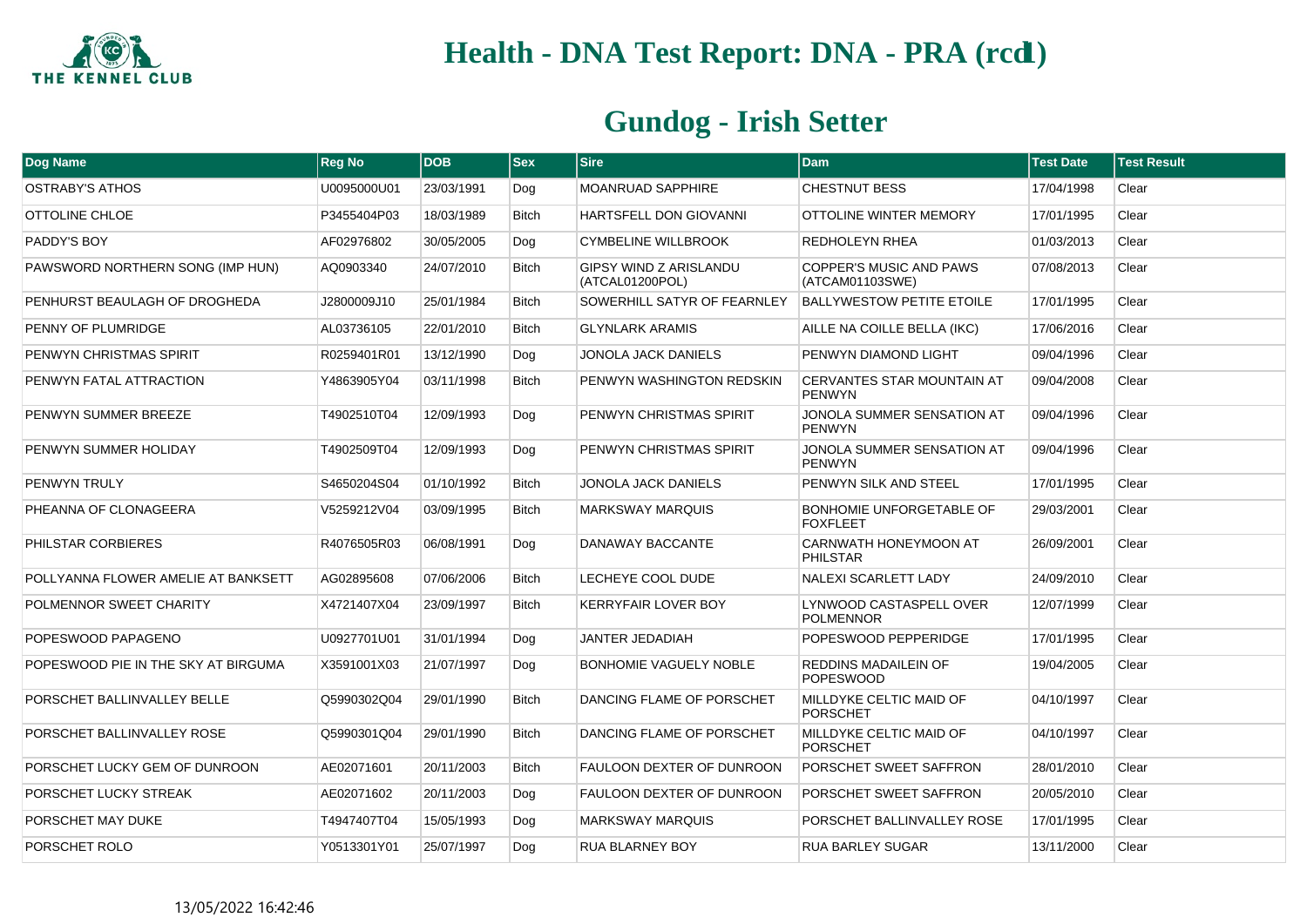

| <b>Dog Name</b>                        | <b>Reg No</b> | <b>DOB</b> | <b>Sex</b>   | <b>Sire</b>                                       | <b>Dam</b>                                | <b>Test Date</b> | <b>Test Result</b> |
|----------------------------------------|---------------|------------|--------------|---------------------------------------------------|-------------------------------------------|------------------|--------------------|
| PRETTY PRINCESS ANN (IKC)              | AU0902802     | 23/10/2016 | Bitch        | <b>GLENNARA CHASE THE ACE</b>                     | PRETTY PRINCESS JANE                      | 02/05/2017       | Clear              |
| PRINCESS NISHA (IKC)                   | Z0095572Z03   | 20/01/1998 | <b>Bitch</b> | <b>ARDOON BRONCO</b>                              | MOCHONOG CHINOOK                          | 26/10/2005       | Clear              |
| PURE GENIUSE BY CLONAGEERA (RE-IMPORT) | AB01586001    | 09/03/2001 | Dog          | <b>CLONAGEERA KIEREN</b>                          | PHEANNA OF CLONAGEERA                     | 09/12/2010       | Clear              |
| PYECOMBE AMALTHEA                      | AH02656710    | 09/05/2007 | Bitch        | CASKEYS CONCEPT AT<br><b>AOIBHEANNE</b>           | <b>BEAU JOLLAY</b>                        | 04/03/2011       | Clear              |
| RAPPATTY RED FLAME                     | S4582904S04   | 29/09/1992 | Dog          | <b>WYLDFIRE RAFFERTY AT</b><br><b>CRIMSONWOOD</b> | TATSBRO ENCOUNTER AT RAPPATT 17/01/1995   |                  | Clear              |
| <b>RED RED WINE IN DENEIL</b>          | AE02230603    | 18/05/2004 | <b>Bitch</b> | CASKEYS VAGUELY SCOTTISH                          | MARGRETWOODS ROAD RUNNER                  | 27/04/2009       | Clear              |
| <b>RED SHERRY AT JOANMA'S</b>          | P2448507P02   | 02/04/1989 | Bitch        | <b>RUSLER BOY</b>                                 | <b>WARRIOR LASS</b>                       | 17/01/1995       | Clear              |
| RED TAILS DIGGERS BOY (IMP SWE)        | AE0902132     | 13/11/2003 | Dog          | SOWERHILL SAILOR OF<br><b>WENDOVER</b>            | <b>RED TAILS RACHEL</b>                   | 26/07/2007       | Clear              |
| REDCLYST DOMINO DANCER OF ORLANSET     | W4539108W04   | 15/09/1996 | Dog          | REDCLYST GLEN FERGUS                              | JEZZLA ANNASTAZIA OF REDCLYST             | 04/10/1997       | Clear              |
| <b>REDCLYST GLEN FERGUS</b>            | T4550105T03   | 25/08/1993 | Dog          | <b>MARKSWAY MARQUIS</b>                           | REDCLYST GLEN LOSSIE                      | 17/01/1995       | Clear              |
| <b>REDCLYST GLEN GRANT</b>             | S4956702S04   | 14/10/1992 | Dog          | <b>MARCHCOTE FLYNN</b>                            | SOWERHILL APHRODITE OF<br><b>REDCLYST</b> | 09/04/1996       | Clear              |
| REDCLYST GLEN OGOPOGO                  | Y1758101Y02   | 23/02/1998 | Dog          | <b>BONHOMIE VAGUELY NOBLE</b>                     | REDCLYST GLENURY ROYAL                    | 16/11/1998       | Clear              |
| REDCLYST GLENURY OKKI DOKKI            | Y1758102Y02   | 23/02/1998 | <b>Bitch</b> | <b>BONHOMIE VAGUELY NOBLE</b>                     | REDCLYST GLENURY ROYAL                    | 13/11/1998       | Clear              |
| REDCLYST GLENURY ROYAL                 | T4550101T03   | 25/08/1993 | Bitch        | <b>MARKSWAY MARQUIS</b>                           | REDCLYST GLEN LOSSIE                      | 09/04/1996       | Clear              |
| <b>REDCLYST POSH SPICE</b>             | X1519104X02   | 25/02/1997 | <b>Bitch</b> | REDCLYST GLEN FERGUS                              | <b>REDCLYST GLEN ENYA</b>                 | 04/10/1997       | Clear              |
| <b>REDDINS CONNAL</b>                  | Q5573609Q04   | 22/08/1990 | Dog          | REDDINS FERDINAND                                 | <b>REDDINS ZELDA</b>                      | 17/01/1995       | Clear              |
| <b>REDDINS DAMARA</b>                  | S0888405S01   | 01/01/1992 | <b>Bitch</b> | REDDINS CURRAN                                    | <b>REDDINS DUINE</b>                      | 17/01/1995       | Clear              |
| REDDINS DUINE                          | N6038801N04   | 13/08/1988 | Bitch        | WENDOVER ROYAL RUPERT                             | <b>REDDINS JESSICA</b>                    | 05/09/1995       | Clear              |
| REDDINS EMMA AT CANDUONEY              | M6758103M04   | 25/11/1987 | <b>Bitch</b> | REDDINS ALFIE                                     | <b>REDDINS DAISY</b>                      | 18/10/1995       | Clear              |
| REDDINS FERDINAND                      | J5486108J12   | 04/09/1984 | Dog          | KERRYFAIR NIGHT FEVER                             | SORREL OF ANDANA OF REDDINS               | 05/09/1995       | Clear              |
| <b>REDDINS GAYLE</b>                   | P1139808P02   | 20/12/1988 | <b>Bitch</b> | CRIMBLEDALE GOLDEN CHOICE                         | <b>REDDINS MARIANNE</b>                   | 05/09/1995       | Clear              |
| <b>REDDINS HARRIET</b>                 | J0170805J04   | 26/11/1983 | Bitch        | KERRYFAIR NIGHT FEVER                             | <b>REDDINS HERMIONE</b>                   | 05/09/1995       | Clear              |
| <b>REDDINS HARVEY</b>                  | J0170804J05   | 26/11/1983 | Dog          | <b>KERRYFAIR NIGHT FEVER</b>                      | <b>REDDINS HERMIONE</b>                   | 27/10/1995       | Clear              |
| <b>REDDINS IBSEN</b>                   | T4603503T03   | 02/09/1993 | Dog          | REDDINS NIALL                                     | <b>REDDINS FLUSH</b>                      | 17/01/1995       | Clear              |
| REDDINS MADAILEIN OF POPESWOOD         | U1167106U02   | 06/04/1994 | <b>Bitch</b> | KONAKAKELA ZAGAR BY ROMARNE REDDINS QWINCE        |                                           | 09/04/1996       | Clear              |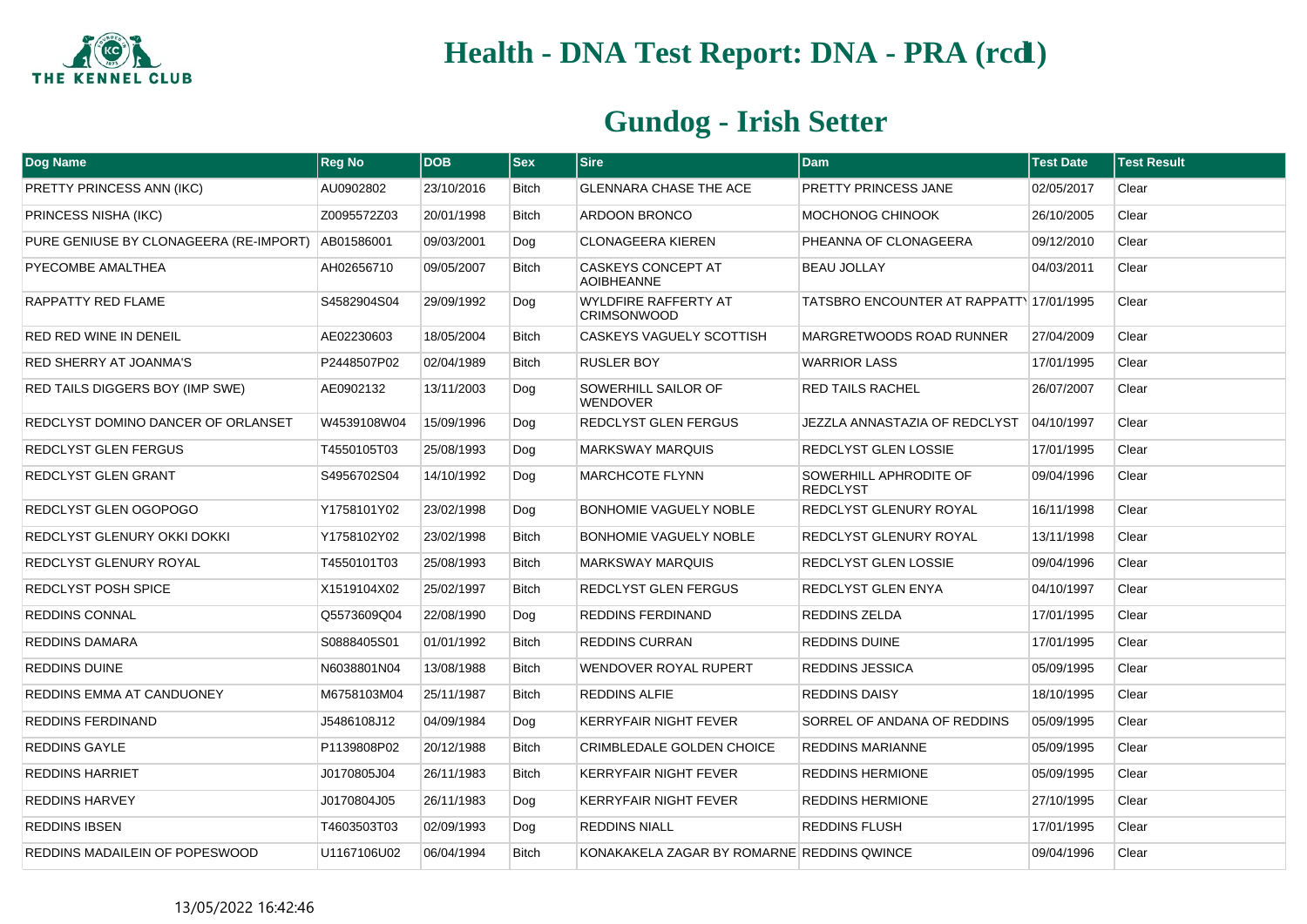

| Dog Name                                          | <b>Reg No</b> | <b>DOB</b> | $ $ Sex      | <b>Sire</b>                                               | <b>Dam</b>                                  | <b>Test Date</b> | <b>Test Result</b> |
|---------------------------------------------------|---------------|------------|--------------|-----------------------------------------------------------|---------------------------------------------|------------------|--------------------|
| REDDINS MATILDA                                   | R3735308R03   | 06/07/1991 | <b>Bitch</b> | <b>BARNABY OF WESBERE</b><br><b>CRESSWAY</b>              | <b>REDDINS HARRIET</b>                      | 05/10/1996       | Clear              |
| <b>REDDINS MYRNA</b>                              | R3735310R03   | 06/07/1991 | <b>Bitch</b> | <b>BARNABY OF WESBERE</b><br><b>CRESSWAY</b>              | <b>REDDINS HARRIET</b>                      | 04/10/1997       | Clear              |
| <b>REDDINS NIALL</b>                              | K4610206K11   | 17/06/1985 | Dog          | <b>TWOACRES GOLD EAGLE</b>                                | REDDINS CARA                                | 17/01/1995       | Clear              |
| <b>REDDINS POUNCE</b>                             | W3046306W03   | 04/07/1996 | <b>Bitch</b> | KONAKAKELA ZAGAR BY ROMARNE REDDINS PHOEBE                |                                             | 16/08/2001       | Clear              |
| <b>REDDINS QWINCE</b>                             | M0403602M01   | 25/11/1986 | <b>Bitch</b> | <b>FEARNLEY FIRECEDAR</b>                                 | <b>REDDINS FRANCINE</b>                     | 05/09/1995       | Clear              |
| <b>REDDINS ZELDA</b>                              | L7457410L04   | 01/11/1986 | <b>Bitch</b> | <b>REDDINS NIALL</b>                                      | <b>REDDINS MARIANNE</b>                     | 05/09/1995       | Clear              |
| REDFIELD CHANTILLY LACE                           | T0807901T01   | 03/01/1993 | <b>Bitch</b> | <b>TITIANDALE EGOISTE</b>                                 | CATALUNA DOUBLE DAISY AT<br><b>REDFIELD</b> | 17/01/1995       | Clear              |
| REDFIELD JAZZ AT CATALUNA                         | T0807908T01   | 03/01/1993 | Dog          | <b>TITIANDALE EGOISTE</b>                                 | CATALUNA DOUBLE DAISY AT<br><b>REDFIELD</b> | 09/04/1996       | Clear              |
| REDFIELD QUELQUES FLEURS AT CATALUNA              | T0807902T01   | 03/01/1993 | <b>Bitch</b> | <b>TITIANDALE EGOISTE</b>                                 | CATALUNA DOUBLE DAISY AT<br><b>REDFIELD</b> | 09/04/1996       | Clear              |
| <b>REDGALLOP MARYELLEN</b>                        | AW00653707    | 05/02/2019 | <b>Bitch</b> | <b>CAEMGEN'S ELEMENT OF TRUTH</b><br>AT FEORLIG (IMP SWE) | <b>ANLORY ANTOINETTE</b>                    | 06/07/2020       | Clear              |
| <b>REDGIRL'S PRINCESS</b>                         | AD02934501    | 06/06/2003 | <b>Bitch</b> | <b>KENMILLEN DIPPER</b>                                   | SOPHIE ONE                                  | 17/11/2009       | Clear              |
| REDHOLEYN RHEA                                    | AA01361210    | 27/01/2000 | <b>Bitch</b> | ARDOON JACK                                               | SHAMRUA BRECCNE                             | 17/02/2004       | Clear              |
| REDLEVEN MARSHALL                                 | Y4744301Y04   | 30/10/1998 | Dog          | REDCLYST GLEN FERGUS                                      | <b>CLONAGEERA VANITY FAIR</b>               | 09/12/2008       | Clear              |
| REDSHEEN SHE'S SOMETHING                          | S2617410S03   | 24/04/1992 | <b>Bitch</b> | RED MOUNTAIN BY CASKEYS                                   | <b>REDSHEEN QUAINT WAYS</b>                 | 17/01/1995       | Clear              |
| REDSILK SECOND TIME AROUND FOR<br><b>COVARNEY</b> | Z0085506Z01   | 06/10/1998 | <b>Bitch</b> | ROMARNE DARTON OF COVARNEY KONAKAKELA ZINNY               |                                             | 14/02/2008       | Clear              |
| REDSLEEVES HOT GOSSIP AT MERRYBORNE               | V1734802V02   | 11/03/1995 | <b>Bitch</b> | <b>CLONAGEERA WHISPER</b>                                 | REDSLEEVES DEVIL WOMAN                      | 09/04/1996       | Clear              |
| REMKILENS T-EBBA (IMP SWE)                        | AH0901813     | 12/02/2005 | <b>Bitch</b> | SKILLEVOLLEN'S G-BOSS                                     | REMKILENS ZICKAN                            | 28/08/2013       | Clear              |
| <b>RENCROSS BUSY LEE (IMP)</b>                    | N0095309N02   | 03/11/1987 | Bitch        | ARDBRACCAN DUNSWOOD<br>SUPERTRAMP (IMP)                   | RENCROSS TOUCH O'CLASS IMP                  | 17/01/1995       | Clear              |
| RENEMAU DEACON BLUE                               | Q1786803Q02   | 16/02/1990 | Dog          | WHIMBREL COOL HAND LUKE                                   | WHIMBREL JUSTINE OF RENEMAU                 | 09/04/1996       | Clear              |
| <b>RHEDEG BAILEY</b>                              | AV02105104    | 20/04/2018 | Dog          | <b>NORTHERN FIRES ENCORE</b>                              | <b>ROSSLARE RUFUS (IKC)</b>                 | 16/03/2021       | Clear              |
| RHUWIND CHARLIE'S CHANCE AT CHIRGWIN              | X2764701X03   | 08/06/1997 | Dog          | CHIRGWIN CHARLIE IS M'DARLIN                              | TATTERSLEE SPECIAL OFFER                    | 17/08/1998       | Clear              |
| RICHFIELD AMY (IKC)                               | AS0902331     | 21/03/2012 | <b>Bitch</b> | <b>BALLYDAVID AIRFORCE (IKC)</b>                          | <b>MOANVURRIN MAID</b>                      | 04/11/2013       | Clear              |
| RICOCHET REFLECTION                               | V4592209V04   | 20/09/1995 | <b>Bitch</b> | <b>MARKSWAY MARQUIS</b>                                   | RICOCHET RAMONDA                            | 05/10/1996       | Clear              |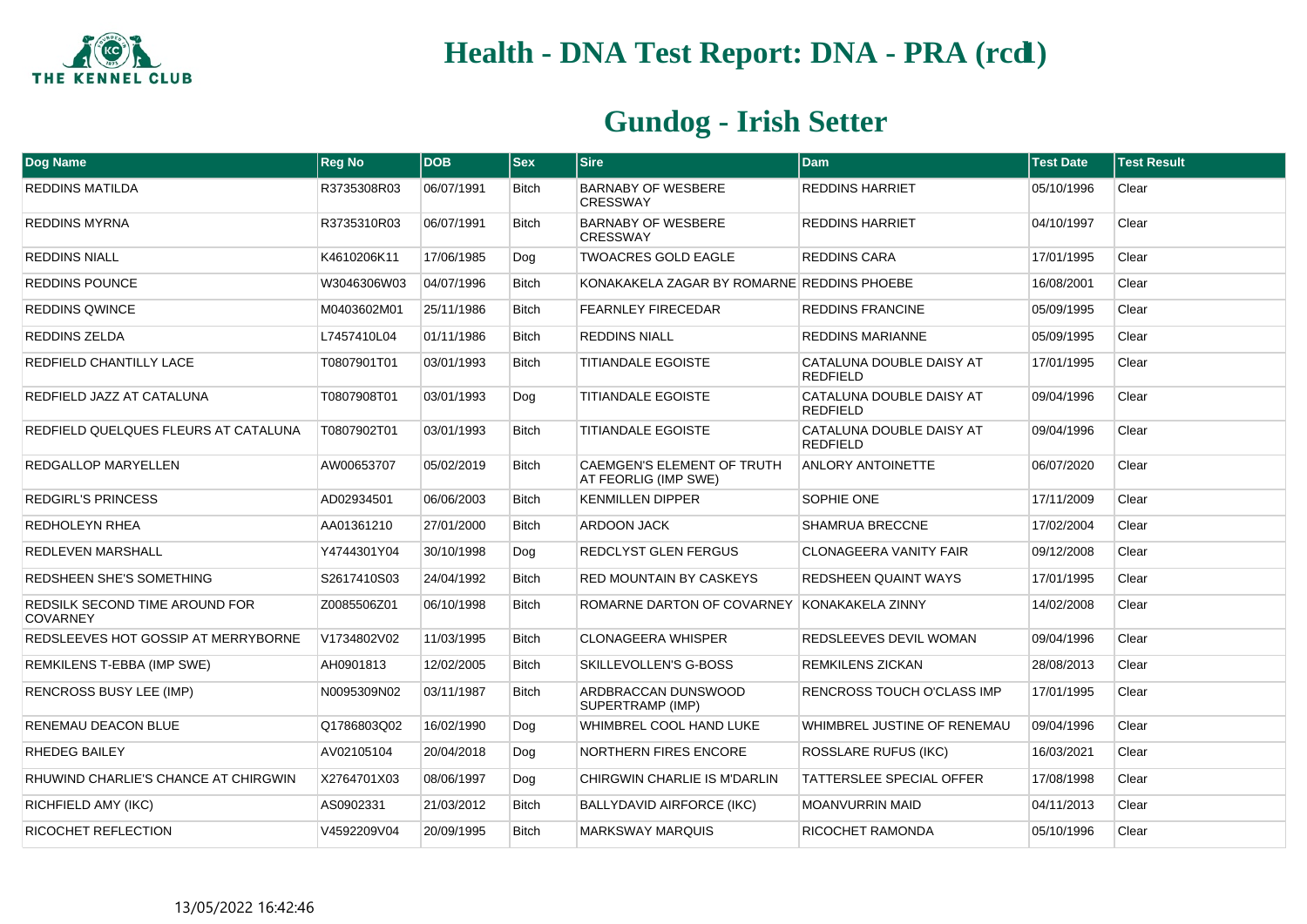

| Dog Name                                           | <b>Reg No</b> | <b>DOB</b> | $ $ Sex      | <b>Sire</b>                                         | <b>Dam</b>                                     | <b>Test Date</b> | <b>Test Result</b> |
|----------------------------------------------------|---------------|------------|--------------|-----------------------------------------------------|------------------------------------------------|------------------|--------------------|
| RICOCHET STINGER IS ERILYNNES                      | Q3700004Q03   | 26/06/1990 | Dog          | REDDINS JUSTIN OF STYLERSETTS ERINADE LAURETTA FROM | <b>RICOCHET</b>                                | 17/01/1995       | Clear              |
| RIQITTA STAR PREMONITION OF CLANOVENTA V1988207V02 |               | 29/03/1995 | <b>Bitch</b> | BARDONHILL TEAM SPIRIT AT<br><b>WYNJILL</b>         | <b>CASPIANS FAITH AT RIQITTA</b>               | 04/10/1997       | Clear              |
| RISANDA CATCH A FALLING STAR                       | P1739402P01   | 17/01/1989 | <b>Bitch</b> | <b>SHANDWICK STARCARRIER</b>                        | <b>RISANDA ROXANNE</b>                         | 17/01/1995       | Clear              |
| RIVERDENE DARLING DAUGHTER (IMP SWE)               | AM0901659     | 23/04/2009 | <b>Bitch</b> | <b>HOT SENSATION'S I'M A</b><br><b>MATCHMAKER</b>   | ATRON RIVERDENE PHEOBE                         | 31/05/2011       | Clear              |
| RIVERWOOD KAZATCHOK WITH PORSCHET<br>(IMP BEL)     | AP0901765     | 29/10/2011 | Dog          | HOUSTON OF THE TRAV'LIN STAR<br>(ATCAK01131BEL)     | <b>GIRLYGIRL OF MCBIRDY</b><br>(ATCAJ00411BEL) | 30/04/2012       | Clear              |
| RIVERWOOD KUMBAYAH (ATCAP00593BEL)                 | LOSH1103035   | 29/10/2011 | <b>Bitch</b> | HOUSTON OF THE TRAV'LIN STAR<br>(ATCAK01131BEL)     | <b>GIRLYGIRL OF MCBIRDY</b><br>(ATCAJ00411BEL) | 24/10/2014       | Clear              |
| ROHANMOR HONEY                                     | X3762407X03   | 17/05/1997 | Bitch        | SWINGWING STUKER AT<br><b>ROHANMOR</b>              | <b>BONAHAIRD BLACK MAGIC</b>                   | 01/08/2000       | Clear              |
| ROKEOVER BUMPSADAISY                               | X4425803X04   | 25/09/1997 | <b>Bitch</b> | KONAKAKELA ZAGAR BY ROMARNE DANAWAY MUSIC MAKER FOR | <b>ROKEOVER</b>                                | 29/03/2001       | Clear              |
| ROKEOVER I'VE GOT THE POWER                        | R1166704R01   | 08/02/1991 | Dog          | CHANTRYHILL SIR ALYDUKE OF<br>LORLAWD               | ROKEOVER ONCE UPON A DREAM                     | 17/01/1995       | Clear              |
| RONJUNES EFFERVESCENT                              | V1120505V01   | 13/02/1995 | Bitch        | SHENANAGIN STOCKBROKER                              | RONJUNES ARIANA                                | 13/11/1998       | Clear              |
| RONJUNES INSIDER DEALING                           | S5021803S04   | 05/11/1992 | Dog          | <b>BONAHAIRD FESTIVE FEVER</b>                      | ANNATY TITIAN MAIDEN AT<br><b>RONJUNES</b>     | 17/01/1995       | Clear              |
| RONZALDA CIOCIOSAN                                 | S1419008S02   | 03/03/1992 | Bitch        | ELWOOD MORELLO CHERRY PIE                           | RONZALDA ROSALINDA                             | 09/04/1996       | Clear              |
| RONZALDA ROSALINDA                                 | N6372801N04   | 08/10/1988 | <b>Bitch</b> | <b>JENNISON MIRAGE</b>                              | LOSKERAN SANDMARTIN OF<br><b>RONZALDA</b>      | 09/04/1996       | Clear              |
| <b>ROSSLARE RUFUS (IKC)</b>                        | AT0905049     | 17/01/2013 | <b>Bitch</b> | DRUMSHELLIG STRYDER                                 | <b>FLEUR GIRL</b>                              | 24/03/2015       | Clear              |
| <b>RUA A PRECIOUS THING</b>                        | U1246103U02   | 05/01/1994 | Bitch        | RUA MY LOVE                                         | <b>RUA'S GALE</b>                              | 23/01/2001       | Clear              |
| <b>RUA BARLEY SUGAR</b>                            | V2062404V02   | 12/10/1994 | <b>Bitch</b> | <b>RANGER OF LUSK (IKC)</b>                         | <b>RUA'S GALE</b>                              | 17/11/1998       | Clear              |
| <b>RUA BOND OF LOVE</b>                            | Q2715804Q02   | 21/01/1990 | Dog          | <b>RUA'S FINIAN</b>                                 | <b>RUA DEIRDRES KEEPSAKE</b>                   | 24/03/2000       | Clear              |
| RUA CONNEMARA OF PORSCHET                          | N2070804N02   | 27/09/1987 | Bitch        | <b>BALLINASLOE BLAZE</b>                            | <b>RUA'S HIGHLAND FLING</b>                    | 04/10/1997       | Clear              |
| <b>RUA FINNIN</b>                                  | R2056407R02   | 01/01/1991 | Dog          | REDDINS FERDINAND                                   | <b>FLAME OF TARA AT RUA</b>                    | 13/11/2000       | Clear              |
| <b>RUA LOUGHLIN</b>                                | S2591702S03   | 01/04/1992 | Dog          | RUA MY LOVE                                         | <b>RUA'S GALE</b>                              | 29/03/2001       | Clear              |
| RUA LOVE ME DO                                     | X4280001X04   | 13/06/1997 | Dog          | <b>RUA BOND OF LOVE</b>                             | <b>RUA MARTA</b>                               | 13/11/2000       | Clear              |
| <b>RUA MARTA</b>                                   | S2591704S02   | 01/04/1992 | Bitch        | RUA MY LOVE                                         | <b>RUA'S GALE</b>                              | 13/04/2000       | Clear              |
| <b>RUA RISING STAR</b>                             | S4429109S04   | 29/07/1992 | Dog          | <b>ERINADE LEWIS</b>                                | <b>FLAME OF TARA AT RUA</b>                    | 13/11/2000       | Clear              |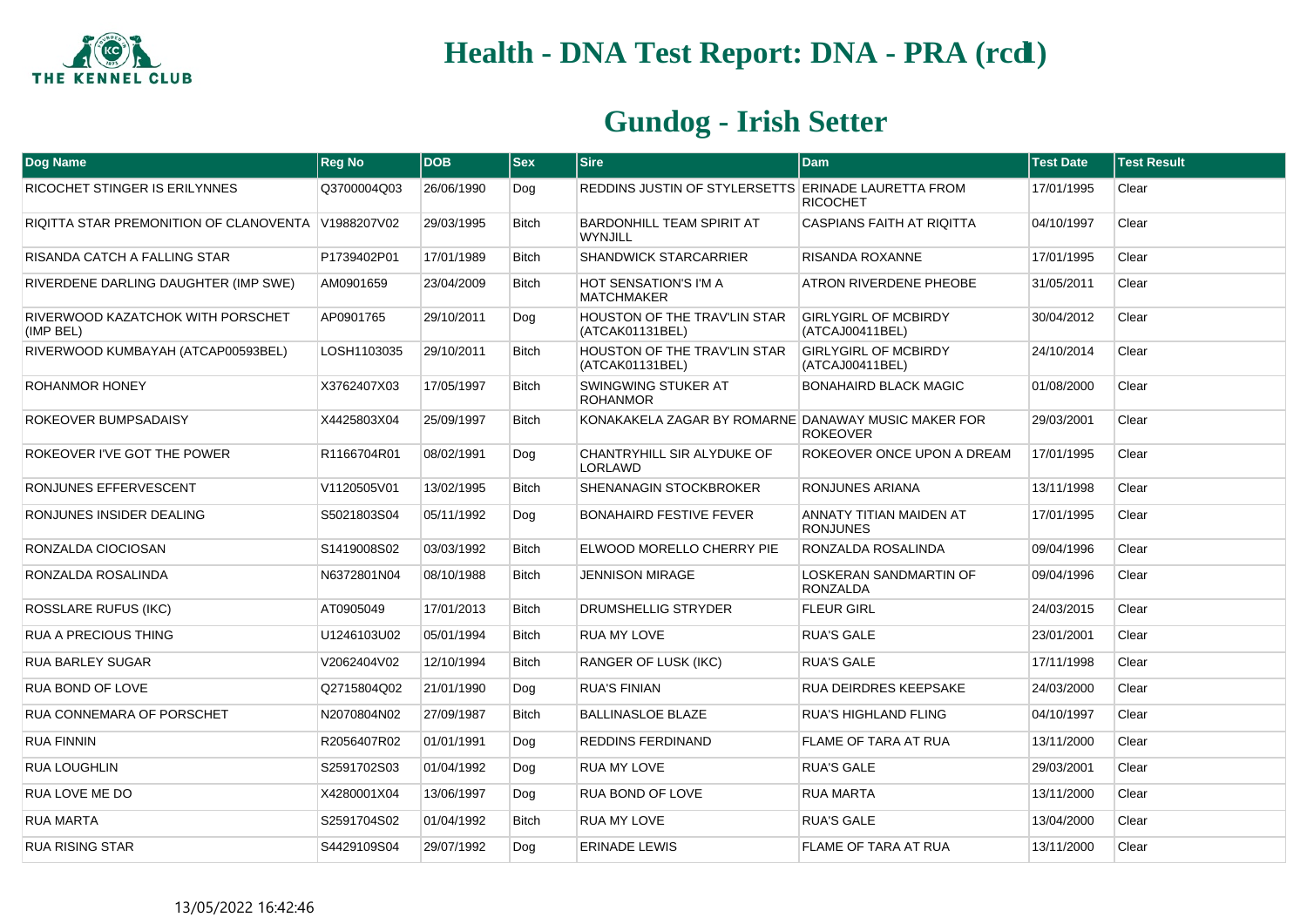

| Dog Name                                         | <b>Reg No</b> | <b>DOB</b> | $ s_{ex} $   | <b>Sire</b>                                 | <b>Dam</b>                                      | <b>Test Date</b> | <b>Test Result</b> |
|--------------------------------------------------|---------------|------------|--------------|---------------------------------------------|-------------------------------------------------|------------------|--------------------|
| <b>RUA SHADY LADY</b>                            | S4429103S04   | 29/07/1992 | <b>Bitch</b> | <b>ERINADE LEWIS</b>                        | <b>FLAME OF TARA AT RUA</b>                     | 04/10/1997       | Clear              |
| RUA SIMPLY RED AT PORSCHET                       | S4429106S04   | 29/07/1992 | Dog          | <b>ERINADE LEWIS</b>                        | FLAME OF TARA AT RUA                            | 04/10/1997       | Clear              |
| <b>RUA VANESSA</b>                               | U5055806U04   | 24/07/1994 | Bitch        | <b>RUA RISING STAR</b>                      | RUA OH-SO-FAIR                                  | 13/11/2000       | Clear              |
| <b>RUA VENUS</b>                                 | U5055804U04   | 24/07/1994 | <b>Bitch</b> | <b>RUA RISING STAR</b>                      | <b>RUA OH-SO-FAIR</b>                           | 04/10/1997       | Clear              |
| RUADHAN WHITE WEDDING                            | AE03368207    | 12/07/2004 | <b>Bitch</b> | PURE GENIUSE BY CLONAGEERA<br>(RE-IMPORT)   | <b>ENRYB STARLET</b>                            | 28/07/2011       | Clear              |
| <b>RUBYMOON BIG DIAMOND</b>                      | T4964107T04   | 15/09/1993 | Dog          | <b>REDDINS CURRAN</b>                       | AMBERWAVE PEARL OF RUBYMOON 17/01/1995          |                  | Clear              |
| RUFFETSWOOD SECOND CHANCE FOR<br><b>TYNDRUM</b>  | U0798208U01   | 12/02/1994 | <b>Bitch</b> | <b>TYNDRUM THADDEUS</b>                     | MORIBA DELPHINE OF<br><b>RUFFETSWOOD</b>        | 04/10/1997       | Clear              |
| RUFFETSWOOD TAKE A CHANCE AT TYNDRUM S4777103S04 |               | 12/11/1992 | <b>Bitch</b> | <b>TYNDRUM THADDEUS</b>                     | <b>MORIBA DELPHINE OF</b><br><b>RUFFETSWOOD</b> | 17/01/1995       | Clear              |
| <b>RUSHFIELD SHEILIN</b>                         | AE01206005    | 03/01/2004 | <b>Bitch</b> | <b>GLYNLARK PLAYFAIR</b>                    | <b>RUSHFIELD HOLLY</b>                          | 14/02/2012       | Clear              |
| RYAMBER UP WITH THE LARK                         | AH04911403    | 02/11/2007 | <b>Bitch</b> | ASTRAZONE SPECIAL BREW                      | ESBROWN SWEENEYS GAL OF<br><b>RYAMBER</b>       | 14/07/2009       | Clear              |
| SABREJILL PASADENA                               | W2691109W03   | 20/05/1996 | <b>Bitch</b> | <b>BARDONHILL WEATHERMAN</b>                | LESTANNONS GYPSEY ROSE AT<br><b>SABREJILL</b>   | 17/01/2001       | Clear              |
| SABREJILL SUPERMODEL                             | AD04150201    | 22/09/2003 | <b>Bitch</b> | THENDARA INCOGNITO AMONG<br><b>RONZALDA</b> | SABREJILL SAVOIR FAIRE                          | 23/09/2011       | Clear              |
| SAMETSUZ GOOD FORTUNE AT MCCONKEYS               | AA02925405    | 27/05/2000 | Dog          | <b>DANAWAY FORTUNE TELLER</b>               | <b>SAMETSUZ MAK'N MISCHIEF</b>                  | 13/06/2003       | Clear              |
| SAMETSUZ HONEY TRAP                              | AA02925401    | 27/05/2000 | <b>Bitch</b> | DANAWAY FORTUNE TELLER                      | SAMETSUZ MAK'N MISCHIEF                         | 13/06/2003       | Clear              |
| SAMETSUZ HOP SCOTCH                              | S0812607S01   | 16/12/1991 | Bitch        | DUNNYGASK VITAL SPARK                       | HONEYPIE OF CORNEVON                            | 26/03/1996       | Clear              |
| SAMETSUZ SECRET AFFAIR                           | AF00949201    | 14/01/2005 | <b>Bitch</b> | <b>GWENDARIFF DOM PERIGNON</b>              | DANAWAY MATA HARI                               | 01/10/2005       | Clear              |
| SANDGATE JERSEY SAFFRON                          | L6941110L04   | 25/09/1986 | <b>Bitch</b> | RHUWIND TAREN'S LAD                         | HARTSBOURNE JERSEY LILLY                        | 17/01/1995       | Clear              |
| SANGARAH MEMORIAL (IMP HUN)                      | AZ0917056     | 02/05/2021 | <b>Bitch</b> | SANGARAH SET THE WORLD ON<br><b>FIRE</b>    | <b>SANGARAH TREASURE</b>                        | 08/04/2022       | Clear              |
| <b>SAORSA SERENDIPITY</b>                        | N0981001N01   | 18/01/1988 | <b>Bitch</b> | SOWERHILL SATYR OF FEARNLEY                 | <b>REDDINS KATHLEEN AT SAORSA</b>               | 17/01/1995       | Clear              |
| SARASOAK ANGELICA OF TUARNASIONN                 | AD02807504    | 25/06/2003 | <b>Bitch</b> | KIRKAVAGH KALAGLOW                          | <b>CYMBELINE DERVLA</b>                         | 28/10/2003       | Clear              |
| SATLAS BRIAR PATCH OVER DNALWEN                  | AD02297202    | 29/04/2003 | Dog          | SUTERESETT BILLIONAIR BEAR                  | <b>GALWAY CANDYFLOSS OF SATLAS</b>              | 08/10/2004       | Clear              |
| SATLAS EVENING PRIMROSE                          | AD02297207    | 29/04/2003 | Bitch        | SUTERESETT BILLIONAIR BEAR                  | <b>GALWAY CANDYFLOSS OF SATLAS</b>              | 12/10/2004       | Clear              |
| SATLAS HONEYSUCKLE ROSE                          | AD02297206    | 29/04/2003 | <b>Bitch</b> | SUTERESETT BILLIONAIR BEAR                  | <b>GALWAY CANDYFLOSS OF SATLAS</b>              | 12/10/2004       | Clear              |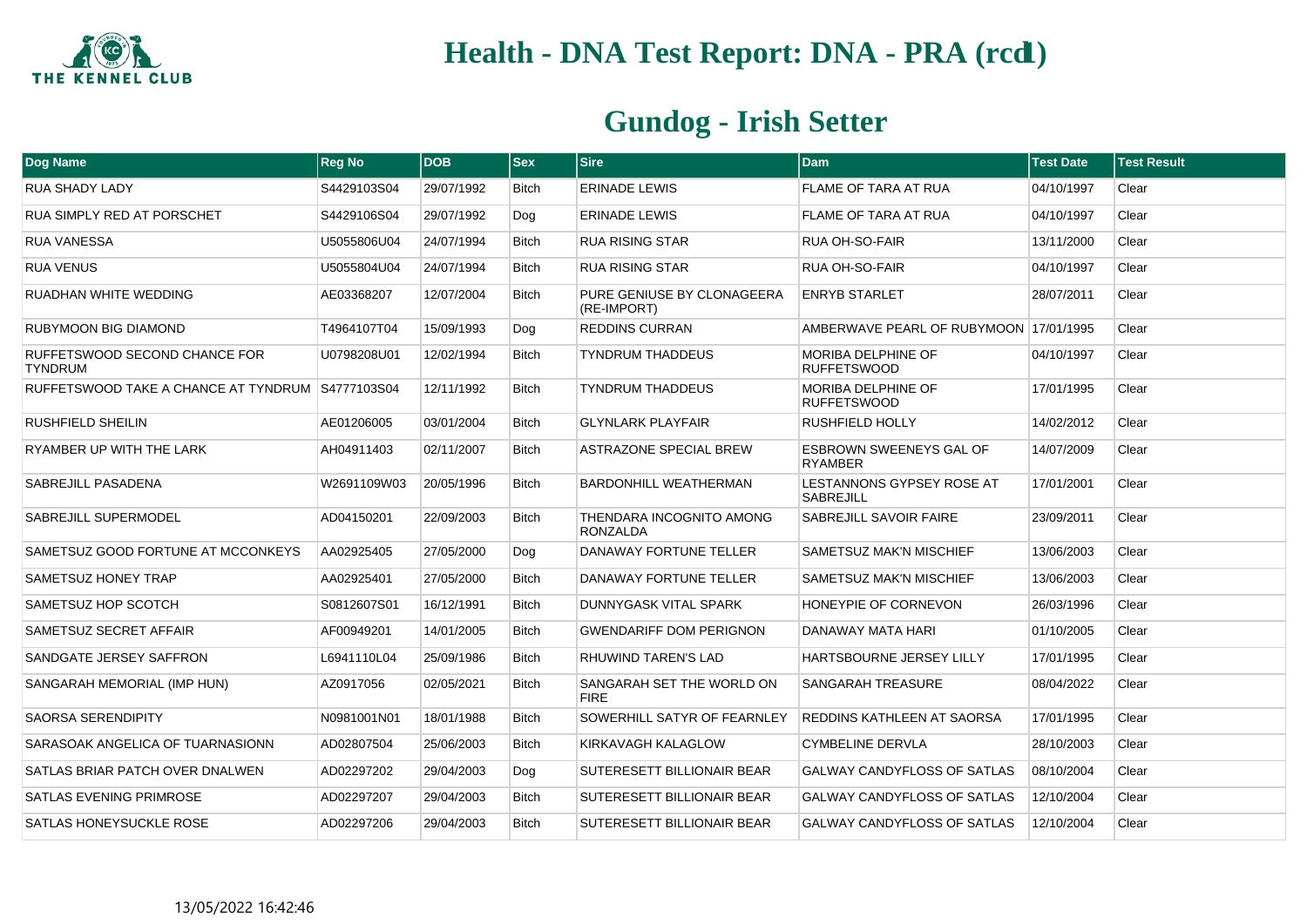

| Dog Name                                                  | <b>Reg No</b> | <b>DOB</b> | <b>Sex</b>   | <b>Sire</b>                                                                | <b>Dam</b>                                      | <b>Test Date</b> | <b>Test Result</b> |
|-----------------------------------------------------------|---------------|------------|--------------|----------------------------------------------------------------------------|-------------------------------------------------|------------------|--------------------|
| SATLAS WAYWARDMAN                                         | X0761504X01   | 15/01/1997 | Dog          | PEMMAS EASTERMAN                                                           | <b>CORALMIST STARSTRUCK OF</b><br><b>SATLAS</b> | 12/10/2004       | Clear              |
| SAXONLODGE SCARLET FLAME                                  | Q4927605Q04   | 01/09/1990 | Dog          | SAXONLODGE RAINBOW WARRIOR FLAME OF TARA AT SAXONLODGE                     |                                                 | 17/01/1995       | Clear              |
| <b>SCARLETTI GANGSTERS MOLL AT</b><br><b>MARGRETWOODS</b> | Q2613110Q02   | 02/03/1990 | <b>Bitch</b> | BARDONHILL CRAFTY COCKNEY BY KLOKAS HAUTE COUTURE AVEC<br><b>SCARLETTI</b> | <b>SCARLETTI</b>                                | 09/04/1996       | Clear              |
| SCARLETTI RAZZLE DAZZLE AT DERRYVEAGH                     | AH02737807    | 02/06/2007 | Dog          | SUTERESETT BILLIONAIR BEAR                                                 | <b>SCARLETTI KATIE SCARLETT</b>                 | 08/01/2013       | Clear              |
| <b>SCARLETTI SMOOTH CRIMINAL</b>                          | V3402506V03   | 26/06/1995 | Dog          | DENEIL WHEN THE GOIN GETS TUF SCARLETTI HILL STREET BLUES                  |                                                 | 13/04/2000       | Clear              |
| SCARLETTI THE LADY IN MY LIFE OF<br><b>CLERELEYS</b>      | V3402505V03   | 26/06/1995 | <b>Bitch</b> | DENEIL WHEN THE GOIN GETS TUF SCARLETTI HILL STREET BLUES                  |                                                 | 16/11/1999       | Clear              |
| <b>SCARLETTI WACKY RACES BY SUTERESETT</b>                | AH02737806    | 02/06/2007 | Dog          | SUTERESETT BILLIONAIR BEAR                                                 | <b>SCARLETTI KATIE SCARLETT</b>                 | 23/05/2013       | Clear              |
| SCHWUNG OPHRAH (ATCAT00894BEL)                            |               | 20/03/2015 | <b>Bitch</b> | IRISH IRELEITH (ATCAK01189BEL)                                             | <b>SCHWUNG HABIBI</b>                           | 27/05/2019       | Clear              |
| <b>SCOTFORD BROWN EYED GIRL</b>                           | X3301307X03   | 02/07/1997 | <b>Bitch</b> | <b>KERRYFAIR LOVER BOY</b>                                                 | SCOTFORD DO YA THINK IM SEXY                    | 17/11/1998       | Clear              |
| <b>SCOTFORD DANCE AWAY</b>                                | V1777208V02   | 11/03/1995 | Dog          | <b>BARDONHILL TEAM SPIRIT AT</b><br><b>WYNJILL</b>                         | SCOTFORD DO YA THINK IM SEXY                    | 09/04/1996       | Clear              |
| <b>SCOTFORD GIVERNEY</b>                                  | T4032706T03   | 02/07/1993 | <b>Bitch</b> | <b>SCARLETTI THE UNTOUCHABLE</b>                                           | <b>SCOTFORD INTO THE LIGHT</b>                  | 17/01/1995       | Clear              |
| <b>SCOTFORD MAMOUNA</b>                                   | V1777203V02   | 11/03/1995 | <b>Bitch</b> | <b>BARDONHILL TEAM SPIRIT AT</b><br><b>WYNJILL</b>                         | SCOTFORD DO YA THINK IM SEXY                    | 13/11/1998       | Clear              |
| SCOTFORD MOONSHINE WHISKEY AT FIRETOP X3301304X03         |               | 02/07/1997 | Dog          | <b>KERRYFAIR LOVER BOY</b>                                                 | SCOTFORD DO YA THINK IM SEXY                    | 16/11/1999       | Clear              |
| <b>SCOTSCRAIG STARTREKKER</b>                             | T4369203T03   | 16/08/1993 | Dog          | DANAWAY DEBONAIR                                                           | DANAWAY PHILIPPA AT SCOTSCRAIC 17/01/1995       |                  | Clear              |
| SCOTSELAW DETROIT SPINNER BY THENDARA AF01394803          |               | 12/03/2005 | Dog          | THENDARA THE TOURIST                                                       | SCOTSELAW CHOCO HOLIC                           | 24/10/2006       | Clear              |
| SCOTSELAW HELLO DOLLY                                     | U1138006U02   | 23/01/1994 | <b>Bitch</b> | SPARTAN GENERAL AT<br><b>SCOTSELAW</b>                                     | TERAMOUR DOLLY DAY DREAM                        | 04/10/1997       | Clear              |
| SCOTSELAW MY FAIR LADY OF TARANDELL                       | W0759202W01   | 20/12/1995 | <b>Bitch</b> | <b>TITIANDALE ALWAYS</b>                                                   | THENDARA DIANA AT SCOTSELAW                     | 28/02/2012       | Clear              |
| SCOTSELAW SAPPHIRE SKYES                                  | AH04873101    | 15/10/2007 | <b>Bitch</b> | TREDURA BEHIND THE MASK                                                    | SCOTSELAW JACINTH                               | 02/05/2012       | Clear              |
| <b>SEATAMARISK ECLIPSE</b>                                | Z3880803Z04   | 11/08/1999 | Dog          | <b>SEATAMARISK SEQUOIA</b>                                                 | <b>SEATAMARISK MERMAID</b>                      | 15/08/2008       | Clear              |
| SEATAMARISK MERMAID                                       | U4999001U04   | 23/09/1994 | <b>Bitch</b> | BRENRUE SECRET MESSAGE                                                     | SEATAMARISK ELUSIVE                             | 16/11/1999       | Clear              |
| SEATAMARISK SEQUOIA                                       | T5187003T04   | 12/09/1993 | Dog          | TATTERSLEE SPECIAL EFFECT                                                  | REDTAMARISK PORTHILLY                           | 17/01/1995       | Clear              |
| SEATAMARISK SPELLBINDER                                   | AB01238002    | 16/03/2001 | Dog          | <b>CATALUNA SIOUX</b>                                                      | <b>SEATAMARISK SEQUEL</b>                       | 23/04/2008       | Clear              |
| SEATAMARISK TREBETHERICK                                  | N0717101N01   | 16/10/1987 | Dog          | SANDGATE JUNIPER OF<br><b>GELTSDALE</b>                                    | WILDTAMARISK HONEYSUCKLE                        | 17/01/1995       | Clear              |
| <b>SEATAMARISK TRICOLLET AT SEOWNS</b>                    | AB01238008    | 16/03/2001 | <b>Bitch</b> | <b>CATALUNA SIOUX</b>                                                      | <b>SEATAMARISK SEQUEL</b>                       | 01/09/2006       | Clear              |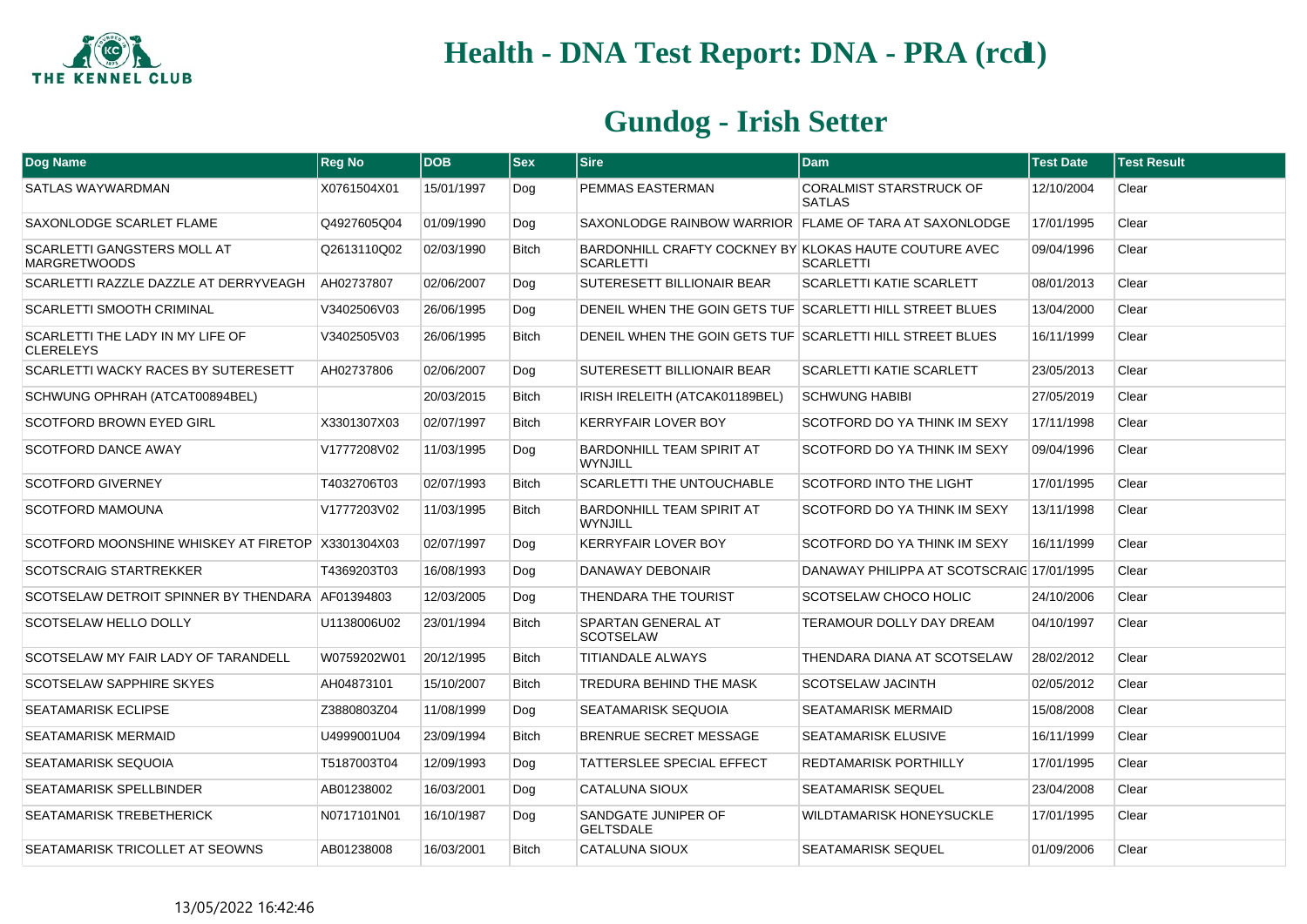

| Dog Name                          | <b>Reg No</b> | <b>DOB</b> | <b>Sex</b>   | <b>Sire</b>                                                         | <b>Dam</b>                                         | <b>Test Date</b> | <b>Test Result</b> |
|-----------------------------------|---------------|------------|--------------|---------------------------------------------------------------------|----------------------------------------------------|------------------|--------------------|
| SEATAMARISK WAYFARER AT ZAKHAN    | AA01150605    | 11/02/2000 | Dog          | CATALUNA SIOUX                                                      | <b>SEATAMARISK SEQUEL</b>                          | 07/11/2001       | Clear              |
| <b>SERRULA NAZIR</b>              | V3781004V03   | 01/07/1995 | Dog          | <b>RED MOUNTAIN BY CASKEYS</b>                                      | WITHERSDALE SONGBIRD OF<br><b>SERRULA</b>          | 09/04/1996       | Clear              |
| <b>SERRULA NAZOMI</b>             | V3781001V03   | 01/07/1995 | <b>Bitch</b> | <b>RED MOUNTAIN BY CASKEYS</b>                                      | WITHERSDALE SONGBIRD OF<br><b>SERRULA</b>          | 04/10/1997       | Clear              |
| SETTADOR SUPERDOOPA               | X1037302X01   | 05/02/1997 | <b>Bitch</b> | SHENANAGIN STOCKBROKER                                              | <b>CASPIANS CHARITY</b>                            | 14/06/2000       | Clear              |
| SEVERNVALE SHEER DELIGHT          | Q1209902Q01   | 01/03/1990 | <b>Bitch</b> | <b>INISHEER FLAMINGO</b>                                            | SEVERNVALE DANCING GIRL                            | 17/01/1995       | Clear              |
| SHALIMAR FROM COPPERKERRY         | S0470701S01   | 08/10/1991 | <b>Bitch</b> | JONOLA JACK DANIELS                                                 | <b>COPPERKERRY CAMELLIA</b>                        | 24/09/1996       | Clear              |
| <b>SHANDWICK GOLDEN BEAU</b>      | Q5427106Q04   | 23/09/1990 | Dog          | <b>REDDINS NIALL</b>                                                | <b>SHANDWICK GOLDEN SPRAY</b>                      | 09/04/1996       | Clear              |
| <b>SHANDWICK GOLDEN SPIRIT</b>    | T1224103T03   | 20/06/1993 | Dog          | <b>BARDONHILL TEAM SPIRIT AT</b><br><b>WYNJILL</b>                  | <b>SHANDWICK GOLDEN GIRL</b>                       | 17/01/1995       | Clear              |
| SHANDWICK JADE AT TIFOSI          | Z2826712Z03   | 27/05/1999 | <b>Bitch</b> | <b>CASPIANS INTREPID</b>                                            | WITHERSDALE CRYSTAL MAZE AT<br><b>SHANDWICK</b>    | 07/11/2001       | Clear              |
| <b>SHANNON BEWITCHED</b>          |               |            | <b>Bitch</b> | <b>MARINDALLAS O'CONNOR</b>                                         | <b>MOUNTSHANNON MOON RIVER</b>                     | 25/02/2002       | Clear              |
| SHANOAH GRACIOUS LADY OF RONZALDA | T5121202T04   | 12/09/1993 | <b>Bitch</b> | <b>REDCLYST MACDUFF</b>                                             | SHANOAH FLEUR DE LYS                               | 09/04/1996       | Clear              |
| SHARMASTA'S SALAN                 | T0056901T01   | 21/11/1992 | Dog          | <b>SHARMASTA'S SHADE</b>                                            | ZOROSEAN MATEJA SVET OF<br><b>SHARMASTA</b>        | 17/01/1995       | Clear              |
| SHARMASTA'S SONJA                 | V3544507V03   | 01/08/1995 | <b>Bitch</b> | CASPIANS THE MUSIC MAN OF<br><b>DANAWAY</b>                         | <b>ZOROSEAN MATEJA SVET OF</b><br><b>SHARMASTA</b> | 09/01/2002       | Clear              |
| SHATRINCA DAISY                   | P5595101P04   | 17/09/1989 | <b>Bitch</b> | SEVERNVALE SWEET TALKIN' GUY                                        | <b>SHATRINCA CLOVER</b>                            | 17/01/1995       | Clear              |
| <b>SHAYTELL BRIGHT EYES</b>       | Q1932603Q02   | 13/03/1990 | Dog          | <b>GOLDINGS HAZELNUT</b>                                            | SHAYTELL LASTING GOLD                              | 24/03/2000       | Clear              |
| SHAYTELL HOLLYFINCH               | R0242801R01   | 30/11/1990 | <b>Bitch</b> | BARDONHILL CRAFTY COCKNEY BY SHAYTELL SNOWFINCH<br><b>SCARLETTI</b> |                                                    | 24/03/2000       | Clear              |
| SHAYTELL INDIAN LOVESONG          | AE02010304    | 03/05/2004 | <b>Bitch</b> | <b>SHAYTELL TENOR</b>                                               | <b>SHAYTELL KIOWA</b>                              | 07/12/2006       | Clear              |
| SHAYTELL LITTLE WHITE DOVE        | AE02010305    | 03/05/2004 | <b>Bitch</b> | <b>SHAYTELL TENOR</b>                                               | <b>SHAYTELL KIOWA</b>                              | 07/12/2006       | Clear              |
| SHAYTELL LOVE ME TENDER           | AD03283905    | 03/08/2003 | <b>Bitch</b> | THENDARA THE TOURIST                                                | SHAYTELL SHANIAH                                   | 13/04/2007       | Clear              |
| SHAYTELL PAPOOSE                  | AE02010301    | 03/05/2004 | <b>Bitch</b> | <b>SHAYTELL TENOR</b>                                               | <b>SHAYTELL KIOWA</b>                              | 29/11/2006       | Clear              |
| SHAYTELL SLAVE TO LOVE            | AB01334806    | 19/03/2001 | <b>Bitch</b> | ROMARNE DANIEL AT SHAYTELL                                          | SHAYTELL SHANIAH                                   | 13/04/2007       | Clear              |
| <b>SHAYTELL TENOR</b>             | AC02034406    | 16/05/2002 | Dog          | THENDARA THE TOURIST                                                | SHAYTELL SHANIAH                                   | 29/05/2007       | Clear              |
| <b>SHAYTELL TOTEM</b>             | AE02010310    | 03/05/2004 | Dog          | <b>SHAYTELL TENOR</b>                                               | <b>SHAYTELL KIOWA</b>                              | 29/05/2007       | Clear              |
| SHEALADE SNOWMAGIC                | L0452601L01   | 09/01/1986 | <b>Bitch</b> | <b>SOWERHILL KELT</b>                                               | SHEALADE SNAPDRAGON                                | 17/01/1995       | Clear              |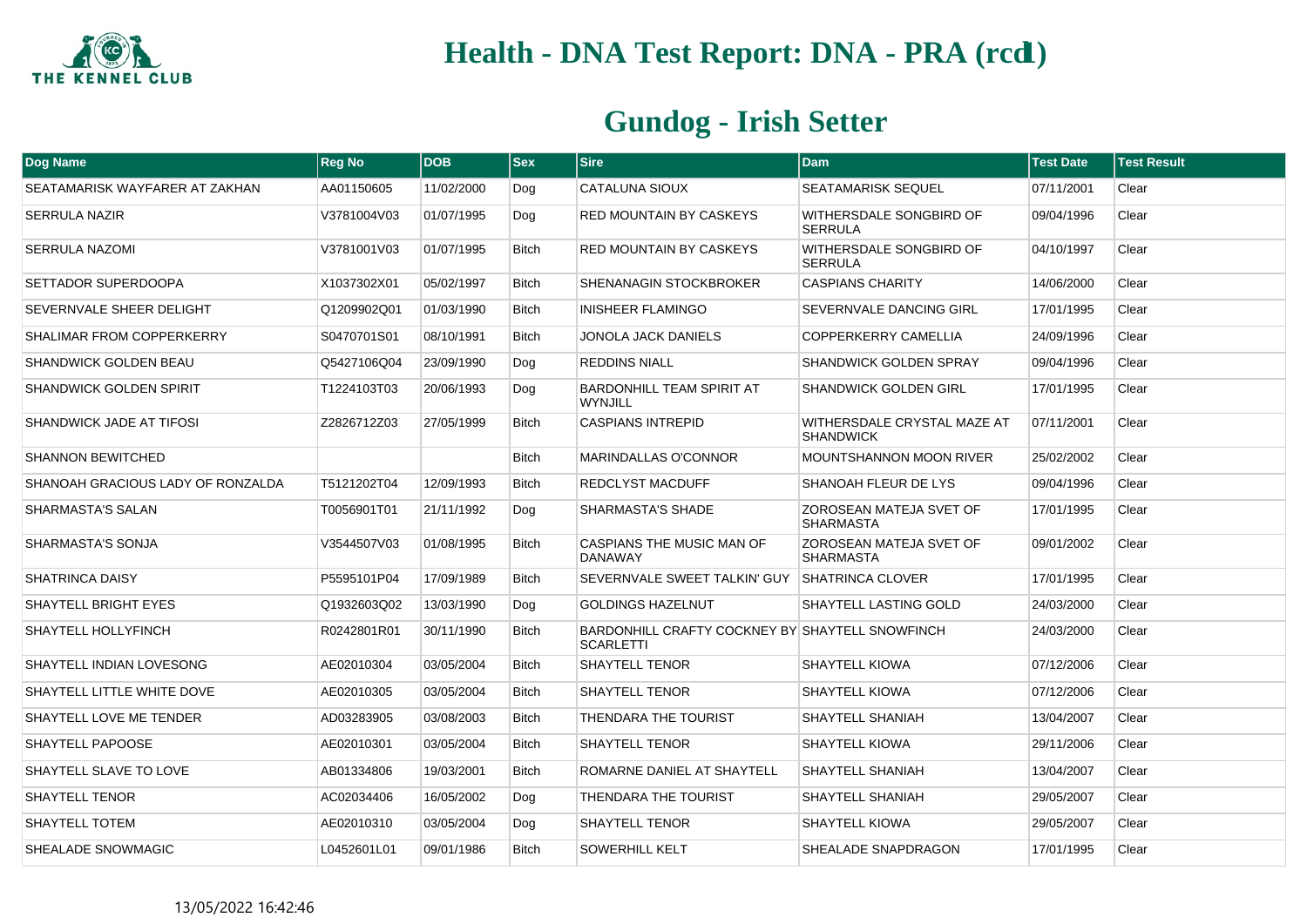

| <b>Dog Name</b>                                     | <b>Reg No</b> | <b>DOB</b> | <b>Sex</b>   | <b>Sire</b>                                        | <b>Dam</b>                                  | <b>Test Date</b> | <b>Test Result</b> |
|-----------------------------------------------------|---------------|------------|--------------|----------------------------------------------------|---------------------------------------------|------------------|--------------------|
| SHEANTULLAGH CORMAC (IKC)                           | AU0905159     | 31/08/2016 | Dog          | SHEANTULLAGH GRIFFIN                               | <b>SHEANTULLAGH RHUA</b>                    | 07/07/2017       | Clear              |
| SHEANTULLAGH DJOUSE (IKC)                           | AU0902188     | 30/11/2015 | Dog          | VAI NEL VENTO IRISH                                | SHEANTULLAGH RITA                           | 20/03/2017       | Clear              |
| SHEANTULLAGH GUNNER (IKC)                           | AU0902189     | 01/06/2016 | Dog          | VAI NEL VENTO IRISH                                | SHEANTULLAGH MINX                           | 20/03/2017       | Clear              |
| SHEANTULLAGH HAYLEY (IKC)                           | AU0905161     | 31/08/2016 | <b>Bitch</b> | SHEANTULLAGH GRIFFIN                               | SHEANTULLAGH RHUA                           | 07/07/2017       | Clear              |
| SHEANTULLAGH JESSIE (IKC)                           | AU0902187     | 28/02/2012 | Bitch        | SHEANTULLAGH BOSS                                  | <b>SHEANTULLAGH LARK</b>                    | 20/03/2017       | Clear              |
| SHEANTULLAGH KIRK (IKC)                             | AY0914019     | 20/03/2019 | Dog          | SHEANTULLAGH BRIAN<br>(ATCAW01055IKC)              | <b>SHEANTULLAGH MINX</b>                    | 30/03/2022       | Clear              |
| SHEANTULLAGH MILLER (IKC)                           | AV0906145     | 12/12/2017 | <b>Bitch</b> | SHEANTULLAGH BOLT                                  | SHEANTULLAGH RHUA                           | 19/10/2018       | Clear              |
| SHEENMEL GLEN OF PATCHCROFT (IKC)                   | AU0903070     | 05/10/2014 | Dog          | <b>MAODHOG FIONN</b>                               | <b>JACKOS GLENDA</b>                        | 20/03/2017       | Clear              |
| SHEENMEL KIM (IKC)                                  | AS0904873     | 05/10/2014 | <b>Bitch</b> | <b>MAODHOG FIONN</b>                               | <b>JACKOS GLENDA</b>                        | 23/07/2015       | Clear              |
| SHEENMEL RUBY (IKC)                                 | AS0904875     | 05/10/2014 | Bitch        | <b>MAODHOG FIONN</b>                               | <b>JACKOS GLENDA</b>                        | 14/07/2015       | Clear              |
| SHENANAGIN SAY THAT AGAIN                           | W4455407W04   | 25/08/1996 | <b>Bitch</b> | THENDARA KENNEDY                                   | FETTERESK TAKE THAT TO<br><b>SHENANAGIN</b> | 04/10/1997       | Clear              |
| SHENANAGIN SOME MIGHT SAY IT'S<br><b>BARDONHILL</b> | W4455403W04   | 25/08/1996 | Dog          | THENDARA KENNEDY                                   | FETTERESK TAKE THAT TO<br><b>SHENANAGIN</b> | 11/11/1998       | Clear              |
| SHENANAGIN STATESMAN                                | U2227803U02   | 10/05/1994 | Dog          | <b>BARDONHILL TEAM SPIRIT AT</b><br><b>WYNJILL</b> | SHENANAGIN SUGAR AND SPICE                  | 12/07/1999       | Clear              |
| SHENANAGIN STOCKBROKER                              | S0104002S01   | 25/11/1991 | Dog          | BARDONHILL TEAM SPIRIT AT<br><b>WYNJILL</b>        | SHENANAGIN SUGAR AND SPICE                  | 17/01/1995       | Clear              |
| SHINLOGUE FIONN (IKC)                               | AG0901807     | 10/11/2003 | <b>Bitch</b> | <b>MAODHOG ADHUIL</b>                              | SHINLOGUE GYPSIE (IKC)                      | 06/06/2014       | Clear              |
| SHIRIDER ARISTOCRATIC LADY                          | X1168111X02   | 02/02/1997 | <b>Bitch</b> | SHIRIDER GAME GUY                                  | SHIRIDER SOPHISTICATED LADY                 | 03/08/2001       | Clear              |
| SHIRIDER GAME GUY                                   | T0987002T02   | 15/03/1993 | Dog          | <b>CLONAGEERA GENESIS</b>                          | SHIRIDER GAMELADY                           | 16/11/1999       | Clear              |
| SHIRIDER GIGI                                       | T0987005T02   | 15/03/1993 | <b>Bitch</b> | <b>CLONAGEERA GENESIS</b>                          | SHIRIDER GAMELADY                           | 29/09/1999       | Clear              |
| SHIRIDER LADY DIANA                                 | Q5370206Q04   | 01/09/1990 | <b>Bitch</b> | <b>GOLDINGS OLIVER</b>                             | SHIRIDER GAMELADY                           | 05/02/2002       | Clear              |
| SHIRIDER SOPHISTICATED LADY                         | U3656110U04   | 19/09/1994 | <b>Bitch</b> | TATTERSLEE SPECIAL EFFECT                          | SHIRIDER GAMELADY                           | 16/11/1999       | Clear              |
| SHIRIDER THE ARISTOCRAT                             | X1168103X02   | 02/02/1997 | Dog          | SHIRIDER GAME GUY                                  | SHIRIDER SOPHISTICATED LADY                 | 03/08/2001       | Clear              |
| SHIRIDER TOM THUMB                                  | X1168104X02   | 02/02/1997 | Dog          | SHIRIDER GAME GUY                                  | SHIRIDER SOPHISTICATED LADY                 | 16/08/2001       | Clear              |
| SHONARINA SERENDIPITY                               | T2511609T02   | 05/03/1993 | <b>Bitch</b> | KHAYLANDS COUNTRY CLASSIC                          | <b>KEENLYNE SYMPHONY</b>                    | 16/11/1999       | Clear              |
| SHUDORARED ARYA CHERHAJ                             | AX02248209    | 26/05/2020 | <b>Bitch</b> | ARON LORDDOG (IMP SVK)                             | WENUS RUDE ZIOLKO (IMP POL)                 | 26/04/2022       | Clear              |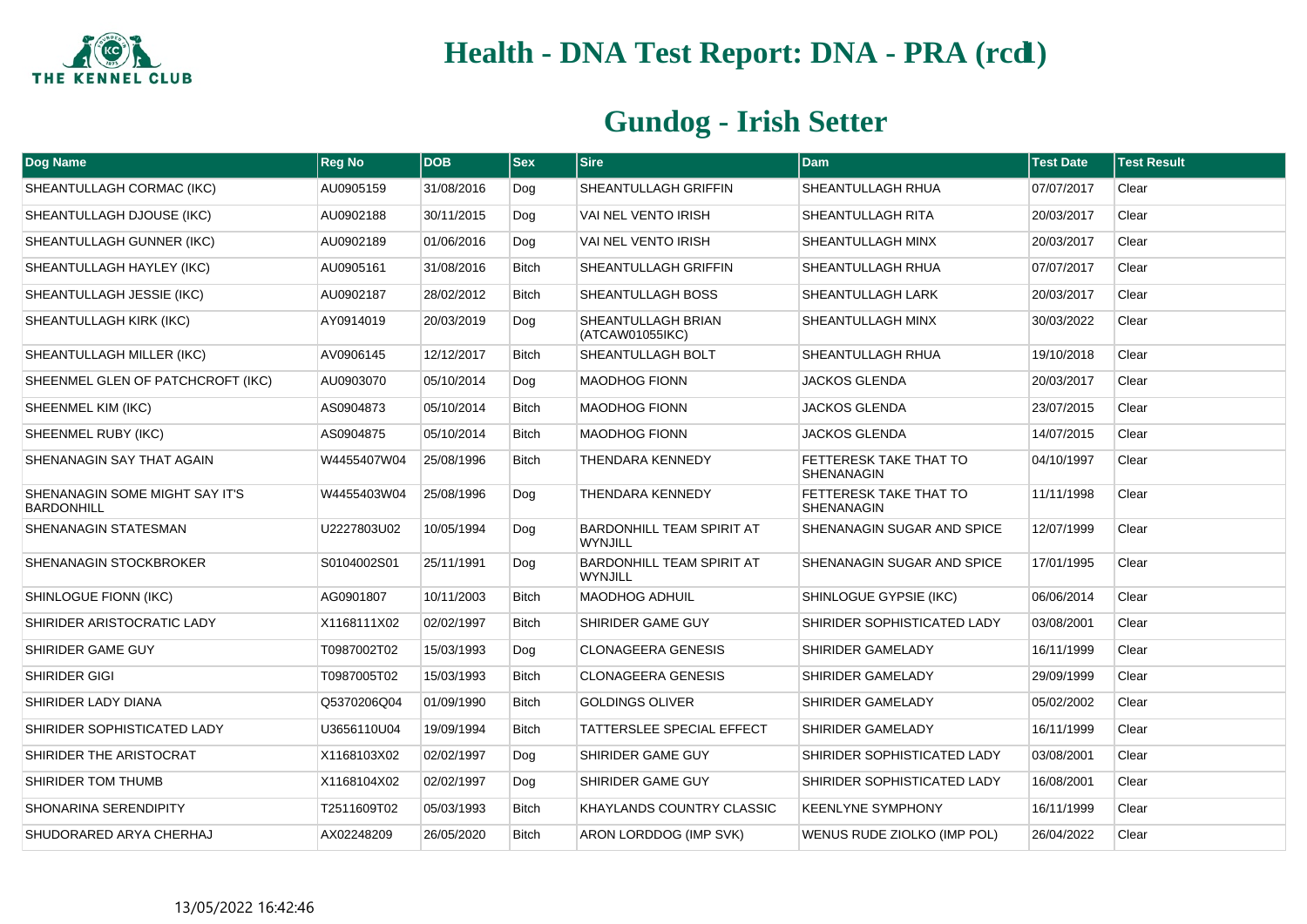

| Dog Name                                         | <b>Reg No</b> | <b>DOB</b> | <b>Sex</b>   | $ S$ ire                                        | Dam                                            | <b>Test Date</b> | <b>Test Result</b> |
|--------------------------------------------------|---------------|------------|--------------|-------------------------------------------------|------------------------------------------------|------------------|--------------------|
| SILMANHURST ANGELINA                             | X2557803X02   | 25/05/1997 | <b>Bitch</b> | JONOLA GENTLEMAN JACK                           | MATANGI JUST ROSIE OF<br><b>SILMANHURST</b>    | 12/07/1999       | Clear              |
| SIOCHANNA ENNISKERRY ERINA                       | W1768108W02   | 27/03/1996 | <b>Bitch</b> | <b>MARKSWAY MARQUIS</b>                         | SIOCHANNA KILLARNEY KYLE                       | 06/10/2001       | Clear              |
| SIOCHANNA KILLARNEY KEVAN                        | S4545208S04   | 07/11/1992 | Dog          | SCOTFORD CAPTAIN FANTASTIC                      | <b>WYLDFIRE MEADHBH OF</b><br><b>SIOCHANNA</b> | 17/01/1995       | Clear              |
| SIORRUIDH FINNIAN'S RAINBOW                      | U0815006U01   | 02/02/1994 | Dog          | <b>LOSKERAN OLEANDER</b>                        | TAGAMAGO'S LOVE ME TENDER                      | 09/04/1996       | Clear              |
| <b>SMALLCROFT TREVELYAN OF KEGIL</b>             | K5195607K12   | 05/07/1985 | Dog          | <b>CLONAGEERA TARKA</b>                         | <b>CORNEVON MERRYMAKER</b>                     | 17/01/1995       | Clear              |
| SNOW DROP OVER HAVERLEY (IMP POL)                | AT0901964     | 04/11/2013 | <b>Bitch</b> | <b>GLENNARA SAGITTARE</b>                       | JERPOINT RHYME AND REASON                      | 13/07/2016       | Clear              |
| SOLASDAS COPPER CHARMS CD RN ET (IMP<br>AUS)     | AT0905453     | 09/06/2011 | Dog          | SOLASDAS COPPER LINK                            | TYNAGH GOOD LUCK CHARM                         | 31/10/2016       | Clear              |
| SOPHIE ANDINAS                                   | X2413502X02   | 04/05/1997 | <b>Bitch</b> | <b>WENDOVER RAMBLER</b>                         | KENESS ALTHAEA                                 | 26/09/2001       | Clear              |
| SOULGLAS MALACHITE                               | S2586302S03   | 08/05/1992 | Dog          | <b>MARKSWAY MARQUIS</b>                         | ELAPHILL LUCIAS BABE OF<br><b>SOULGLAS</b>     | 09/04/1996       | Clear              |
| SOULGLAS MARIETTA                                | S2586307S03   | 08/05/1992 | <b>Bitch</b> | <b>MARKSWAY MARQUIS</b>                         | ELAPHILL LUCIAS BABE OF<br><b>SOULGLAS</b>     | 17/01/1995       | Clear              |
| SOWERHILL BERGAMOT                               | P1434401P01   | 22/11/1988 | Dog          | <b>CLONAGEERA GENESIS</b>                       | SOWERHILL JENNY WREN                           | 17/01/1995       | Clear              |
| SOWERHILL CLEOPATRA AT REDSTYLE                  | X0126204X01   | 04/11/1996 | <b>Bitch</b> | <b>CLONAGEERA VOYAGER AT</b><br><b>TANAMARA</b> | <b>CLONAGEERA ROSIE OF</b><br><b>SOWERHILL</b> | 16/11/1998       | Clear              |
| SOWERHILL CLYDE                                  | X0126207X01   | 04/11/1996 | Dog          | <b>CLONAGEERA VOYAGER AT</b><br><b>TANAMARA</b> | <b>CLONAGEERA ROSIE OF</b><br><b>SOWERHILL</b> | 11/11/1998       | Clear              |
| <b>SOWERHILL FERN</b>                            | V1019103V01   | 07/01/1995 | <b>Bitch</b> | REDCLYST GLEN FERGUS                            | <b>SOWERHILL KELLIBELLE</b>                    | 09/04/1996       | Clear              |
| SOWERHILL JABBERWOCKY WITHIN<br><b>COLOURBOX</b> | V1579801V02   | 17/02/1995 | Dog          | <b>COLOURBOX MASTERPIECE</b>                    | SOWERHILL JESSICA                              | 29/03/2001       | Clear              |
| SOWERHILL JAZZMAN                                | V1579811V02   | 17/02/1995 | Dog          | COLOURBOX MASTERPIECE                           | SOWERHILL JESSICA                              | 09/04/1996       | Clear              |
| SOWERHILL JENNY WREN                             | L5144901L03   | 13/05/1986 | <b>Bitch</b> | <b>CLONAGEERA TYRONE</b>                        | FEARNLEY FIRE EMBER OF<br><b>SOWERHILL</b>     | 17/01/1995       | Clear              |
| SOWERHILL MAYORESS                               | Q5950302Q04   | 02/10/1990 | <b>Bitch</b> | <b>CHANTSTOR IRISH ROVER</b>                    | SOWERHILL JENNY WREN                           | 15/07/2003       | Clear              |
| SOWERHILL ROMANCE OF TALHARON                    | T1037402T01   | 16/01/1993 | <b>Bitch</b> | <b>CHANTSTOR IRISH ROVER</b>                    | <b>CLONAGEERA ROSIE OF</b><br><b>SOWERHILL</b> | 17/01/1995       | Clear              |
| SOWERHILL SHEENAGH WITH ROBBIELENE               | X4385104X04   | 12/08/1997 | <b>Bitch</b> | <b>CLONAGEERA VOYAGER AT</b><br><b>TANAMARA</b> | <b>SOWERHILL FERN</b>                          | 18/11/1999       | Clear              |
| SOWERHILL TIGRA OF KERRYRAYS                     | Z1118307Z01   | 11/01/1999 | <b>Bitch</b> | <b>THENDARA KENNEDY</b>                         | <b>SOWERHILL FERN</b>                          | 07/11/2001       | Clear              |
| SOWERHILL VECTRA                                 | Z1118308Z01   | 11/01/1999 | Dog          | THENDARA KENNEDY                                | <b>SOWERHILL FERN</b>                          | 16/11/1999       | Clear              |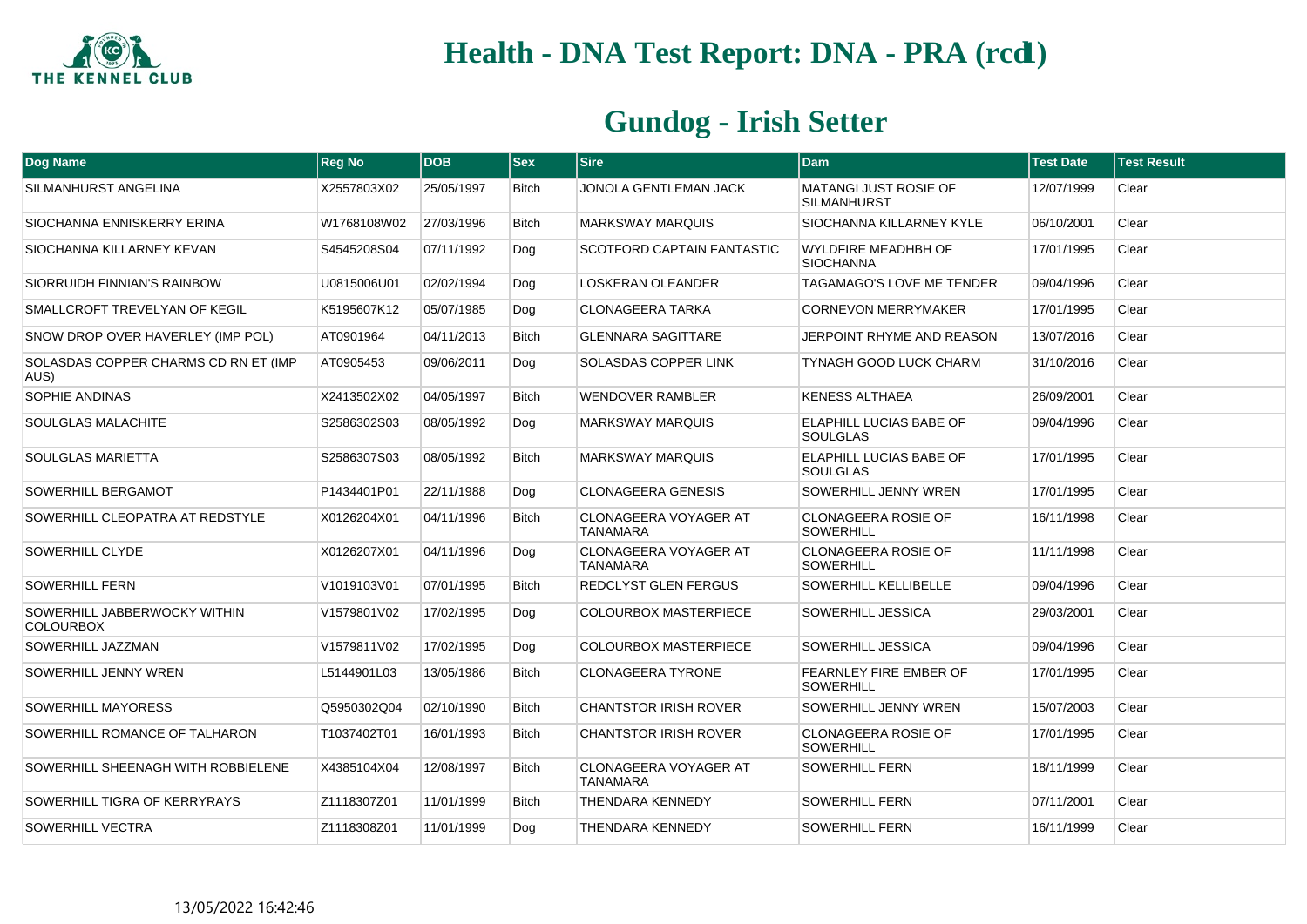

| Dog Name                                        | <b>Reg No</b> | <b>DOB</b> | <b>Sex</b>   | <b>Sire</b>                                         | <b>Dam</b>                                         | <b>Test Date</b> | <b>Test Result</b> |
|-------------------------------------------------|---------------|------------|--------------|-----------------------------------------------------|----------------------------------------------------|------------------|--------------------|
| <b>SPRINGLE SYMPHONY</b>                        | W2514703W02   | 30/04/1996 | <b>Bitch</b> | KIRKAVAGH VOLODYOVSKI                               | KIRKAVAGH SERENADE OF<br><b>SPRINGLE</b>           | 16/11/1999       | Clear              |
| STARCHELLE BUDDY HOLLY                          | Z3099605Z03   | 21/06/1999 | Dog          | <b>CASPIANS INTREPID</b>                            | <b>CLONAGEERA IMOGENE</b>                          | 07/06/2011       | Clear              |
| STARCHELLE CHICAGO BEAR                         | Q5588208Q04   | 17/10/1990 | Dog          | <b>CLONAGEERA GENESIS</b>                           | FOREVER AMBER BY STARCHELLE                        | 12/06/1995       | Clear              |
| <b>STAXYLL TOP GUN</b>                          | N5377202N04   | 20/07/1988 | Dog          | SHANDWICK CENTURION AT<br><b>STAXYLL</b>            | <b>SCARLETTI TICKLED PINK AT</b><br><b>STAXYLL</b> | 17/01/1995       | Clear              |
| STEARNWOOD IONE                                 | W3073806W03   | 08/06/1996 | <b>Bitch</b> | <b>CASPIANS INTREPID</b>                            | STEARNWOOD SHERRIZAH                               | 04/10/1997       | Clear              |
| STEARNWOOD LAUREN                               | T4378906T03   | 11/08/1993 | <b>Bitch</b> | STEARNWOOD SALATHIEL                                | STEARNWOOD TCIBLENTOE                              | 17/01/1995       | Clear              |
| <b>STEMARS NUTMEG GIRL</b>                      | V1705801V02   | 16/03/1995 | <b>Bitch</b> | <b>LOSKERAN OLEANDER</b>                            | TERAMOUR MY TRULY TRULY FAIR                       | 09/04/1996       | Clear              |
| STOBSHOUSE FRANCESCA                            | AL00439701    | 12/09/2009 | <b>Bitch</b> | <b>CYMBELINE FISEAL</b>                             | <b>STOBSHOUSE KILA</b>                             | 30/04/2012       | Clear              |
| STORMY AFFAIR AT CRAYTHORNLEY                   | X4426002X04   | 27/08/1997 | <b>Bitch</b> | WITHERSDALE RED STAR                                | CRAYTHORNLEY LADY PRUDENCE                         | 23/05/2000       | Clear              |
| STRATHMEAD BLUE MOON AT CLACHNAHAR              | P4729704P03   | 29/07/1989 | Dog          | JONOLA SOUTHERN COMFORT                             | MUHARRAQ PAPER MOON                                | 04/10/1997       | Clear              |
| STRATHMEAD BLUEBERRY PIE                        | P4729708P03   | 29/07/1989 | <b>Bitch</b> | JONOLA SOUTHERN COMFORT                             | MUHARRAQ PAPER MOON                                | 17/01/1995       | Clear              |
| STRATHMEAD JUST AN ACE AT GLENAVNA              | V5032603V04   | 22/09/1995 | Dog          | <b>KERRYFAIR LOVER BOY</b>                          | KONAKAKELA ZIGGY OF<br><b>STRATHMEAD</b>           | 11/11/1999       | Clear              |
| STRATHMEAD MOLLY MALONE AT<br><b>GWENDARIFF</b> | X4323402X04   | 10/07/1997 | <b>Bitch</b> | REDCLYST GLEN FERGUS                                | REDDINS JASMINE                                    | 23/12/1997       | Clear              |
| SUGARLOAF DAISY (IKC)                           | AX0901226     | 03/02/2019 | <b>Bitch</b> | SHEANTULLAGH BOSS                                   | <b>SUGARLOAF SCAMALL</b>                           | 10/05/2019       | Clear              |
| <b>SUMARIC PIEMONTELLO</b>                      | Q5623106Q04   | 16/09/1990 | <b>Bitch</b> | <b>CRIMBLEDALE GOLDEN CHOICE</b>                    | JONOLA TANGO IN THE NIGHT                          | 17/01/1995       | Clear              |
| SUMARIC SAUVIGNON                               | U0399404U01   | 22/12/1993 | Dog          | <b>REDDINS FERDINAND</b>                            | <b>SUMARIC PIEMONTELLO</b>                         | 09/04/1996       | Clear              |
| SUMMERGATE CHERRY BLOSSOM                       | AW03505001    | 01/09/2019 | <b>Bitch</b> | VISTADOR DIESEL IN THE DUST<br>SUMMERGATE (IMP CHE) | SUMMERGATE THE CHOSEN ONE                          | 07/04/2021       | Clear              |
| SUMMERGATE CHERRY PIE OF KILCORAN               | AW03505002    | 01/09/2019 | <b>Bitch</b> | VISTADOR DIESEL IN THE DUST<br>SUMMERGATE (IMP CHE) | SUMMERGATE THE CHOSEN ONE                          | 22/06/2021       | Clear              |
| <b>SUMMERGATE FOXY LADY</b>                     | AD01148306    | 19/02/2003 | <b>Bitch</b> | THENDARA THE TOURIST                                | <b>SUMMERGATE MAKING MAGIC</b>                     | 03/11/2003       | Clear              |
| SUMMERGATE MAIDBY MAGIC                         | AE02239207    | 07/06/2004 | Dog          | THENDARA DONIZETTI FOR<br><b>SUMMERGATE</b>         | SUMMERGATE MAKING MAGIC                            | 22/11/2004       | Clear              |
| SUMMERGATE MAKING MAGIC                         | AA04651301    | 23/09/2000 | <b>Bitch</b> | THENDARA MAVERICK                                   | SUMMERGATE HOT AND SPICEY                          | 22/11/2004       | Clear              |
| SUMMERGATE MEGANE AT DOUGALIES                  | AB03988809    | 12/10/2001 | <b>Bitch</b> | REDSTYLE THE MARK OF ZORRO                          | SUMMERGATE BRANDY TOOT                             | 05/01/2005       | Clear              |
| <b>SUNFLOWER GIRL</b>                           | R1686608R02   | 19/03/1991 | <b>Bitch</b> | <b>MARKSWAY MARQUIS</b>                             | <b>CAREK MASQUERADE</b>                            | 17/01/1995       | Clear              |
| <b>SUNSTONE SHINING STAR</b>                    | Q0122105Q01   | 12/12/1989 | <b>Bitch</b> | <b>WENDOVER RAFFLES</b>                             | <b>SUNSTONE STARSHINE</b>                          | 17/01/1995       | Clear              |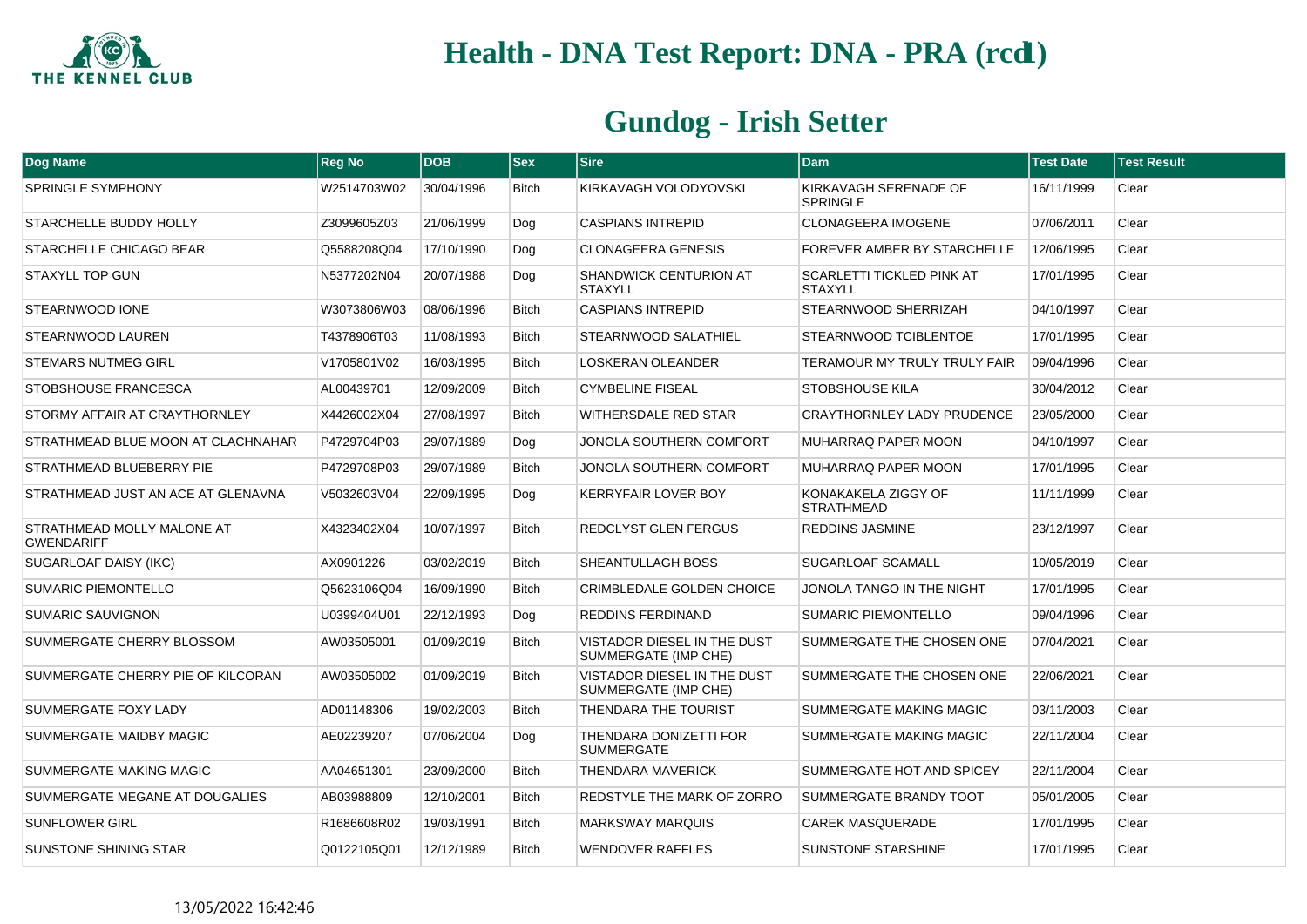

| Dog Name                                | <b>Reg No</b> | <b>DOB</b> | <b>Sex</b>   | <b>Sire</b>                                           | <b>Dam</b>                                      | <b>Test Date</b> | <b>Test Result</b> |
|-----------------------------------------|---------------|------------|--------------|-------------------------------------------------------|-------------------------------------------------|------------------|--------------------|
| SUTERESETT BILLIONAIR BEAR              | AA01891803    | 29/03/2000 | Dog          | DERRYVEAGH SUNSEEKER                                  | SUTERESETT COCONUT TRUFFLE                      | 27/02/2009       | Clear              |
| SWEET ANNIE (IKC)                       | AP0901617     | 23/02/2009 | <b>Bitch</b> | RANALEEN WILDROVER                                    | KILMANNON FEATHER                               | 18/11/2011       | Clear              |
| <b>SWEET CINDERELLA</b>                 | U5099804V01   | 01/11/1994 | <b>Bitch</b> | STARBRIDGE BUCCANEER                                  | <b>WENDOVER SHELL</b>                           | 05/10/1996       | Clear              |
| <b>SWEET STRANGER</b>                   | T2497706T02   | 11/04/1993 | <b>Bitch</b> | REDDINS TOBIAS OF HELECAM                             | AFFRIC CAROUSEL                                 | 27/08/1999       | Clear              |
| TAGAMAGO DEMANTS LADY ISABELLA II (IMP) | X0096083X04   | 23/02/1996 | <b>Bitch</b> | TAGAMAGO FOREIGN AFFAIR                               | TAGAMAGO SCARLET O'HARA                         | 16/11/1998       | Clear              |
| <b>TAGAMAGO FINAL FLING</b>             | V1325604V02   | 31/01/1995 | Dog          | TAGAMAGO RED HOT                                      | <b>TAGAMAGO'S RAG DOLL</b>                      | 13/06/2000       | Clear              |
| <b>TAGAMAGO JUICY LUCY</b>              | Q4359405Q03   | 12/07/1990 | <b>Bitch</b> | TAGAMAGO THE MAGICIAN                                 | TAGAMAGO'S RAG DOLL                             | 05/10/1996       | Clear              |
| TAGAMAGO LOVING MEMORY OF SHIREDALE     | N3523112P04   | 27/04/1988 | <b>Bitch</b> | <b>REDDINS MORGAN</b>                                 | <b>TAGAMAGO MAGIC SPELL</b>                     | 09/04/1996       | Clear              |
| <b>TAGAMAGO THE MAGICIAN</b>            | K4764902K11   | 19/05/1985 | Dog          | <b>TAGAMAGO TOP FLIGHT</b>                            | SUDDEN IMPULSE BY TAGAMAGO                      | 17/01/1995       | Clear              |
| TAGAMAGO'S SWEET INSPIRATION            | W1170102W01   | 27/02/1996 | <b>Bitch</b> | <b>GOLDINGS FESTIVAL</b>                              | TAGAMAGO LOVING MEMORY OF<br><b>SHIREDALE</b>   | 05/10/1996       | Clear              |
| <b>TALHARON THANK HEAVEN</b>            | AS03323003    | 21/08/2015 | <b>Bitch</b> | <b>KERRYDOWN MY GUY</b>                               | <b>TALHARON TEMPTING</b>                        | 02/03/2022       | Clear              |
| <b>TALHARON TOKAY</b>                   | W2763905W03   | 03/05/1996 | Dog          | THENDARA OKAY YAA                                     | SOWERHILL ROMANCE OF<br><b>TALHARON</b>         | 16/11/1999       | Clear              |
| <b>TALHARON TREASURE</b>                | W2763901W03   | 03/05/1996 | <b>Bitch</b> | THENDARA OKAY YAA                                     | SOWERHILL ROMANCE OF<br><b>TALHARON</b>         | 06/09/2002       | Clear              |
| TAMARA REDWOOD                          | AG04452803    | 10/09/2006 | <b>Bitch</b> | <b>ASTRAZONE SPECIAL BREW</b>                         | RUADHAN MONA LISA OF<br><b>HENNELDALE</b>       | 05/10/2011       | Clear              |
| <b>TAMWOOD MARGUERITA</b>               | L2138604L02   | 19/02/1986 | <b>Bitch</b> | CASKEYS BO-JO                                         | <b>WENDOVER MAMIE</b>                           | 17/01/1995       | Clear              |
| TANAMARA MY FAIR LADY                   | S1257207S01   | 19/02/1992 | <b>Bitch</b> | ANDANA JAKE                                           | TANAMARA CELTIC CLOVER                          | 17/01/1995       | Clear              |
| <b>TANGAER FREELANCE</b>                | R4641003R04   | 18/09/1991 | Dog          | ANDANA JAKE                                           | <b>TANGAER ELOISE</b>                           | 17/01/1995       | Clear              |
| TANIVAGH ENCHANTED LADY                 | P3907802P03   | 23/06/1989 | <b>Bitch</b> | <b>FEARNLEY BUCKS FIZZ</b>                            | TANIVAGH REBECCA                                | 17/01/1995       | Clear              |
| <b>TARDELLI THE WANDERER</b>            | Z5044105Z04   | 25/09/1999 | Dog          | <b>GLENLAINE KING CRIMSON</b>                         | SAXONLODGE TARA'S TRUFFLE                       | 07/11/2001       | Clear              |
| <b>TATSBRO ENCOUNTER AT RAPPATTY</b>    | P3542207P03   | 02/05/1989 | <b>Bitch</b> | <b>BRINARA MOONRAKER</b>                              | BONAHAIRD SNOWFLAKE OF<br><b>TATSBRO</b>        | 09/09/1996       | Clear              |
| <b>TATSBRO PEARL BORDER</b>             | U2736006U03   | 17/05/1994 | <b>Bitch</b> | RICOCHET STINGER IS ERILYNNES TATSBRO ASPECTS OF LOVE |                                                 | 13/09/1995       | Clear              |
| TATSBRO PHANTOM OF THE OPERA            | R1841205R02   | 19/03/1991 | Dog          | <b>NESTAPY BON IDEE</b>                               | <b>BONAHAIRD SNOWFLAKE OF</b><br><b>TATSBRO</b> | 13/09/1995       | Clear              |
| TATSBRO SILVER STUDDED OF KARHU         | U2736005U03   | 17/05/1994 | <b>Bitch</b> | RICOCHET STINGER IS ERILYNNES TATSBRO ASPECTS OF LOVE |                                                 | 04/10/1997       | Clear              |
| <b>TATTERSLEE BEAR NECESSITY</b>        | Z3981703Z04   | 01/09/1999 | Dog          | STARCHELLE CHICAGO BEAR                               | <b>TATTERSLEE EXTRA HOT</b>                     | 16/08/2001       | Clear              |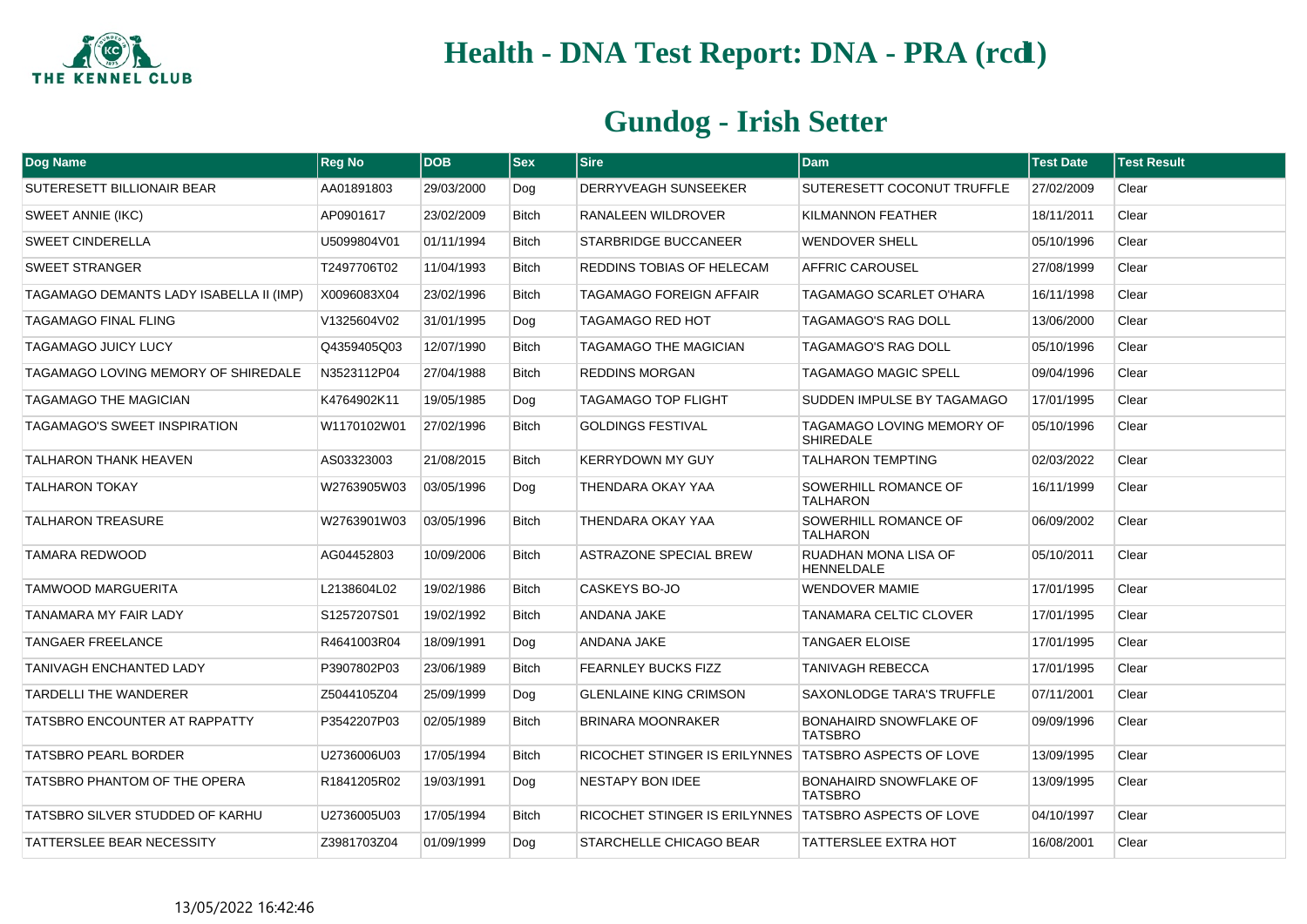

| Dog Name                                              | <b>Reg No</b> | <b>DOB</b> | $ $ Sex      | <b>Sire</b>                                                   | <b>Dam</b>                                        | <b>Test Date</b> | <b>Test Result</b> |
|-------------------------------------------------------|---------------|------------|--------------|---------------------------------------------------------------|---------------------------------------------------|------------------|--------------------|
| <b>TATTERSLEE EXTRA HOT</b>                           | T0703706T01   | 17/12/1992 | <b>Bitch</b> | TAGAMAGO'S HOT PURSUIT                                        | TATTERSLEE JUST ENCHANTING                        | 17/08/1999       | Clear              |
| TATTERSLEE GOLDILOCKS                                 | Z3981701Z04   | 01/09/1999 | Bitch        | STARCHELLE CHICAGO BEAR                                       | <b>TATTERSLEE EXTRA HOT</b>                       | 16/08/2001       | Clear              |
| TATTERSLEE HONEY BEAR                                 | Z3981702Z04   | 01/09/1999 | <b>Bitch</b> | STARCHELLE CHICAGO BEAR                                       | <b>TATTERSLEE EXTRA HOT</b>                       | 02/08/2001       | Clear              |
| TATTERSLEE JUST ENCHANTING                            | N2628005N02   | 08/05/1988 | <b>Bitch</b> | <b>BRINARA MOONRAKER</b>                                      | <b>TATTERSLEE TOUTE SEULE</b>                     | 17/01/1995       | Clear              |
| <b>TATTERSLEE SPECIAL EFFECT</b>                      | S1048102S02   | 27/01/1992 | Dog          | RHUWIND SPECIAL EDITION                                       | <b>TATTERSLEE TOUTE SEULE</b>                     | 15/07/1997       | Clear              |
| TATTERSLEE TESSIE OF CHIRGWIN                         | K1779804K06   | 27/01/1985 | <b>Bitch</b> | CORALMIST COUNTRY COTSWOLD BENRICK LADY<br>AT TATTERSLEE      |                                                   | 17/01/1995       | Clear              |
| <b>TEMPLECORRAN BAZZAR RUSTY</b>                      | AF01440801    | 01/03/2005 | Dog          | <b>LURGAVON CONNOR</b>                                        | <b>DUNMORE DANZEL</b>                             | 08/03/2010       | Clear              |
| <b>TERAMOUR HAPPY GO LUCKY</b>                        | Y5078901Y04   | 25/10/1998 | Dog          | TERAMOUR C'EST HYPNOTIQUE                                     | <b>BRIARYBANK CRESCENDO AT</b><br><b>TERAMOUR</b> | 13/11/2000       | Clear              |
| TERAMOUR LITTLE MISS DYNAMITE AT<br><b>DEANSHAVEN</b> | V1824708V02   | 24/03/1995 | <b>Bitch</b> | <b>LOSKERAN OLEANDER</b>                                      | <b>BRIARYBANK CRESCENDO AT</b><br><b>TERAMOUR</b> | 07/11/2001       | Clear              |
| TERAMOUR MISS MONEY PENNY FROM<br><b>BRIARYBANK</b>   | V1824709V02   | 24/03/1995 | <b>Bitch</b> | <b>LOSKERAN OLEANDER</b>                                      | <b>BRIARYBANK CRESCENDO AT</b><br><b>TERAMOUR</b> | 13/04/2000       | Clear              |
| TERAMOUR MR BLUE                                      | V1824703V02   | 24/03/1995 | Dog          | <b>LOSKERAN OLEANDER</b>                                      | <b>BRIARYBANK CRESCENDO AT</b><br>TERAMOUR        | 16/11/1999       | Clear              |
| TERAMOUR MY TRULY TRULY FAIR                          | R4368805R04   | 13/08/1991 | <b>Bitch</b> | <b>ERINADE LEWIS</b>                                          | <b>GEMINI GIRL OF AVONWOOD</b>                    | 09/04/1996       | Clear              |
| <b>TERAMOUR TOOTSIE</b>                               | U0403805U01   | 05/12/1993 | <b>Bitch</b> | <b>COVARNEY MOONSHINE</b>                                     | TERAMOUR A STAR IS BORN                           | 18/11/1999       | Clear              |
| TERAMOUR WANDERING STAR                               | N2784701N02   | 10/05/1988 | Dog          | <b>LOSKERAN OLEANDER</b>                                      | <b>GEMINI GIRL OF AVONWOOD</b>                    | 17/01/1995       | Clear              |
| THENDARA COMMITMENT                                   | AQ04398703    | 21/11/2013 | Dog          | AVON FARM THOUGHTS OF<br>CALCUTTA WITH BALINTYNE (IMP<br>USA) | THENDARA VANILLA ICE                              | 08/08/2017       | Clear              |
| THENDARA DIANA AT SCOTSELAW                           | U1610810U02   | 24/04/1994 | <b>Bitch</b> | THENDARA OKAY YAA                                             | <b>BARDONHILL BIKINI</b>                          | 27/05/2004       | Clear              |
| THENDARA IRISHSHERRY ADELHEID (IMP EST)               | AV0904332     | 21/03/2018 | <b>Bitch</b> | THENDARA OKAY YAA                                             | <b>THENDARA SOMERSET</b>                          | 06/06/2018       | Clear              |
| THENDARA IRISHSHERRY TRINITY (IMP EST)                | AV0904333     | 21/03/2018 | Dog          | THENDARA OKAY YAA                                             | <b>THENDARA SOMERSET</b>                          | 06/06/2018       | Clear              |
| THENDARA KENNEDY                                      | S3150605S03   | 16/06/1992 | Dog          | THENDARA OKAY YAA                                             | <b>BARDONHILL BIKINI</b>                          | 09/04/1996       | Clear              |
| THENDARA LOVE LETTER                                  | T4175001T03   | 29/05/1993 | <b>Bitch</b> | LOSKERAN OLEANDER                                             | THENDARA DINAH MO                                 | 05/10/1996       | Clear              |
| THENDARA LOVE YOU BILLIONS                            | X0262403X01   | 11/11/1996 | Bitch        | THENDARA KENNEDY                                              | THENDARA LOVE LETTER                              | 07/11/2001       | Clear              |
| <b>THENDARA MAVERICK</b>                              | Z1115003Z01   | 11/02/1999 | Dog          | THENDARA THE TOURIST                                          | <b>THENDARA MISS SELFRIDGE</b>                    | 18/11/1999       | Clear              |
| THENDARA ROCK IT                                      | V1795911V02   | 06/01/1995 | Dog          | CRIMBLEDALE WINTER THYME                                      | <b>BARDONHILL BIKINI</b>                          | 05/10/1996       | Clear              |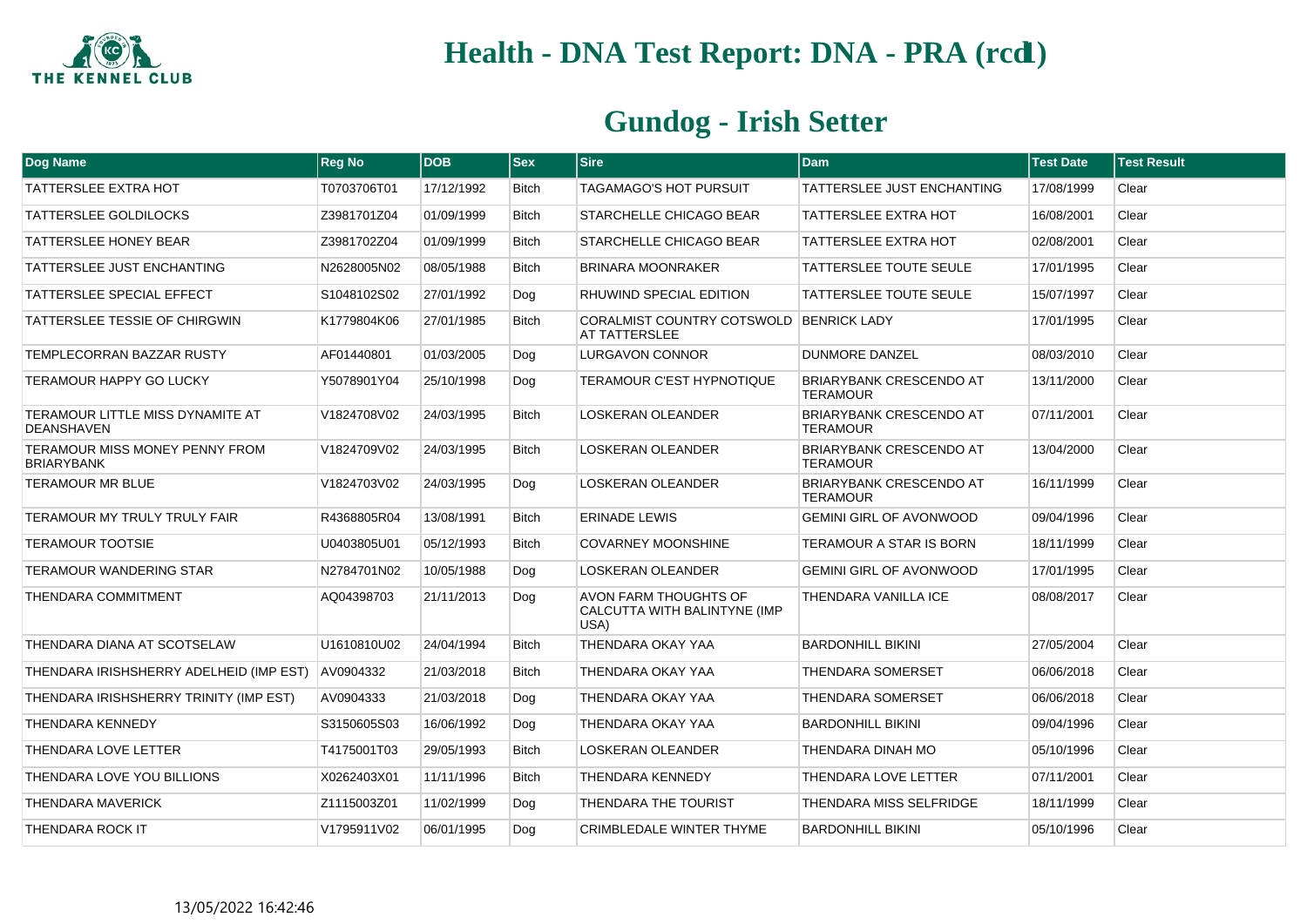

| Dog Name                                                 | <b>Reg No</b> | <b>DOB</b> | $ $ Sex      | <b>Sire</b>                                     | <b>Dam</b>                                         | <b>Test Date</b> | <b>Test Result</b> |
|----------------------------------------------------------|---------------|------------|--------------|-------------------------------------------------|----------------------------------------------------|------------------|--------------------|
| <b>THENDARA SAKS</b>                                     | AA01656707    | 07/03/2000 | Dog          | <b>BAI BREEZE BI THENDARA</b>                   | THENDARA MISS SELFRIDGE                            | 13/11/2000       | Clear              |
| THENDARA THE TOURIST                                     | V4122601V03   | 29/07/1995 | Dog          | <b>THENDARA KENNEDY</b>                         | <b>BARDONHILL EENY MEENY OF</b><br><b>THENDARA</b> | 05/10/1996       | Clear              |
| THENDARA TRYST                                           | Y2049102Y02   | 09/04/1998 | <b>Bitch</b> | THENDARA THE TOURIST                            | <b>GREER PAIGE OF THENDARA</b>                     | 11/11/1998       | Clear              |
| THOMIAM CELINA MAY WITH SANDSTREAM                       | AR01982702    | 17/04/2014 | <b>Bitch</b> | DRUMWHAUR DUBLIN BAY                            | <b>CORDARRAGH UTOPIA</b>                           | 05/11/2015       | Clear              |
| THREE RIVERS FROM KERRYFAIR                              | W4012111W03   | 26/08/1996 | Dog          | KONAKAKELA ONYX CHARMER AT<br><b>ALMAREJA</b>   | <b>KERRYFAIR HEAVENLY BLISS</b>                    | 01/03/2005       | Clear              |
| TIMADON AIRS AND GRACES                                  | T1176502T03   | 06/06/1993 | <b>Bitch</b> | DANAWAY DEBONAIR                                | <b>TIMADON BRULETTE</b>                            | 12/06/1996       | Clear              |
| TIMADON CHELSEA ANN                                      | V2233206V02   | 22/04/1995 | <b>Bitch</b> | THENDARA OKAY YAA                               | <b>TIMADON TAPESTRY</b>                            | 11/11/1998       | Clear              |
| <b>TIMADON DAWN-FEVER</b>                                | P3416104P03   | 02/06/1989 | <b>Bitch</b> | <b>KERRYFAIR NIGHT FEVER</b>                    | <b>TIMADON BRULETTE</b>                            | 12/06/1996       | Clear              |
| TIMADON DEBS DELIGHT                                     | T1176504T03   | 06/06/1993 | Dog          | DANAWAY DEBONAIR                                | <b>TIMADON BRULETTE</b>                            | 17/01/1995       | Clear              |
| <b>TIMADON GOLD DUST</b>                                 | Y5265806Y04   | 16/11/1998 | <b>Bitch</b> | SHENANAGIN STOCKBROKER                          | <b>TIMADON AIRS AND GRACES</b>                     | 15/11/2001       | Clear              |
| <b>TIMADON MISS IRRESISTABLE</b>                         | Y0019407Y01   | 22/11/1997 | <b>Bitch</b> | TIMADON DEBS DELIGHT                            | <b>TIMADON CHELSEA GIRL</b>                        | 13/11/1998       | Clear              |
| <b>TIMADON TAPESTRY</b>                                  | P6297108P04   | 15/11/1989 | <b>Bitch</b> | <b>WENDOVER RAFFLES</b>                         | <b>TIMADON ROSALEE</b>                             | 12/06/1996       | Clear              |
| <b>TIQUN EMBER</b>                                       | AF04601403    | 04/09/2005 | <b>Bitch</b> | <b>LUSCA RIPP (IKC)</b>                         | <b>TIQUN WHIM</b>                                  | 28/07/2011       | Clear              |
| <b>TIQUN SHANNON</b>                                     | AA02920606    | 07/05/2000 | Bitch        | <b>ARDOON JACK</b>                              | <b>TIQUN SIERRA</b>                                | 26/04/2004       | Clear              |
| TITIANDALE SAINT AMOUR                                   | P0761505P01   | 16/01/1989 | <b>Bitch</b> | TUMBLEWIND TAKE A FANCY                         | <b>BUCKSET MAKING MOVIES</b>                       | 27/06/1995       | Clear              |
| TITIANDALE THEY ALL LAUGHED AT<br><b>BARDONHILL</b>      | T4968705T04   | 16/09/1993 | Dog          | <b>MARKSWAY MARQUIS</b>                         | <b>BARDONHILL SPLASHDOWN</b>                       | 17/01/1995       | Clear              |
| TO EVENFLOW FROM CRAWFORD LAND (IMP<br>HUN)              | AW0906771     | 18/03/2018 | <b>Bitch</b> | PRIVILEGE FROM CRAWFORD<br>I AND                | <b>MON CHERIE FROM CRAWFORD</b><br>I AND           | 06/12/2019       | Clear              |
| <b>TOBERBILLY PIP'S MAGIC</b>                            | Z5457909Z04   | 08/10/1999 | Dog          | <b>BRAMLEYHILL BONHEUR</b>                      | <b>LURGAVON SHANNON LADY</b>                       | 03/05/2001       | Clear              |
| TOCKMARFS MILLENIA OF COLOURBOX                          | X3573804X03   | 30/06/1997 | <b>Bitch</b> | <b>GLENLAINE KING CRIMSON</b>                   | COLOURBOX MILLY MOLLY MANDY                        | 29/03/2001       | Clear              |
| <b>TOCKMARFS MOON DROP</b>                               | Z3440805Z03   | 29/07/1999 | <b>Bitch</b> | <b>GLENLAINE CHIANTI</b>                        | TOCKMARFS CHANTILLY SURPRISE                       | 05/02/2002       | Clear              |
| TOCKMARFS MOONLIGHT SHADOW                               | Z3440802Z03   | 29/07/1999 | <b>Bitch</b> | <b>GLENLAINE CHIANTI</b>                        | TOCKMARFS CHANTILLY SURPRISE                       | 18/06/2002       | Clear              |
| TOFTWOOD WITCHY WOMAN                                    | R5432001R04   | 08/09/1991 | <b>Bitch</b> | FEARNLEY FIREHURRICANE                          | <b>FEARNLEY FIRESONG</b>                           | 09/04/1996       | Clear              |
| TRAWRICKA HIGH JINKS AT STARCHELLE (IMP<br>BEL)          | AJ0903271     | 31/01/2008 | Dog          | SUPER TROUPER V H<br>ADELAARSVAREN              | <b>HILLSBOROUGH CHARMED</b><br>(ATCAF00039BEL)     | 27/04/2009       | Clear              |
| TRAWRICKA KLEVERKID WITH HAREMACH (IMP AP0903736<br>BEL) |               | 26/09/2011 | Dog          | TRAWRICKA HIGH JINKS AT<br>STARCHELLE (IMP BEL) | <b>TRAWRICKA ISSOPRETTY</b>                        | 16/08/2012       | Clear              |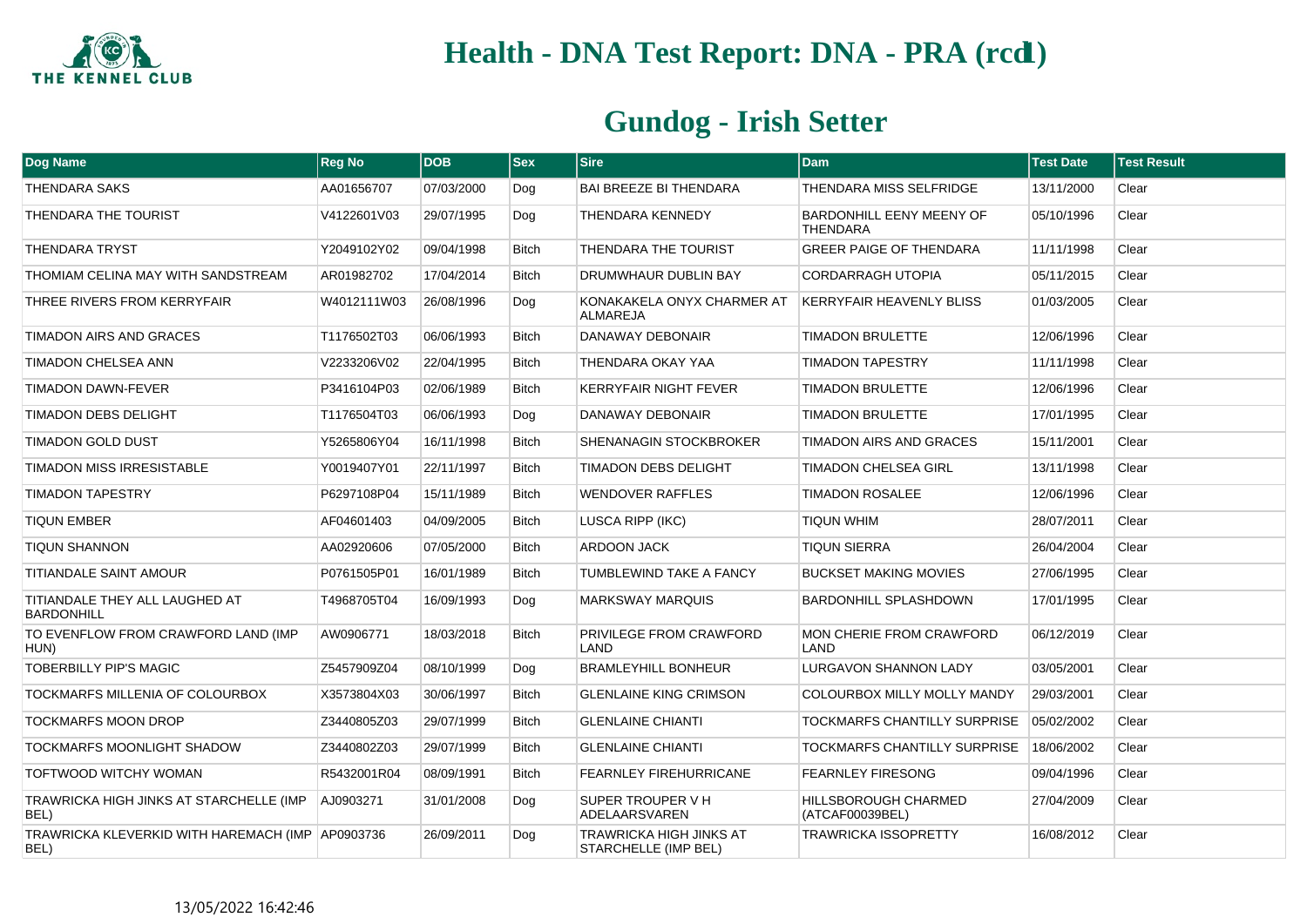

| <b>Dog Name</b>                                         | <b>Reg No</b> | <b>DOB</b> | <b>Sex</b>   | <b>Sire</b>                                               | <b>Dam</b>                                                        | <b>Test Date</b> | <b>Test Result</b> |
|---------------------------------------------------------|---------------|------------|--------------|-----------------------------------------------------------|-------------------------------------------------------------------|------------------|--------------------|
| TRAWRICKA LATINLOVER (IMP BEL)                          | AQ0901359     | 28/01/2012 | Dog          | <b>VICARY'S JUSTMAGIC</b><br>(ATCAL00855BEL)              | <b>TRAWRICKA HOPENGLORY</b>                                       | 12/09/2012       | Clear              |
| TREBEURDEN ROSE RED                                     | AJ00381808    | 04/01/2008 | <b>Bitch</b> | SHANDWICK DIAMOND AT<br><b>ORSTONE</b>                    | DERRYDORE RUBY DREAM AT<br><b>TREBEURDEN</b>                      | 07/12/2012       | Clear              |
| TREDURA BEHIND THE MASK                                 | AG01933315    | 29/03/2006 | Dog          | SCOTSELAW JACKSON AT<br><b>LYNWOOD</b>                    | TREDURA THE ONE AND ONLY                                          | 23/09/2013       | Clear              |
| TREDURA SHE DRIVES ME WILD                              | AG01933305    | 29/03/2006 | <b>Bitch</b> | SCOTSELAW JACKSON AT<br><b>LYNWOOD</b>                    | TREDURA THE ONE AND ONLY                                          | 23/09/2009       | Clear              |
| <b>TREFAINE MINT JULIP</b>                              | M0503706M01   | 18/10/1986 | <b>Bitch</b> | BRENDOWER BRONZE<br><b>CHAMPAYNE</b>                      | HARTSBOURNE PEPPERMINT                                            | 17/01/1995       | Clear              |
| <b>TRELALES MISTY MORNING</b>                           | V3992702V03   | 29/07/1995 | <b>Bitch</b> | TATTERSLEE SPECIAL EFFECT                                 | LOSKERAN GOLDEN BROWN                                             | 01/08/2000       | Clear              |
| <b>TSITSIKAMA RUSSET RAZZLE</b>                         | AC03365206    | 04/02/2002 | <b>Bitch</b> | <b>TANNYMAC WEXFORD</b>                                   | TSITSIKAMA RUSSET BUNTING                                         | 04/05/2010       | Clear              |
| TULLAROAN V D WESTER-HUY (IMP NLD)                      | AS0904045     | 05/04/2015 | Dog          | <b>CLONAGEERA KINROSS LOVE</b><br><b>BAROLO (IMP USA)</b> | MONTEFIGUEIRAS CARMEN DEL RIO 01/06/2015<br>Y OLE (ATCAJ00919ESP) |                  | Clear              |
| TULLIAN LADY IN RED                                     | P2780901P02   | 17/04/1989 | <b>Bitch</b> | MUDENDAY MAHABAD                                          | <b>WINGARS RYNOLIA</b>                                            | 12/07/1999       | Clear              |
| <b>TWOACRES BAGATELLE</b>                               | J3467706J09   | 13/06/1984 | <b>Bitch</b> | <b>TWOACRES GUNNER</b>                                    | <b>GOLDINGS LOLITA AT TWOACRES</b>                                | 17/01/1995       | Clear              |
| <b>TWOACRES EDWARD BEAR AT CAREK</b>                    | K4733903K11   | 21/07/1985 | Dog          | <b>TWOACRES GOLD EAGLE</b>                                | <b>TWOACRES SPORTING CHANCE</b>                                   | 17/01/1995       | Clear              |
| <b>TWOACRES FERGUS</b>                                  | V2636702V02   | 14/06/1995 | Dog          | <b>GOLDINGS FESTIVAL</b>                                  | <b>TWOACRES JADE</b>                                              | 09/04/1996       | Clear              |
| <b>TWOACRES FINESSE</b>                                 | V2636708V02   | 14/06/1995 | <b>Bitch</b> | <b>GOLDINGS FESTIVAL</b>                                  | <b>TWOACRES JADE</b>                                              | 17/10/1997       | Clear              |
| <b>TWOACRES GUINEVERE AT GLENVARNA</b>                  | T1304904T04   | 13/12/1993 | <b>Bitch</b> | <b>CRIMBLEDALE GOLDEN CHOICE</b>                          | <b>TWOACRES OLD GOLD</b>                                          | 17/10/1995       | Clear              |
| <b>TWOACRES JADE</b>                                    | S2399909S02   | 03/06/1992 | <b>Bitch</b> | JANTER JEDADIAH                                           | <b>TWOACRES OLD GOLD</b>                                          | 17/01/1995       | Clear              |
| <b>TWOACRES JOKER THE HOOLEY</b>                        | S2399905S02   | 03/06/1992 | Dog          | <b>JANTER JEDADIAH</b>                                    | <b>TWOACRES OLD GOLD</b>                                          | 09/04/1996       | Clear              |
| <b>TWOACRES OLD GOLD</b>                                | Q1079107Q01   | 22/02/1990 | <b>Bitch</b> | TWOACRES EDWARD BEAR AT<br>CAREK                          | <b>TWOACRES ORCHID</b>                                            | 17/10/1995       | Clear              |
| <b>TWOACRES PADDINGTON BEAR OF</b><br><b>BRONZETONE</b> | V3543301V03   | 09/08/1995 | Dog          | STARCHELLE CHICAGO BEAR                                   | <b>TWOACRES SERENA</b>                                            | 27/08/1999       | Clear              |
| <b>TWOACRES SERENA</b>                                  | S4228306S04   | 29/09/1992 | <b>Bitch</b> | <b>CAREK TOUGH GUY</b>                                    | <b>TWOACRES ORCHID</b>                                            | 17/10/1995       | Clear              |
| <b>TYKKIDYW SUNSHINE</b>                                | AH02919301    | 20/06/2007 | <b>Bitch</b> | <b>GWENDARIFF MOET ET CHANDON</b>                         | <b>POLBERRO TYKKI DYW</b>                                         | 14/02/2012       | Clear              |
| TYROCOLL FLYNN OF COMDERRY AT<br><b>WENDOVER</b>        | M7044903M04   | 30/09/1987 | Dog          | <b>WENDOVER RAFFLES</b>                                   | <b>TYROCOLL SLEEPING SERENADE</b>                                 | 17/01/1995       | Clear              |
| <b>VERASPEE FERGAL</b>                                  | N5847702N04   | 27/08/1988 | Dog          | <b>CRIMBLEDALE GOLDEN CHOICE</b>                          | <b>MONDRAY KISS ME KATE</b>                                       | 17/01/1995       | Clear              |
| <b>VIEWBANK FOLLOW YOUR DREAM</b>                       | T5155704T04   | 04/10/1993 | <b>Bitch</b> | <b>BONAHAIRD FESTIVE FEVER</b>                            | <b>SHENANAGIN CLOVER</b>                                          | 17/01/1995       | Clear              |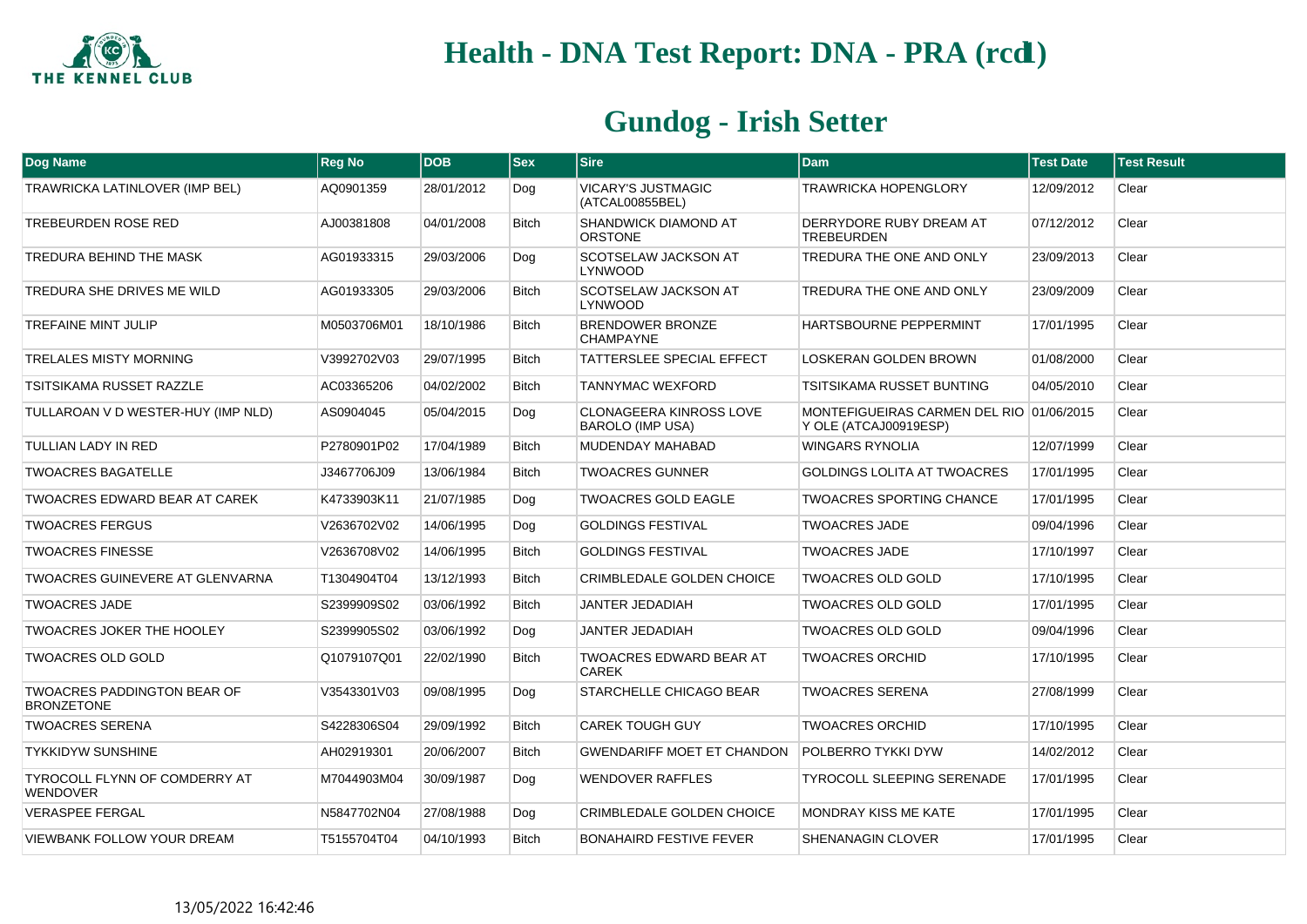

| <b>Dog Name</b>                                               | <b>Reg No</b> | <b>DOB</b> | $ $ Sex      | <b>Sire</b>                                      | <b>Dam</b>                                          | <b>Test Date</b> | <b>Test Result</b> |
|---------------------------------------------------------------|---------------|------------|--------------|--------------------------------------------------|-----------------------------------------------------|------------------|--------------------|
| VISTADOR DIESEL IN THE DUST SUMMERGATE AU0900874<br>(IMP CHE) |               | 21/08/2016 | Dog          | <b>DUBLINER ALEJANDRO</b>                        | <b>HEATHCLARE SWISS VISTADOR</b>                    | 10/01/2017       | Clear              |
| <b>WALNUTWOOD ATHENA</b>                                      | AA00833004    | 22/01/2000 | <b>Bitch</b> | WALNUTWOOD OBERON                                | LOSKERAN SPRING PROMISE AT<br>WALNUTWOOD            | 18/06/2002       | Clear              |
| WALNUTWOOD BLUE MAGIC AMONG<br><b>DEACONARA</b>               | X4926107X04   | 27/10/1997 | <b>Bitch</b> | RENEMAU DEACON BLUE                              | LOSKERAN MAID OF MORVEN AT<br><b>WALNUTWOOD</b>     | 18/06/2002       | Clear              |
| <b>WALSHESTOWN CANBERRA (IKC)</b>                             | AF0900986     | 17/10/2004 | Dog          | LESTANNONS BLUE SUEDE SHOES SABREJILL INVOGUE    |                                                     | 09/04/2008       | Clear              |
| WANAD RUDE ZIOLKO (IMP POL)                                   | AW0902324     | 27/03/2018 | Dog          | TOMMY HILFIGER OF GLORY RED<br>(ATCAR02414ISR)   | DRACENA RUDE ZIOLKO                                 | 21/03/2019       | Clear              |
| <b>WARDSTONE BESS</b>                                         | AF02201901    | 23/05/2005 | <b>Bitch</b> | <b>FAULOON DUSTY</b>                             | YORK LODGE BESS                                     | 30/04/2012       | Clear              |
| <b>WATERDOWN BELLINGHAM</b>                                   | L3281006L02   | 12/05/1986 | Dog          | <b>REDDINS MORGAN</b>                            | <b>WATERDOWN PENYGHENT</b>                          | 09/04/1996       | Clear              |
| WATERDOWN HANNAH WELL AT ZYMORE                               | L3281005L02   | 12/05/1986 | <b>Bitch</b> | <b>REDDINS MORGAN</b>                            | <b>WATERDOWN PENYGHENT</b>                          | 17/01/1995       | Clear              |
| <b>WENDOVER CASSIUS</b>                                       | T1142204T02   | 05/04/1993 | Dog          | TYROCOLL FLYNN OF COMDERRY<br><b>AT WENDOVER</b> | <b>WENDOVER DRUSILLA</b>                            | 18/06/2002       | Clear              |
| <b>WENDOVER COUNTRY FAIR</b>                                  | Q3240602Q04   | 30/08/1990 | <b>Bitch</b> | <b>WENDOVER REDLAW</b>                           | <b>WENDOVER SUKI</b>                                | 20/11/1996       | Clear              |
| <b>WENDOVER DRUSILLA</b>                                      | N1662104N01   | 15/11/1987 | <b>Bitch</b> | WENDOVER MASTERMAN                               | <b>WENDOVER PURDY</b>                               | 20/11/1996       | Clear              |
| <b>WENDOVER FOXY LADY</b>                                     | N6580713N04   | 20/08/1988 | <b>Bitch</b> | WENDOVER MASTERMAN                               | WENDOVER GOLD DUST                                  | 20/11/1996       | Clear              |
| <b>WENDOVER GAMBLER</b>                                       | T1146201T03   | 08/08/1993 | Dog          | TYROCOLL FLYNN OF COMDERRY<br><b>AT WENDOVER</b> | <b>WENDOVER COUNTRY FAIR</b>                        | 05/10/1996       | Clear              |
| <b>WENDOVER GRENADIER</b>                                     | T1146205T03   | 08/08/1993 | Dog          | TYROCOLL FLYNN OF COMDERRY<br>AT WENDOVER        | <b>WENDOVER COUNTRY FAIR</b>                        | 17/01/1995       | Clear              |
| <b>WENDOVER LOLITA</b>                                        | Z1183003Z01   | 14/02/1999 | <b>Bitch</b> | LOUGHANTARVE GLENROSS (IKC)                      | WENDOVER ROSE OF THE SHIRES                         | 13/11/2000       | Clear              |
| <b>WENDOVER SONNET</b>                                        | Q1714207Q03   | 28/03/1990 | <b>Bitch</b> | TYROCOLL FLYNN OF COMDERRY<br>AT WENDOVER        | <b>WENDOVER MISS SUNNY</b>                          | 17/01/1995       | Clear              |
| <b>WENDOVER THISBE</b>                                        | X2637504X02   | 29/04/1997 | <b>Bitch</b> | TIMADON DEBS DELIGHT                             | WENDOVER ROSE OF THE SHIRES                         | 13/06/2000       | Clear              |
| <b>WENFLAEN MISTLETOE</b>                                     | Q6039302Q04   | 07/09/1990 | <b>Bitch</b> | <b>CORNEVON MORELLO</b>                          | CHRISTMAS REPRIEVE OF<br><b>WENFLAEN</b>            | 17/01/1995       | Clear              |
| WENUS RUDE ZIOLKO (IMP POL)                                   | AW0902032     | 27/03/2018 | <b>Bitch</b> | TOMMY HILFIGER OF GLORY RED<br>(ATCAR02414ISR)   | DRACENA RUDE ZIOLKO                                 | 06/12/2018       | Clear              |
| WERBENA RUDE ZIOLKO (IMP POL)                                 | AW0900477     | 27/03/2018 | <b>Bitch</b> | TOMMY HILFIGER OF GLORY RED<br>(ATCAR02414ISR)   | <b>DRACENA RUDE ZIOLKO</b>                          | 06/12/2018       | Clear              |
| <b>WESTBOURNE FANTASIE</b>                                    | R3948104R03   | 11/08/1991 | <b>Bitch</b> | <b>ERINADE LEWIS</b>                             | <b>ENDYMION DAY BREAK OVER</b><br><b>WESTBOURNE</b> | 17/01/1995       | Clear              |
| WHIMBREL MAID TO ORDER FOR RENEMAU                            | S2074601S02   | 10/04/1992 | <b>Bitch</b> | <b>MARKSWAY MARQUIS</b>                          | WHIMBREL PETRONELLA                                 | 05/10/1996       | Clear              |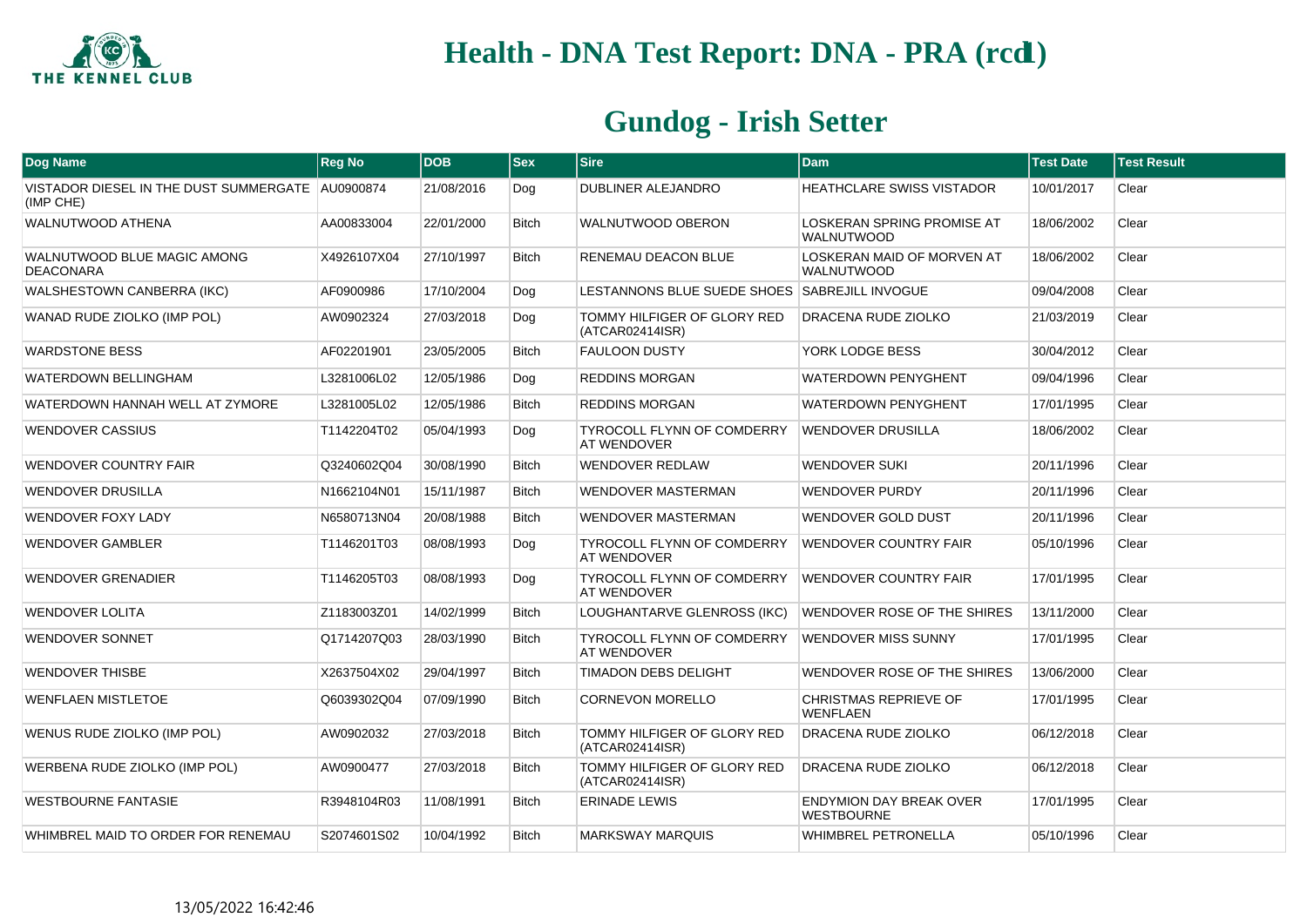

| Dog Name                                          | <b>Reg No</b> | <b>DOB</b> | <b>Sex</b>   | <b>Sire</b>                               | <b>Dam</b>                                         | <b>Test Date</b> | <b>Test Result</b> |
|---------------------------------------------------|---------------|------------|--------------|-------------------------------------------|----------------------------------------------------|------------------|--------------------|
| <b>WHITEOAK'S WONDER</b>                          | V3733201V03   | 16/08/1995 | Dog          | KERRYFAIR SUNDAE BEST                     | ROWANETTA'S BE LUCKY                               | 27/05/2004       | Clear              |
| WICKENBERRY DOLLYBIRD WITH LIRIC                  | T2443808T02   | 09/03/1993 | <b>Bitch</b> | DANAWAY DEBONAIR                          | WICKENBERRY PRETTY POLLY                           | 17/01/1995       | Clear              |
| WICKENBERRY DOUBLE DUTCH                          | T2443805T02   | 09/03/1993 | <b>Bitch</b> | DANAWAY DEBONAIR                          | <b>WICKENBERRY PRETTY POLLY</b>                    | 17/01/1995       | Clear              |
| <b>WICKENBERRY KEEPSAKE</b>                       | R3624505R03   | 28/07/1991 | <b>Bitch</b> | WICKENBERRY KNIGHT AT ARMS                | <b>WICKENBERRY PRETTY POLLY</b>                    | 05/10/1996       | Clear              |
| <b>WICKENBERRY KRIS</b>                           | R3624509R03   | 28/07/1991 | Dog          | WICKENBERRY KNIGHT AT ARMS                | <b>WICKENBERRY PRETTY POLLY</b>                    | 05/10/1996       | Clear              |
| WICKENBERRY KUMQUAT AT SHANNAS                    | R3624504R03   | 28/07/1991 | Bitch        | WICKENBERRY KNIGHT AT ARMS                | <b>WICKENBERRY PRETTY POLLY</b>                    | 17/01/1995       | Clear              |
| <b>WICKENBERRY PRETTY POLLY</b>                   | L5127502L03   | 30/07/1986 | <b>Bitch</b> | <b>BARLEYDALE PASCALI</b>                 | <b>WICKENBERRY NATALMA BY</b><br><b>GRANGEWOOD</b> | 17/01/1995       | Clear              |
| <b>WICKENBERRY RED RUM</b>                        | U3662408U04   | 05/10/1994 | Dog          | <b>REDDINS NIALL</b>                      | <b>WICKENBERRY PRETTY POLLY</b>                    | 04/10/1997       | Clear              |
| WILDAIRE WESTERN DELIGHT FOR<br><b>BRANDYWEIR</b> | Y4919807Y04   | 28/10/1998 | Dog          | BRANDYWEIR ISHI                           | BRENRUE SECRET AFFECT OF<br><b>WILDAIRE</b>        | 17/01/2001       | Clear              |
| WINDLEDEN STARCHASER OF SHUSHANA                  | Q1083005Q01   | 31/12/1989 | Dog          | <b>SHANDWICK STARCARRIER</b>              | WINDLEDEN WILD ROMANCE                             | 17/01/1995       | Clear              |
| WINDY FAIRY REDWEED (IMP CZE)                     | AR0903718     | 20/09/2012 | <b>Bitch</b> | <b>GARDEN STAR'S ROYAL LEGEND</b>         | <b>MONTEFIGUEIRAS ISABEL</b>                       | 16/10/2015       | Clear              |
| WISPERING WILLOW                                  | U5099803V01   | 01/11/1994 | <b>Bitch</b> | STARBRIDGE BUCCANEER                      | <b>WENDOVER SHELL</b>                              | 16/11/1999       | Clear              |
| WITHERSDALE BACKSTREET BOY                        | X0580405X01   | 04/01/1997 | Dog          | WITHERSDALE RED OKTOBER                   | WITHERSDALE RAMBLING ROSE                          | 08/05/2001       | Clear              |
| WITHERSDALE BETTER LATE (A.I.)                    | AM03064509    | 22/05/2011 | Dog          | WITHERSDALE WORLD WIDE WEB                | <b>WITHERSDALE AMARYLLIS</b>                       | 28/07/2011       | Clear              |
| WITHERSDALE ENJOY (A.I.)                          | AM03064504    | 22/05/2011 | Bitch        | WITHERSDALE WORLD WIDE WEB                | <b>WITHERSDALE AMARYLLIS</b>                       | 28/07/2011       | Clear              |
| <b>WITHERSDALE ETERNAL</b>                        | X0580411X01   | 04/01/1997 | <b>Bitch</b> | WITHERSDALE RED OKTOBER                   | WITHERSDALE RAMBLING ROSE                          | 17/08/1999       | Clear              |
| WITHERSDALE FAMOUS GOSSIP (A.I.)                  | AM03064503    | 22/05/2011 | <b>Bitch</b> | WITHERSDALE WORLD WIDE WEB                | <b>WITHERSDALE AMARYLLIS</b>                       | 28/07/2011       | Clear              |
| WITHERSDALE FIRST LADY FOR TATSBRO                | AE02491205    | 16/06/2004 | <b>Bitch</b> | <b>ATRON LIMITED EDITION</b>              | WITHERSDALE STREET WALKER                          | 06/08/2010       | Clear              |
| WITHERSDALE HISTORY BOY (A.I.)                    | AM03064507    | 22/05/2011 | Dog          | WITHERSDALE WORLD WIDE WEB                | <b>WITHERSDALE AMARYLLIS</b>                       | 28/07/2011       | Clear              |
| WITHERSDALE KUPOLA                                | Z5039002Z04   | 21/06/1999 | <b>Bitch</b> | WITHERSDALE OH BOY AT<br><b>SHANDWICK</b> | WITHERSDALE HI-DE-HI                               | 13/11/2000       | Clear              |
| WITHERSDALE LADY OF LETTERS (A.I.)                | AM03064502    | 22/05/2011 | <b>Bitch</b> | WITHERSDALE WORLD WIDE WEB                | <b>WITHERSDALE AMARYLLIS</b>                       | 28/07/2011       | Clear              |
| WITHERSDALE LIVIA                                 | M2159601M02   | 04/02/1987 | <b>Bitch</b> | WICKENBERRY KNIGHT AT ARMS                | <b>SHANDWICK GOLDEN ROSE</b>                       | 17/01/1995       | Clear              |
| WITHERSDALE RED CLOUD AT ALMAREJA                 | AD03403202    | 23/08/2003 | Dog          | THREE RIVERS FROM KERRYFAIR               | <b>WITHERSDALE KIZZY</b>                           | 03/10/2003       | Clear              |
| WITHERSDALE RED STAR                              | U1247606U02   | 13/01/1994 | Dog          | RED MOUNTAIN BY CASKEYS                   | WITHERSDALE CHANTERELLE                            | 09/04/1996       | Clear              |
| WITHERSDALE STREETS AHEAD VIA CLANNAD             | X4352202X04   | 09/07/1997 | <b>Bitch</b> | <b>CLANNAD HEAT ON THE STREET</b>         | WITHERSDALE CHANTERELLE                            | 13/11/2000       | Clear              |